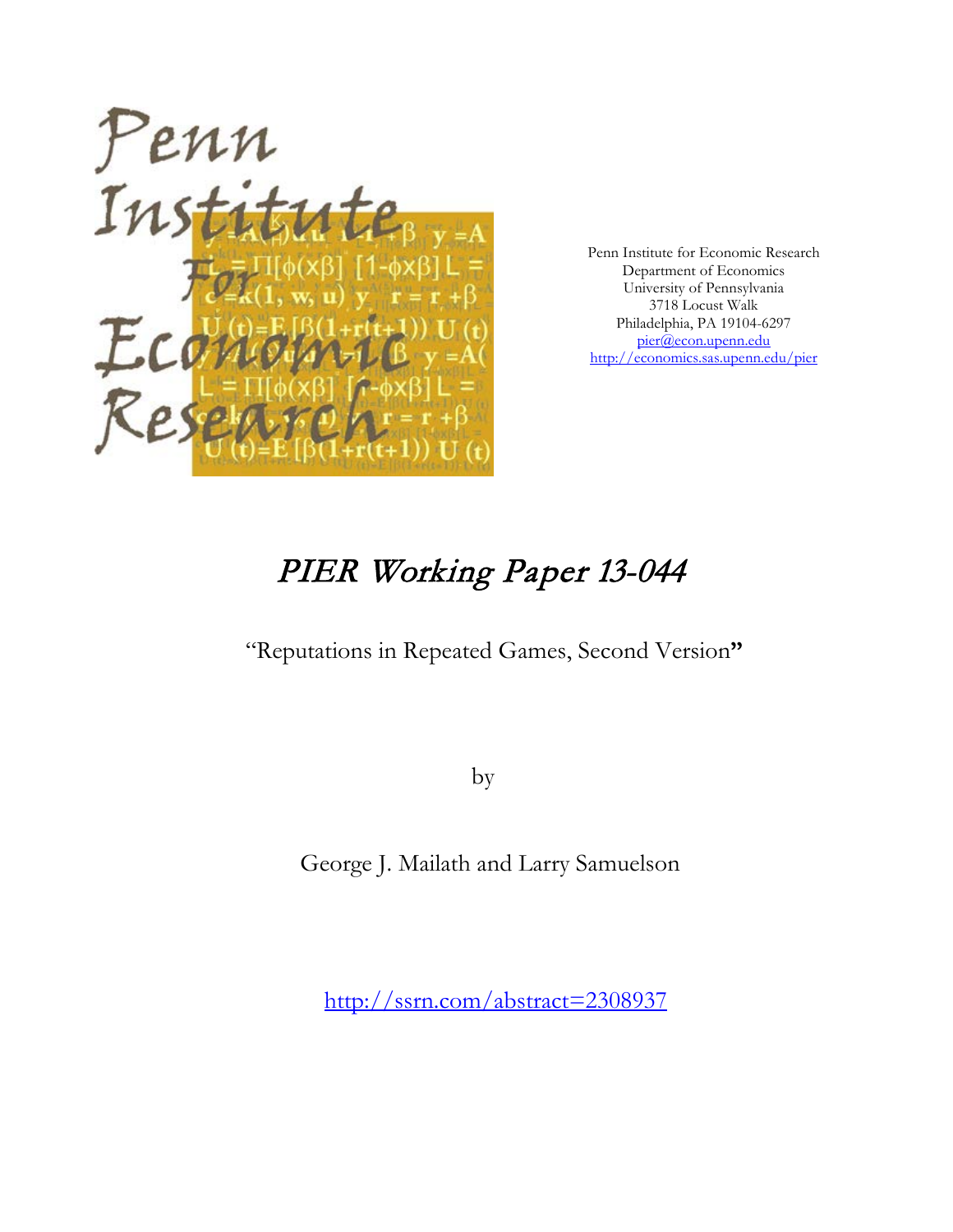# Reputations in Repeated Games<sup>∗</sup>

George J. Mailath Department of Economics University of Pennsylvania Philadelphia, PA 19104 gmailath@econ.upenn.edu

Larry Samuelson Department of Economics Yale University New Haven, CT 06520 Larry.Samuelson@yale.edu

August 11, 2013

#### Abstract

This paper, prepared for the Handbook of Game Theory, volume 4 (Peyton Young and Shmuel Zamir, editors, Elsevier Press), surveys work on reputations in repeated games of incomplete information.

<sup>∗</sup>We have benefited from our collaboration and discussions with many coauthors and colleagues over the course of many years, and we are deeply grateful to them. We thank Martin Cripps, Olivier Gossner, Yuichi Yamamoto, and especially Ju Hu and Zehao Hu for helpful comments. We thank the National Science Foundation (SES-0961540 and SES-1153893) for financial support. We thank the Stockholm, Toulouse, and UNSW Schools of Economics and the Universities of Cambridge, Chicago, and York for the opportunity to teach some of this material.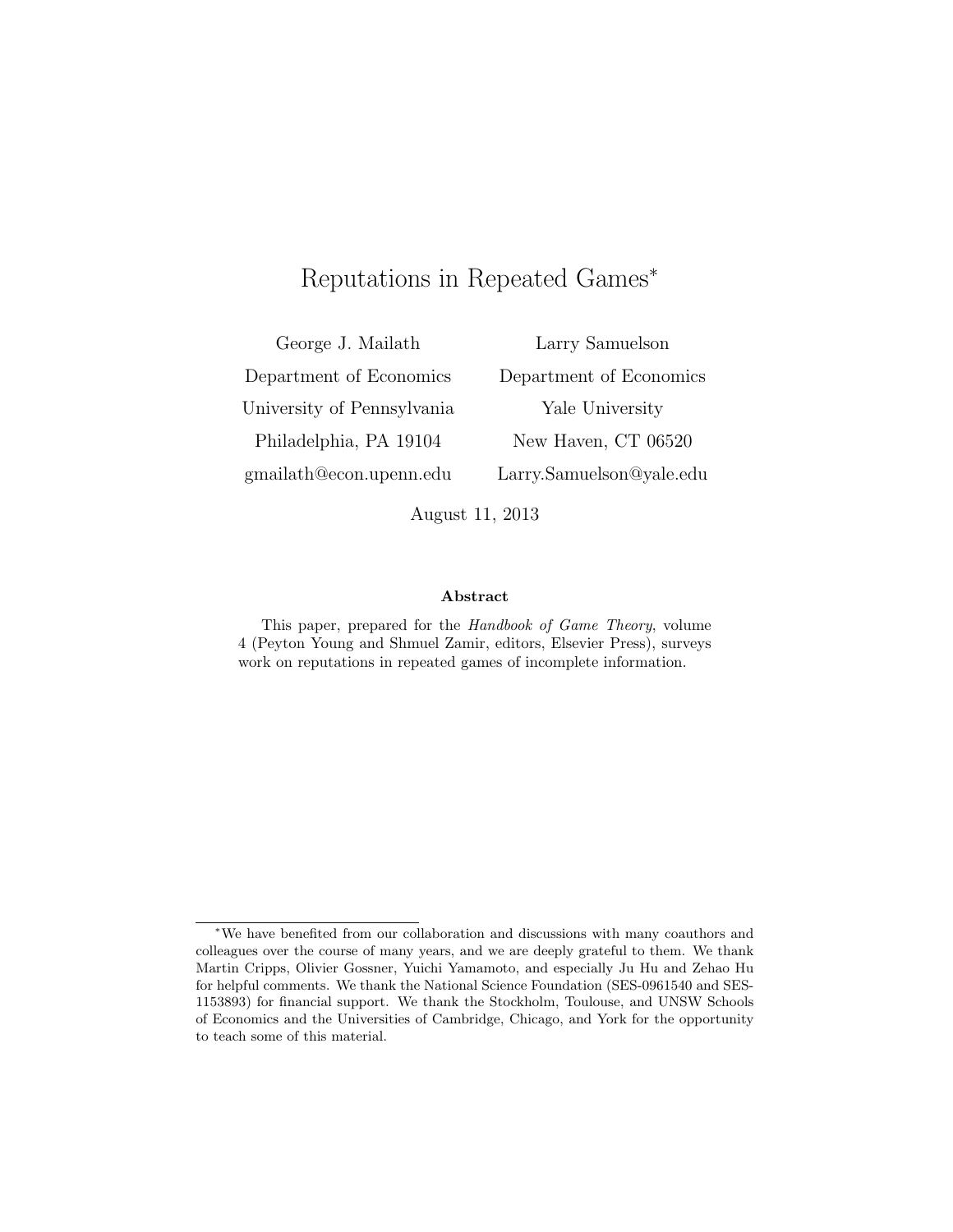## Contents

| 1        |                                     | Introduction<br>1                                                                                    |                |  |  |  |
|----------|-------------------------------------|------------------------------------------------------------------------------------------------------|----------------|--|--|--|
|          | 1.1                                 |                                                                                                      | $\mathbf{1}$   |  |  |  |
|          | 1.2                                 | The Interpretive Approach to Reputations $\dots \dots \dots \dots \dots \dots \dots$                 | $\mathbf{1}$   |  |  |  |
|          | 1.3                                 | The Adverse Selection Approach to Reputations                                                        | $\overline{2}$ |  |  |  |
|          |                                     |                                                                                                      |                |  |  |  |
| $\bf{2}$ |                                     | <b>Reputations with Short-Lived Players</b><br>3                                                     |                |  |  |  |
|          | 2.1                                 |                                                                                                      | 3              |  |  |  |
|          | 2.2                                 | The Benchmark Complete Information Game                                                              | $\bf 5$        |  |  |  |
|          | 2.3                                 | The Incomplete Information Game and Commitment Types $\ldots \ldots \ldots$                          | $\,$ 6 $\,$    |  |  |  |
|          | 2.4                                 |                                                                                                      | 8              |  |  |  |
|          |                                     | 2.4.1                                                                                                | 9              |  |  |  |
|          |                                     | 2.4.2<br>Bounding the One-Step Ahead Prediction Errors                                               | 11             |  |  |  |
|          |                                     | From Prediction Bounds to Payoffs<br>2.4.3                                                           | 12             |  |  |  |
|          |                                     | 2.4.4                                                                                                | 17             |  |  |  |
|          |                                     |                                                                                                      |                |  |  |  |
|          | $2.5\,$                             |                                                                                                      | 18             |  |  |  |
|          | 2.6                                 | Temporary Reputations Under Imperfect Monitoring                                                     | 20             |  |  |  |
|          |                                     | 2.6.1<br>The Implications of Reputations Not Disappearing $\ldots \ldots \ldots$                     | 23             |  |  |  |
|          |                                     | The Contradiction and Conclusion of the Proof $\dots \dots \dots \dots$<br>2.6.2                     | 29             |  |  |  |
|          | 2.7                                 |                                                                                                      | 29             |  |  |  |
|          | 2.8                                 |                                                                                                      | 32             |  |  |  |
|          |                                     |                                                                                                      |                |  |  |  |
| 3        |                                     | Reputations with Two Long-Lived Players                                                              | 35             |  |  |  |
|          | 3.1                                 | Types vs. Actions $\ldots \ldots \ldots \ldots \ldots \ldots \ldots \ldots \ldots \ldots \ldots$     | 35             |  |  |  |
|          | $3.2\,$                             | An Example: The Failure of Reputation Effects                                                        | 36             |  |  |  |
|          | 3.3                                 |                                                                                                      | 40             |  |  |  |
|          |                                     | 3.3.1                                                                                                | 41             |  |  |  |
|          |                                     | 3.3.2                                                                                                | 44             |  |  |  |
|          | 3.4                                 |                                                                                                      | 46             |  |  |  |
|          |                                     | 3.4.1<br>Weaker Payoff Bounds for More General Actions                                               | 46             |  |  |  |
|          |                                     | 3.4.2                                                                                                | 47             |  |  |  |
|          |                                     | 3.4.3                                                                                                | 50             |  |  |  |
|          |                                     |                                                                                                      |                |  |  |  |
| 4        | <b>Persistent Reputations</b><br>51 |                                                                                                      |                |  |  |  |
|          | 4.1                                 |                                                                                                      | 52             |  |  |  |
|          | 4.2                                 |                                                                                                      | 55             |  |  |  |
|          | 4.3                                 | Changing Types $\ldots \ldots \ldots \ldots \ldots \ldots \ldots \ldots \ldots \ldots \ldots \ldots$ | 60             |  |  |  |
|          |                                     | 4.3.1                                                                                                | 61             |  |  |  |
|          |                                     | 4.3.2                                                                                                | 64             |  |  |  |
|          |                                     |                                                                                                      |                |  |  |  |
|          |                                     | Reputation as Separation $\ldots \ldots \ldots \ldots \ldots \ldots \ldots \ldots$<br>4.3.3          | 66             |  |  |  |
| 5        |                                     | <b>Discussion</b>                                                                                    | 72             |  |  |  |
|          | 5.1                                 |                                                                                                      | 72             |  |  |  |
|          |                                     |                                                                                                      |                |  |  |  |
|          | 5.2                                 |                                                                                                      | 75             |  |  |  |
|          | 5.3                                 |                                                                                                      | 77             |  |  |  |
|          |                                     | 5.3.1                                                                                                | 79             |  |  |  |
|          |                                     | 5.3.2                                                                                                | 80             |  |  |  |
|          |                                     |                                                                                                      |                |  |  |  |
|          | References<br>85                    |                                                                                                      |                |  |  |  |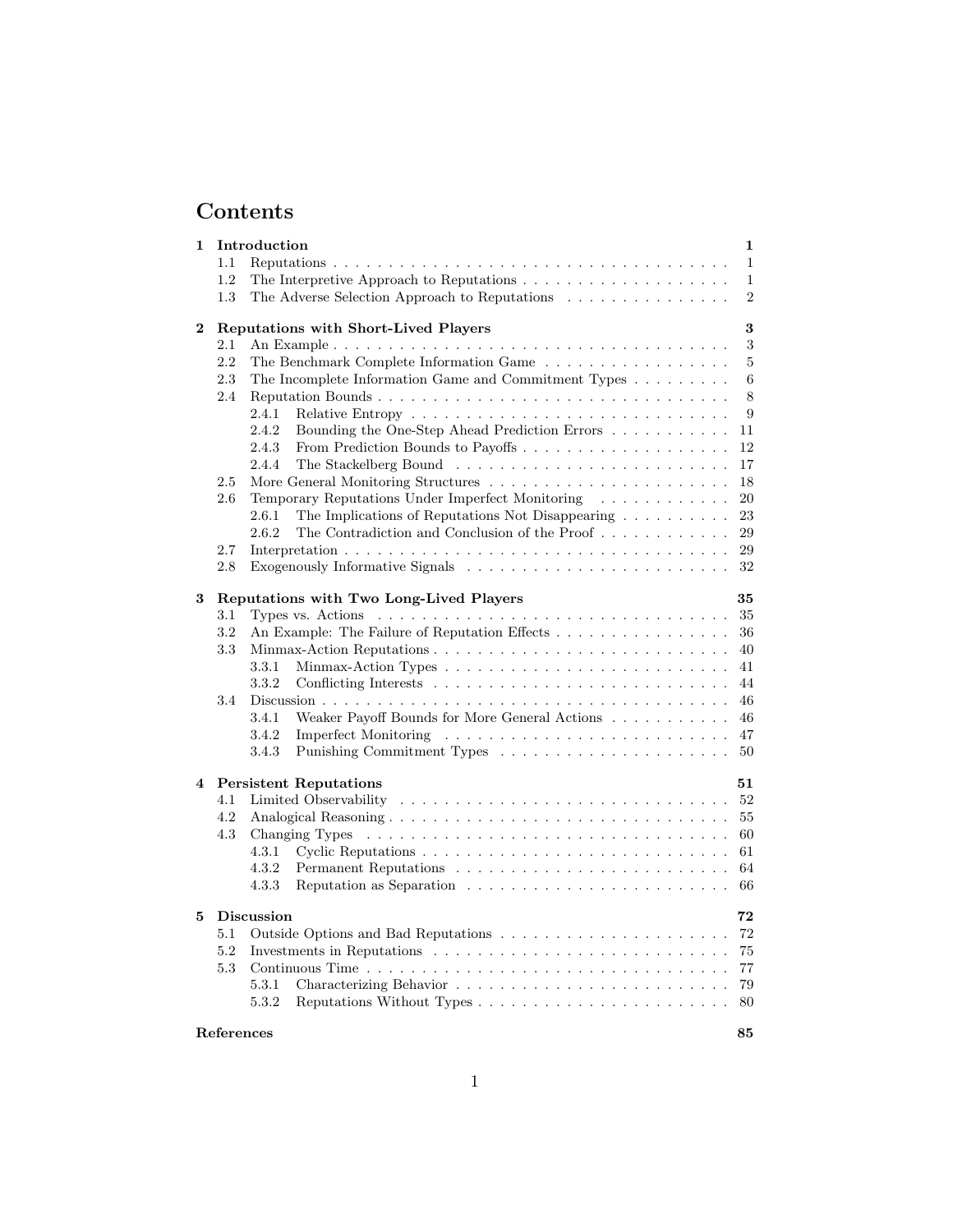### <span id="page-3-0"></span>1 Introduction

#### <span id="page-3-1"></span>1.1 Reputations

The word "reputation" appears throughout discussions of everyday interactions. Firms are said to have reputations for providing good service, professionals for working hard, people for being honest, newspapers for being unbiased, governments for being free from corruption, and so on. Reputations establish links between past behavior and expectations of future behavior—one expects good service because good service has been provided in the past, or expects fair treatment because one has been treated fairly in the past. These reputation affects are so familiar as to be taken for granted. One is instinctively skeptical of a watch offered for sale by a stranger on a subway platform, but more confident of a special deal on a watch from an established jeweler. Firms proudly advertise that they are fixtures in their communities, while few customers would be attracted by a slogan of "here today, gone tomorrow."

Repeated games allow for a clean description of both the myopic incentives that agents have to behave opportunistically and, via appropriate specifications of future behavior (and so rewards and punishments), the incentives that deter opportunistic behavior. As a consequence, strategic interactions within long-run relationships have often been studied using repeated games. For the same reason, the study of reputations has been particularly fruitful in the context of repeated games, the topic of this chapter. We do not provide a comprehensive guide to the literature, since a complete list of the relevant repeated-games papers, at the hurried rate of one paragraph per paper, would leave us no room to discuss the substantive issues. Instead, we identify the key points of entry into the literature, confident that those who are interested will easily find their way past these.<sup>[1](#page-3-3)</sup>

#### <span id="page-3-2"></span>1.2 The Interpretive Approach to Reputations

There are two approaches to reputations in the repeated-games literature. In the first, an equilibrium of the repeated game is selected whose actions along the equilibrium path are not Nash equilibria of the stage game. Incentives to choose these actions are created by attaching less favorable continuation paths to deviations. For perhaps the most familiar example, there is an equilibrium of the repeated prisoners' dilemma (if the players are sufficiently

<span id="page-3-3"></span><sup>&</sup>lt;sup>1</sup>It should come as no surprise that we recommend [Mailath and Samuelson](#page-87-0) [\(2006\)](#page-87-0) for further reading on most topics in this chapter.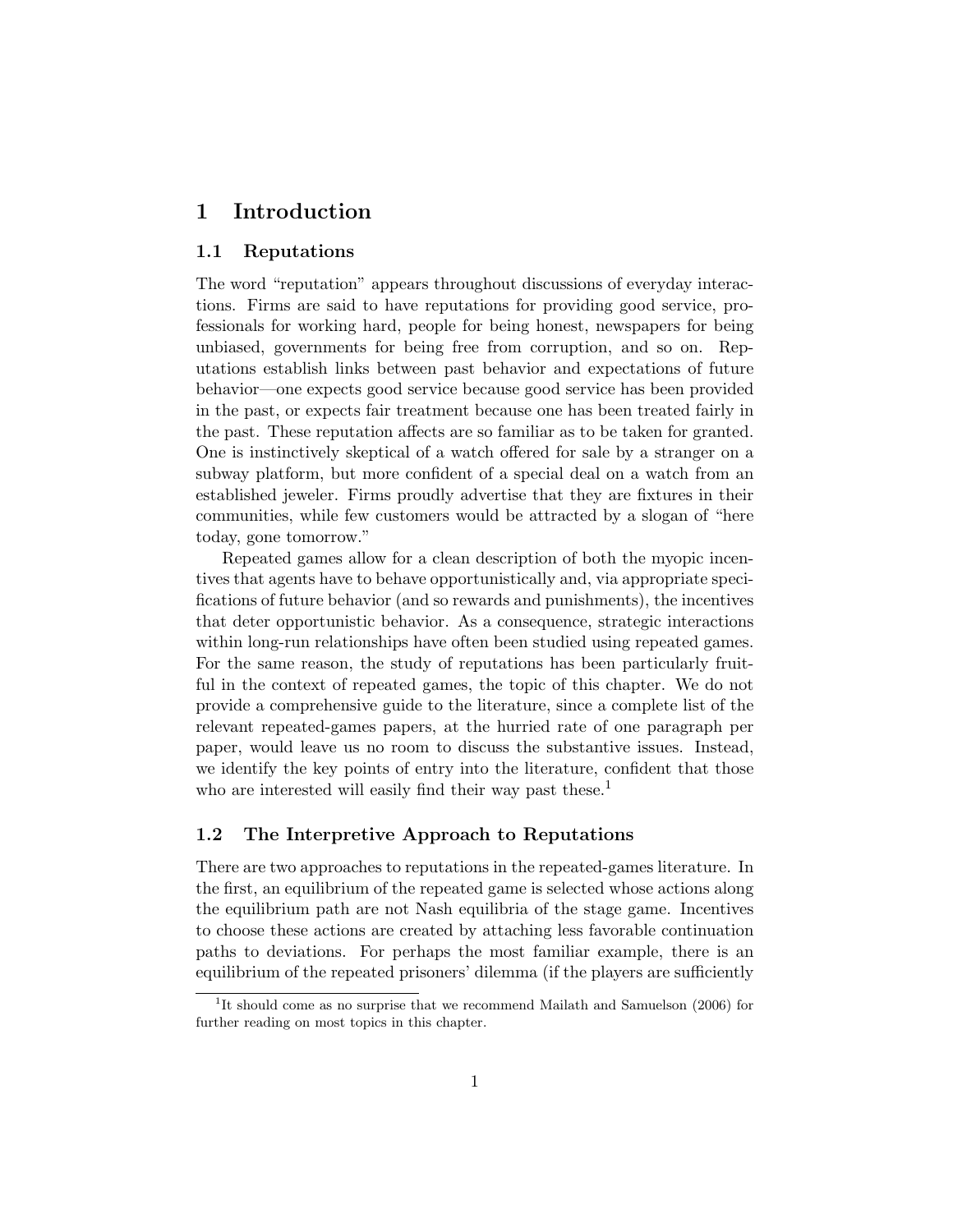patient) in which the players cooperate in every period, with any deviation from such behavior prompting relentless mutual defection.

The players who choose the equilibrium actions in such a case are often interpreted as maintaining a reputation for doing so, with a punishmenttriggering deviation interpreted as the loss of one's reputation. For example, players in the repeated prisoners' dilemma are interpreted as maintaining a reputation for being cooperative, while the first instance of defection destroys that reputation.

In this approach, the link between past behavior and expectations of future behavior is an equilibrium phenomenon, holding in some equilibria but not in others. The notion of reputation is used to interpret an equilibrium strategy profile, but otherwise involves no modification of the basic repeated game and adds nothing to the formal analysis.

#### <span id="page-4-0"></span>1.3 The Adverse Selection Approach to Reputations

The adverse selection approach to reputations considers games of incomplete information. The motivation typically stems from a game of complete information in which the players are "normal," and the game of incomplete information is viewed as a perturbation of the complete information game. In keeping with this motivation, attention is typically focused on games of "nearly" complete information, in the sense that a player whose type is unknown is very likely (but not quite certain) to be a normal type. For example, a player in a repeated game might be almost certain to have stagegame payoffs given by the prisoners' dilemma, but may with some small possibility have no other option than to play tit-for-tat.<sup>[2](#page-4-1)</sup> Again, consistent with the perturbation motivation, it is desirable that the set of alternative types be not unduly constrained.

The idea that a player has an incentive to build, maintain, or milk his reputation is captured by the incentive that player has to manipulate the beliefs of other players about his type. The updating of these beliefs establishes links between past behavior and expectations of future behavior. We say "reputations effects" arise if these links give rise to restrictions on equilibrium payoffs or behavior that do not arise in the underlying game of complete information.

We concentrate throughout on the adverse selection approach to reputations. The basic results identify circumstances in which reputation effects

<span id="page-4-1"></span> $2^2$ This was the case in one of the seminal reputation papers, [Kreps, Milgrom, Roberts,](#page-86-0) [and Wilson](#page-86-0) [\(1982\)](#page-86-0).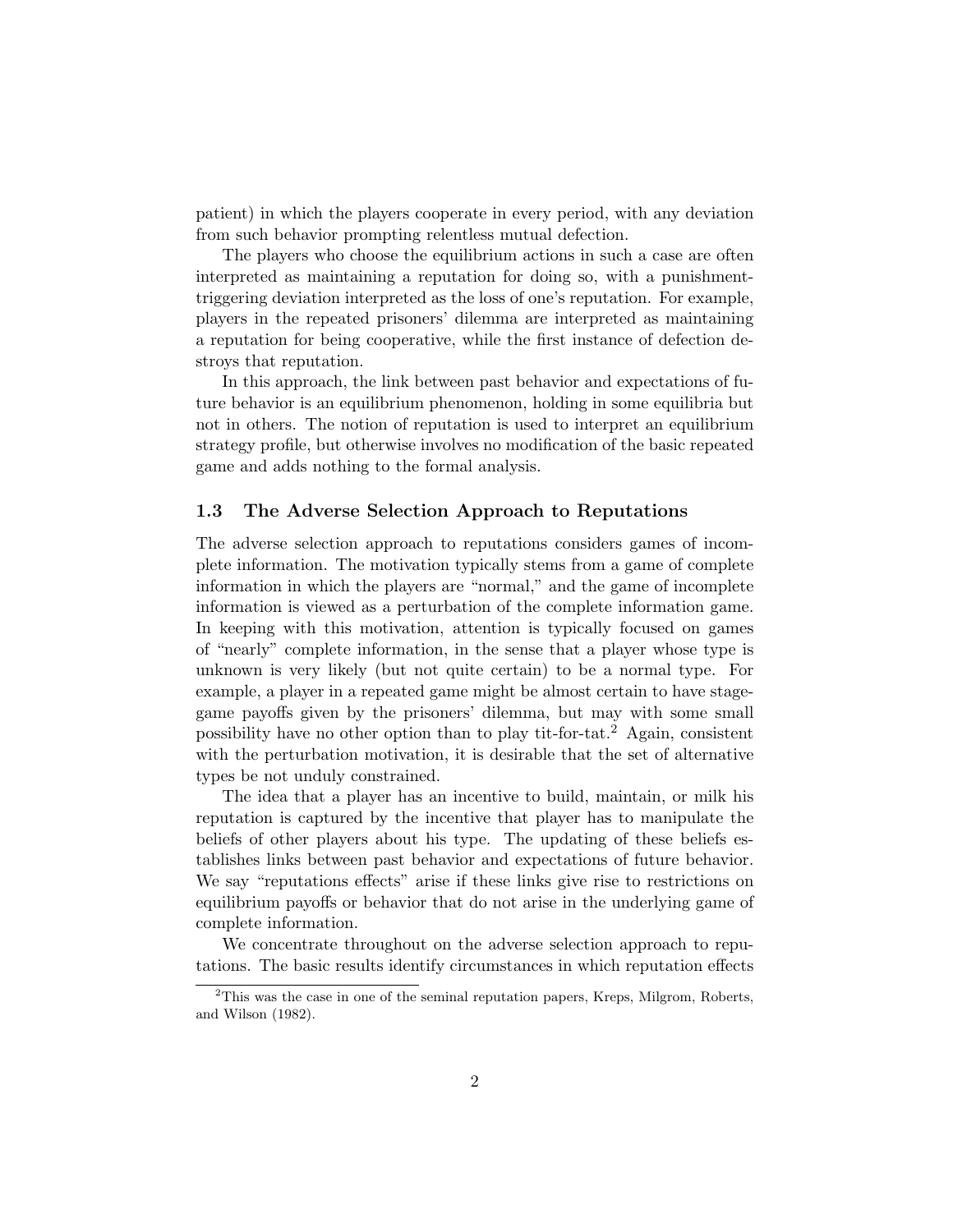necessarily arise, imposing bounds on equilibrium payoffs that are in many cases quite striking.

### <span id="page-5-0"></span>2 Reputations with Short-Lived Players

#### <span id="page-5-1"></span>2.1 An Example

We begin with the example of the "product-choice" game shown in Figure [1.](#page-5-2) Think of the long-lived player 1 ("he") as a firm choosing to provide either high  $(H)$  or low  $(L)$  effort. Player 2 ("she") represents a succession of customers, with a new customer in each period, choosing between a customized  $(c)$  or standardized  $(s)$  product. The payoffs reveal that high effort is costly for player 1, since  $L$  is a strictly dominant strategy in the stage game. Player 1 would like player 2 to choose the customized product  $c$ , but 2 is willing to do so only if she is sufficiently confident that 1 will choose H.

The stage game has a unique Nash equilibrium in which the firm provides low effort and the customer buys the standardized product. In the discretetime infinite horizon game, the firm maximizes the average discounted sum of his payoffs. In the infinite horizon game of complete information, every payoff in the interval  $[1, 2]$  is a subgame perfect equilibrium payoff if the firm is sufficiently patient.

Equilibria in which the firm's payoff is close to 2 have an intuitive feel to them. In these equilibria, the firm frequently exerts high effort  $H$ , so that the customer will play her best response of purchasing the customized product c. Indeed, the firm should be able to develop a "reputation" for playing  $H$  by persistently doing so. This may be initially costly for the firm, because customers may not be immediately convinced that the firm will play H and hence customers may play s for some time, but the subsequent payoff could make this investment worthwhile for a sufficiently patient firm.

Nothing in the structure of the repeated game captures this intuition. Repeated games have a recursive structure: the continuation game following any history is identical to the original game. No matter how many times

|    | с    | S    |
|----|------|------|
| H  | 2, 3 | 0, 2 |
| 1. | 3,0  | 1, 1 |

<span id="page-5-2"></span>Figure 1: The product-choice game.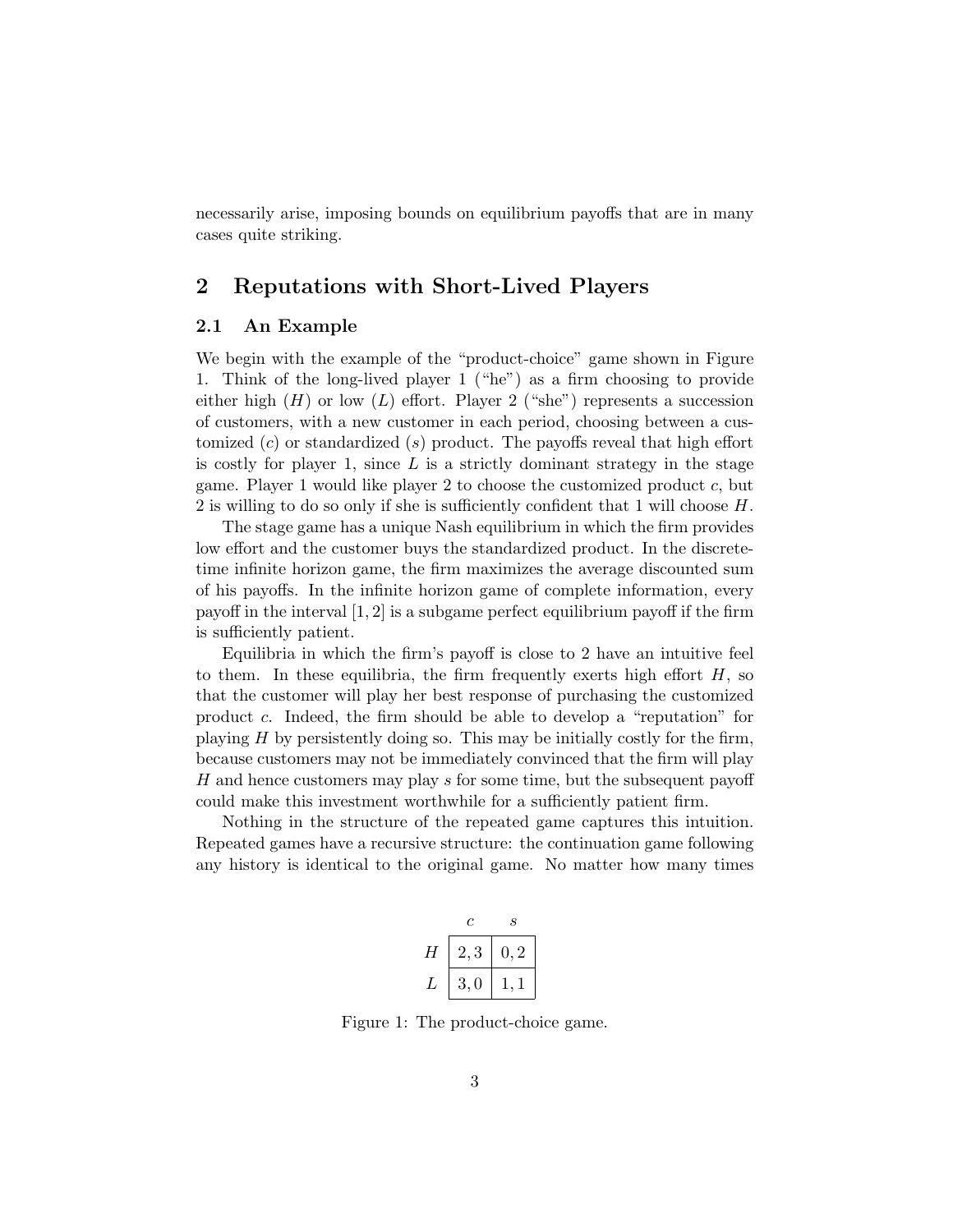the firm has previously played  $H$ , the standard theory provides no reason for customers to believe that the firm is more likely to play  $H$  now than at the beginning of the game.

Now suppose that in addition to the normal type of firm, i.e., the type whose payoffs are given by Figure [1,](#page-5-2) there is a *commitment*, or *behavioral*, type  $\xi(H)$ . This type invariably and necessarily plays H (and hence the description "commitment" or "behavioral" type). We also refer to this type as the *Stackelberg* type, since  $H$  is the action the firm would take in the unique subgame perfect equilibrium of a sequential-move game of perfect information in which the firm chooses publicly before the customer. Even if the prior probability of this behavioral type is very small, it has a dramatic effect on the set of equilibrium payoffs when the firm is sufficiently patient. It is an implication of Proposition [1](#page-15-0) that there is then no Nash equilibrium of the incomplete information game with a payoff to the normal firm near 1.

The flavor of the analysis is conveyed by asking what must be true in an equilibrium in which the normal type of player 1 receives a payoff close to 1, when he has discount factor close to 1. For this to occur, there must be many periods in which the customer chooses the standardized product, which in turn requires that in those periods the customer expects  $L$  with high probability. But if player 1 plays  $H$  in every period, then the customer is repeatedly surprised. And, since the  $H$ -commitment type has positive prior probability, this is impossible: each time the customer is surprised the posterior probability on the H-commitment type jumps a discrete amount (leading eventually to a posterior above the level at which customers choose the customized product).

Reputation effects do much more than eliminate unintuitive outcomes; they also rescue intuitive outcomes as equilibrium outcomes. For example, the *finitely* repeated complete information product-choice game has a unique subgame perfect equilibrium, and in this equilibrium, the static Nash profile Ls is played in every period. Nonetheless, our intuition again suggests that if the game has a sufficiently long horizon, the firm should here as well be able to develop a "reputation" for playing  $H$  by persistently doing so. It is an immediate implication of the logic underlying Proposition [1](#page-15-0) that the firm can indeed develop such a reputation in the game with incomplete information.[3](#page-6-0)

<span id="page-6-0"></span> ${}^{3}$ [Kreps, Milgrom, Roberts, and Wilson](#page-86-0) [\(1982\)](#page-86-0) first made this point in the context of the finitely repeated prisoners' dilemma with the commitment type playing tit-for-tat. [Kreps and Wilson](#page-86-1) [\(1982\)](#page-86-1) and [Milgrom and Roberts](#page-87-1) [\(1982\)](#page-87-1) further explore this insight in the finite horizon chain store game.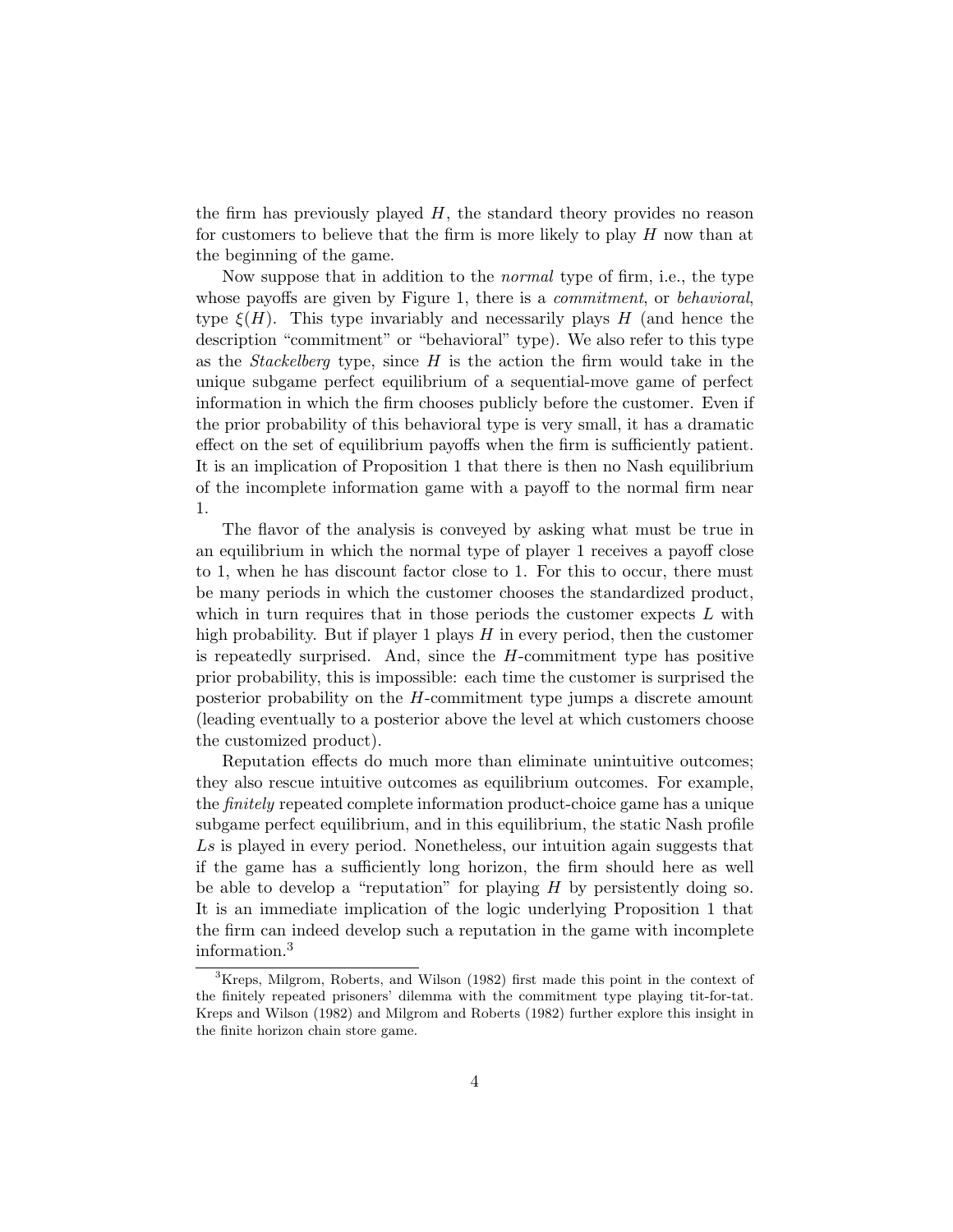Similarly, if customers can only imperfectly monitor the firm's effort choice, the upper bound on the firm's complete information equilibrium payoff will be less than 2. Moreover, for some monitoring distributions, the complete information game has, for all discount factors, a unique sequential equilibrium, and in this equilibrium, the static Nash profile Ls is played in every period.[4](#page-7-1) Proposition [1](#page-15-0) nonetheless implies that the firm can develop a reputation for playing  $H$  in the game with incomplete information.

#### <span id="page-7-0"></span>2.2 The Benchmark Complete Information Game

Player *i* has a finite action space  $A_i$ . Player 1's actions are monitored via a public signal: the signal  $y$ , drawn from a finite set  $Y$ , is realized with probability  $\rho(y|a_1)$  when the action  $a_1 \in A_1$  is chosen. We make the analysis more convenient here by assuming that the public signal depends only on player 1's action, returning to this assumption in Section [2.5.](#page-20-0) Since player 2 is short-lived, we further simplify notation by assuming that the period t player 2's action choice is not observed by subsequent player 2's (though it is observed by player 1). The arguments are identical (with more notation) if player 2's actions are public.

Player *i*'s ex post stage game payoff is a function  $u_i^*: A_1 \times A_2 \times Y \to \mathbb{R}$ and *i*'s ex ante payoff is  $u_i : A_1 \times A_2 \to \mathbb{R}$  is given by

$$
u_i(a) := \sum_{y} u_i^*(a_1, a_2, y) \rho(y|a_1).
$$

We typically begin the analysis with the ex ante payoffs, as in the product-choice game of Figure [1,](#page-5-2) and the monitoring structure  $\rho$ , leaving the ex post payoff functions  $u_i^*$  to be defined implicitly.

Player 2 observes the public signals, but does not observe player 1's actions. Player 2 might draw inferences about player 1's actions from her payoffs, but since player 2 is short-lived, these inferences are irrelevant (as long as the period t player 2 does not communicate any such inference to subsequent short-lived players). Following the literature on public monitoring repeated games, such inferences can also be precluded by assuming player 2's ex post payoff does not depend on  $a_1$ , depending only on  $(a_2, y)$ .

The benchmark game includes perfect monitoring games as a special case. In the perfect monitoring product-choice game for example,  $A_1$  =  $\{H, L\}, A_2 = \{c, s\}, Y = A_1$ , and  $\rho(y \mid a_1) = 1$  if  $y = a_1$  and 0 otherwise. An imperfect public monitoring version of the product-choice game is analyzed in Section [2.4.3](#page-14-0) (Example [2\)](#page-18-0).

<span id="page-7-1"></span><sup>4</sup>We return to this in Example [2.](#page-18-0)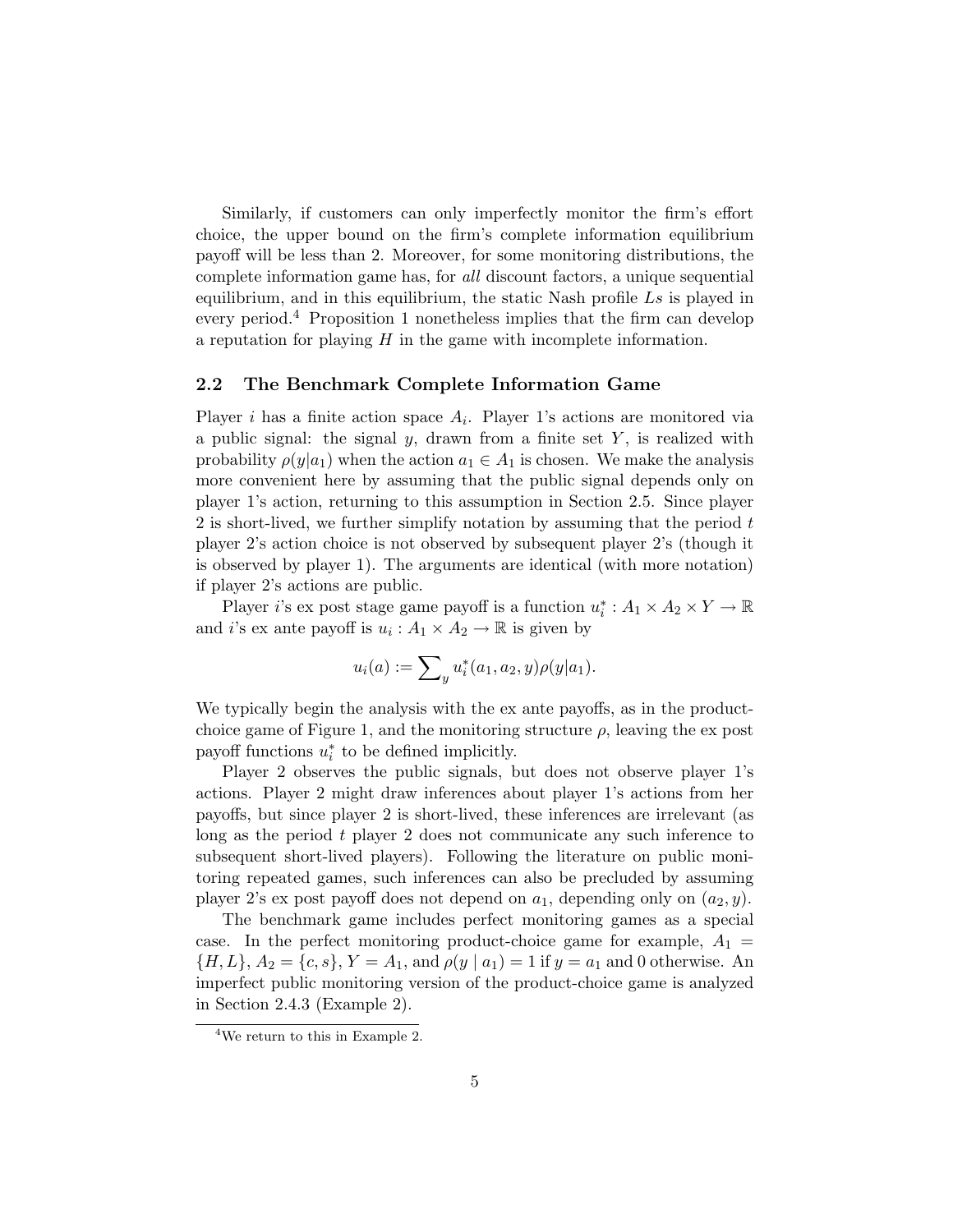Player 1 is long lived (and discounts flow payoffs by a discount factor δ), while player 2 is short lived (living for one period). The set of private histories for player 1 is  $H_1 := \bigcup_{t=0}^{\infty} (A_1 \times A_2 \times Y)^t$ , and a behavior strategy for player 1 is a function  $\sigma_1 : H_1 \to \Delta(A_1)$ . The set of histories for the shortlived players is  $H_2 := \bigcup_{t=0}^{\infty} Y^t$ , and a behavior strategy for the short-lived players is a function  $\sigma_2 : H_2 \to \Delta(A_2)$ . Note that the period t short-lived player does not know the action choices of past short-lived players.[5](#page-8-1)

#### <span id="page-8-0"></span>2.3 The Incomplete Information Game and Commitment Types

The type of player 1 is unknown to player 2. A possible type of player 1 is denoted by  $\xi \in \Xi$ , where  $\Xi$  is a finite or countable set of types. Player 2's prior belief about 1's type is given by the distribution  $\mu$ , with support  $\Xi$ .

The set of types is partitioned into payoff types,  $\Xi_1$ , and commitment types,  $\Xi_2 := \Xi \setminus \Xi_1$ . Payoff types maximize the average discounted value of payoffs, which depend on their type. We accordingly expand the definition of the ex post payoff function  $u_1^*$  to incorporate types,  $u_1^*: A_1 \times A_2 \times Y \times \Xi_1 \rightarrow$ R. The ex ante payoff function  $u_1: A_1 \times A_2 \times \Xi_1 \to \mathbb{R}$  is now given by

$$
u_1(a_1, a_2, \xi) := \sum_y u_1^*(a_1, a_2, y, \xi) \rho(y|a_1).
$$

It is common to identify one payoff type as the normal type, denoted here by  $\xi_0$ . When doing so, it is also common to drop the type argument from the payoff function. It is also common to think of the prior probability of the normal type  $\mu(\xi_0)$  as being relatively large, so the games of incomplete information are a seemingly small departure from the underlying game of complete information, though there is no requirement that this be the case.

Commitment types do not have payoffs, and simply play a specified repeated game strategy. While a commitment type of player 1 can be committed to any strategy in the repeated game, much of the literature focuses on simple commitment or action types: such types play the same (pure or mixed) stage-game action in every period, regardless of history.<sup>[6](#page-8-2)</sup> For example, one simple commitment type in the product-choice game always

<span id="page-8-1"></span><sup>&</sup>lt;sup>5</sup>Under our assumption that the public signal's distribution is a function of only the long-lived players's action, the analysis to be presented proceeds unchanged if the period  $t$ short-lived player knows the actions choices of past short-lived players (i.e., the short-lived player actions are public). In more general settings (where the signal distribution depends on the complete action profile), the analysis must be adjusted in obvious ways (as we describe below).

<span id="page-8-2"></span><sup>&</sup>lt;sup>6</sup>This focus is due to the observation that with short-lived uninformed players, more complicated commitment types do not lead to higher reputation bounds.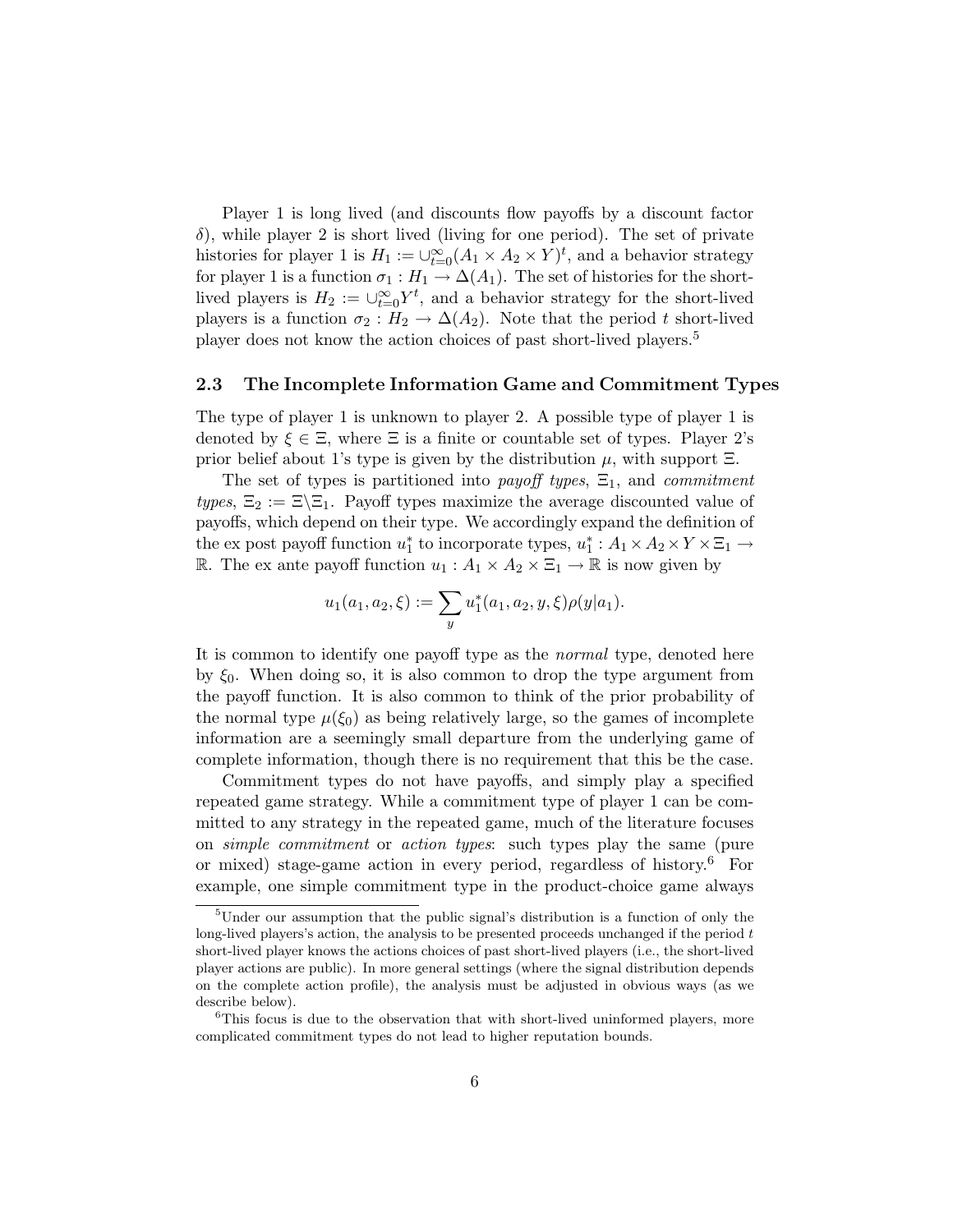exerts high effort, while another always plays high effort with probability 2  $\frac{2}{3}$ . We denote by  $\xi(\alpha_1)$  the (simple commitment) type that plays the action  $\alpha_1 \in \Delta(A_1)$  in every period.

Remark 1 (Payoff or commitment types) The distinction between payoff and commitment types is not clear cut. For example, pure simple commitment types are easily modeled as payoff types. We need only represent the type  $\xi(a_1)$  as receiving the stage-game payoff 1 if he plays action  $a_1$ (regardless of what signal appears or what player 2 chooses) and zero otherwise. Note that this makes the consistent play of  $a_1$  a strictly dominant strategy in the repeated game, and that it is not enough to simply have the action be dominant in the stage game. ♦

A behavior strategy for player 1 in the incomplete information game is given by

$$
\sigma_1: H_1 \times \Xi \to \Delta(A_1),
$$

such that, for all simple commitment types  $\xi(\alpha_1) \in \Xi_2$ ,<sup>[7](#page-9-0)</sup>

$$
\sigma_1(h_1^t, \xi(\alpha_1)) = \alpha_1, \qquad \forall h_1^t \in H_1.
$$

A behavior strategy for player 2 is (as in the complete information game) a map  $\sigma_2: H_2 \to \Delta(A_2)$ .

The space of outcomes is given by  $\Omega := \Xi \times (A_1 \times A_2 \times Y)^\infty$ , with an outcome  $\omega = (\xi, a_1^0 a_2^0 y^0, a_1^1 a_2^1 y^1, a_1^2 a_2^2 y^2, \ldots) \in \Omega$ , specifying the type of player 1, the actions chosen and the realized signal in each period.

A profile of strategies  $(\sigma_1, \sigma_2)$ , along with the prior probability over types  $\mu$  (with support  $\Xi$ ), induces a probability measure on the set of outcomes  $Ω$ , denoted by  $P \in Δ(Ω)$ . For a fixed commitment type  $\hat{\xi} = \xi(\hat{\alpha}_1)$ , the probability measure on the set of outcomes  $\Omega$  conditioning on  $\xi$  (and so induced by  $(\hat{\sigma}_1, \sigma_2)$ , where  $\hat{\sigma}_1$  is the simple strategy specifying  $\hat{\alpha}_1$  in every period irrespective of history), is denoted  $\mathbf{P} \in \Delta(\Omega)$ . Denoting by P the measure induced by  $(\sigma_1, \sigma_2)$  and conditioning on  $\xi \neq \hat{\xi}$ , we have

<span id="page-9-1"></span>
$$
\mathbf{P} = \mu(\hat{\xi})\widehat{\mathbf{P}} + (1 - \mu(\hat{\xi}))\widetilde{\mathbf{P}}.
$$
 (1)

Given a strategy profile  $\sigma$ ,  $U_1(\sigma,\xi)$  denotes the type- $\xi$  long-lived player's payoff in the repeated game,

$$
U_1(\sigma,\xi) := E_{\mathbf{P}}\left[ (1-\delta) \sum_{t=0}^{\infty} \delta^t u_1(a^t, y^t, \xi) \middle| \xi \right].
$$

<span id="page-9-0"></span><sup>&</sup>lt;sup>7</sup>For convenience, we have omitted the analogous requirement that  $\sigma_1$  is similarly restricted for non-simple commitment types.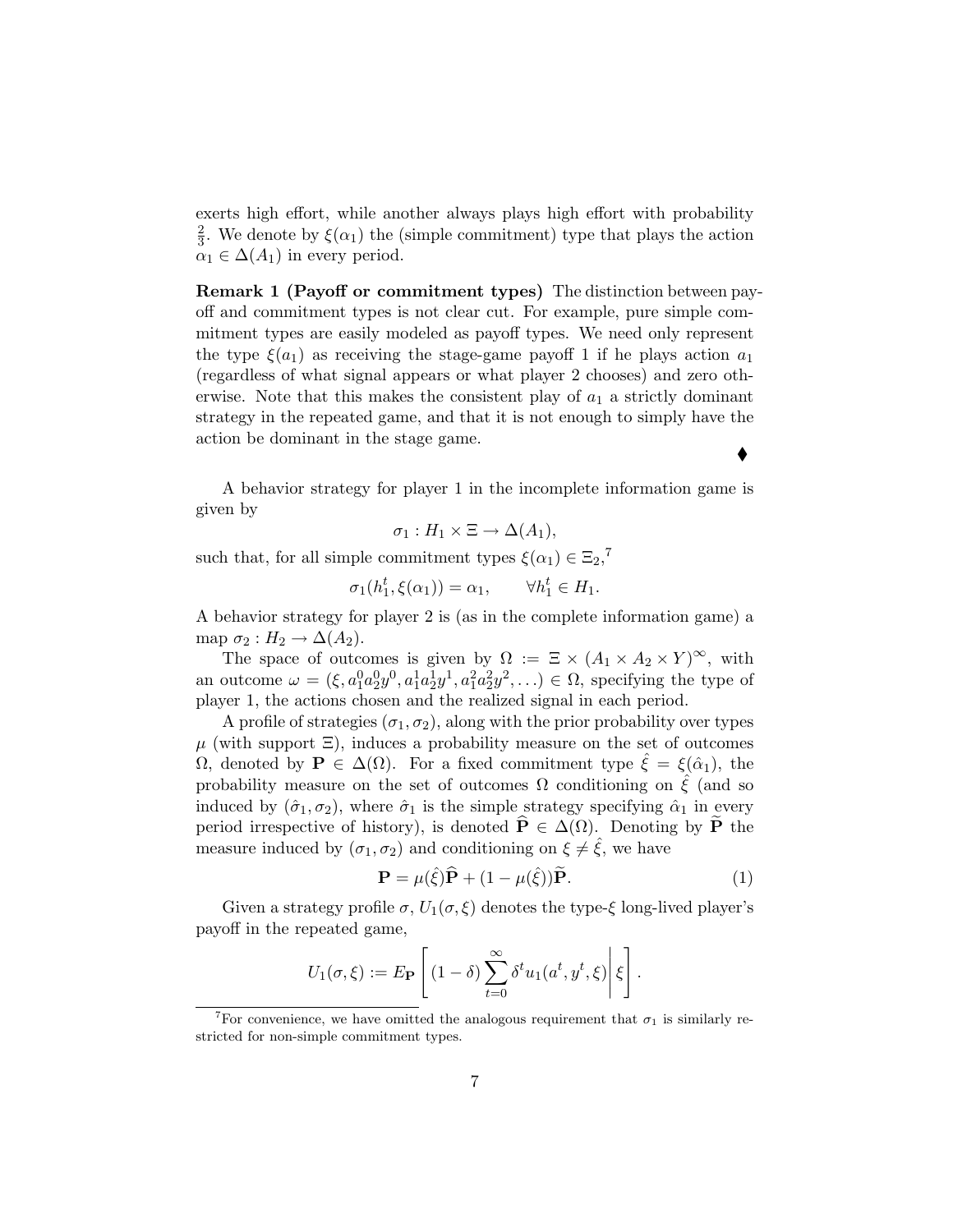Denote by  $\Gamma(\mu,\delta)$  the game of incomplete information.

As usual, a Nash equilibrium is a collection of mutual best responses:

**Definition 1** A strategy profile  $(\sigma'_1, \sigma'_2)$  is a Nash equilibrium of the game  $\Gamma(\mu,\delta)$  if, for all  $\xi \in \Xi_1$ ,  $\sigma'_1$  maximizes  $U_1(\sigma_1,\sigma'_2,\xi)$  over player 1's repeated game strategies, and if for all t and all  $h_2^t \in \mathcal{H}_2$  that have positive probability under  $(\sigma'_1, \sigma'_2)$  and  $\mu$  (i.e.,  $\mathbf{P}(h_2^t) > 0$ ),

$$
E_{\mathbf{P}}\left[u_2(\sigma'_1(h_1^t,\xi),\sigma'_2(h_2^t))\mid h_2^t\right] = \max_{a_2 \in A_2} E_{\mathbf{P}}\left[u_2(\sigma'_1(h_1^t,\xi),a_2)\mid h_2^t\right].
$$

#### <span id="page-10-0"></span>2.4 Reputation Bounds

The link from simple commitment types to reputation effects arises from a basic property of updating: Suppose an action  $\alpha'_1$  is statistically identified (i.e., there is no  $\alpha''_1$  giving rise to the same distribution of signals) under the signal distribution  $\rho$ , and suppose player 2 assigns positive probability to the simple type  $\xi(\alpha'_1)$ . Then, if the normal player 1 persistently plays  $\alpha'_1$ , player 2 must eventually place high probability on that action being played (and so will best respond to that action). Intuitively, since  $\alpha'_1$  is statistically identified, in any period in which player 2 places low probability on  $\alpha_1'$  (and so on  $\xi(\alpha_1')$ ), the signals will typically lead player 2 to increase the posterior probability on  $\xi(\alpha'_1)$ , and so eventually on  $\alpha'_1$ . Consequently, there cannot be too many periods in which player 2 places low probability on  $\alpha'_1$ .

When the action chosen is perfectly monitored by player 2 (which requires the benchmark game have perfect monitoring and  $\alpha'_1$  be a pure action), this intuition has a direct formalization (the route followed in the original argument of [Fudenberg and Levine, 1989\)](#page-85-0). However, when the action is not perfectly monitored, the path from the intuition to the proof is less clear. The original argument for this case [\(Fudenberg and Levine,](#page-85-1) [1992\)](#page-85-1) uses sophisticated martingale techniques, subsequently simplified by [Sorin \(1999\)](#page-87-2) (an exposition can be found in [Mailath and Samuelson, 2006,](#page-87-0) §15.4.2). Here we present a recent simple unified argument, due to [Gossner](#page-86-2) [\(2011b\)](#page-86-2), based on relative entropy (see [Cover and Thomas, 2006,](#page-84-0) for an introduction).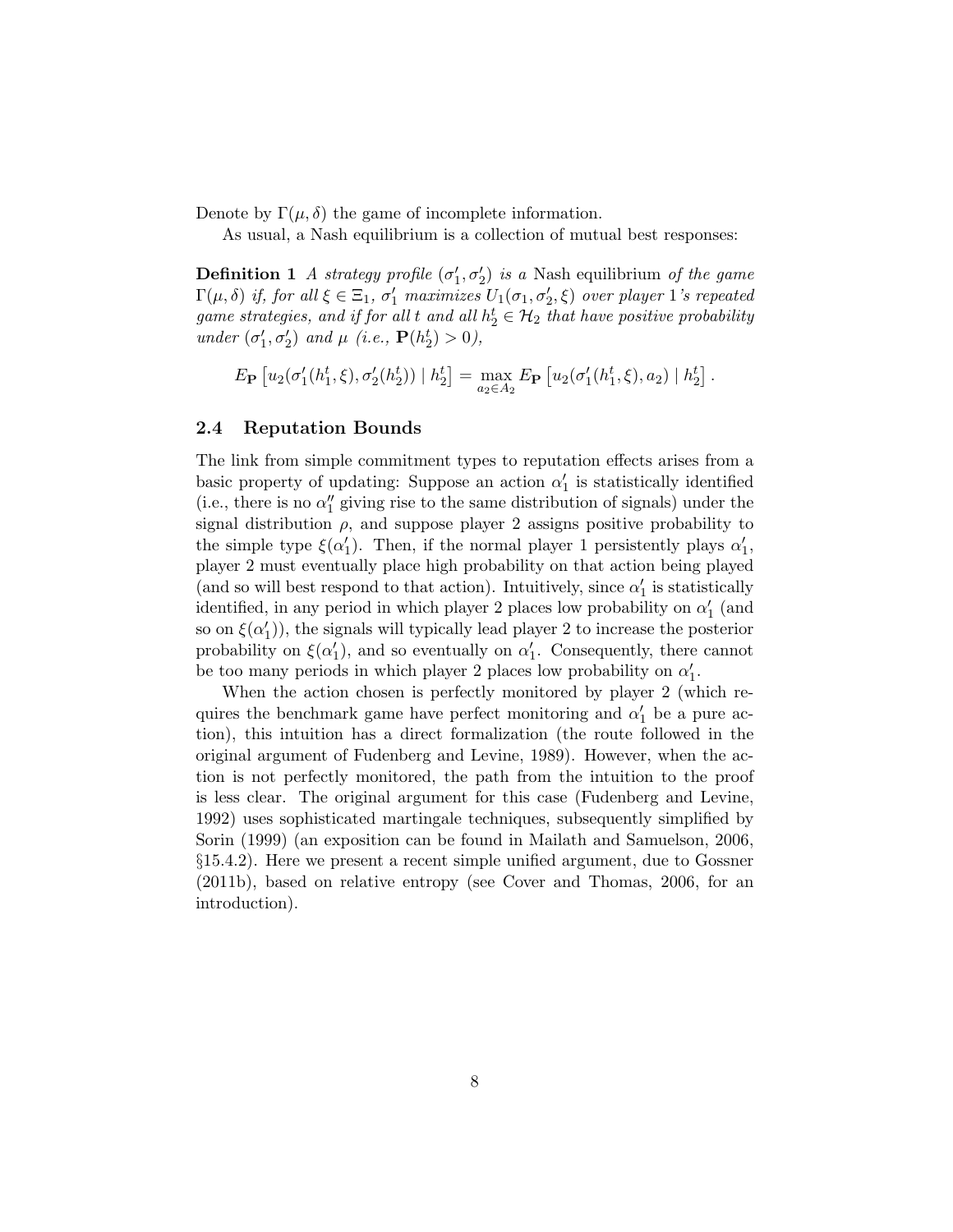#### <span id="page-11-0"></span>2.4.1 Relative Entropy

Let  $X$  be a finite set of outcomes. The *relative entropy* or Kullback-Leibler distance between probability distributions  $p$  and  $q$  over  $X$  is

$$
d(p||q) := \sum_{x \in X} p(x) \log \frac{p(x)}{q(x)}.
$$

By convention,  $0\log\frac{0}{q} = 0$  for all  $q \in [0,1]$  and  $p\log\frac{p}{0} = \infty$  for all  $p \in$  $(0, 1]$ .<sup>[8](#page-11-1)</sup> In our applications of relative entropy, the support of q will always contain the support of  $p$ . Since relative entropy is not symmetric, we often distinguish the roles of p and q by saying that  $d(p||q)$  is the relative entropy of  $q$  with respect to  $p$ . Relative entropy is always nonnegative and only equals 0 when  $p = q$  [\(Cover and Thomas, 2006,](#page-84-0) Theorem 2.6.3).<sup>[9](#page-11-2)</sup>

The relative entropy of q with respect to  $p$  measures an observer's expected error in predicting  $x \in X$  using the distribution q when the true distribution is p. The probability of a sample of n draws from  $X$  identically and independently distributed according to p is  $\prod_x p(x)^{n_x}$ , where  $n_x$  is the number of realizations of  $x \in X$  in the sample. An observer who believes the data is distributed according to  $q$  assigns to the same sample probability  $\prod_x q(x)^{n_x}$ . The log likelihood ratio of the sample is

$$
\mathcal{L}(x_1,\ldots,x_n)=\sum\nolimits_x n_x \log \frac{p(x)}{q(x)}.
$$

As the sample size n grows large, the average log likelihood  $\mathcal{L}(x_1, \ldots, x_n)/n$ converges almost surely to  $d(p||q)$  (and so the log likelihood becomes arbitrarily large for any  $q \neq p$ , since  $d(p||q) > 0$  for any such q).

While not a metric (since it is asymmetric and does not satisfy the triangle inequality), relative entropy is usefully viewed as a notion of distance. For example, Pinsker's inequality<sup>[10](#page-11-3)</sup> bounds the relative entropy of q with respect to p from below by a function of their  $L^1$  distance:

<span id="page-11-4"></span>
$$
||p - q|| \le \sqrt{2d(p||q)},\tag{2}
$$

<span id="page-11-1"></span><sup>&</sup>lt;sup>8</sup>These equalities, for  $p, q > 0$ , are justified by continuity arguments. The remaining case,  $0 \log \frac{0}{0} = 0$ , is made to simplify statements and eliminate nuisance cases.

The logs may have any base. Both base 2 and base e are used in information theory. We use base e.

<span id="page-11-3"></span><span id="page-11-2"></span><sup>9</sup> Apply Jensen's inequality to  $-d(p||q) = \sum_{x \in \text{supp } p} p(x) \log[q(x)/p(x)].$ 

 $10$ See [Cesa-Bianchi and Lugosi](#page-84-1) [\(2006,](#page-84-0) page 371) or [Cover and Thomas](#page-84-0) (2006, Lemma 11.6.1); note that [Cover and Thomas](#page-84-0) [\(2006\)](#page-84-0) define relative entropy using log base 2.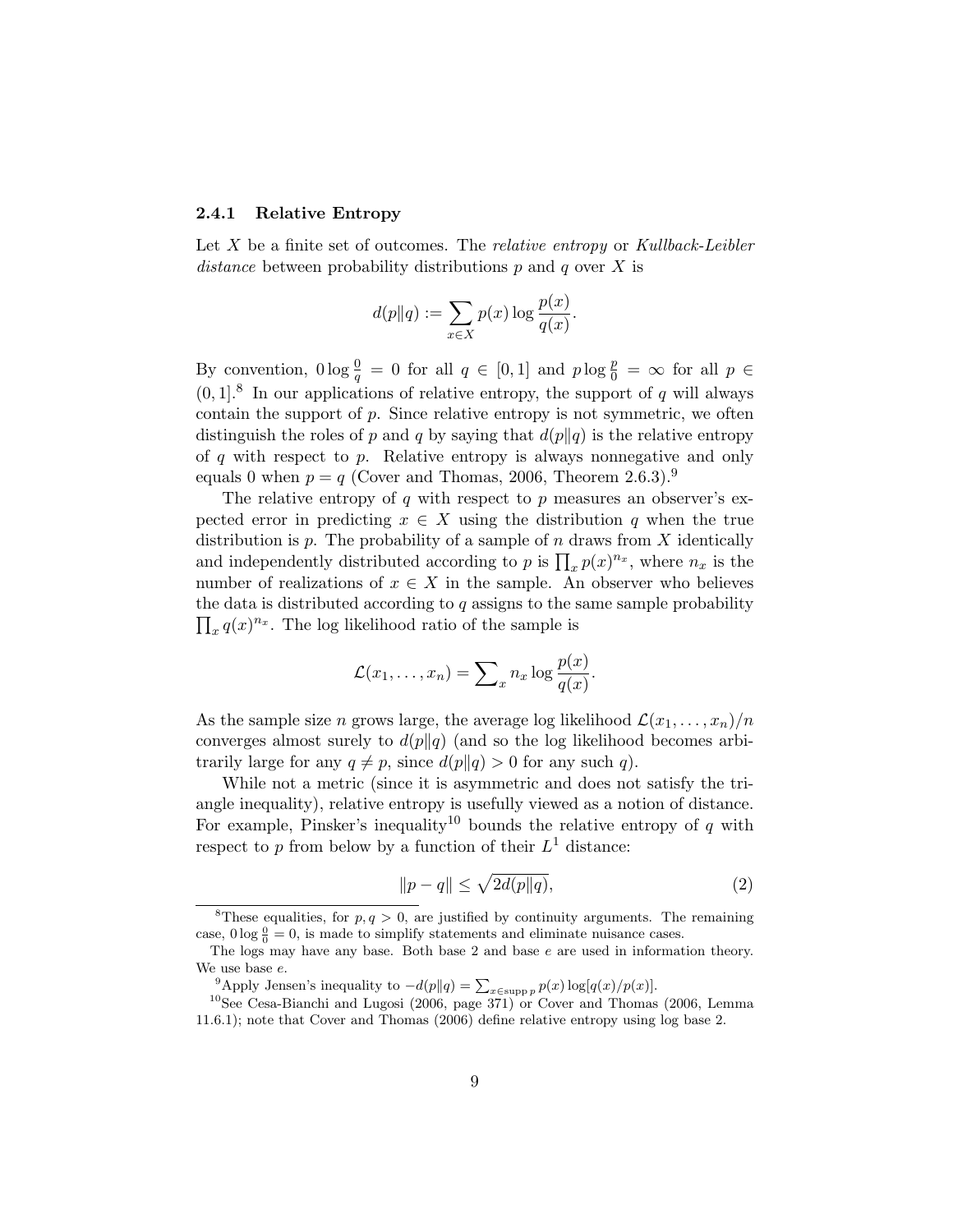where

$$
||p - q|| := \sum_{x} |p(x) - q(x)| = 2 \sum_{\{x: p(x) \ge q(x)\}} |p(x) - q(x)|.
$$

Thus,  $||p_n - q|| \to 0$  if  $d(p_n||q) \to 0$  as  $n \to \infty$ . While the reverse implication does not hold in general,<sup>[11](#page-12-0)</sup> it does for full support  $q$ .

The usefulness of relative entropy arises from a chain rule. Let P and Q be two distributions over a finite product set  $X \times Y$ , with marginals  $P_X$ and  $Q_X$  on X, and conditional probabilities  $P_Y(\cdot|x)$  and  $Q_Y(\cdot|x)$  on Y given  $x \in X$ . The chain rule for relative entropy is

$$
d(P||Q) = d(P_X||Q_X) + \sum_{x} P_X(x) d(P_Y(\cdot|x)||Q_Y(\cdot|x))
$$
  
= 
$$
d(P_X||Q_X) + E_{P_X}d(P_Y(\cdot|x)||Q_Y(\cdot|x)).
$$
 (3)

The chain rule is a straightforward calculation [\(Cover and Thomas, 2006,](#page-84-0) Theorem 2.5.3). The error in predicting the pair  $xy$  can be decomposed into the error predicting x, and conditional on x, the error in predicting y.

The key to the reputation bound is bounding the error in the one-step ahead predictions of the uninformed players when the long-lived player plays identically to a commitment type. The presence of the commitment type ensures that there is a "grain of truth" in player 2's beliefs which, together with the chain rule, yields a useful bound on relative entropy. The basic technical tool is the following lemma.

<span id="page-12-1"></span>**Lemma 1** Let X be a finite set of outcomes. Suppose  $q = \varepsilon p + (1 - \varepsilon)p'$  for some  $\varepsilon > 0$  and  $p, p' \in \Delta(X)$ . Then,

$$
d(p||q) \leq -\log \varepsilon.
$$

**Proof.** Since  $q(x)/p(x) \geq \varepsilon$ , we have

$$
-d(p||q) = \sum_{x} p(x) \log \frac{q(x)}{p(x)} \ge \sum_{x} p(x) \log \varepsilon = \log \varepsilon.
$$

<span id="page-12-0"></span><sup>&</sup>lt;sup>11</sup>Suppose  $X = \{0, 1\}$ ,  $p_n(1) = 1 - \frac{1}{n}$ , and  $q(1) = 1$ . Then,  $||p_n - q|| \to 0$ , while  $d(p_n||q) = \infty$  for all *n*.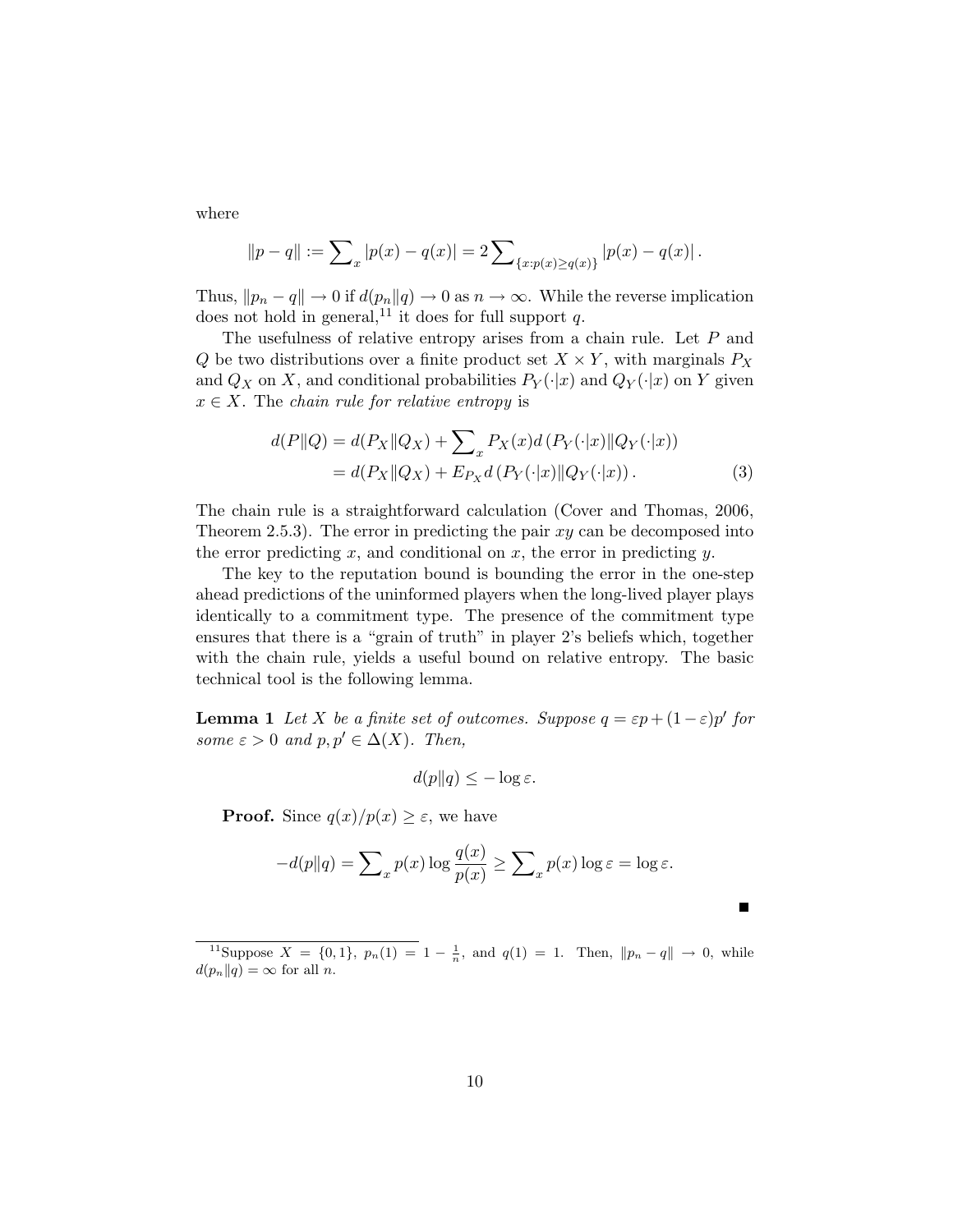#### <span id="page-13-0"></span>2.4.2 Bounding the One-Step Ahead Prediction Errors

Fix a (possibly mixed) action  $\hat{\alpha}_1 \in \Delta(A_1)$  and suppose the commitment type  $\hat{\xi} = \xi(\hat{\alpha}_1)$  has positive prior probability.

At the history  $h_2^t$ , player 2 chooses an action  $\sigma_2(h_2^t)$  that is a best response to  $\alpha_1(h_2^t) := E_{\mathbf{P}}[\sigma_1(h_1^t, \xi) \mid h_2^t]$ , that is,  $a_2$  has positive probability under  $\sigma_2(h_2^t)$  only if it maximizes<sup>[12](#page-13-1)</sup>

$$
\sum_{a_1} \sum_{y} u_2^*(a_1, a_2, y) \rho(y|a_1) \alpha_1(a_1|h_2^t).
$$

At the history  $h_2^t$ , player 2's predicted distribution of the period t signals is  $p(h_2^t) := \rho(\cdot|\alpha_1(h_2^t)) = \sum_{a_1} \rho(\cdot|a_1)\alpha_1(a_1|h_2^t)$ , while the true distribution when player 1 plays  $\hat{\alpha}_1$  is  $\hat{p} := \rho(\cdot|\hat{\alpha}_1) = \sum_{a_1} \rho(\cdot|a_1)\hat{\alpha}_1(a_1)$ . Hence, if player 1 is playing  $\hat{\alpha}_1$ , then in general player 2 is not best responding to the true distribution of signals, and his *one-step ahead prediction error* is  $d\left(\hat{p}||p(h_2^t)\right)$ . However, player 2 is best responding to an action profile  $\alpha_1(h_2^{\dagger})$  that is  $d\left(\hat{p}||p(h_2^t)\right)$ -close to  $\hat{\alpha}_1$  (as measured by the relative entropy of the induced signals). To bound player 1's payoff, it suffices to bound the number of periods in which  $d\left(\hat{p}||p(h_2^t)\right)$  is large.

Since player 2's beliefs assign positive probability to the event that player 1 is always playing  $\hat{\alpha}_1$ , then when player 1 does so, player 2's one-step prediction error must disappear asymptotically. A bound on player 1's payoff then arises from noting that if player 1 relentlessly plays  $\hat{\alpha}_1$ , then player 2 must eventually just as persistently play a best response to  $\hat{\alpha}_1$ . "Eventually" may be a long time, but this delay is inconsequential to a sufficiently patient player 1.

For any period  $t$ , denote the marginal of the unconditional distribution **P** on  $H_2^t$ , the space of t period histories of public signals, by  $\mathbf{P}_2^t$ . Similarly, the marginal on  $H_2^t$  of  $\widehat{P}$  (the distribution conditional on  $\widehat{\xi}$ ) is denoted  $\widehat{P}_2^t$ . Recalling [\(1\)](#page-9-1) and applying Lemma [1](#page-12-1) to these marginal distributions (which have finite supports) yields

<span id="page-13-2"></span>
$$
d(\widehat{\mathbf{P}}_2^t \|\mathbf{P}_2^t) \le -\log \mu(\hat{\xi}).\tag{4}
$$

It is worth emphasizing that this inequality holds for all  $t$ , and across all equilibria. But notice also that the bounding term is unbounded as  $\mu(\hat{\xi}) \to 0$ and our interest is in the case where  $\mu(\hat{\xi})$  is small.

Suppose  $\mu(\hat{\xi})$  is indeed small. Then, in those periods when player 2's prediction under **P**,  $p(h_2^t)$ , has a large relative entropy with respect to  $\hat{p}$ , she

<span id="page-13-1"></span><sup>&</sup>lt;sup>12</sup>The probability assigned to  $a_1 \in A_1$  by the distribution  $\alpha_1(h_2^t)$  is denoted by  $\alpha_1(a_1|h_2^t)$ .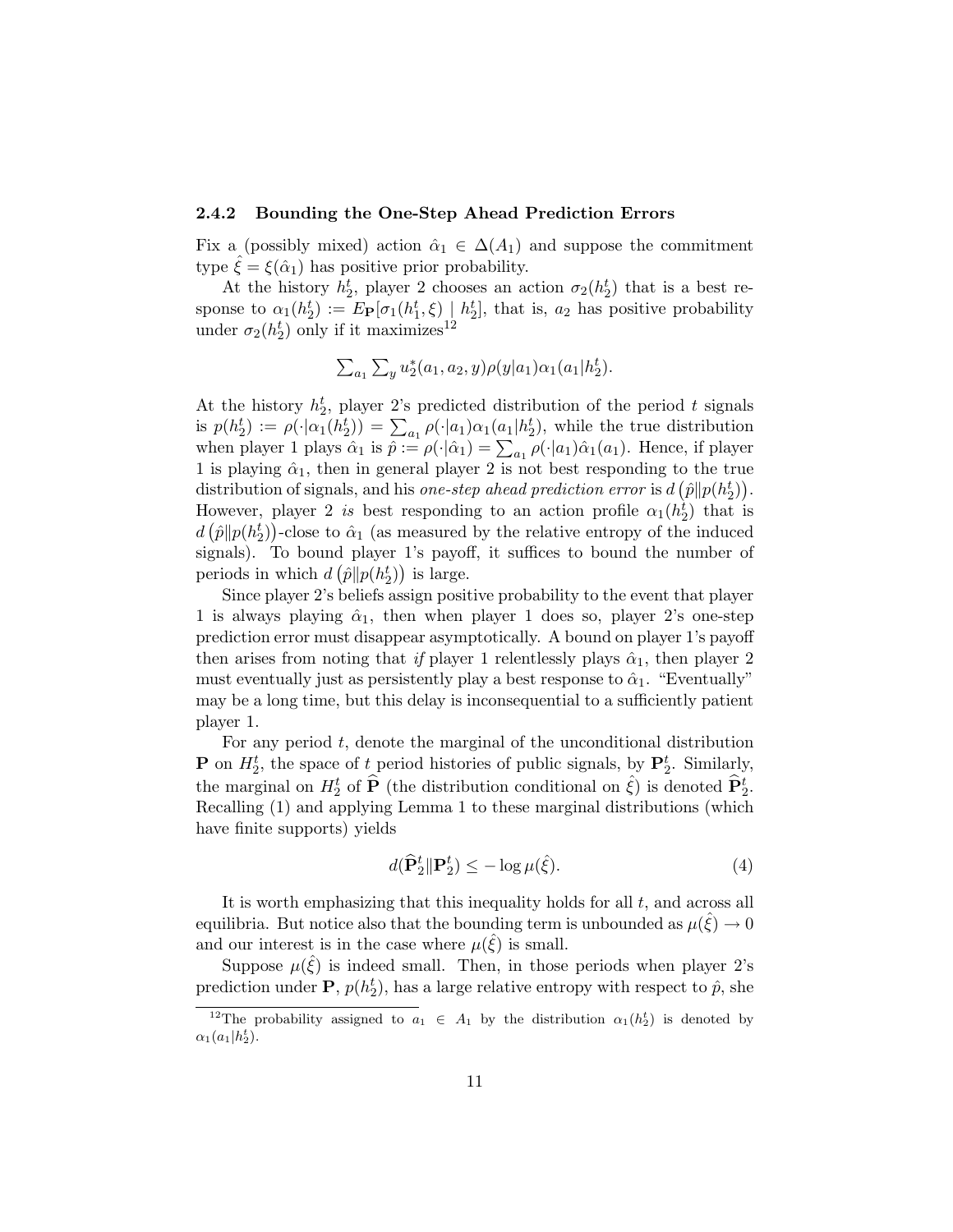will (with high probability) be surprised, $13$  and so will significantly increase her posterior probability that player 1 is  $\hat{\xi}$ . This effectively increases the size of the grain of truth from the perspective of period  $t + 1$ , reducing the maximum relative entropy  $p(h_2^{t+1})$  can have with respect to  $\hat{p}$ . Intuitively, for fixed  $\mu(\hat{\xi})$ , there cannot be too many periods in which player 2 can be surprised with high probability.

To make this intuition precise, we consider the one-step ahead prediction errors,  $d(\hat{p}||p(h_2^{\tau}))$ . The chain rule implies

$$
d(\widehat{\mathbf{P}}_2^t \|\mathbf{P}_2^t) = \sum_{\tau=0}^{t-1} E_{\widehat{\mathbf{P}}} d(\widehat{p} \| p(h_2^{\tau})),
$$

that is, the prediction error over  $t$  periods is the total of the  $t$  expected one-step ahead prediction errors. Since  $(4)$  holds for all t,

<span id="page-14-2"></span>
$$
\sum_{\tau=0}^{\infty} E_{\widehat{\mathbf{P}}} d\left(\widehat{p} \| p(h_2^{\tau})\right) \le -\log \mu(\widehat{\xi}).\tag{5}
$$

That is, all but a finite number of expected one-step ahead prediction errors must be small.

#### <span id="page-14-0"></span>2.4.3 From Prediction Bounds to Payoffs

It remains to connect the bound on prediction errors [\(5\)](#page-14-2) with a bound on player 1's payoffs.

<span id="page-14-3"></span>Definition 2 An action  $\alpha_2 \in \Delta(A_2)$  is an  $\varepsilon$ -entropy confirming best response to  $\alpha_1 \in \Delta(A_1)$  if there exists  $\alpha'_1 \in \Delta(A_1)$  such that

- 1.  $\alpha_2$  is a best response to  $\alpha'_1$ ; and
- 2.  $d(\rho(\cdot|\alpha_1)\|\rho(\cdot|\alpha_1')) \leq \varepsilon$ .

The set of  $\varepsilon$ -entropy confirming best responses to  $\alpha_1$  is denoted  $B^d_{\varepsilon}(\alpha_1)$ .

Recall that in a Nash equilibrium, at any on-the-equilibrium-path history  $h_2^t$ , player 2's action is a  $d(\hat{p}||p(h_2^t))$ -entropy confirming best response to  $\hat{\alpha}_1$ . Suppose player 1 always plays  $\hat{\alpha}_1$ . We have just seen that the expected number of periods in which  $d(\hat{p}||p(h_2^t))$  is large is bounded, independently of  $\delta$ . Then for  $\delta$  close to 1, player 1's equilibrium payoffs will be effectively determined by player 2's  $\varepsilon$ -entropy confirming best responses for  $\varepsilon$  small.

<span id="page-14-1"></span><sup>&</sup>lt;sup>13</sup>Or, more precisely, the period  $(t + 1)$  version of player 2 will be surprised.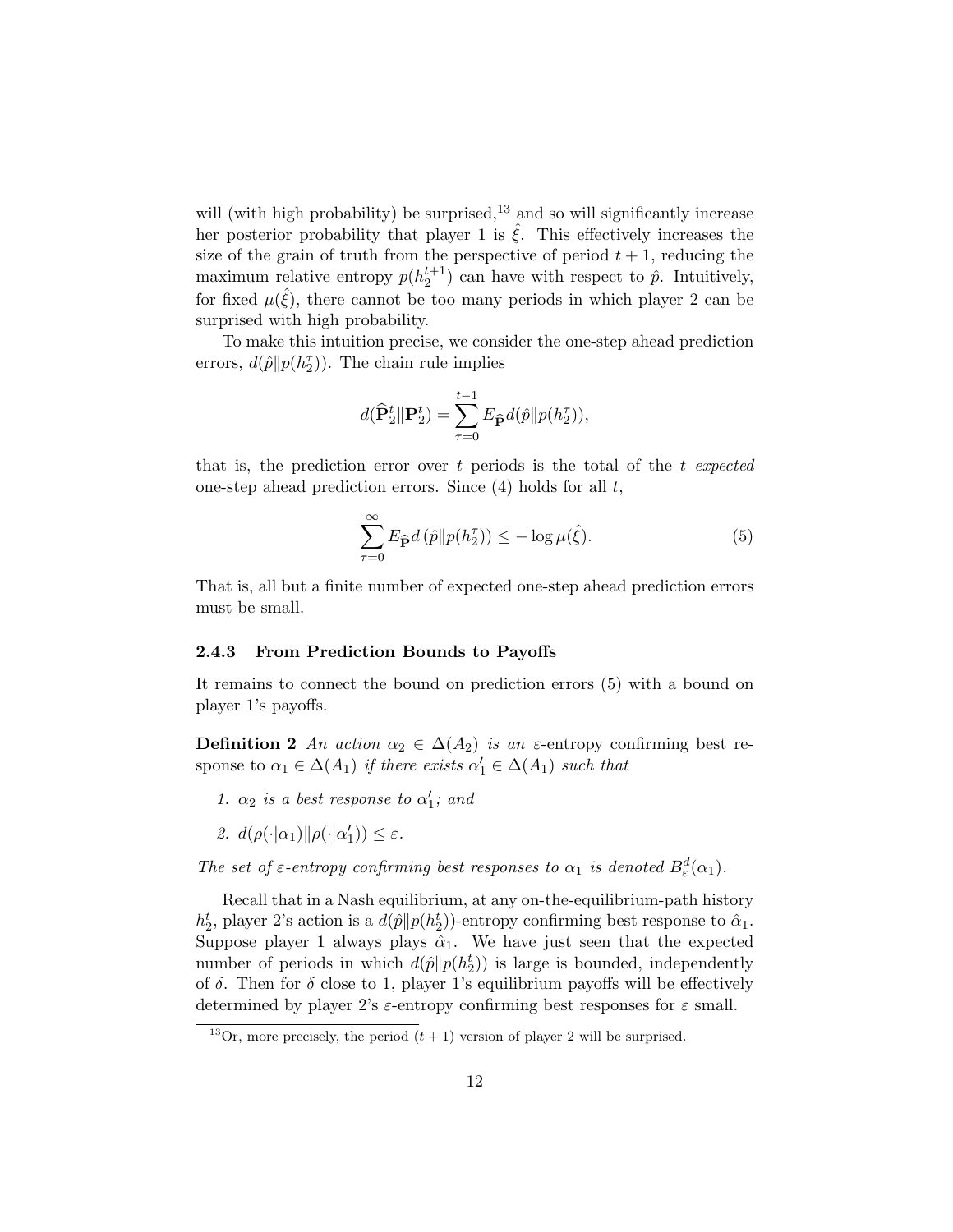Define, for all payoff types  $\xi \in \Xi_1$ ,

$$
\underline{v}_{\alpha_1}^{\xi}(\varepsilon) := \min_{\alpha_2 \in B_{\varepsilon}^d(\alpha_1)} u_1(\alpha_1, \alpha_2, \xi),
$$

and denote by  $\underline{w}_{\alpha_1}^{\xi}$  the largest convex function below  $\underline{v}_{\alpha_1}^{\xi}$ . The function  $\underline{w}_{\alpha_1}^{\xi}$ is nonincreasing in  $\varepsilon$  because  $\underline{v}_{\alpha_1}^{\xi}$  is. The function  $\underline{w}_{\alpha_1}^{\xi}$  allows us to translate a bound on the total discounted expected one-step ahead prediction errors into a bound on the total discounted expected payoffs of player 1.

<span id="page-15-0"></span>**Proposition 1** Suppose the action type  $\hat{\xi} = \xi(\hat{\alpha}_1)$  has positive prior probability,  $\mu(\hat{\xi}) > 0$ , for some potentially mixed action  $\hat{\alpha}_1 \in \Delta(A_1)$ . Then, player 1 type  $\xi$ 's payoff in any Nash equilibrium of the game  $\Gamma(\mu, \delta)$  is greater than or equal to  $w_{\hat{c}}^{\xi}$  $\hat{\xi}_{\hat{\alpha}_1}(\hat{\varepsilon}), \text{ where } \hat{\varepsilon} := -(1-\delta)\log \mu(\hat{\xi}).$ 

It is worth emphasizing that the only aspect of the set of types and the prior that plays a role in the proposition is the probability assigned to  $\hat{\xi}$ . The set of types may be very large, and other quite crazy types may receive significant probability under the prior  $\mu$ .

**Proof.** Since in any Nash equilibrium  $(\sigma'_1, \sigma'_2)$ , each payoff type  $\xi$  has the option of playing  $\hat{\alpha}_1$  in every period, we have

$$
U_{1}(\sigma', \xi) = (1 - \delta) \sum_{t=0}^{\infty} \delta^{t} E_{\mathbf{P}}[u_{1}(\sigma'_{1}(h_{1}^{t}), \sigma'_{2}(h_{2}^{t}), \xi) | \xi]
$$
  
\n
$$
\geq (1 - \delta) \sum_{t=0}^{\infty} \delta^{t} E_{\hat{\mathbf{P}}} u_{1}(\hat{\alpha}_{1}, \sigma'_{2}(h_{2}^{t}), \xi)
$$
  
\n
$$
\geq (1 - \delta) \sum_{t=0}^{\infty} \delta^{t} E_{\hat{\mathbf{P}}} \underline{v}_{\hat{\alpha}_{1}}^{\xi} (d(\hat{p} || p(h_{2}^{t})))
$$
  
\n
$$
\geq (1 - \delta) \sum_{t=0}^{\infty} \delta^{t} E_{\hat{\mathbf{P}}} \underline{w}_{\hat{\alpha}_{1}}^{\xi} (d(\hat{p} || p(h_{2}^{t})))
$$

(and so, by an application of Jensen's inequality)

$$
\geq \underline{w}_{\hat{\alpha}_1}^{\xi} \left( (1 - \delta) \sum_{t=0}^{\infty} \delta^t E_{\widehat{\mathbf{P}}} d(\hat{p} || p(h_2^t)) \right)
$$

<span id="page-15-1"></span>(and so, by an application of  $(5)$ )

$$
\geq \underline{w}_{\hat{\alpha}_1}^{\xi} \left( -(1-\delta) \log \mu(\hat{\xi}) \right).
$$

Г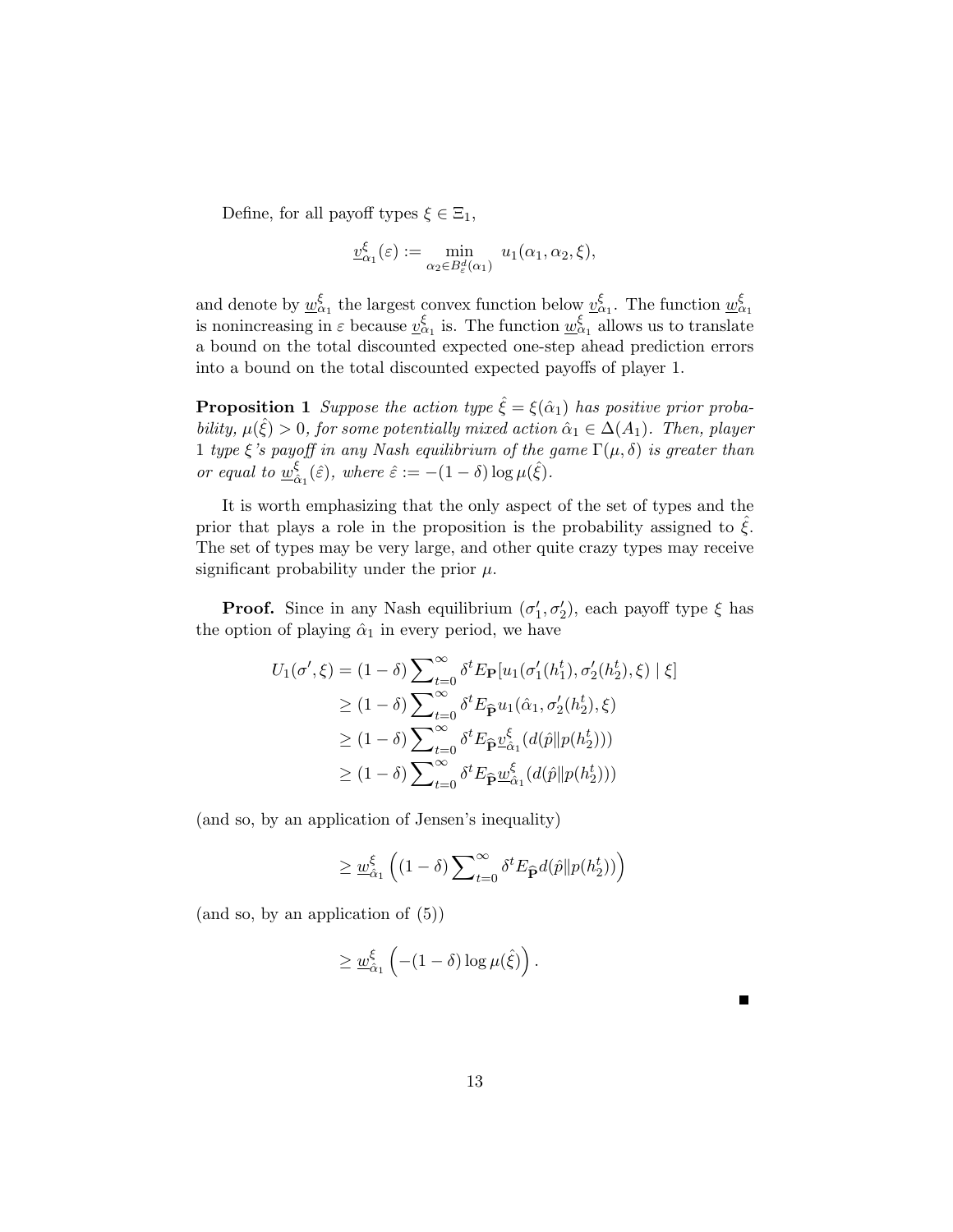**Corollary 1** Suppose the action type  $\hat{\xi} = \xi(\hat{\alpha}_1)$  has positive prior probability,  $\mu(\hat{\xi}) > 0$ , for some potentially mixed action  $\hat{\alpha}_1 \in \Delta(A_1)$ . Then, for all  $\xi \in \Xi_1$  and  $\eta > 0$ , there exists a  $\bar{\delta} < 1$  such that, for all  $\delta \in (\bar{\delta}, 1)$ , player 1 type  $\xi$ 's payoff in any Nash equilibrium of the game  $\Gamma(\mu, \delta)$  is greater than or equal to

$$
\underline{v}_{\hat{\alpha}_1}^{\xi}(0) - \eta.
$$

**Proof.** Since the distribution of signals is independent of player 2's actions, if a mixture is an  $\varepsilon$ -entropy confirming best response to  $\hat{\alpha}_1$ , then so is every action in its support.<sup>[14](#page-16-0)</sup> This implies that  $B_0^d(\hat{\alpha}_1) = B_\varepsilon^d(\hat{\alpha}_1)$  for  $\varepsilon$ sufficiently small, and so  $v_{\hat{c}}^{\xi}$  $\frac{\xi}{\hat{\alpha}_1}(0) = \underline{v}_{\hat{c}}^{\xi}$  $\hat{\alpha}_1(\varepsilon)$  for  $\varepsilon$  sufficiently small. Hence,

$$
\underline{v}_{\hat{\alpha}_1}^{\xi}(0) = \underline{w}_{\hat{\alpha}_1}^{\xi}(0) = \lim_{\varepsilon \searrow 0} \underline{w}_{\hat{\alpha}_1}^{\xi}(\varepsilon).
$$

The Corollary is now immediate from Proposition [1.](#page-15-0)

<span id="page-16-1"></span>Example 1 To illustrate Proposition [1](#page-15-0) and its corollary, consider first the perfect monitoring product-choice game of Figure [1.](#page-5-2) Let  $\xi$  denote the payoff type with the player 1 payoffs specified. Recall that in the perfect monitoring game, the set of signals coincides with the set of firm actions. The action  $c$  is the unique best response of a customer to any action  $\alpha_1$  satisfying  $\alpha_1(H)$ 1  $\frac{1}{2}$ , while s is also a best response when  $\alpha_1(H) = \frac{1}{2}$ . Thus,  $B^d_{\varepsilon}(H) = \{c\}$  for all  $\varepsilon < \log 2$  (since  $d(H||\alpha_1) = -\log \alpha_1(H)$ ), while  $B^d_{\varepsilon}(H) = \{c, s\}$  for all  $\varepsilon > \log 2 \approx 0.69$ . That is, c is the unique  $\varepsilon$ -entropy confirming best response to H, for  $\varepsilon$  smaller than the relative entropy of the equal randomization on H and L with respect to the pure action H. This implies

$$
\underline{v}_H^{\xi}(\varepsilon) = \begin{cases} 2, & \text{if } \varepsilon < \log 2, \\ 0, & \text{if } \varepsilon \ge \log 2. \end{cases}
$$

The functions  $\underline{v}_H^{\xi}$  and  $\underline{w}_H^{\xi}$  are graphed in Figure [2.](#page-17-0)

Consider now the mixed action  $\hat{\alpha}_1$  which plays the action H with probability  $\frac{2}{3}$  (and the action L with probability  $\frac{1}{3}$ ). The relative entropy of the equal randomization on H and L with respect to the mixed action  $\hat{\alpha}_1$  is 5  $\frac{5}{3}$  log 2 – log 3 =:  $\bar{\varepsilon} \approx 0.06$ , and so any action with smaller relative entropy with respect to  $\hat{\alpha}_1$  has c as the unique best response. This implies

$$
\underline{v}_{\hat{\alpha}_1}^{\xi}(\varepsilon) = \begin{cases} 2\frac{1}{3}, & \text{if } \varepsilon < \bar{\varepsilon}, \\ \frac{1}{3}, & \text{if } \varepsilon \ge \bar{\varepsilon}. \end{cases}
$$

<span id="page-16-0"></span> $14$ This is not true in general, see [Mailath and Samuelson](#page-87-0) [\(2006,](#page-87-0) fn. 10, p. 480).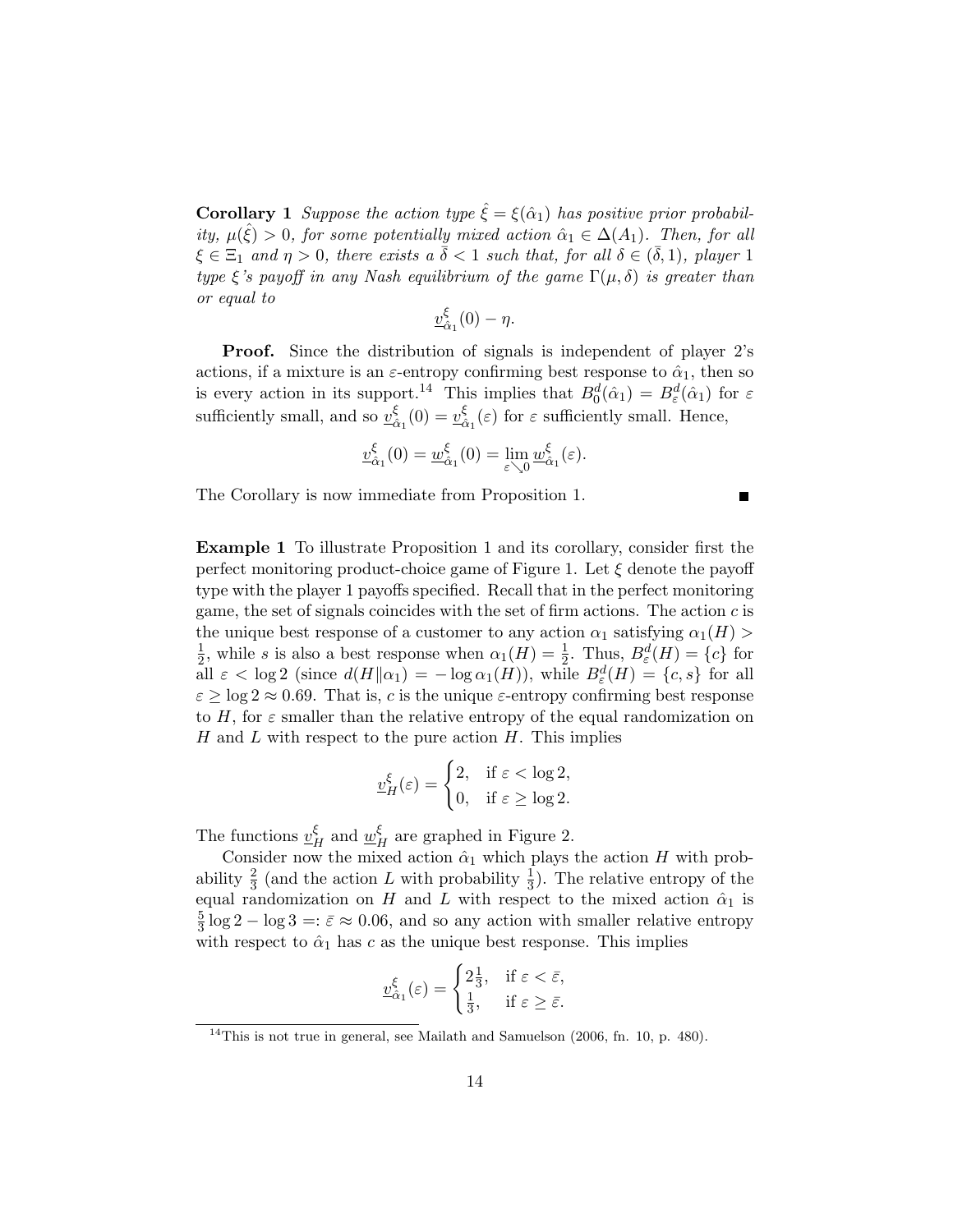

<span id="page-17-0"></span>Figure 2: The functions  $\underline{v}_H^{\xi}$ ,  $\underline{w}_H^{\xi}$ ,  $\underline{v}_{{\hat{o}}}^{\xi}$  $\xi_{\hat{\alpha}_1}$ , and  $\underline{w}_{\hat{\alpha}}^{\xi}$  $\frac{\xi}{\hat{\alpha}_1}$  for the perfect monitoring version of the product-choice game in Figure [1](#page-5-2) (the payoff type  $\xi$  has the specified player 1 payoffs). The relative entropy of  $\frac{1}{2} \circ H + \frac{1}{2}$  $\frac{1}{2} \circ L$  with respect to H is  $log 2 \approx 0.69$ . For higher relative entropies, s is an  $\varepsilon$ -entropy confirming best response to H. The relative entropy of  $\frac{1}{2} \circ H + \frac{1}{2}$  $\frac{1}{2} \circ L$  with respect to  $\hat{\alpha}_1$  is  $\bar{\varepsilon} \approx 0.06$ . For higher relative entropies, s is an  $\varepsilon$ -entropy confirming best response to  $\hat{\alpha}_1$ .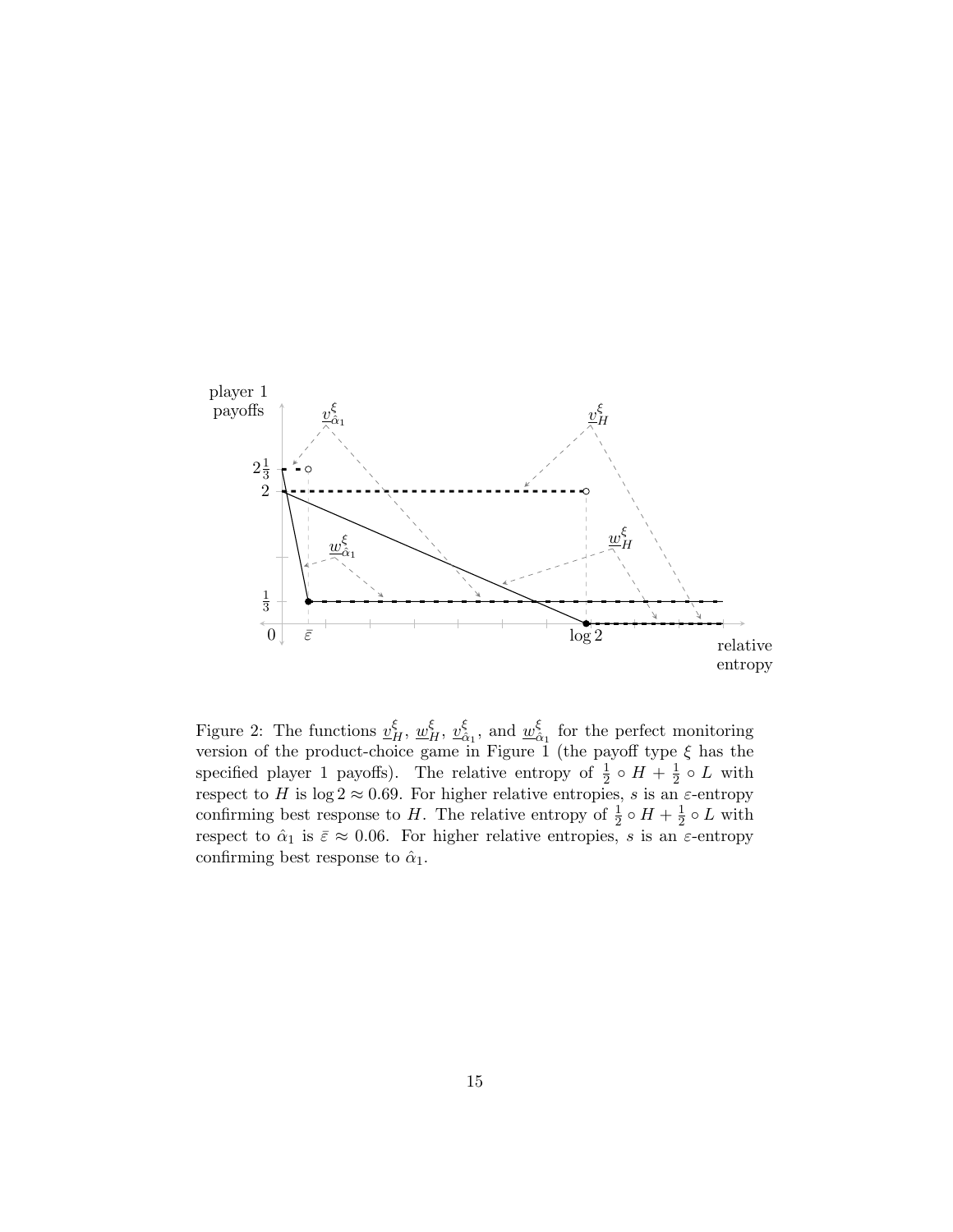Suppose the customer puts positive probability on firm type  $\xi_H := \xi(H)$ . If  $\mu(\xi_H)$  is large, then its log is close to zero, and we have a trivial and unsurprising reputation bound (since the customer will best respond to  $H$ from the beginning). Suppose, though, that the probability is close to zero. Then it may take many periods of imitating the action type  $\xi_H$  before the customer predicts  $H$  in every period (reflected in a large magnitude log). But since the number of periods is independent of the discount factor, for  $\delta$  sufficiently close to 1, the lower bound is still close to 2: the term (1 −  $\delta$ ) log  $\mu(\xi)$  is close to zero.

This bound is independent of customer beliefs about the possible presence of the type  $\hat{\xi} := \xi(\hat{\alpha}_1)$ . A possibility of the type  $\hat{\xi}$  can improve the lower bound on payoffs. However, since this type's behavior (signal distribution) is closer to the critical distribution  $\frac{1}{2} \circ H + \frac{1}{2}$  $\frac{1}{2} \circ L$ , the critical value of the relative entropy is significantly lower ( $\bar{\varepsilon} << \log 2$ ; see Figure [2\)](#page-17-0), and hence more periods must pass before the type  $\xi$  firm can be assured that the customer will play a best response. If the prior assigned equal probability to both  $\xi$  and  $\xi_H$ , then the bound on  $\delta$  required to bound the type  $\xi$  firm's payoff by  $v_{\hat{c}}^{\xi}$  $\frac{\xi}{\hat{\alpha}_1}(0) - \eta$  is significantly tighter than that required to bound the type  $\xi$  firm's payoff by  $\underline{v}^{\xi}_H(0) - \eta$ .

Example 2 One would expect reputation-based payoff bounds to be weaker in the presence of imperfect monitoring. While there is a sense in which this is true, there is another sense in which this is false.

<span id="page-18-0"></span> $\bigstar$ 

To illustrate, we consider an imperfect monitoring version of the productchoice game. The actions of the firm are private, and the public signal is drawn from  $Y := \{y, \overline{y}\}\$ according to the distribution  $\rho(\overline{y} \mid a_1) = p$  if  $a_1 = H$ and  $q < p$  if  $a_1 = L$ . The ex ante payoffs for the type  $\xi$  firm and customer are again given by Figure [1.](#page-5-2)

While the best responses of the customer are unchanged from Example [1](#page-16-1), the  $\varepsilon$ -entropy confirming best responses are changed: The relative entropy of the mixture  $\alpha_1$  with respect to H is now

$$
d(H||\alpha_1) = p \log \frac{p}{\alpha_1(H)p + \alpha_1(L)q} + (1-p) \log \frac{1-p}{\alpha_1(H)(1-p) + \alpha_1(L)(1-q)}.
$$

For the parameterization  $p = 1 - q = \frac{2}{3}$  $\frac{2}{3}$ ,  $d(H||\frac{1}{2})$  $\frac{1}{2} \circ H + \frac{1}{2}$  $(\frac{1}{2} \circ L) = \bar{\varepsilon} \approx 0.06$ , the critical value for  $\hat{\alpha}_1$  from Example [1,](#page-16-1) and so  $\underline{v}_H^{\xi}(\varepsilon) = 2$  for  $\varepsilon < \bar{\varepsilon}$ , and 0 for  $\varepsilon \geq \bar{\varepsilon}$ . Moreover,  $\underline{w}_{H}^{\xi}(0) = 2$ .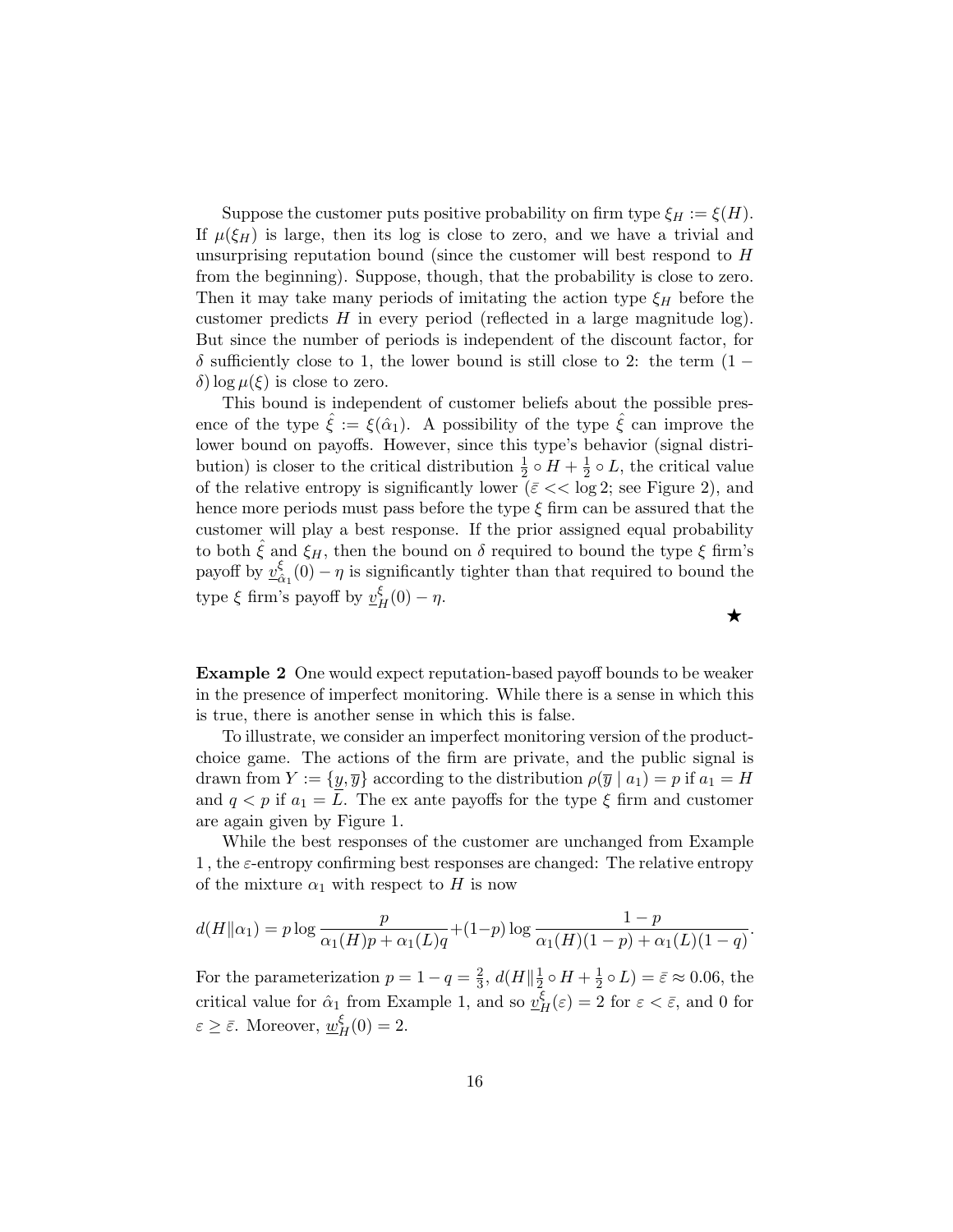Finally, the relative entropy of the critical mixture  $\frac{1}{2} \circ H + \frac{1}{2}$  $\frac{1}{2} \circ L$  with respect to the mixture  $\hat{\alpha}_1$  from Example [1](#page-16-1) is approximately 0.006. Since the firm's actions are statistically identified by the signals, we also have  $v_{\hat{c}}^{\xi}$  $\frac{\xi}{\hat{\alpha}_1}(0) = \underline{w}_{\hat{\alpha}}^{\xi}$  $\frac{\xi}{\hat{\alpha}_1}(0) = 2\frac{1}{3}.$ 

Recall that in the perfect monitoring product-choice game, the bound on the relative entropy to get a strictly positive lower bound on payoffs from  $\underline{w}_{H}^{\xi}(\varepsilon)$  is log 2  $\approx 0.69$  rather than  $\overline{\varepsilon} \approx 0.06$ . This implies that the required lower bound on the discount factor to get the same lower bound on payoffs is larger for the imperfect monitoring game, or equivalently, for the same discount factor, the reputation lower bound is lower under imperfect monitoring.

It is worth recalling at this point our earlier observation from Section [2.1](#page-5-1) that reputation effects can rescue intuitive outcomes as equilibrium outcomes. Assume the actions of the customers are public; as we noted earlier, this does not affect the arguments or the reputation bounds calculated (beyond complicating notation). For the parameterization  $p = 1 - q = \frac{2}{3}$  $\frac{2}{3}$ , the complete information repeated game has a unique sequential equilibrium outcome, in which L is played in every period [\(Mailath and Samuelson,](#page-87-0) [2006,](#page-87-0) Section 7.6.2 and Proposition 10.1.1). The firm's equilibrium payoff in the complete information game is 1. In particular, while the reputation payoff bound is weaker in an absolute sense in the presence of imperfect monitoring, the relative bound (bound less the maximal payoff in any equilibrium of the complete information game) is stronger.

### <span id="page-19-0"></span>2.4.4 The Stackelberg Bound

The reputation literature has tended to focus on Stackelberg bounds. Player 1's pure-action Stackelberg payoff (for type  $\xi$ ) is defined as

 $\bigstar$ 

$$
\bar{v}_1^{\xi} := \sup_{a_1 \in A_1} \min_{\alpha_2 \in B(a_1)} u_1(a_1, \alpha_2, \xi),
$$

where  $B(a_1)$  is the set of player 2 myopic best replies to  $a_1$ . Since  $A_1$  is finite, the supremum is attained by some action  $a_1^*$  and any such action is an associated Stackelberg action,

$$
a_1^{\xi} \in \underset{a_1 \in A_1}{\arg \max} \min_{\alpha_2 \in B(a_1)} u_1(a_1, \alpha_2, \xi).
$$

This is a pure action to which the type  $\xi$  player 1 would commit, if player 1 had the chance to do so (and hence the name "Stackelberg action"), given that such a commitment induces a best response from player 2.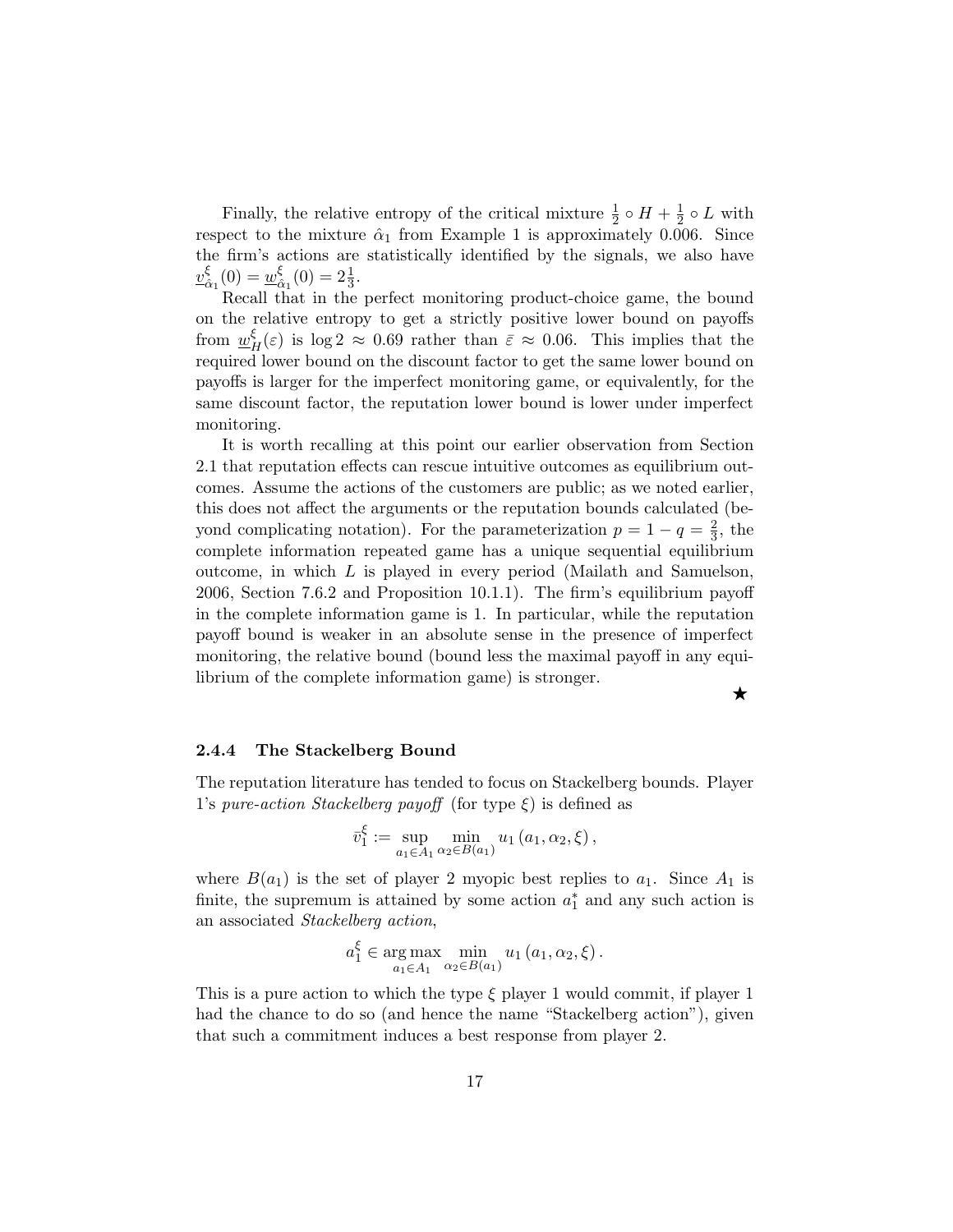The mixed-action Stackelberg payoff is defined as

$$
\bar{\bar{v}}_1^{\xi} := \sup_{\alpha_1 \in \Delta(A_1)} \min_{\alpha_2 \in B(\alpha_1)} u_1(\alpha_1, \alpha_2, \xi).
$$

Typically, the supremum is not achieved by any mixed action, and so there is no mixed-action Stackelberg type. There are, of course, mixed commitment types that, if player 2 is convinced she is facing such a type, will yield payoffs arbitrarily close to the mixed-action Stackelberg payoff.

If the signals are informative about the actions of player 1, then the set of zero-entropy confirming best replies coincides with the set of best replies and so we have the following corollary:

<span id="page-20-1"></span>**Corollary 2** Suppose the actions of player 1 are statistically identified, i.e.,  $\rho(\cdot|a_1) \neq \rho(\cdot|a'_1)$  for all  $a_1 \neq a'_1 \in A_1$ . Suppose the action type  $\xi(a_1^{\xi})$  $_{1}^{\xi}$ ) has positive prior probability for some Stackelberg action  $a_1^{\xi}$  $\frac{1}{1}$  for the payoff type ξ. Then, for all  $\eta > 0$ , there exists  $\overline{\delta} \in (0,1)$  such that for all  $\delta \in (\overline{\delta},1)$ , the set of player 1 type  $\xi$ 's Nash equilibrium payoffs of the game  $\Gamma(\mu, \delta)$  is bounded below by  $\bar{v}_1^{\xi} - \eta$ .

Suppose the mixed actions of player 1 are statistically identified, i.e.,  $\rho(\cdot|\alpha_1) \neq \rho(\cdot|\alpha_1')$  for all  $\alpha_1 \neq \alpha_1' \in \Delta(A_1)$ . Suppose the support of  $\mu$  includes a set of action types  $\{\xi(\alpha_1) : \alpha_1 \in \Delta^*\}$ , where  $\Delta^*$  is a countable dense subset of  $\Delta(A_1)$ . Then, for all  $\eta > 0$ , there exists  $\delta \in (0,1)$  such that for all  $\delta \in (\bar{\delta}, 1)$ , the set of player 1 type  $\xi$ 's Nash equilibrium payoffs of the game  $\Gamma(\mu,\delta)$  is bounded below by  $\bar{\bar{v}}_1^{\xi} - \eta$ .

#### <span id="page-20-0"></span>2.5 More General Monitoring Structures

While the analysis in Section [2.4](#page-10-0) is presented for the case in which the distribution of signals is a function of the actions of player 1 only, the arguments apply more generally. It is worth first noting that nothing in the argument depended on the signals being public, and so the argument applies immediately to the case of private monitoring, with signals that depend only on player 1's actions.

Suppose now that the distribution over signals depends on the actions of both players. The definition of  $\varepsilon$ -confirming best responses in Definition [2](#page-14-3) is still valid, once condition 2 is adjusted to reflect the dependence of  $\rho$  on both players' actions:

$$
d(\rho(\cdot | (\alpha_1,\alpha_2)) \| \rho(\cdot | (\alpha_1',\alpha_2))) < \varepsilon.
$$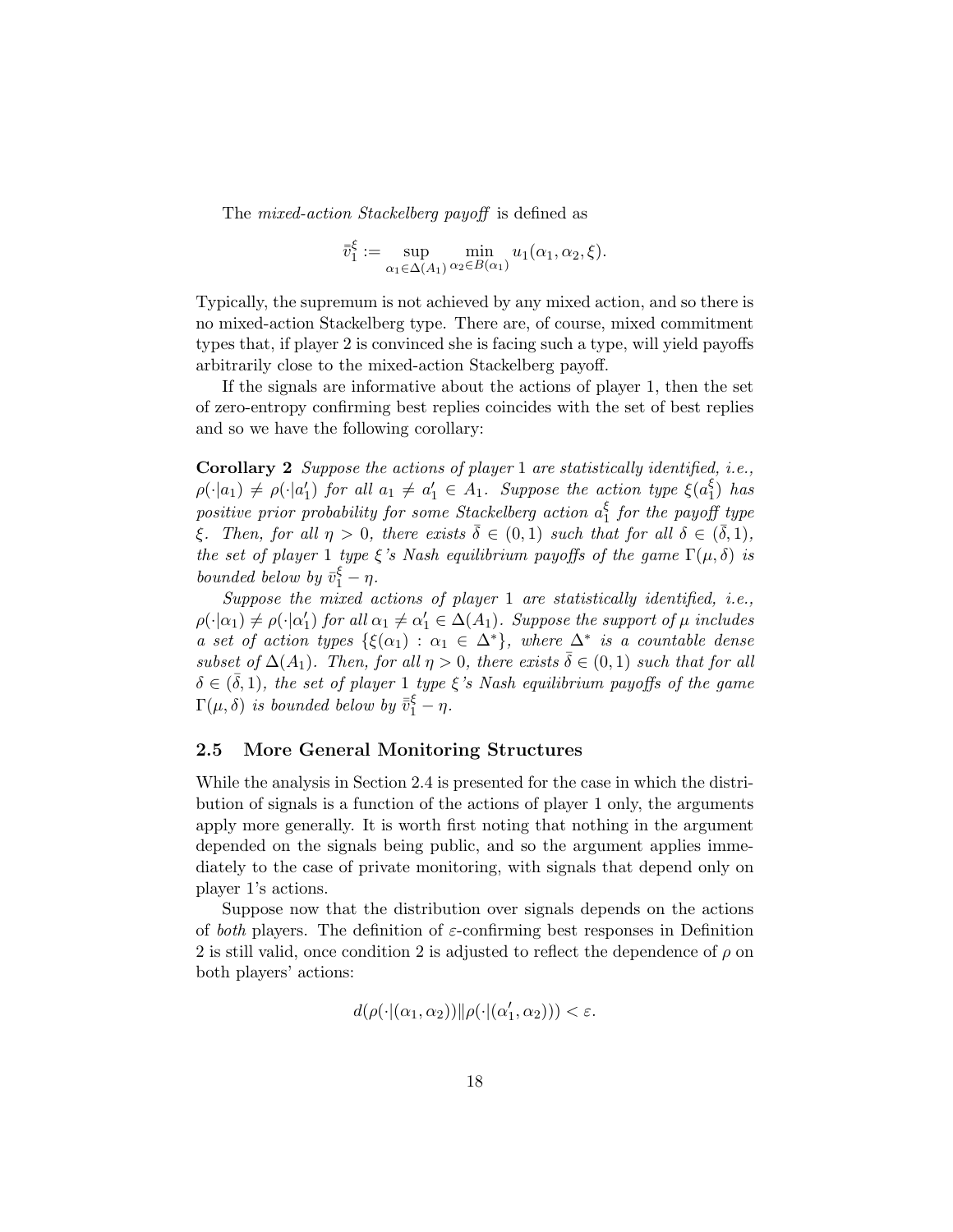

<span id="page-21-0"></span>Figure 3: The extensive and normal forms of the purchase game.

Proposition [1](#page-15-0) and Corollary [1](#page-15-1) are true in this more general setting as written. While the proof of Proposition [1](#page-15-0) is unchanged (as a few moments of reflection will reveal), the proof of the Corollary is not. In particular, while  $B_{\varepsilon}^{d}(\alpha_{1})$  is still upper hemicontinuous in  $\varepsilon$ , it is not locally constant at 0 (see [Gossner \(2011b\)](#page-86-2) for details).

The obtained reputation bounds, however, may be significantly weakened. One obvious way for signals to depend on the actions of both players is that the stage game has a nontrivial extensive form, with the public signal in each period consisting of the terminal node reached in that period. In this case, the Stackelberg action of player 1 may not be statistically identified, limiting the effects of reputations. Consider the purchase game illustrated in Figure [3.](#page-21-0) The short-lived customer first decides between "buy"  $(b)$  and "don't buy"  $(d)$ , and then after b, the long-lived firm decides on the level of effort, high  $(H)$  or low  $(L)$ . The extensive and normal forms are given in Figure [3.](#page-21-0) The game has three public signals, corresponding to the three terminal nodes. The distribution over the public signal is affected by the behavior of both players, and as a consequence the zero-entropy confirming best replies to H (the Stackelberg action) consist of b (the best response) and  $d$  (which is not a best response to  $H$ ). There is no useful reputation bound in this case: Even if the short-lived customers assign positive probability to the possibility that the firm is the Stackelberg type, there is a sequential equilibrium in which the firm's payoff is 0 [\(Fudenberg and Levine, 1989,](#page-85-0) Example 4).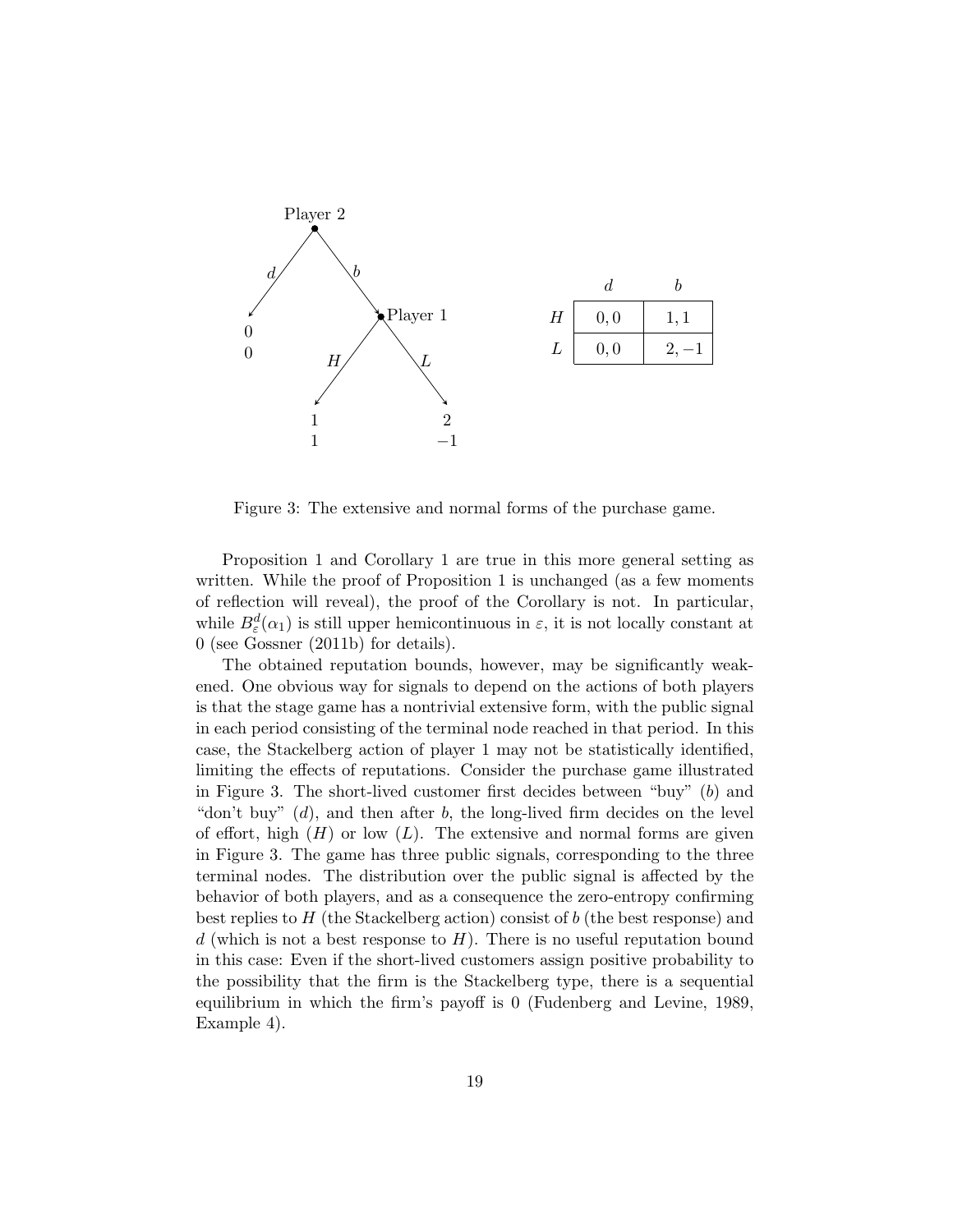#### <span id="page-22-0"></span>2.6 Temporary Reputations Under Imperfect Monitoring

As the analysis of Section [2.4](#page-10-0) reveals, the lack of perfect monitoring of actions does not pose a difficulty for the formation of reputations. It does however pose a difficulty for its maintenance. [Cripps, Mailath, and Samuelson](#page-84-2) [\(2004,](#page-84-2) [2007\)](#page-84-3) show that under imperfect monitoring, reputations in repeated games are temporary. We present a new simpler entropy-based proof due to [Gossner \(2011a\)](#page-86-3).

Earlier indications that reputations are temporary can be found in [Ben](#page-84-4)[abou and Laroque \(1992\)](#page-84-4), [Kalai and Lehrer \(1995\)](#page-86-4), and [Mailath and Samuel](#page-87-3)[son \(2001\)](#page-87-3). [Benabou and Laroque \(1992\)](#page-84-4) show that the long-lived player eventually reveals her type in any Markov perfect equilibrium of a particular repeated game of strategic information transmission. [Kalai and Lehrer](#page-86-4) [\(1995\)](#page-86-4) use merging arguments to show that, under weaker conditions than we impose here, play in repeated games of incomplete information must converge to a subjective correlated equilibrium of the complete information continuation game.[15](#page-22-1) We describe [Mailath and Samuelson \(2001\)](#page-87-3) in Section [4.3.3.](#page-68-0)

For simplicity, we restrict attention to the case in which there are only two types of player 1, the normal type  $\xi_0$  and the action type  $\hat{\xi} = \xi(\hat{\alpha}_1)^{16}$  $\hat{\xi} = \xi(\hat{\alpha}_1)^{16}$  $\hat{\xi} = \xi(\hat{\alpha}_1)^{16}$ We assume the public signals have full support (Assumption [1\)](#page-22-3) under  $\hat{\alpha}_1$ .<sup>[17](#page-22-4)</sup> Reputations are temporary under private monitoring as well, with an identical proof (though the notation becomes a little messier). We also assume that with sufficiently many observations, either player can correctly identify, from the frequencies of the signals, any fixed stage-game action of their opponent (Assumptions [2](#page-22-5) and [3\)](#page-22-6). We now allow the signal distribution to depend upon both players' actions (since doing so does not result in any complications to the arguments, while clarifying their nature).

<span id="page-22-3"></span>**Assumption 1** (FULL SUPPORT)  $\rho(y|\hat{\alpha}_1, a_2) > 0$  for all  $a_2 \in A_2$  and  $y \in A_1$  $Y$ .

<span id="page-22-5"></span>Assumption 2 (IDENTIFICATION OF 1) For all  $\alpha_2 \in \Delta(A_2)$ , the  $|A_1|$ columns in the matrix  $[\rho(y|a_1\alpha_2)]_{y\in Y, a_1\in A_1}$  are linearly independent.

<span id="page-22-6"></span><span id="page-22-1"></span><sup>&</sup>lt;sup>15</sup>This result is immediate in our context, since we examine a Nash equilibrium of the incomplete information game.

<span id="page-22-2"></span> $16$ The case of countably many simple action types is also covered, using the modifications described in [Cripps, Mailath, and Samuelson](#page-84-2) [\(2004,](#page-84-2) Section 6.1).

<span id="page-22-4"></span><sup>&</sup>lt;sup>17</sup>This is stronger than necessary. For example, we can easily accommodate public player 2 actions by setting  $Y = Y_1 \times A_2$ , and assuming the signal in  $Y_1$  has full support.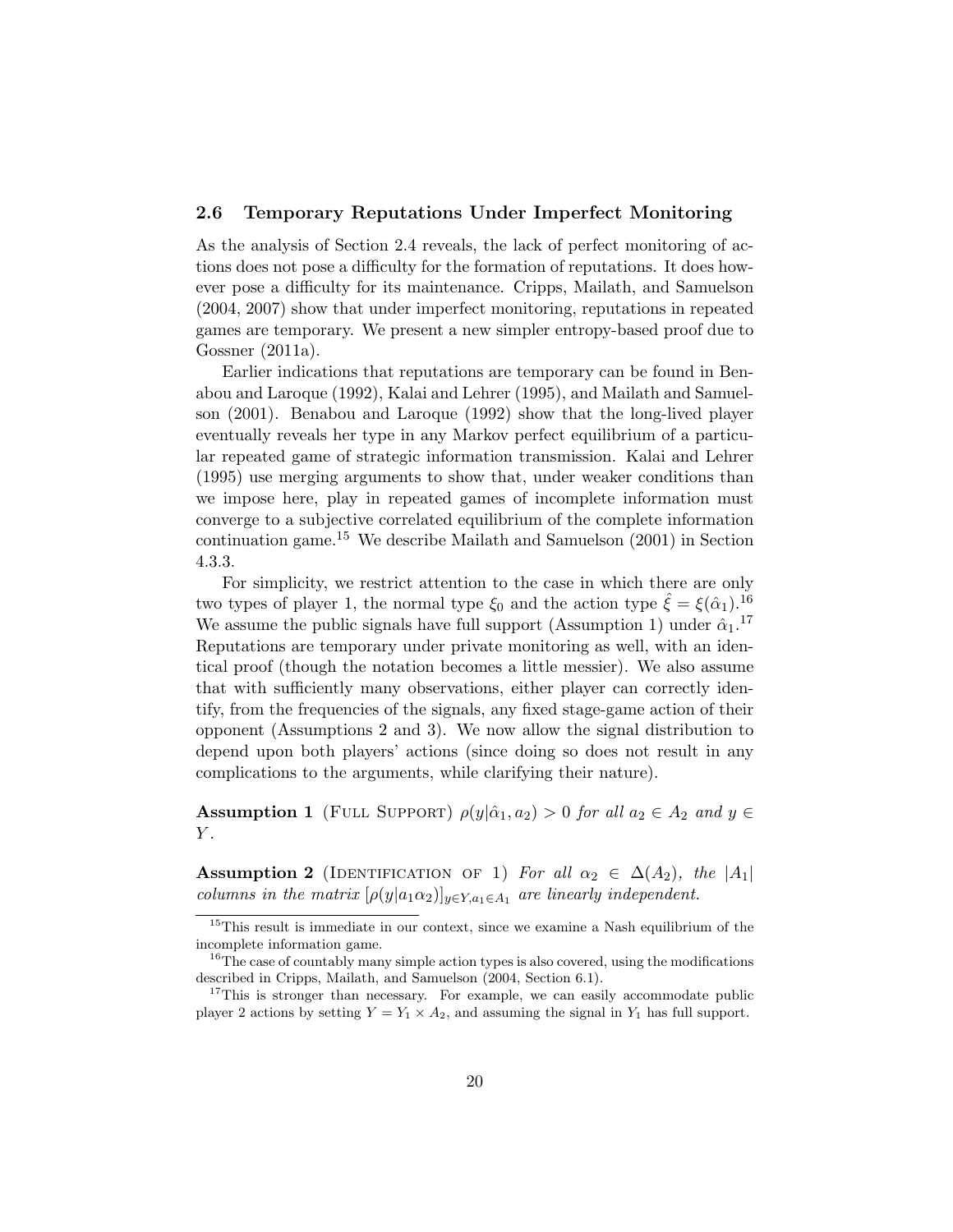**Assumption 3** (IDENTIFICATION OF 2) For all  $a_1 \in A_1$ , the  $|A_2|$  columns in the matrix  $[\rho(y|a_1a_2)]_{y \in Y, a_2 \in A_2}$  are linearly independent.

We assume the actions of the short-lived player are not observed by player 1 (but see footnote [17\)](#page-22-4), and so player 1's period  $t$  private history consists of the public signals and his own past actions, denoted by  $h_1^t$  ∈  $H_1^t := (A_1 \times Y)^t$ . We continue to assume that the short-lived players do not observe past short-lived player actions, and so the private history for player 2 is denoted  $h_2^t \in H_2^t := Y^t.$ <sup>[18](#page-23-0)</sup>

Given a strategy profile  $(\sigma_1, \sigma_2)$  of the incomplete information game, the short-lived player's belief in period t that player 1 is type  $\xi$  is

$$
\mu^t(h_2^t) := \mathbf{P}(\hat{\xi}|h_2^t),
$$

<span id="page-23-1"></span>and so  $\mu^0$  is the period 0, or prior, probability assigned to  $\hat{\xi}$ .

Proposition 2 Suppose Assumptions [1–](#page-22-3)[3](#page-22-6) are satisfied. Suppose player 2 has a unique best response  $\hat{a}_2$  to  $\hat{\alpha}_1$  and that  $(\hat{\alpha}_1, \hat{\alpha}_2)$  is not a Nash equilibrium of the stage game. If  $(\sigma_1, \sigma_2)$  is a Nash equilibrium of the game  $\Gamma(\mu, \delta)$ , then

$$
\mu^t \to 0, \qquad \widetilde{\mathbf{P}}\text{-}a.s.
$$

Hence, conditional on player 1 being the normal type, player 2's posterior belief that 1 is normal almost-surely converges to one.

By Assumption [1,](#page-22-3) Bayes' rule determines  $\mu^t$  after all histories. At any Nash equilibrium of this game, the belief  $\mu^t$  is a bounded martingale and so converges **P**-almost surely (and hence  $\widetilde{P}$ - and  $\widehat{P}$ -almost surely) to a random variable  $\mu^{\infty}$ . The idea of the proof is:

- 1. En route to a contradiction, assume that there is a positive  $\widetilde{\mathbf{P}}$ -probability event on which  $\mu^{\infty}$  is strictly positive.
- 2. On this event, player 2 believes that both types of player 1 are eventually choosing the same distribution over actions  $\hat{\alpha}_1$  (because otherwise player 2 could distinguish them).
- 3. Consequently, on a positive  $\widetilde{\mathbf{P}}$ -probability set of histories, eventually, player 2 will always play a best response to  $\hat{\alpha}_1$ .

<span id="page-23-0"></span><sup>&</sup>lt;sup>18</sup>As for the earlier analysis on reputation bounds, the disappearing reputation results also hold when short-lived players observe past short-lived player actions (a natural assumption under private monitoring).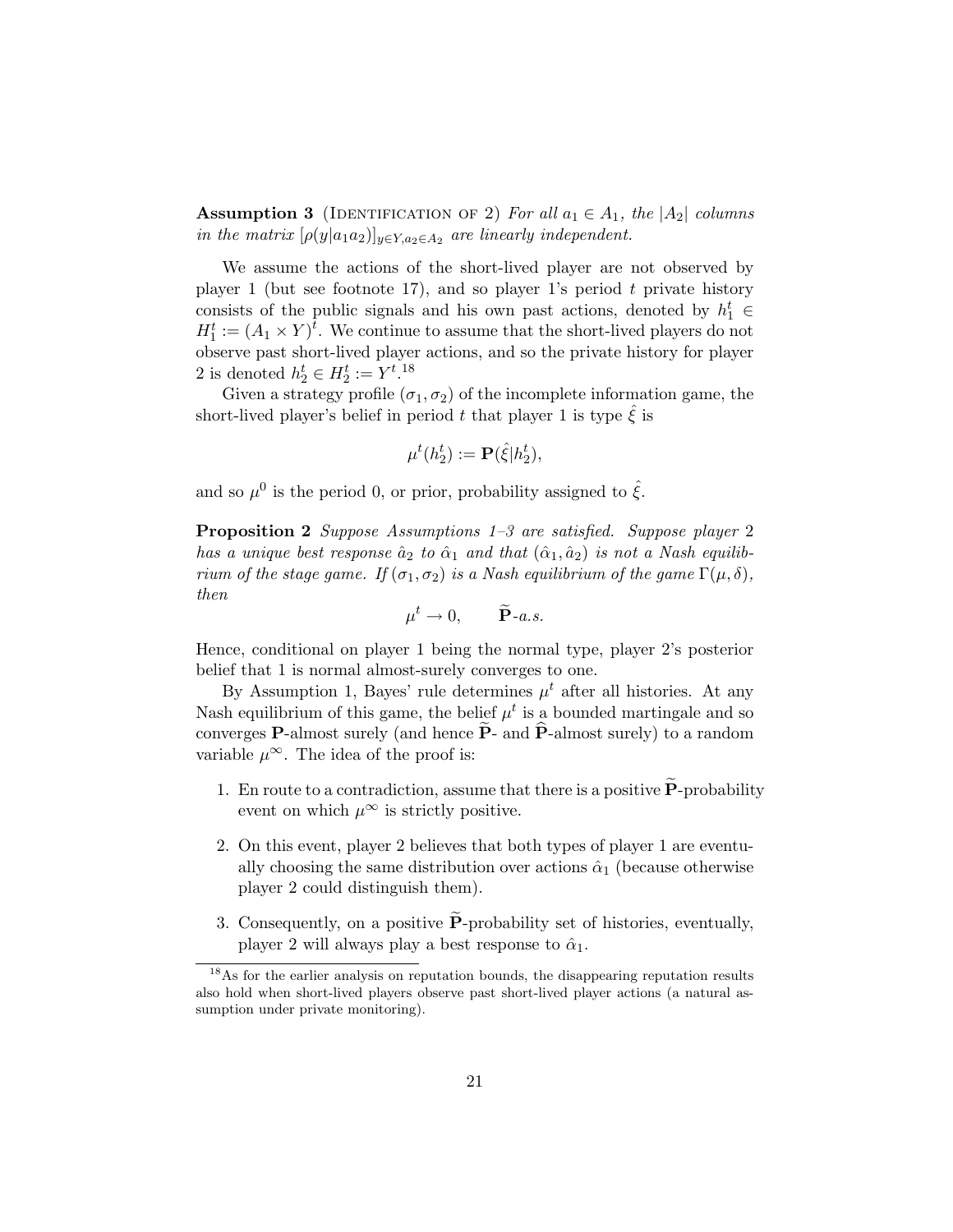- 4. Assumption [3](#page-22-6) then implies that there is a positive  $\widetilde{\mathbf{P}}$ -probability set of histories on which player 1 infers that player 2 is for many periods best responding to  $\hat{\alpha}_1$ , irrespective of the observed signals.
- 5. This yields the contradiction, since player 1 has a strict incentive to play differently than  $\hat{\alpha}_1$ .

Since  $\hat{\alpha}_1$  is not a best reply to  $\hat{a}_2$ , there is a  $\gamma > 0$ , an action  $\hat{a}_1 \in A_1$ receiving positive probability under  $\hat{\alpha}_1$ , and an  $\varepsilon_2 > 0$  such that

<span id="page-24-1"></span>
$$
\gamma < \min_{\alpha_2(\hat{a}_2) \ge 1 - \varepsilon_2} \left( \max_{a_1} u_1(a_1, \alpha_2) - u_1(\hat{a}_1, \alpha_2) \right). \tag{6}
$$

Define  $\hat{p}(h_2^t) := \rho(\cdot | (\hat{\alpha}_1, \sigma_2(h_2^t))$  and redefine  $p(h_2^t) := \rho(\cdot | \alpha_1(h_2^t), \sigma_2(h_2^t))$ . Recall that  $\|\cdot\|$  denotes  $L^1$  distance. With this notation, Assumption [2](#page-22-5) implies that there exists  $\varepsilon_3 > 0$  such that, if  $||p(h_2^t) - \hat{p}(h_2^t)|| < \varepsilon_3$  (so that player 2 assigns sufficiently high probability to  $\hat{\alpha}_1$ ), then player 2's unique best response is  $\hat{a}_2$ . Assumptions [1](#page-22-3) and [2](#page-22-5) imply that there exists  $\varepsilon_1 > 0$ , with

$$
\varepsilon_1 < \min \left\{ \varepsilon_3, \min_{(\alpha_1,\alpha_2): \alpha_1(\hat{a}_1)=0} \|\rho(\cdot|(\alpha_1,\alpha_2)) - \rho(\cdot|(\hat{\alpha}_1,\alpha_2))\| \right\},\,
$$

such that

<span id="page-24-2"></span>
$$
\underline{\rho} := \min_{\alpha_1, a_2} \{ \rho(y|\alpha_1, a_2) : ||\rho(\cdot|\alpha_1, a_2) - \rho(\cdot|\hat{\alpha}_1, a_2)|| \le \varepsilon_1 \} > 0. \tag{7}
$$

On the event

$$
X^t := \left\{ \left\| p(h_2^t) - \hat{p}(h_2^t) \right\| < \varepsilon_1 \right\},\
$$

player 2's beliefs lead to her best responding to  $\hat{\alpha}_1$ , i.e.,  $\sigma_2(h_2^t) = \hat{a}_2$ . The first lemma bounds the extent of player 2's  $\tilde{P}$ -expected surprises (i.e., periods in which player 2 both assigns a nontrivial probability to player 1 being  $\zeta$ and believes  $p(h_2^t)$  is far from  $\hat{p}(h_2^t)$ :

<span id="page-24-0"></span>Lemma 2 (Player 2 either learns the type is normal or doesn't believe it matters)

$$
\sum_{t=0}^{\infty} E_{\widetilde{\mathbf{P}}}\left[ (\mu^t)^2 (1 - \mathbb{1}_{X^t}) \right] \le -\frac{2\log(1 - \mu^0)}{\varepsilon_1^2}
$$

where  $\mathbb{1}_{X^t}$  is the indicator function for the event  $X^t$ .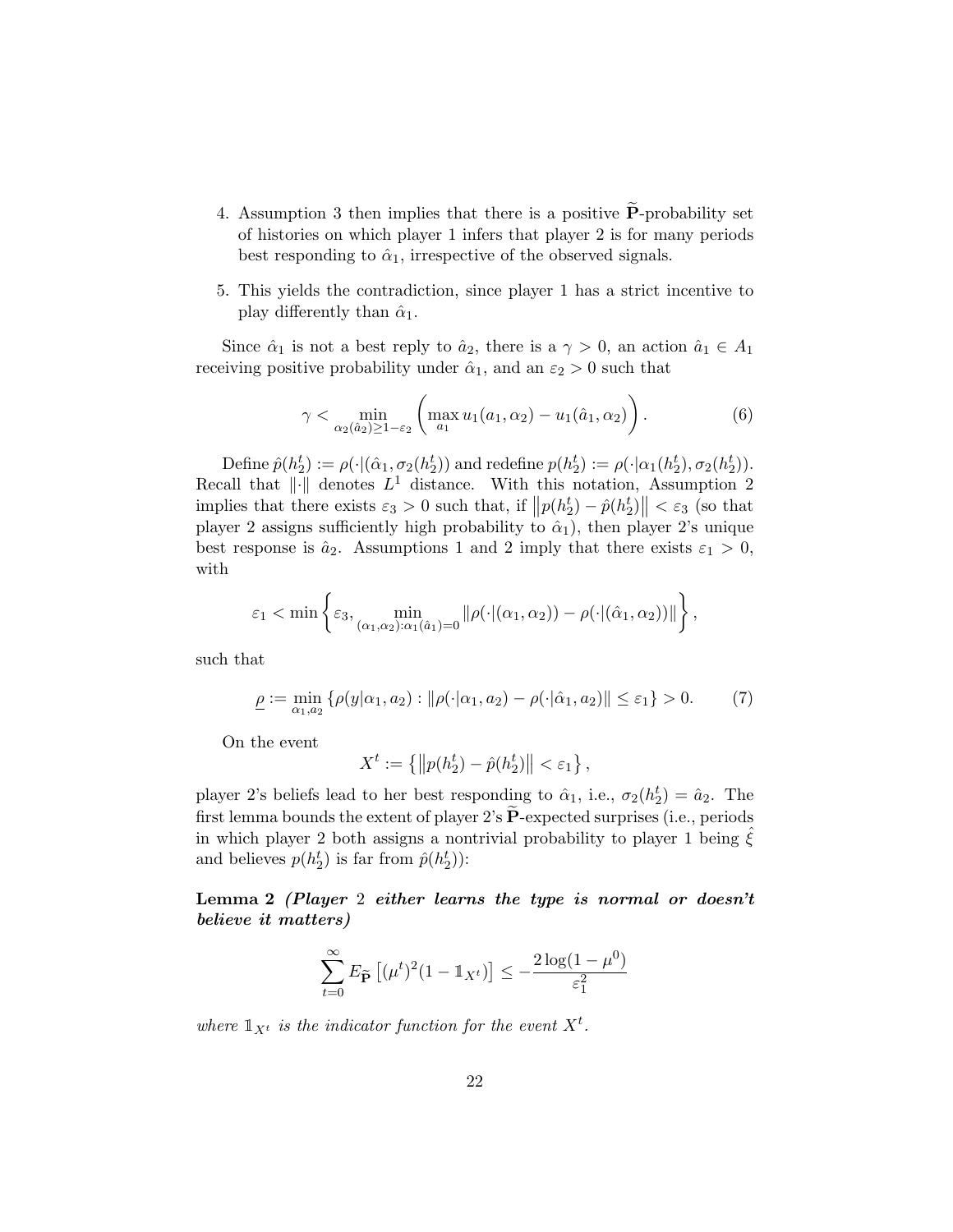**Proof.** Since (where  $\tilde{p}(h_2^t)$  is the predicted signal distribution conditional on  $\xi_0$ )

$$
p(h_2^t) = \mu^t \hat{p}(h_2^t) + (1 - \mu^t) \tilde{p}(h_2^t),
$$

we have

$$
\mu^t(p(h_2^t) - \hat{p}(h_2^t)) = (1 - \mu^t)(\tilde{p}(h_2^t) - p(h_2^t)),
$$

and so

$$
\mu^{t} \| p(h_2^t) - \hat{p}(h_2^t) \| \leq \| p(h_2^t) - \tilde{p}(h_2^t) \|.
$$

Then,

$$
\frac{\varepsilon_1^2}{2} \sum_{t=0}^{\infty} E_{\widetilde{\mathbf{P}}}\left[ (\mu^t)^2 (1 - \mathbb{1}_{X^t}) \right] \le \frac{1}{2} \sum_{t=0}^{\infty} E_{\widetilde{\mathbf{P}}}\left[ (\mu^t)^2 \left\| p(h_2^t) - \hat{p}(h_2^t) \right\|^2 \right]
$$
  

$$
\le \frac{1}{2} \sum_{t=0}^{\infty} E_{\widetilde{\mathbf{P}}}\left[ \left\| p(h_2^t) - \tilde{p}(h_2^t) \right\|^2 \right]
$$
  

$$
\le \sum_{t=0}^{\infty} E_{\widetilde{\mathbf{P}}}\left[ d(\tilde{p}(h_2^t) \| p(h_2^t)) \right]
$$
  

$$
\le -\log(1 - \mu^0),
$$

where the penultimate inequality is Pinsker's inequality [\(2\)](#page-11-4) and the final inequality is [\(5\)](#page-14-2) (with the normal type in the role of  $\hat{\xi}$ ).  $\blacksquare$ 

#### <span id="page-25-0"></span>2.6.1 The Implications of Reputations Not Disappearing

Since posterior beliefs are a bounded martingale under P, they converge P (and so  $\tilde{P}$ ) almost surely, with limit  $\mu^{\infty}$ . If reputations do not disappear almost surely under  $\dot{\mathbf{P}}$ , then

$$
\widetilde{\mathbf{P}}(\mu^{\infty} = 0) < 1,
$$

and so there exists a  $\lambda > 0$  and  $T_0$  such that

$$
\widetilde{\mathbf{P}}(\mu^t \ge \lambda, \forall t \ge T_0) > 0.
$$

Define

<span id="page-25-1"></span>
$$
F := \{ \mu^t \ge \lambda, \forall t \ge T_0 \}.
$$

We first show that if reputations do not disappear almost surely under  $\widetilde{\mathbf{P}}$ , then eventually, with  $\widetilde{\mathbf{P}}$ -positive probability, player 2 must believe  $\xi_0$ almost plays  $\hat{\alpha}_1$  in every future period.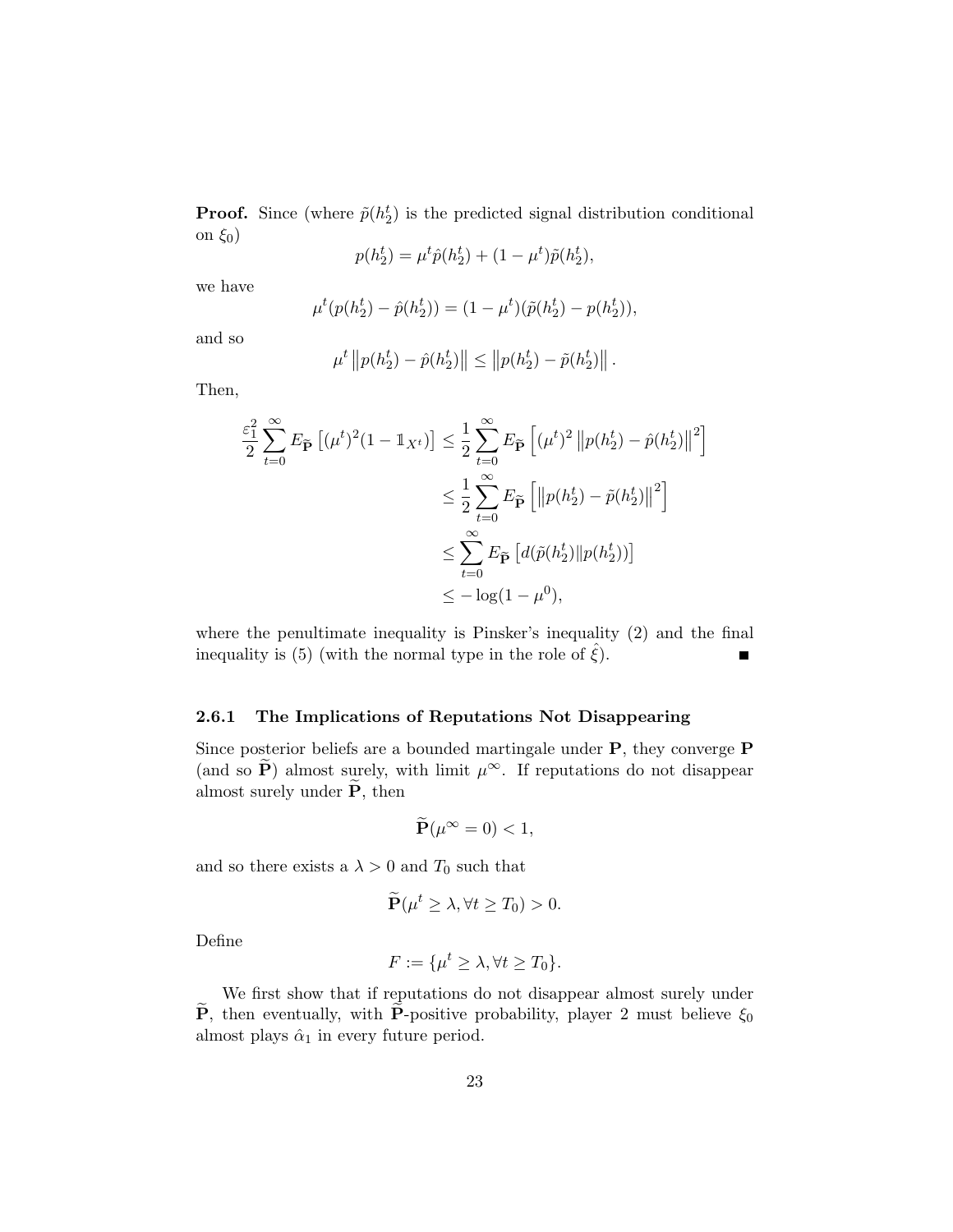Lemma 3 (On F, eventually player 2 believes  $\xi_0$  plays  $\hat{\alpha}_1$ ) Suppose  $\mu^t \nrightarrow 0$   $\widetilde{\mathbf{P}}$ -a.s. There exists  $T_1$  such that for

<span id="page-26-0"></span>
$$
B:=\bigcap\nolimits_{t\geq T_1}X^t,
$$

we have

$$
\widetilde{\mathbf{P}}(B) \ge \widetilde{\mathbf{P}}(F \cap B) > 0.
$$

Proof. We begin with the following calculation:

$$
\sum_{t=0}^{\infty} E_{\widetilde{\mathbf{P}}} \left[ (\mu^t)^2 (1 - \mathbb{1}_{X^t}) \right] \ge \widetilde{\mathbf{P}}(F) \sum_{t=0}^{\infty} E_{\widetilde{\mathbf{P}}} \left[ (\mu^t)^2 (1 - \mathbb{1}_{X^t}) \mid F \right] \tag{8}
$$

$$
\ge \widetilde{\mathbf{P}}(F) \lambda^2 \sum_{t=T_0}^{\infty} E_{\widetilde{\mathbf{P}}} \left[ 1 - \mathbb{1}_{X^t} \mid F \right].
$$

Lemma [2](#page-24-0) implies the left side of [\(8\)](#page-26-0) is finite, and so there exists  $T_1 \geq T_0$ such that

$$
\sum_{t\geq T_1} E_{\widetilde{\mathbf{P}}}\left[1-\mathbb{1}_{X^t} \mid F\right] < 1.
$$

Then,

$$
\tilde{\mathbf{P}}(F \cap B) = \tilde{\mathbf{P}}(F) - \tilde{\mathbf{P}}(F \setminus B)
$$
\n
$$
= \tilde{\mathbf{P}}(F) - \tilde{\mathbf{P}}(F \cap (\Omega \setminus B))
$$
\n
$$
= \tilde{\mathbf{P}}(F) \left(1 - \tilde{\mathbf{P}}(\Omega \setminus B \mid F)\right)
$$
\n
$$
\geq \tilde{\mathbf{P}}(F) \left(1 - \sum_{t \geq T_1} \tilde{\mathbf{P}}(\Omega \setminus X^t \mid F)\right) > 0.
$$

Е

The next lemma effectively asserts that when player 2 is eventually (under P) always playing  $\hat{a}_2$ , the best response to  $\hat{\alpha}_1$ , then the normal player 1 sees histories that lead him to be confident that for many periods, player 2 is indeed playing  $\hat{a}_2$ . Note that on the set B, player 2 is playing  $\hat{a}_2$  in every period after  $T_1$ . Denote the filtration describing player i's information by  $(\mathcal{H}_i^t)_t$ .

<span id="page-26-2"></span>Lemma 4  $(On B, eventually player 1 figures out that player 2 is$ best responding to  $\hat{\alpha}_1$ ) Suppose  $\mu^t \to 0$   $\tilde{P}$ -a.s. For the event B from Lemma [3,](#page-25-1) for all  $\tau$ , there is a subsequence  $(t_n)$  such that as  $n \to \infty$ ,

<span id="page-26-1"></span>
$$
\sum_{k=1}^{\tau} \left\{ 1 - E_{\widetilde{\mathbf{P}}} \left[ \sigma_2(h_2^{t_n+k})(\hat{a}_2) \middle| \mathcal{H}_1^{t_n} \right] \right\} \mathbb{1}_B \to 0 \quad \widetilde{\mathbf{P}}\text{-}a.s.
$$
 (9)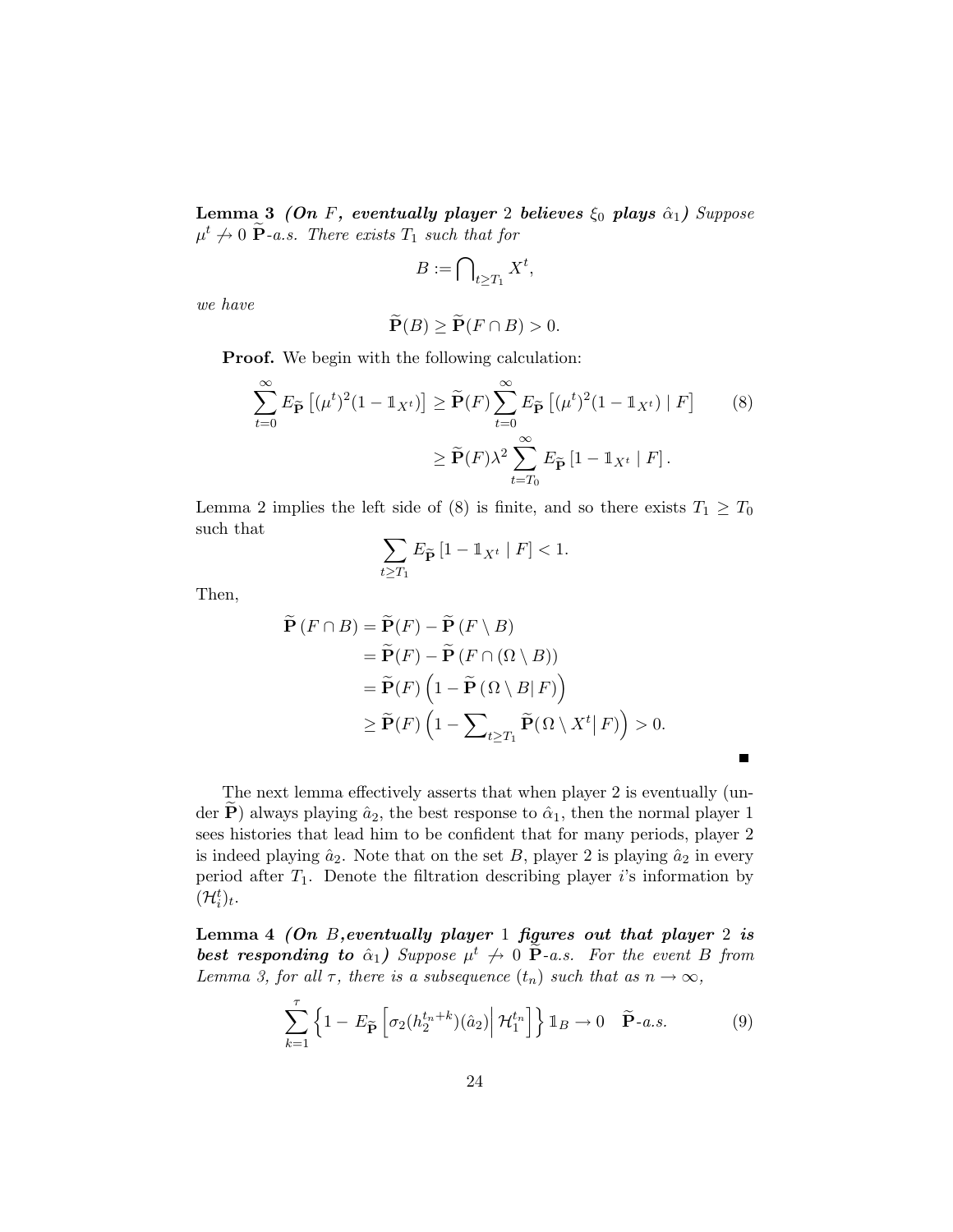# The convergence in [\(9\)](#page-26-1) holds also when  $\widetilde{P}$  is replaced by  $P$ .

**Proof.** We prove  $(9)$ ; obvious modifications to the argument proves it for **P**. Recall that  $h_1^{t+1} = (h_1^t, a_1^t y^t)$ , and, for  $k \geq 1$ , denote player 1's k-step ahead prediction of his action and signal by  $\beta_t^k(h_1^t) \in \Delta(A_1 \times Y)$ , so that  $\beta_t^k(h_1^t)(a_1^{t+k-1}y^{t+k-1}) = \widetilde{\mathbf{P}}(a_1^{t+k-1}y^{t+k-1} | h_1^t)$ . Similarly, denote player 1's k-step prediction conditional on B by  $\beta_{t,B}^k(h_1^t)$ . The chain rule implies that, for all  $t$  and  $k$ ,

$$
d(\beta_{t,B}^{k}(h_{1}^{t})||\beta_{t}^{k}(h_{1}^{t}))
$$
  
\n
$$
\leq d\left(\tilde{\mathbf{P}}(a_{1}^{t}y^{t},...,a_{1}^{t+k-1}y^{t+k-1} | h_{1}^{t},B)\right\|\tilde{\mathbf{P}}(a_{1}^{t}y^{t},...,a_{1}^{t+k-1}y^{t+k-1} | h_{1}^{t})\right)
$$
  
\n
$$
= E_{\tilde{\mathbf{P}}(\cdot|h_{1}^{t},B)}\sum_{k'=1}^{k} d\left(\tilde{\mathbf{P}}(a_{1}^{t+k'-1}y^{t+k'-1} | h_{1}^{t+k'-1},B)\right\|\tilde{\mathbf{P}}(a_{1}^{t+k'-1}y^{t+k'-1} | h_{1}^{t+k'-1})\right)
$$
  
\n
$$
= E_{\tilde{\mathbf{P}}(\cdot|h_{1}^{t},B)}\sum_{k'=1}^{k} d\left(\beta_{t+k'-1,B}^{1}(h_{1}^{t+k'-1})||\beta_{t+k'-1}^{1}(h_{1}^{t+k'-1})\right).
$$

Consequently, for all  $h_1^{T_1}$  satisfying  $\widetilde{\mathbf{P}}(h_1^{T_1}, B) > 0$ , and for all k,

$$
\sum_{t \ge T_1} E_{\widetilde{\mathbf{P}}} \left[ d(\beta_{t,B}^k(h_1^t) || \beta_t^k(h_1^t)) \Big| h_1^{T_1}, B \right]
$$
\n
$$
\le \sum_{t \ge T_1} E_{\widetilde{\mathbf{P}}} \left[ \sum_{k'=1}^k d\left(\beta_{t+k'-1,B}^1(h_1^{t+k'-1}) || \beta_{t+k'-1}^1(h_1^{t+k'-1})\right) \Big| h_1^{T_1}, B \right]
$$
\n
$$
\le k \sum_{t \ge T_1} E_{\widetilde{\mathbf{P}}} \left[ d\left(\beta_{t,B}^1(h_1^t) || \beta_t^1(h_1^t)\right) | h_1^{T_1}, B \right]
$$
\n
$$
\le -k \log \widetilde{\mathbf{P}}(B \mid h_1^{T_1}).
$$

The last inequality follows from Lemma [1](#page-12-1) applied to the equality

$$
\widetilde{\mathbf{P}}\left(y^{T_1},\ldots,y^{T_1+\ell-1}\Big| h_1^{T_1}\right) = \widetilde{\mathbf{P}}(B \mid h_1^{T_1}) \widetilde{\mathbf{P}}\left(y^{T_1},\ldots,y^{T_1+\ell-1}\Big| h_1^{T_1},B\right) \n+ (1-\widetilde{\mathbf{P}}(B \mid h_1^{T_1})) \widetilde{\mathbf{P}}\left(y^{T_1},\ldots,y^{T_1+\ell-1}\Big| h_1^{T_1},\Omega \setminus B\right)
$$

and the chain rule (via an argument similar to that leading to [\(5\)](#page-14-2)).

Thus, for all  $k$ ,

$$
E_{\widetilde{\mathbf{P}}}\left[\left.d(\beta_{t,B}^k(h_1^t)\|\beta_t^k(h_1^t)\right)\middle|h_1^{T_1},B\right]\to 0 \text{ as } t\to\infty,
$$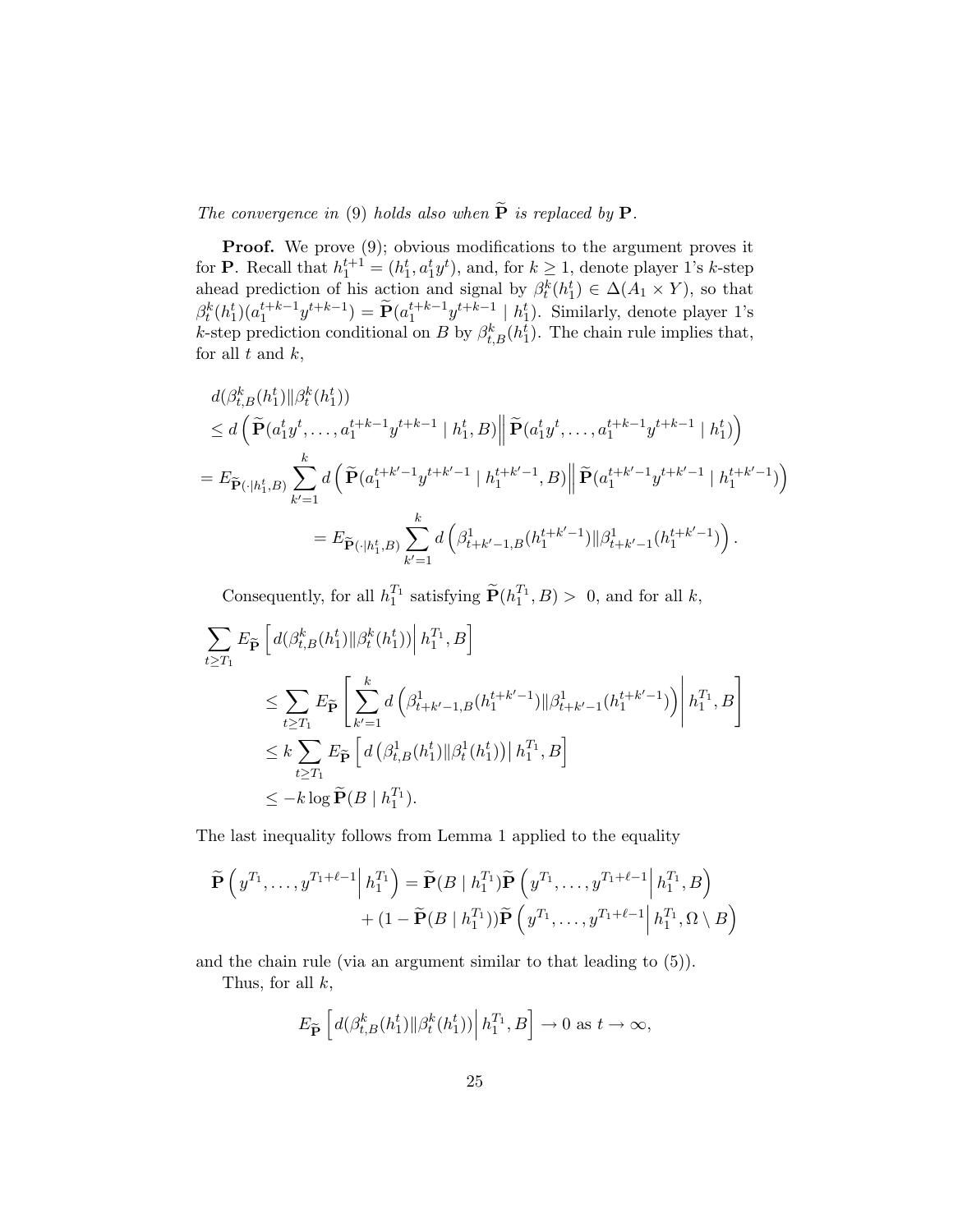and so (applying Pinsker's inequality)

$$
E_{\widetilde{\mathbf{P}}}\left[\left\|\beta_{t,B}^{k}(h_{1}^{t})-\beta_{t}^{k}(h_{1}^{t})\right\|\middle|h_{1}^{T_{1}},B\right]\to 0 \text{ as } t\to\infty,
$$

yielding, for all  $\tau$ ,

<span id="page-28-0"></span>
$$
\sum_{k=1}^{\tau} E_{\widetilde{\mathbf{P}}} \left[ \left\| \beta_{t,B}^{k}(h_{1}^{t}) - \beta_{t}^{k}(h_{1}^{t}) \right) \right\| \left| h_{1}^{T_{1}}, B \right] \to 0 \text{ as } t \to \infty. \tag{10}
$$

Since

$$
\|\beta_{t,B}^k(h_1^t) - \beta_t^k(h_1^t)\| \ge \kappa \left(1 - E_{\widetilde{\mathbf{P}}}[\sigma_2(h_2^{t+k})(\hat{a}_2)|h_1^t]\right),
$$

where

$$
\kappa := \min_{\substack{a_1 \in A_1, \\ \alpha_2 \in \Delta(A_2), \alpha_2(\hat{a}_2) = 0}} \| \rho(\cdot | a_1, \hat{a}_2) - \rho(\cdot | a_1, \alpha_2) \|
$$

is strictly positive by Assumption [3,](#page-22-6) [\(10\)](#page-28-0) implies

$$
\sum_{k=1}^{\tau} E_{\widetilde{\mathbf{P}}}\left[1 - E_{\widetilde{\mathbf{P}}}[\sigma_2(h_2^{t+k})(\hat{a}_2)|h_1^t]\middle| h_1^{T_1}, B\right] \to 0 \text{ as } t \to \infty.
$$

This implies [\(9\)](#page-26-1), since convergence in probability implies subsequence a.e. convergence [\(Chung, 1974,](#page-84-5) Theorem 4.2.3).

Using Lemma [4,](#page-26-2) we next argue that on  $B \cap F$ , player 1 believes that player 2 is eventually ignoring her history while best responding to  $\hat{\alpha}_1$ . In the following lemma,  $\varepsilon_2$  is from [\(6\)](#page-24-1). The set  $A_t(\tau)$  is the set of player 2 t-period histories such that player 2 ignores the next  $\tau$  signals (the positive probability condition only eliminates 2's actions inconsistent with  $\sigma_2$ , since under Assumption [1,](#page-22-3) every signal realization has positive probability under  $\hat{\alpha}_1$  and so under **P**).

<span id="page-28-1"></span>Lemma 5 (Eventually player 1 figures out that player 2 is best responding to  $\hat{\alpha}_1$ , independently of signals) Suppose  $\mu^t \nrightarrow 0$   $\tilde{\mathbf{P}}$ -a.s. For all  $\tau$ , there is a subsequence  $(t_m)$  such that as  $m \to \infty$ ,

$$
\widetilde{\mathbf{P}}(A_{t_m}(\tau)|\mathcal{H}_1^{t_m})\mathbb{1}_{B\cap F} \to \mathbb{1}_{B\cap F} \quad \widetilde{\mathbf{P}}\text{-}a.s.,
$$

where

$$
A_t(\tau) := \{ h_2^t : \sigma_2(h_2^{t+k})(\hat{a}_2) > 1 - \varepsilon_2/2, \ \forall h_2^{t+k} \ s.t. \ \mathbf{P}(h_2^{t+k}|h_2^t) > 0, \forall k = 1, ..., \tau, \}.
$$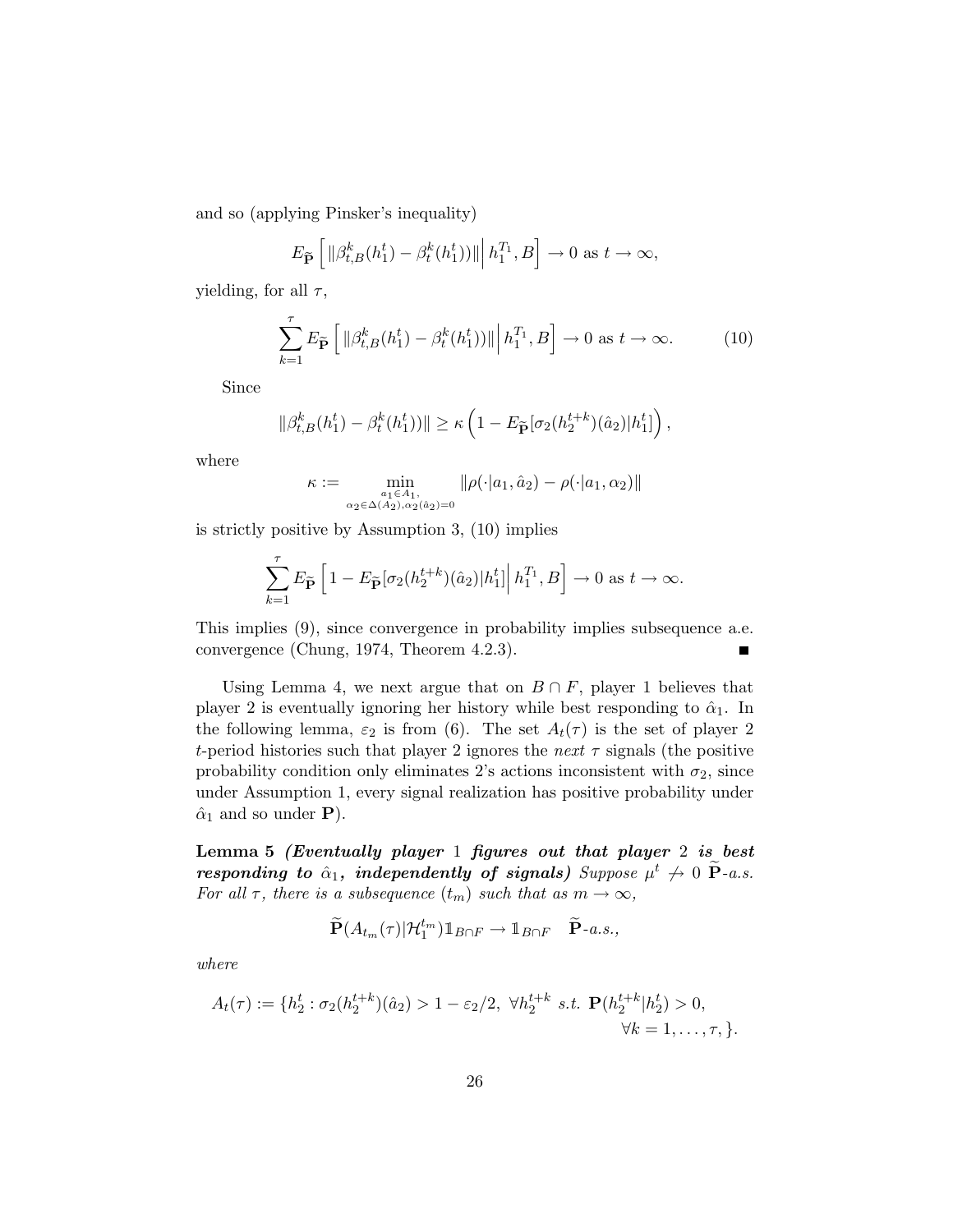Proof. Define

$$
A_t^{\tau} := \{ h_2^{t+\tau} : \sigma_2(h_2^{t+k})(\hat{a}_2) > 1 - \varepsilon_2/2, \ k = 1, \dots, \tau \}.
$$

The set  $A_t^{\tau}$  is the set of  $(t + \tau)$ -period histories for player 2 at which she essentially best responds to  $\hat{\alpha}_1$  for the *last*  $\tau$  periods. Note that, viewed as subsets of  $\Omega$ ,  $A_t(\tau) \subset A_t^{\tau}$ .<sup>[19](#page-29-0)</sup>

We then have

$$
\sum_{k=1}^{\tau} E_{\widetilde{\mathbf{P}}} \left\{ 1 - E_{\widetilde{\mathbf{P}}} \left[ \sigma_2(h_2^{t+k})(\hat{a}_2) \Big| h_1^t \right] \middle| B \cap F \right\}
$$
\n
$$
= E_{\widetilde{\mathbf{P}}} \left\{ E_{\widetilde{\mathbf{P}}} \left[ \sum_{k=1}^{\tau} \left( 1 - \sigma_2(h_2^{t+k})(\hat{a}_2) \right) \Big| h_1^t \right] \middle| B \cap F \right\}
$$
\n
$$
= E_{\widetilde{\mathbf{P}}} \left\{ E_{\widetilde{\mathbf{P}}} \left[ \sum_{k=1}^{\tau} \left( 1 - \sigma_2(h_2^{t+k})(\hat{a}_2) \right) \Big| h_1^t, A_t^{\tau} \right] \widetilde{\mathbf{P}}(A_t^{\tau}|h_1^t) \middle| B \cap F \right\}
$$
\n
$$
+ E_{\widetilde{\mathbf{P}}} \left\{ E_{\widetilde{\mathbf{P}}} \left[ \sum_{k=1}^{\tau} \left( 1 - \sigma_2(h_2^{t+k})(\hat{a}_2) \right) \Big| h_1^t, \Omega \setminus A_t^{\tau} \right] (1 - \widetilde{\mathbf{P}}(A_t^{\tau}|h_1^t)) \middle| B \cap F \right\}.
$$

Dropping the first term and using the implied lower bound from  $\Omega \setminus A_t^{\tau}$  on  $\sum_{k=1}^{7} (1 - \sigma_2(h_2^{t+k})(\hat{a}_2))$  yields

$$
\sum_{k=1}^{\tau} E_{\widetilde{\mathbf{P}}} \left\{ 1 - E_{\widetilde{\mathbf{P}}} \left[ \sigma_2(h_2^{t+k})(\hat{a}_2) \Big| h_1^t \right] \middle| B \cap F \right\} \n\geq \frac{\varepsilon_2}{2} \left( 1 - E_{\widetilde{\mathbf{P}}} \left\{ \widetilde{\mathbf{P}}(A_t^{\tau}|h_1^t) \middle| B \cap F \right\} \right).
$$

Lemma [4](#page-26-2) then implies

$$
\lim_{n \to \infty} E_{\widetilde{\mathbf{P}}} \left\{ \widetilde{\mathbf{P}}(A_{t_n}^{\tau} | \mathcal{H}_1^{t_n}) \middle| B \cap F \right\} = 1.
$$

As before, this then implies that on a subsequence  $(t_{\ell})$  of  $(t_n)$ , we have, as  $\ell \to \infty$ ,

<span id="page-29-1"></span>
$$
\widetilde{\mathbf{P}}(A_{t_{\ell}}^{\tau}|\mathcal{H}_1^{t_{\ell}})\mathbb{1}_{B\cap F}\to\mathbb{1}_{B\cap F}\quad\widetilde{\mathbf{P}}\text{-a.s.}\tag{11}
$$

 $\ddotsc$ 

Thus, the normal player 1 eventually (on  $B\cap F$ ) assigns probability 1 to  $(t_{\ell}+$  $\tau$ )-period histories for player 2 at which player 2 essentially best responds to  $\hat{\alpha}_1$  for the *last*  $\tau$  periods. It remains to argue that this convergence holds when  $A_{t_\ell}(\tau)$  replaces  $A_{t_\ell}^{\tau}$ .

$$
\{\omega: h_2^t(\omega) \in A_t(\tau)\} \subset \{\omega: h_2^{t+\tau}(\omega) \in A_t^{\tau}\}.
$$

<span id="page-29-0"></span><sup>&</sup>lt;sup>19</sup>More precisely, if  $h_2^t(\omega)$  is the t-period player 2 history under  $\omega \in \Omega$ , then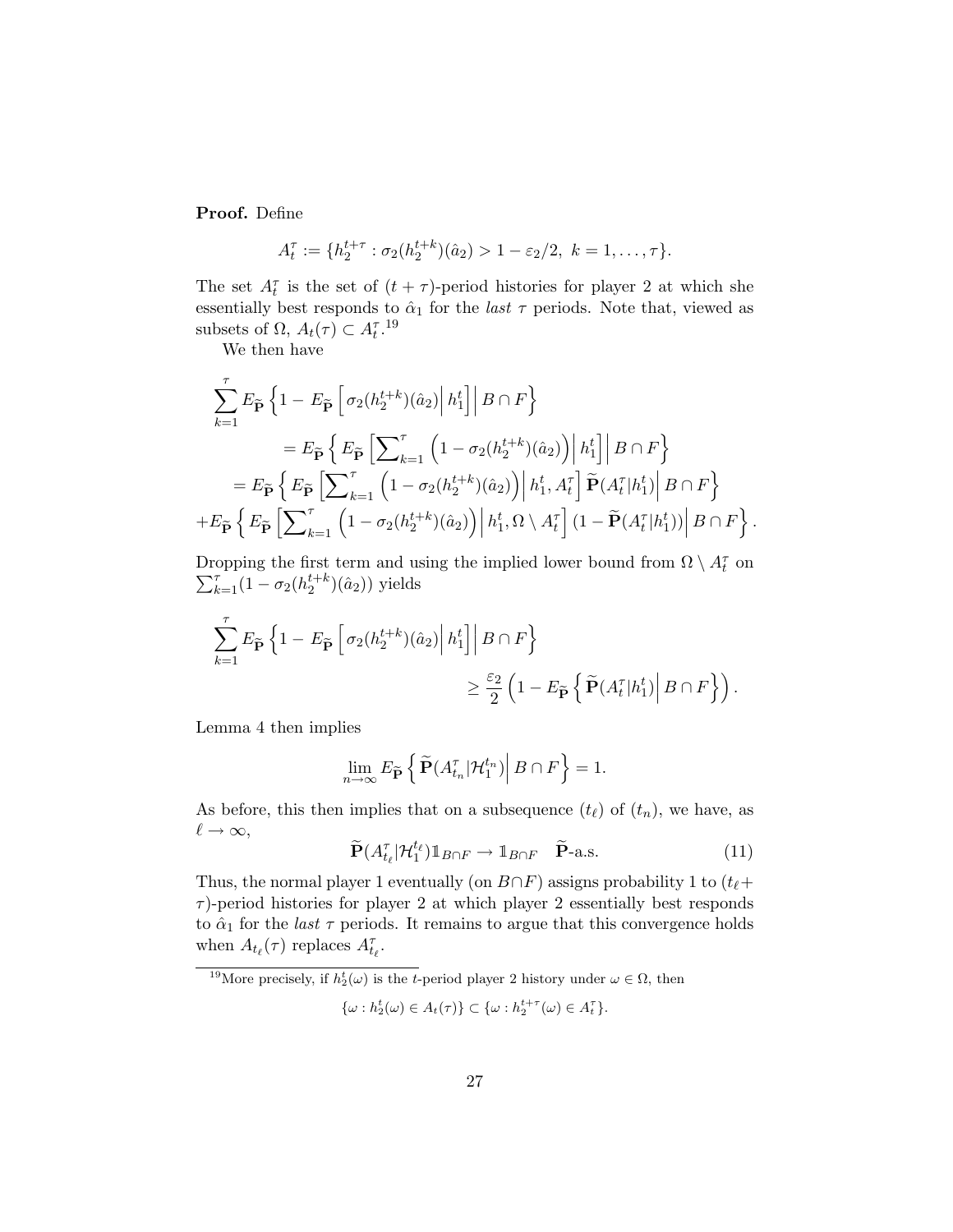A similar argument to that proving [\(11\)](#page-29-1) shows that as  $m \to \infty$ ,

$$
\mathbf{P}(A_{t_m}^\tau|\mathcal{H}_1^{t_m})\mathbbm{1}_{B\cap F}\to \mathbbm{1}_{B\cap F}\quad\mathbf{P}\text{-a.s.}
$$

(where the subsequence  $(t_m)$  can be chosen so that [\(11\)](#page-29-1) still holds).<sup>[20](#page-30-0)</sup> Since  $B \cap F \in \mathcal{H}_2^{\infty}$  and  $\mathcal{H}_2^t \subset \mathcal{H}_1^t$ , this implies

$$
\mathbf{P}(A_{t_m}^\tau|\mathcal{H}_2^{t_m})\mathbbm{1}_{B\cap F}\rightarrow \mathbbm{1}_{B\cap F}\quad\mathbf{P}\text{-a.s.}
$$

We claim that for all  $\omega \in B \cap F$ , for sufficiently large m if  $h_2^{t_m+\tau}(\omega) \in$  $A_{t_m}^{\tau}$ , then  $h_2^{t_m}(\omega) \in A_t(\tau)$ . This then implies the desired result.

For suppose not. Then, for infinitely many  $t_m$ ,

$$
h_2^{t_m}(\omega) \notin A_{t_m}(\tau) \quad \text{and} \quad h_2^{t_m+\tau}(\omega) \in A_{t_m}^{\tau}.
$$

At any such  $t_m$ , since there is at least one  $\tau$  period continuation of the history  $h_2^{t_m}(\omega)$  that is not in  $A_{t_m}^{\tau}$ , we have (from Assumption [1\)](#page-22-3)  $\widehat{P}(A_{t_m}^{\tau})$  $\mathcal{H}_{2}^{t_{m}}(\omega) \leq 1-\underline{\rho}^{\tau}$ , where  $\underline{\rho} > 0$  is defined in [\(7\)](#page-24-2). Moreover, on  $F, \mu^{t_{m}} \geq \lambda$ for  $t_m \geq T_0$ . But this yields a contradiction, since these two imply that  $\mathbf{P}(A^\tau_{t_m} \mid \mathcal{H}^{t_m}_2)(\omega)$  is bounded away from 1 infinitely often:

$$
\mathbf{P}(A_{t_m}^{\tau} \mid \mathcal{H}_2^{t_m})(\omega) \le (1 - \mu^{t_m}) + \mu^{t_m} \widehat{\mathbf{P}}(A_{t_m}^{\tau} \mid \mathcal{H}_2^{t_m})(\omega) \le 1 - \mu^{t_m} + \mu^{t_m} (1 - \underline{\rho}^{\tau}) = 1 - \lambda \underline{\rho}^{\tau}.
$$

Г

Indeed, player 2 "knows" that player 1 believes that player 2 is eventually ignoring her history:

<span id="page-30-1"></span>Lemma 6 (Eventually player 2 figures out that player 1 figures **out...**) Suppose  $\mu^t \nightharpoonup 0$   $\widetilde{\mathbf{P}}$ -a.s. For all  $\tau$ , there is a subsequence  $(t_m)$  such that as  $m \to \infty$ ,

$$
E_{\widetilde{\mathbf{P}}} \left[ \widetilde{\mathbf{P}} \left( A_{t_m}(\tau) | \mathcal{H}_1^{t_m} \right) \middle| \mathcal{H}_2^{t_m} \right] \mathbb{1}_{B \cap F} \to \mathbb{1}_{B \cap F}, \qquad \widetilde{\mathbf{P}}\text{-}a.s.
$$

**Proof.** Let  $(t_m)$  be the subsequence identified in Lemma [5.](#page-28-1) Conditioning on  $\mathcal{H}_2^{t_m}$ , Lemma [5](#page-28-1) implies

$$
E_{\widetilde{\mathbf{P}}} \left[ \widetilde{\mathbf{P}} (A_{t_m}(\tau) | \mathcal{H}_1^{t_m}) \mathbb{1}_{B \cap F} \middle| \mathcal{H}_2^{t_m} \right] - E_{\widetilde{\mathbf{P}}} \left[ \mathbb{1}_{B \cap F} | \mathcal{H}_2^{t_m} \right] \to 0, \qquad \widetilde{\mathbf{P}}\text{-a.s.}
$$

<span id="page-30-0"></span><sup>20</sup>Assumption [1](#page-22-3) is weaker than full support imperfect monitoring, requiring only that all signals have positive probability under  $\hat{P}$ . Under full support imperfect monitoring  $(\rho(y|a) > 0$  for all a), the following argument is valid with P replacing P, without the need to introduce a new subsequence.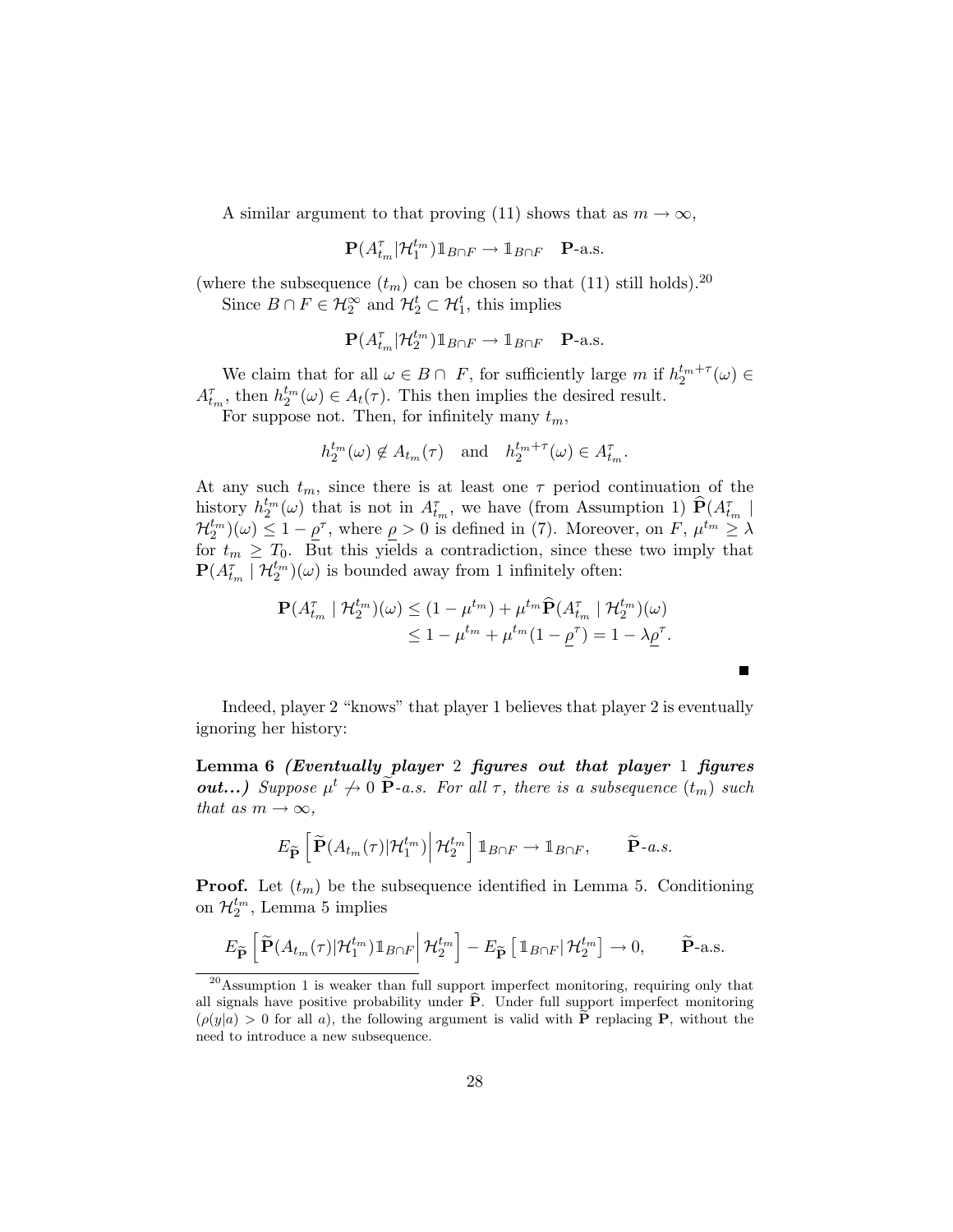The observation that  $E_{\tilde{\mathbf{P}}}[\mathbb{1}_{B\cap F} | \mathcal{H}_2^{t_m}]$  converges  $\tilde{\mathbf{P}}$ -almost surely to  $\mathbb{1}_{B\cap F}$ (since  $B \cap F$  is in  $\mathcal{H}_2^{\infty}$ ) yields

$$
E_{\widetilde{\mathbf{P}}} \left[ \widetilde{\mathbf{P}} (A_{t_m}(\tau) | \mathcal{H}_1^{t_m}) \mathbb{1}_{B \cap F} \middle| \mathcal{H}_2^{t_m} \right] \to \mathbb{1}_{B \cap F}, \qquad \widetilde{\mathbf{P}}\text{-a.s.},
$$

implying the lemma. $^{21}$  $^{21}$  $^{21}$ 

#### <span id="page-31-0"></span>2.6.2 The Contradiction and Conclusion of the Proof

For fixed  $\delta$ , there is a  $\tau$  such that

$$
(1 - \delta)\gamma > 2\delta^{\tau} \max_{a} |u_1(a)|,
$$

that is, the loss of  $\gamma$  (defined in [\(6\)](#page-24-1)) in one period exceeds any possible potential gain deferred  $\tau$  periods.

For this value of  $\tau$ , for  $\widetilde{\mathbf{P}}(A_{t_m}(\tau)|h_1^{t_m})$  close enough to 1, optimal play by player 1 requires  $\sigma_1(h_1^{t_m})(\hat{a}_1) = 0$ . Lemma [6](#page-30-1) then implies that, on  $B \cap F$ , eventually player 2 predicts  $\sigma_1(h_1^{tm})(\hat{a}_1) = 0$ , which implies

$$
\lim_{m \to \infty} \widetilde{\mathbf{P}}(X^{t_m} | B \cap F) = 0,
$$

which is a contradiction, since  $\widetilde{\mathbf{P}}(X^t|B) = 1$  for all  $t \geq T_1$ .

#### <span id="page-31-1"></span>2.7 Interpretation

There is a tension between Propositions [1](#page-15-0) and [2.](#page-23-1) By Proposition [1](#page-15-0) and its Corollaries [1](#page-15-1) and [2,](#page-20-1) the normal player 1's ability to masquerade as a commitment type places a lower bound on his payoff. And yet, according to Proposition [2,](#page-23-1) when the player 1's actions are imperfectly monitored, if player 1 is indeed normal, then player 2 must learn that this is the case.

<span id="page-31-2"></span><sup>21</sup>Define  $g_t := E_{\widetilde{\mathbf{P}}}\left[\left.\mathbbm{1}_{B\cap F}\right|\mathcal{H}_2^t\right]$ Then, since  $g_t$  is  $\mathcal{H}_2^t$ -measurable,

$$
E_{\tilde{\mathbf{P}}} \left[ \tilde{\mathbf{P}} (A_t(\tau) | \mathcal{H}_1^t) \mathbb{1}_{B \cap F} \middle| \mathcal{H}_2^t \right] - E_{\tilde{\mathbf{P}}} \left[ \tilde{\mathbf{P}} (A_t(\tau) | \mathcal{H}_1^t) \middle| \mathcal{H}_2^t \right] \mathbb{1}_{B \cap F} = E_{\tilde{\mathbf{P}}} \left[ \tilde{\mathbf{P}} (A_t(\tau) | \mathcal{H}_1^t) (\mathbb{1}_{B \cap F} - g_t) \middle| \mathcal{H}_2^t \right] + E_{\tilde{\mathbf{P}}} \left[ \tilde{\mathbf{P}} (A_t(\tau) | \mathcal{H}_1^t) \middle| \mathcal{H}_2^t \right] (g_t - \mathbb{1}_{B \cap F}),
$$

which converges to 0  $\widetilde{\mathbf{P}}$ -almost surely, since  $g_t \to \mathbbm{1}_{B \cap F}$   $\widetilde{\mathbf{P}}$ -almost surely.

 $\overline{\phantom{a}}$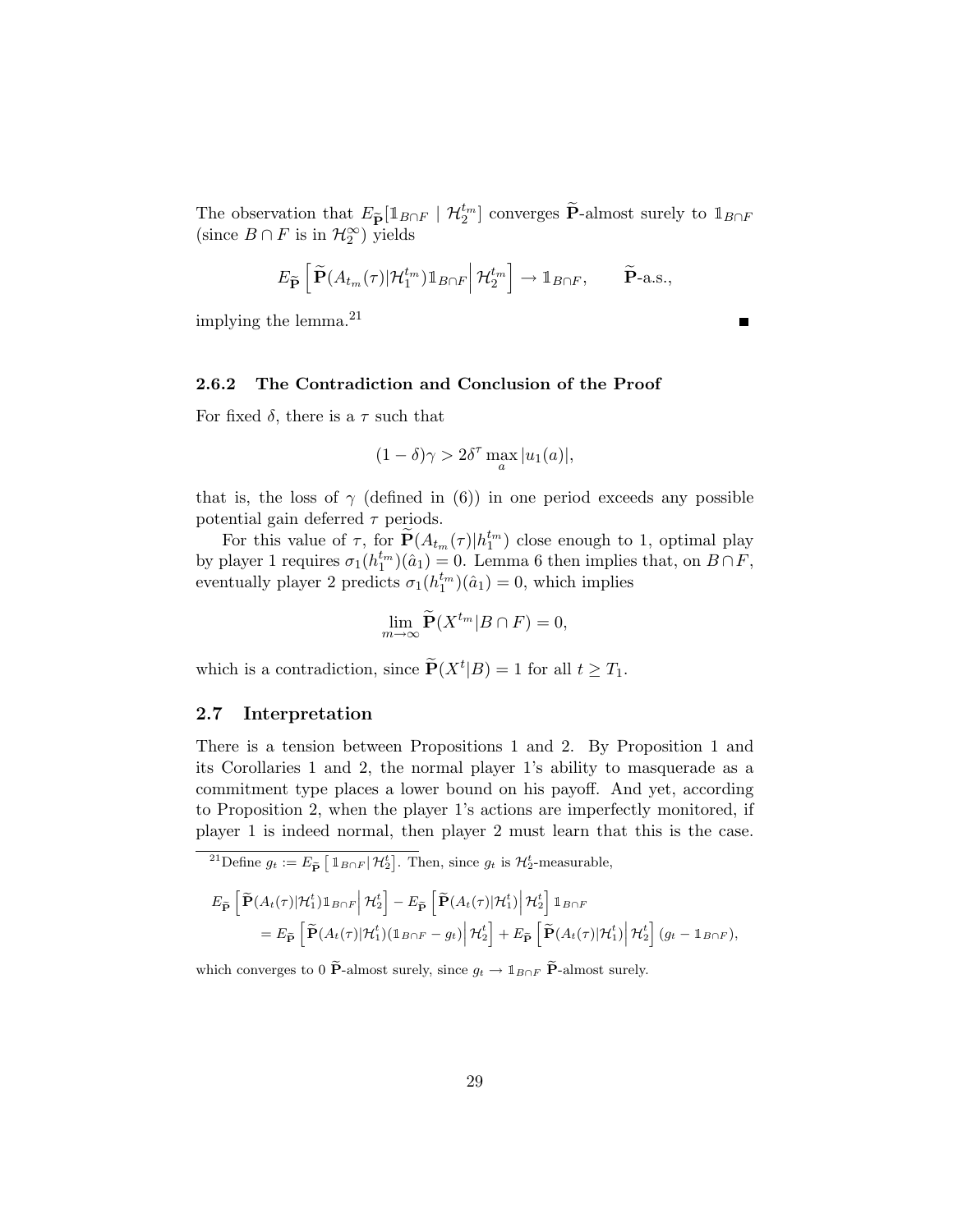Indeed, more can be said if there is a little more structure on the game. $^{22}$  $^{22}$  $^{22}$ If in addition to public imperfect monitoring of player 1's actions, the actions of player 2 are public, then not only does player 2 learn the type of player 1, but the continuation play of any Nash equilibrium converges to a Nash equilibrium of the complete information game [\(Cripps, Mailath, and](#page-84-2) [Samuelson, 2004,](#page-84-2) Theorem 2).

The tension is only apparent, however, since the reputation bounds are only effective for high discount factors and only concern ex ante payoffs. In contrast, the disappearing reputation results fix the discount factor, and consider the asymptotic evolution of beliefs (and behavior).

Suppose player 2's actions are public and player 1 is either normal or the Stackelberg type. Fix  $\eta > 0$  and a discount factor  $\delta'$ , and suppose player 1 is the normal type with probability  $1 - \mu^0$ . Suppose moreover,  $\delta'$ is strictly larger than the bound  $\bar{\delta}$  from Corollary [2,](#page-20-1) so that the normal player 1's expected payoff in any Nash equilibrium is at least  $v_1^* - \eta$ , where  $v_1^*$  is 1's Stackelberg payoff. By Proposition [2,](#page-23-1) over time the posterior will tend to fall. As illustrated in Figure [4,](#page-33-0) since the discount factor is fixed at  $δ'$ , the posterior will eventually fall below  $μ'$ , and so Corollary [2](#page-20-1) no longer applies. However, since all signals have positive probability, there is positive probability that even after the belief has fallen below  $\mu'$ , some history of signals will again push the posterior above  $\mu'$ . Since continuation play forms a Nash equilibrium of the incomplete information game, Corollary [2](#page-20-1) again applies. The probability of such histories becomes vanishingly small as the histories become long.

As an example, recall the imperfect monitoring product-choice game (with public player 2 actions) with the pure Stackelberg type  $\ddot{\xi} = \xi(H)$ considered in Example [2.](#page-18-0) For the parameterization in that example, the complete information repeated game has a unique sequential equilibrium outcome, in which  $L$  is played in every period. Nonetheless, by Corollary [2,](#page-20-1) given any prior probability  $\mu^0$  on  $\xi(H)$ , for sufficiently high  $\delta$ , player 1's ex ante equilibrium payoff is at least  $1\frac{3}{4}$ , higher than the complete information equilibrium payoff of 1. Fix such a  $\delta$ . We then know that in any equilibrium,

<span id="page-32-0"></span> $22$ One might seek refuge in the observation that one can readily find equilibria in *perfect* monitoring games in which reputation effects persist indefinitely. The initial finite horizon reputation models of [Kreps and Wilson](#page-86-1) [\(1982\)](#page-86-1) and [Milgrom and Roberts](#page-87-1) [\(1982\)](#page-87-1) exhibited equilibria in which player 1 chooses the Stackelberg action in all but a relatively small number of terminal periods (see also [Conlon, 2003\)](#page-84-6). The analogous equilibria in infinitely repeated games feature the Stackelberg action in every period, enforced by the realization that any misstep reveals player 1 to be normal. However, it is somewhat discomforting to rely on properties of equilibria in perfect monitoring games that have no counterparts in games of imperfect monitoring.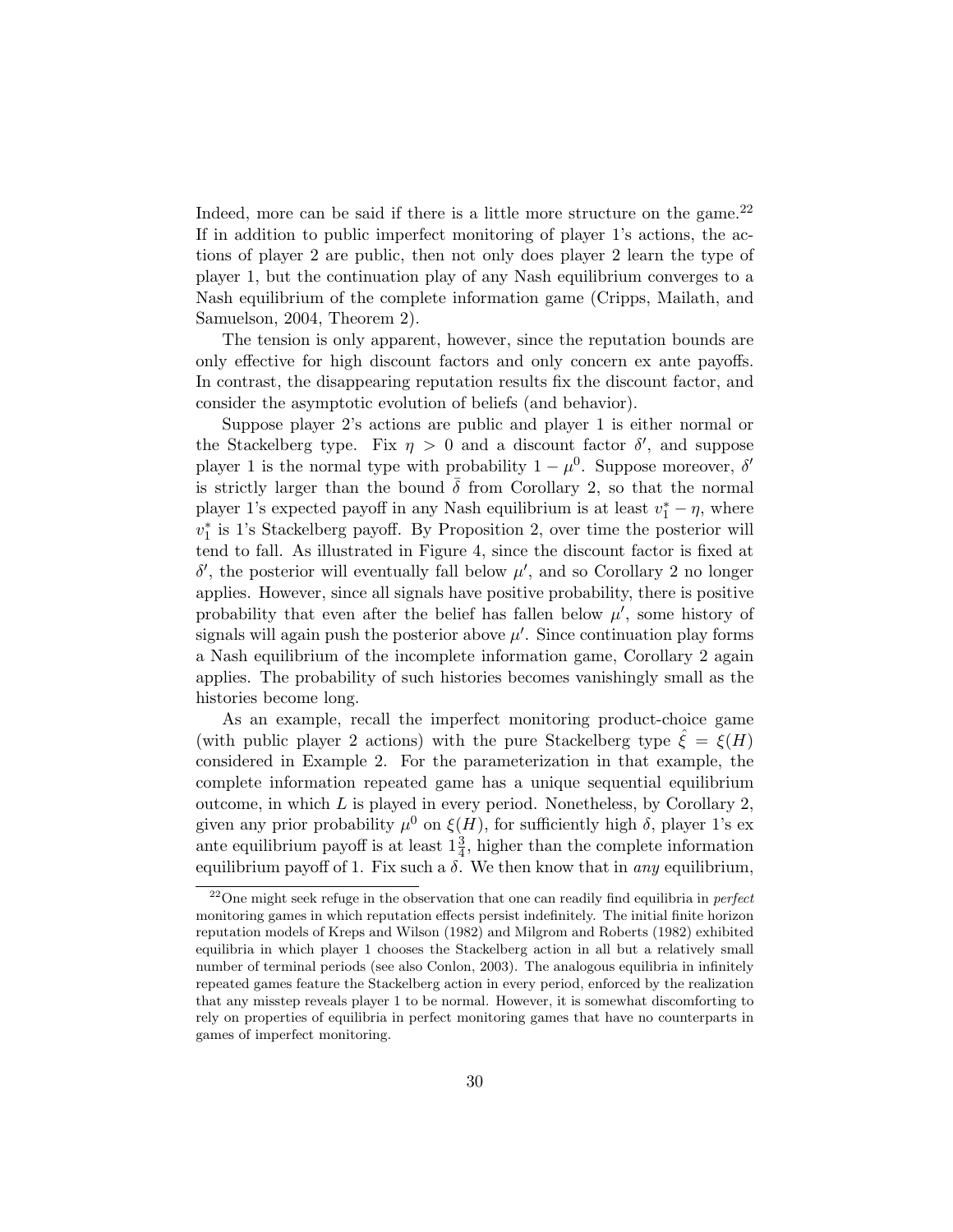

<span id="page-33-0"></span>Figure 4: Illustration of reputation effects under imperfect monitoring. Suppose  $\hat{\xi}$  is a Stackelberg type. For fixed  $\eta > 0$ ,  $\overline{\delta}$  is the lower bound from Corollary [2](#page-20-1) for prior probability  $\mu(\hat{\xi}) = \mu^0$ . For players 1's discount factor  $δ' > δ$ , Corollary [2](#page-20-1) applies in period 0. The arrows indicate possible belief updates of player 2 about the likelihood of player 1 being the Stackelberg type  $\xi$ . When player 1 is normal, almost surely the vertical axis is reached.

for many periods, the short-lived player must be playing  $c$  (which requires that the short-lived player in those periods assign sufficient probability to  $H$ ). However, the equilibrium incentive player 1 has to cheat in each period (if only with low probability), arising from the imperfection in the monitoring, implies that (with high probability) the posterior will eventually fall sufficiently that the lack of complete information intertemporal incentives forces player 1 to play  $L$  (and player 2 to respond with s). Indeed, from [Cripps, Mailath, and Samuelson \(2004,](#page-84-2) Theorem 3), for high  $\delta$  and for any  $\varepsilon > 0$  there is an equilibrium of the incomplete information game that has ex ante player 1 payoffs over  $1\frac{3}{4}$ , and yet the  $\tilde{P}$  probability of the event that eventually Ls is played in every period is at least  $1 - \varepsilon$ .

This discussion raises an important question: Why do we care about beliefs after histories that occur so far into the future as to be effectively discounted into irrelevance when calculating ex ante payoffs?

While the short run properties of equilibria are interesting, we believe that the long run equilibrium properties are relevant in many situations. For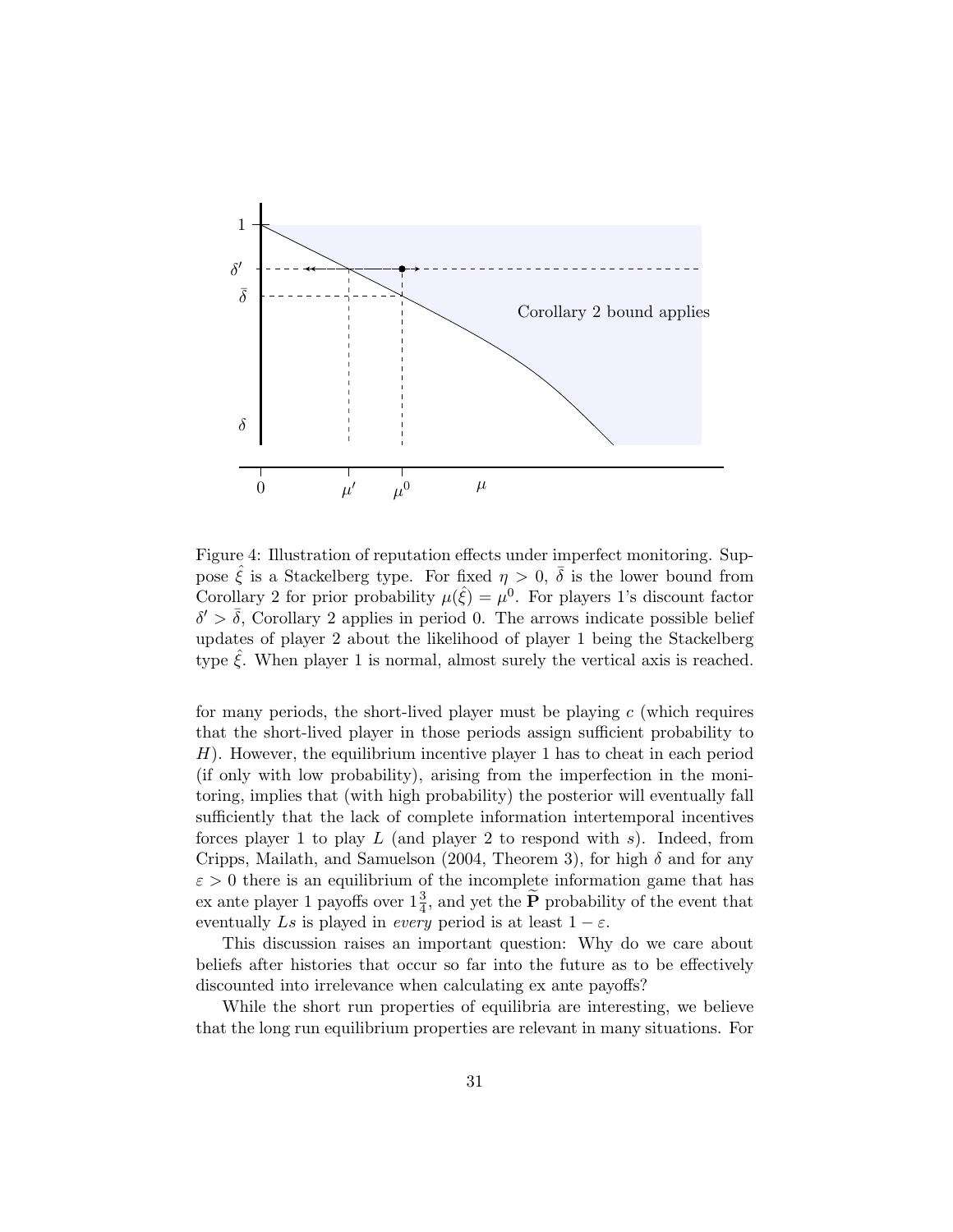example, an analyst may not know the age of the relationship to which the model is to be applied. We do sometimes observe strategic interactions from a well-defined beginning, but we also often encounter on-going interactions whose beginnings are difficult to identify. Long run equilibrium properties may be an important guide to behavior in the latter cases. Alternatively, one might take the view of a social planner who is concerned with the continuation payoffs of the long-lived player and with the fate of all short-lived players, even those in the distant future. Finally, interest may center on the steady states of models with incomplete information, again directing attention to long run properties.

#### <span id="page-34-0"></span>2.8 Exogenously Informative Signals

Section [2.6](#page-22-0) established conditions under which reputations eventually disappear. Section [2.7](#page-31-1) explained why this result must be interpreted carefully, with an emphasis on keeping track of which limits are taken in which order. This section, considering the impact of exogenously informative signals, provides a further illustration of the subtleties that can arise in taking limits. This section is based on [Hu \(2013\)](#page-86-5), which provides a general analysis; [Wiseman'](#page-87-4)s [\(2009\)](#page-87-4) original analysis considered the chain store example.

We consider the product-choice game of Figure [1](#page-5-2) with the set of types  $\Xi = {\xi_0, \hat{\xi}}$ , where  $\xi_0$  is the normal type and  $\tilde{\hat{\xi}} = \xi(H)$  is the Stackelberg type. The stage game is a game of perfect monitoring. *Imperfect* monitoring played an important role in the disappearing-reputation result of Section [2.6.](#page-22-0) In contrast, there is no difficulty in constructing equilibria of the perfect monitoring product-choice game in which both the normal and Stackelberg types play  $H$  in every period, with customers never learning the type of player 1. It thus seems as if a game of perfect monitoring is not particularly fertile ground for studying temporary reputations.

However, suppose that at the end of every period, the players observe a public signal independent of the players' actions. In each period  $t$ , the signal  $z<sup>t</sup>$  is an identically and independently distributed draw from  $\{z_0, \hat{z}\}\$ . The signal is informative about player 1's type:  $0 < \pi(\hat{z} \mid \xi_0) := \Pr(\hat{z} \mid \xi_0)$  $Pr(\hat{z} | \hat{\xi}) = \pi(\hat{z} | \hat{\xi}) < 1$ . A sufficiently long sequence of such signals suffices for player 2 to almost surely learn player 1's type.

It now appears as if reputation arguments must lose their force. Because the public signals are unrelated to the players' actions, there is a lower bound on the rate at which player 2 learns about player 1. If player 1 is very patient, the vast bulk of his discounted expected payoff will come from periods in which player 2 is virtually certain that 1 is the normal type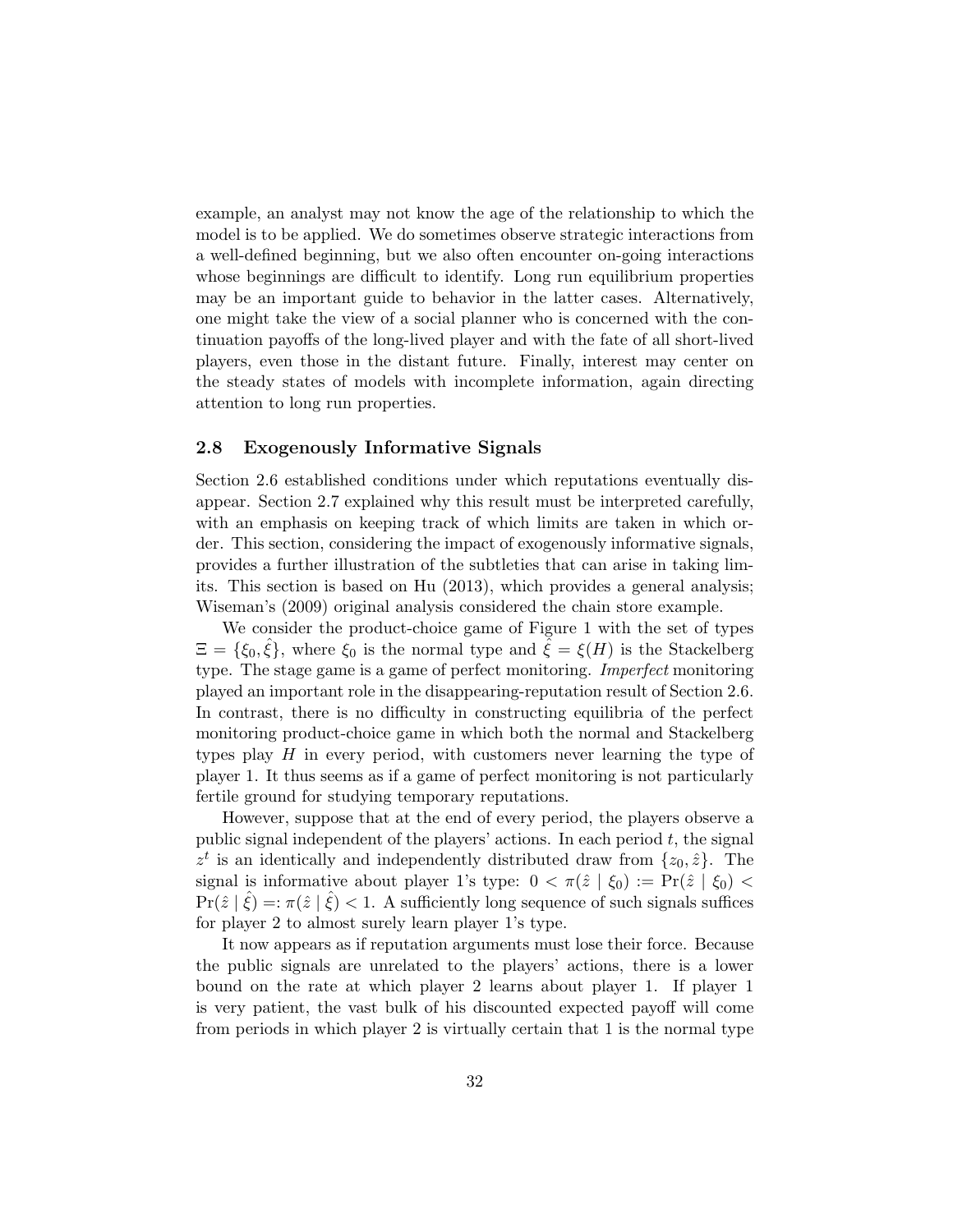(assuming 1 is indeed normal). It then seems as if there is no chance to establish a reputation-based lower bound on 1's payoff. Nonetheless, for all  $\varepsilon > 0$ , there exists  $\bar{\delta} < 1$  such that if  $\delta \in (\bar{\delta}, 1)$ , then player 1's equilibrium payoff is at least

<span id="page-35-0"></span>
$$
\underline{w}_H(\ell) - \varepsilon,\tag{12}
$$

where  $\underline{w}_H$  is the function illustrated in Figure [2,](#page-17-0) and  $\ell := d(\pi(\cdot | \xi_0) || \pi(\cdot | \xi))$ is the relative entropy of  $\pi(\cdot | \hat{\xi})$  with respect to  $\pi(\cdot | \xi_0)$ .

Suppose  $\pi(\hat{z} | \xi_0) = 1 - \pi(\hat{z} | \hat{\xi}) = \alpha < \frac{1}{2}$ . Then,  $\ell = (1 - 2\alpha) \log[(1 - \frac{1}{2})]$  $\alpha$ / $\alpha$ . For  $\alpha$  near zero, individual signals are very informative, and we might expect that the reputation arguments would be ineffective. This is what we find: for  $\alpha < 0.22$ , we have  $\ell > \log 2$ , and so only the conclusion that player 1's equilibrium payoff is bounded above 0, which is less than player 1's minmax payoff in the stage game. Hence, sufficiently precise signals can indeed preclude the construction of a reputation bound on payoffs. On the other hand, as  $\alpha$  approaches 1/2, so that signals become arbitrarily uninformative,  $\ell$  approaches 0 and so the bound approaches 2, the reputation bound in the game without exogenous signals. For intermediate values of  $\alpha$ that are not too large, reputations have some force, though not as much as if the public signals were completely uninformative.

Reputations still have force with exogenous signals because the signals have full support. Suppose customers have seen a long history of exogenous signals suggesting that the firm is normal (which is likely when the firm is indeed normal). If they do not expect the normal type to exert high effort after some such history, high effort in that period results in a dramatic increase in the posterior that the firm is the Stackelberg type and hence will exert high effort in the future. While this can happen infinitely often, it can't happen too frequently (because otherwise the resulting increases in posterior overwhelm the exogenous signals, leading to a similar contradiction as for the canonical reputations argument), resulting in  $(12).^{23}$  $(12).^{23}$  $(12).^{23}$ 

We conclude this subsection with the proof that [\(12\)](#page-35-0) is a lower bound on equilibrium payoffs for player 1. The space of uncertainty is now  $\Omega :=$  $\{\xi_0, \tilde{\xi}\}\times (A_1\times A_2\times Z)^\infty$ . The set of endogenous signals is  $A_1$ , while the

<span id="page-35-1"></span><sup>&</sup>lt;sup>23</sup>In the model with perfect monitoring with no exogenous signals, customers can only be surprised a finite number of times under the considered deviation (if not, the increases in the posterior after each surprise eventually result in a posterior precluding further surprises, since posteriors never decrease). In contrast, with exogenous signals, there is the possibility of an infinite number of surprises, since the expected posterior decreases when there are no surprises. Nonetheless, if this happens too frequently, the increasing updates from the surprises dominate the decreasing updates from the exogenous signals and again the increases in the posterior after surprises eventually preclude further surprises.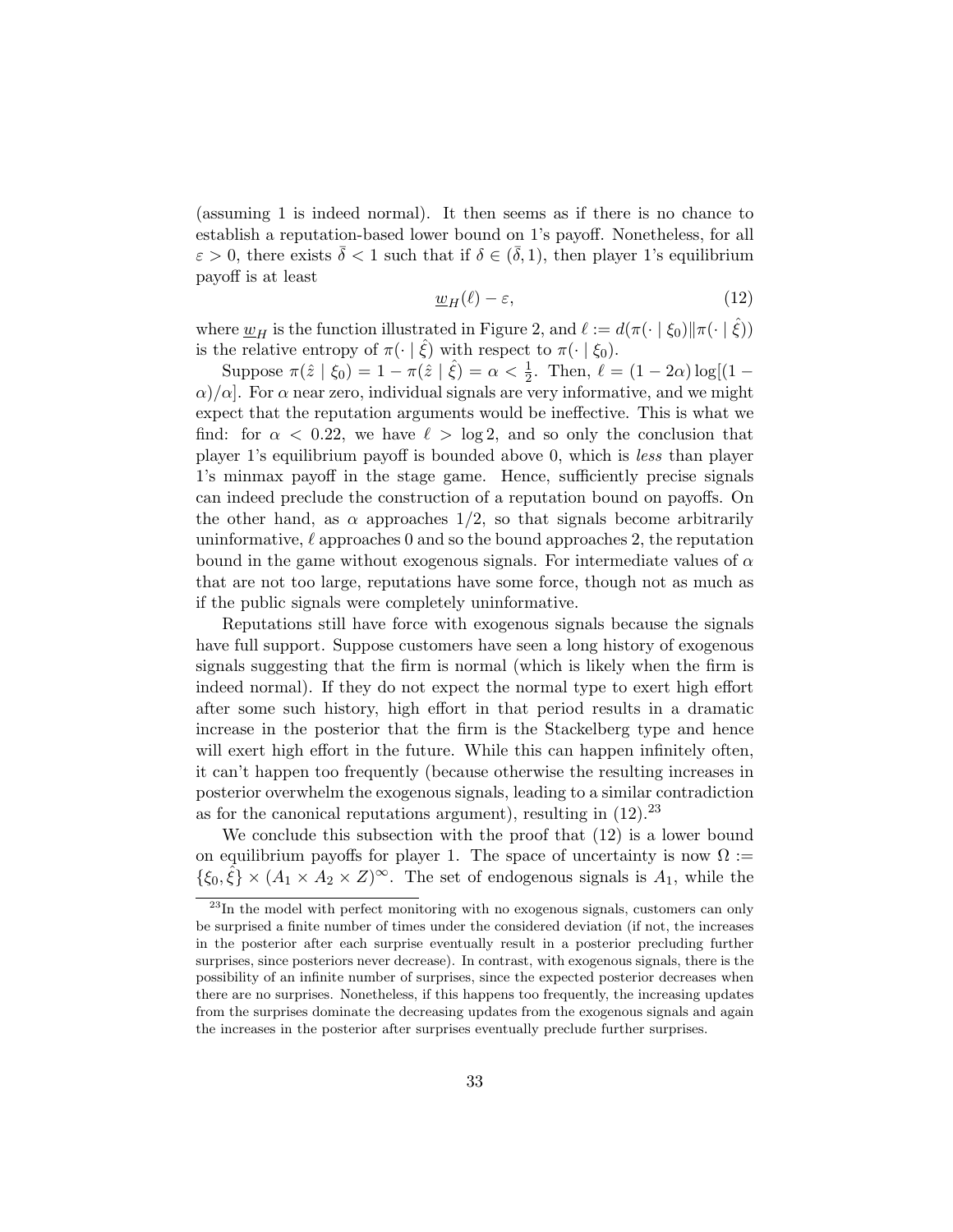the set of exogenous signals is given by Z. Fix an equilibrium  $\sigma = (\sigma_1, \sigma_2)$ of the incomplete information game. As before,  $\sigma$  induces the unconditional probability measure **P** on  $\Omega$ , while  $\xi$  (with  $\sigma_2$ ) induces the measure **P**.

While it is no longer the case that there is a uniform bound on the number of large expected one-step ahead prediction errors of the form  $(5)$ , there is a useful nonuniform bound.

Let  $\tilde{\mathbf{Q}}$  be the measure induced on  $\Omega$  by the normal type  $\xi_0$  playing H in every period. Then, for any history  $h^t \in (A_1 \times A_2 \times Z)^t$ , since the exogenous signals are independent of actions,

<span id="page-36-0"></span>
$$
\widehat{\mathbf{Q}}^{t}(h^{t}) = \widehat{\mathbf{P}}^{t}(h^{t}) \prod_{\tau=0}^{t-1} \frac{\pi(z^{\tau}(h^{t}) \mid \xi_{0})}{\pi(z^{\tau}(h^{t}) \mid \widehat{\xi})},
$$

where, as usual, we denote the marginals on  $t$ -period histories by a superscript t. Then, since  $\widehat{\mathbf{P}}^t(h^t)/\mathbf{P}^t(h^t) \leq 1/\mu(\hat{\xi}),$ 

$$
d\left(\widehat{\mathbf{Q}}^{t}\middle|\mathbf{P}^{t}\right) = \sum_{h^{t}} \widehat{\mathbf{Q}}^{t}(h^{t}) \log \frac{\widehat{\mathbf{P}}^{t}(h^{t})}{\mathbf{P}^{t}(h^{t})} + \sum_{h^{t}} \widehat{\mathbf{Q}}^{t}(h^{t}) \sum_{\tau=0}^{t-1} \log \frac{\pi(z^{\tau}(h^{t}) \mid \xi_{0})}{\pi(z^{\tau}(h^{t}) \mid \widehat{\xi})}
$$

$$
= \sum_{h^{t}} \widehat{\mathbf{Q}}^{t}(h^{t}) \log \frac{\widehat{\mathbf{P}}^{t}(h^{t})}{\mathbf{P}^{t}(h^{t})} + \sum_{\tau=0}^{t-1} \sum_{z^{\tau} \in \mathbb{Z}} \pi(z^{\tau} \mid \xi_{0}) \log \frac{\pi(z^{\tau} \mid \xi_{0})}{\pi(z^{\tau} \mid \widehat{\xi})}
$$

$$
\leq -\log \mu(\widehat{\xi}) + t\ell.
$$
(13)

It remains to bound the total discounted number of one-step ahead pre-diction errors. In the notation of Section [2.4.2,](#page-13-0)  $\hat{p}$  is the degenerate distribution assigning probability 1 to H, while  $p(h^t)$  is the probability that 2 assigns to player 1 choosing H in period t, given the history  $h^t$ .

Then, from the chain rule [\(3\)](#page-12-0), where the last term is the expected relative entropy of the period  $t$  z-signal predictions, we have

$$
d\left(\widehat{\mathbf{Q}}^{t+1}\middle\|\mathbf{P}^{t+1}\right) = d\left(\widehat{\mathbf{Q}}^t\middle\|\mathbf{P}^t\right) + E_{\widehat{\mathbf{Q}}^t}d(\widehat{p}\middle\|p(h^t)) + E_{\widehat{\mathbf{Q}}^t,\widehat{p}}d(\widehat{\mathbf{Q}}_Z^{t+1}\middle\|\mathbf{P}_Z^{t+1})
$$
  

$$
\geq d\left(\widehat{\mathbf{Q}}^t\middle\|\mathbf{P}^t\right) + E_{\widehat{\mathbf{Q}}^t}d(\widehat{p}\middle\|p(h^t)).
$$

Thus, where we normalize  $d(\hat{\mathbf{Q}}^0||\mathbf{P}^0) = 0$ ,

$$
(1 - \delta) \sum_{t=0}^{\infty} \delta^t E_{\widehat{\mathbf{Q}}^t} d(\widehat{p} || p(h^t)) \le (1 - \delta) \sum_{t=0}^{\infty} \delta^t \left[ d \left( \widehat{\mathbf{Q}}^{t+1} \middle\| \mathbf{P}^{t+1} \right) - d \left( \widehat{\mathbf{Q}}^t \middle\| \mathbf{P}^t \right) \right]
$$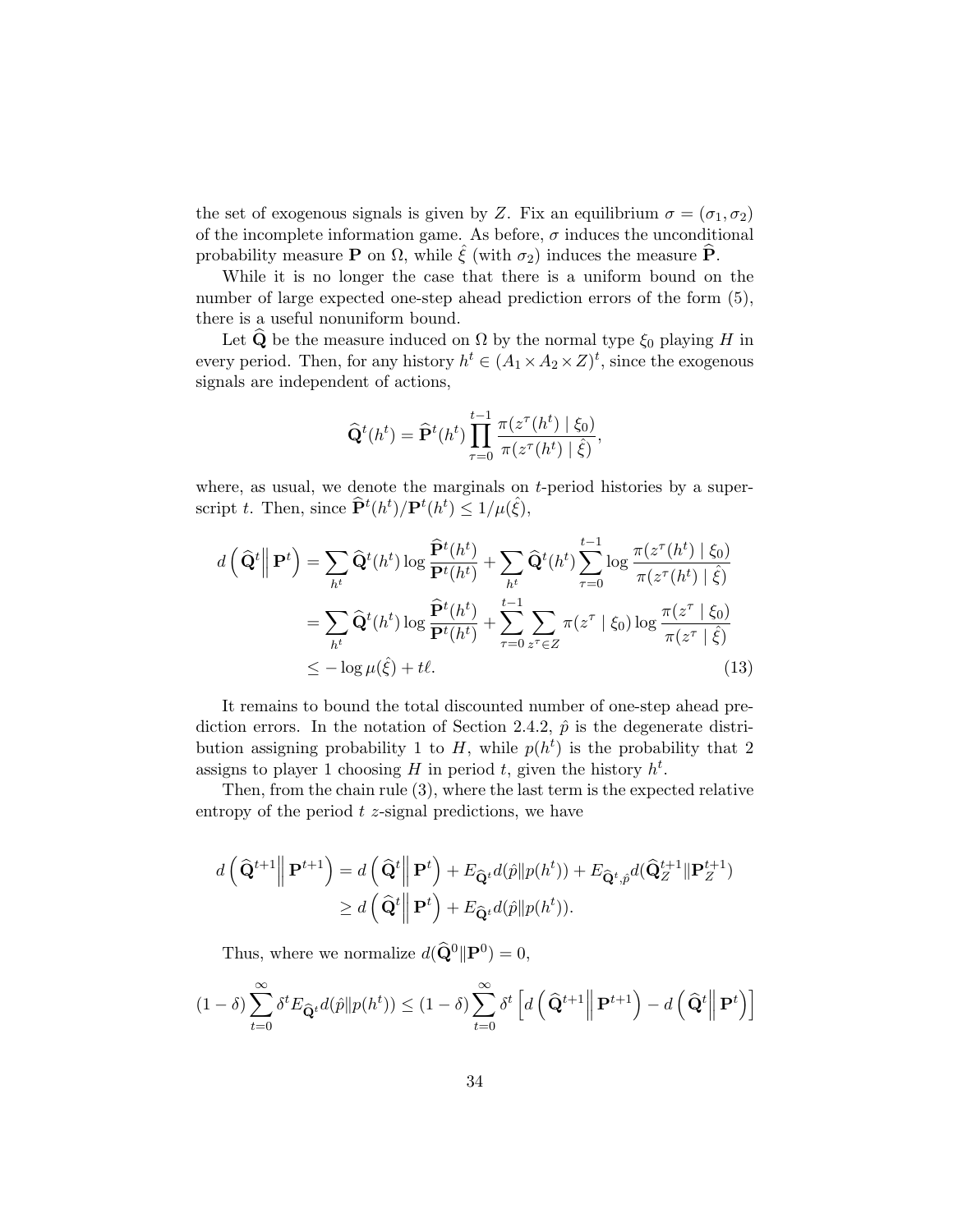$$
= (1 - \delta)^2 \sum_{t=1}^{\infty} \delta^{t-1} d\left(\widehat{\mathbf{Q}}^t \middle\| \mathbf{P}^t\right)
$$
  

$$
\leq -(1 - \delta) \log \mu(\widehat{\xi}) + \ell,
$$

where the second inequality follows from  $(13)$  and some algebraic manipulation. The bound now follows from an argument similar to the proof of Proposition [1.](#page-15-0)

# 3 Reputations with Two Long-Lived Players

Section [2](#page-5-0) studied reputations in the most common context, that of a longlived player facing a succession of short-lived players. This section examines the case in which player 2 is also a long-lived player.

Reputation results for the case of two long-lived players are not as strong as those for the long-lived/short-lived case, and a basic theme of the work presented in this section is the trade-off between the specificity of the model and the strength of the results. To get strong results, one must either restrict attention to seemingly quite special games, or must rely on seemingly quite special commitment types.

The standard models with two long-lived players fix a discount factor for player 2 and then examine the limit as player 1's discount factor approaches one, making player 1 arbitrarily relatively patient. There is a smaller literature that examines reputations in the case of two equally patient long-lived players, with even weaker results. As we make the players progressively more symmetric by moving from the case of a short-lived player 2, to the case of a long-lived player 2 but arbitrarily more patient player 1, to the case of two equally patient long-lived players, the results become successively weaker. This is unsurprising. Reputation results require some asymmetry. A reputation result imposes a lower bound on equilibrium payoffs, and it is typically impossible to guarantee such a payoff to both players, For example, it is typically impossible for both players to receive their Stackelberg payoffs. Some asymmetry must then lie behind a result that guarantees such a payoff to one player, and the weaker this asymmetry, the weaker the reputation result.

# 3.1 Types vs. Actions

Suppose we simply apply the logic of Section [2,](#page-5-0) hoping to obtain a Stackelberg reputation bound when both players are long-lived and player 1's characteristics are unknown. To keep things simple, suppose there is perfect monitoring. If the normal player 1 persistently plays the Stackelberg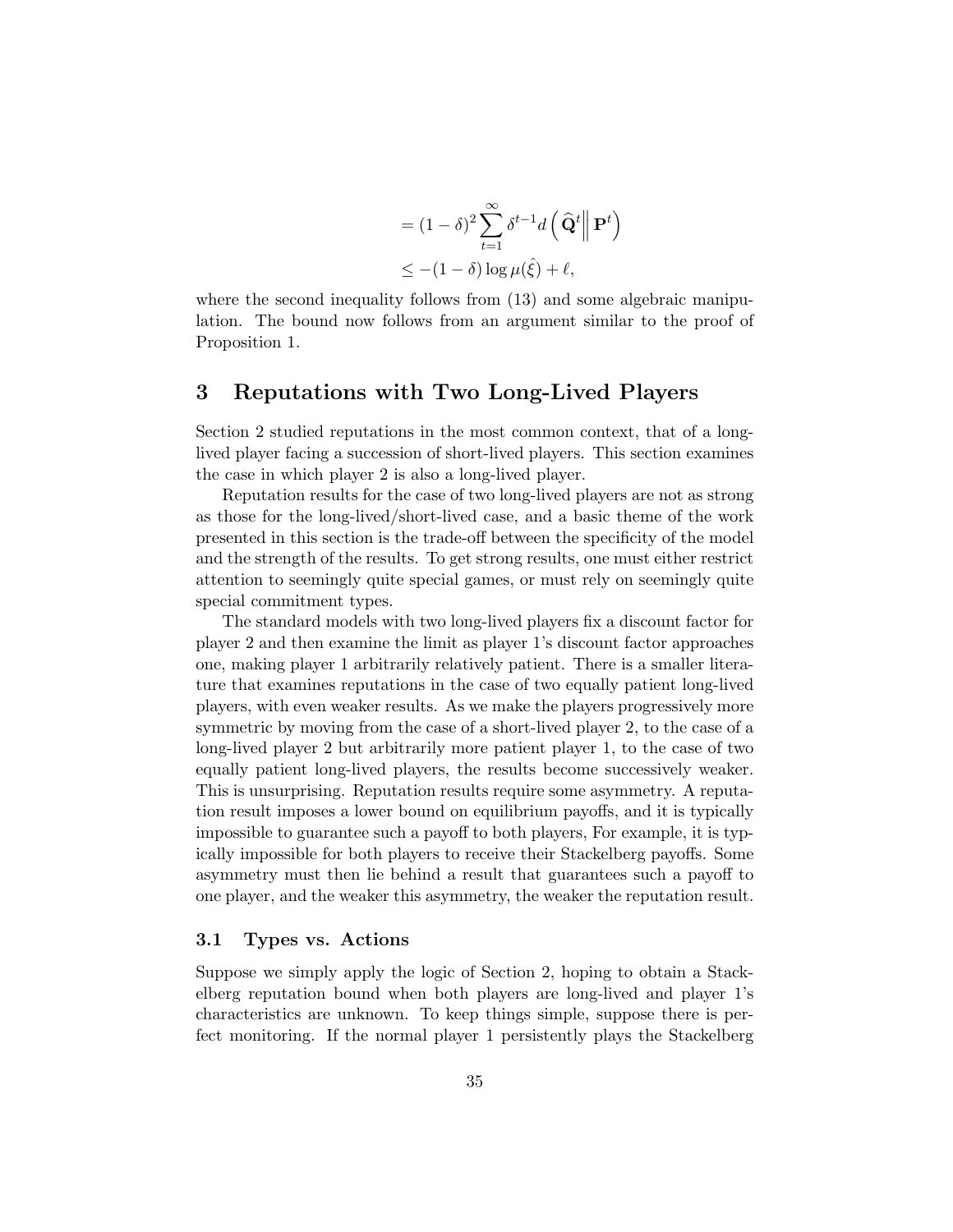action and player 2 assigns positive prior probability to a type committed to that action, then player 2 must eventually attach high probability to the event that the Stackelberg action is played in the future. This argument depends only upon the properties of Bayesian belief revision, independently of whether the person holding the beliefs is long lived or short lived.

If this belief suffices for player 2 to play a best response to the Stackelberg action, as is the case when player 2 is short lived, then the remainder of the argument is straightforward. The normal player 1 must eventually receive very nearly the Stackelberg payoff in each period of the repeated game. By making player 1 sufficiently patient, we can ensure that this consideration dominates player 1's payoffs, putting a lower bound on the latter.

The key step when working with two long-lived players is thus to establish conditions under which, as player 2 becomes increasingly convinced that the Stackelberg action will appear, she must eventually play a best response to that action. This initially seems obvious. If player 2 is "very" convinced that the Stackelberg action will be played not only now but for sufficiently many periods to come, there appears to be nothing better she can do than play a stage-game best response.

This intuition misses the following possibility. Player 2 may be choosing something other than a best response to the Stackelberg action out of fear that a current best response may trigger a disastrous future punishment. This punishment would not appear if player 2 faced the Stackelberg type, but player 2 can be made confident only that she faces the Stackelberg action, not the Stackelberg type. The fact that the punishment lies off the equilibrium path makes it difficult to assuage player 2's fear of such punishments.

The short-lived players of Section [2](#page-5-0) find themselves in the same situation: convinced that their long-lived opponent will play the Stackelberg action, but uncertain as to what affect their own best response to this Stackelberg action will have on future behavior. However, because they are short-lived, this uncertainty does not affect their behavior. The difference between expecting the Stackelberg action and expecting the Stackelberg type (or more generally between expecting any action and expecting the corresponding type committed to that action) is irrelevant in the case of short-lived opponents, but crucial when facing long-lived opponents.

# <span id="page-38-0"></span>3.2 An Example: The Failure of Reputation Effects

This section presents a simple example, adapted from [Schmidt \(1993\)](#page-87-0), illustrating the new issues that can arise when building a reputation against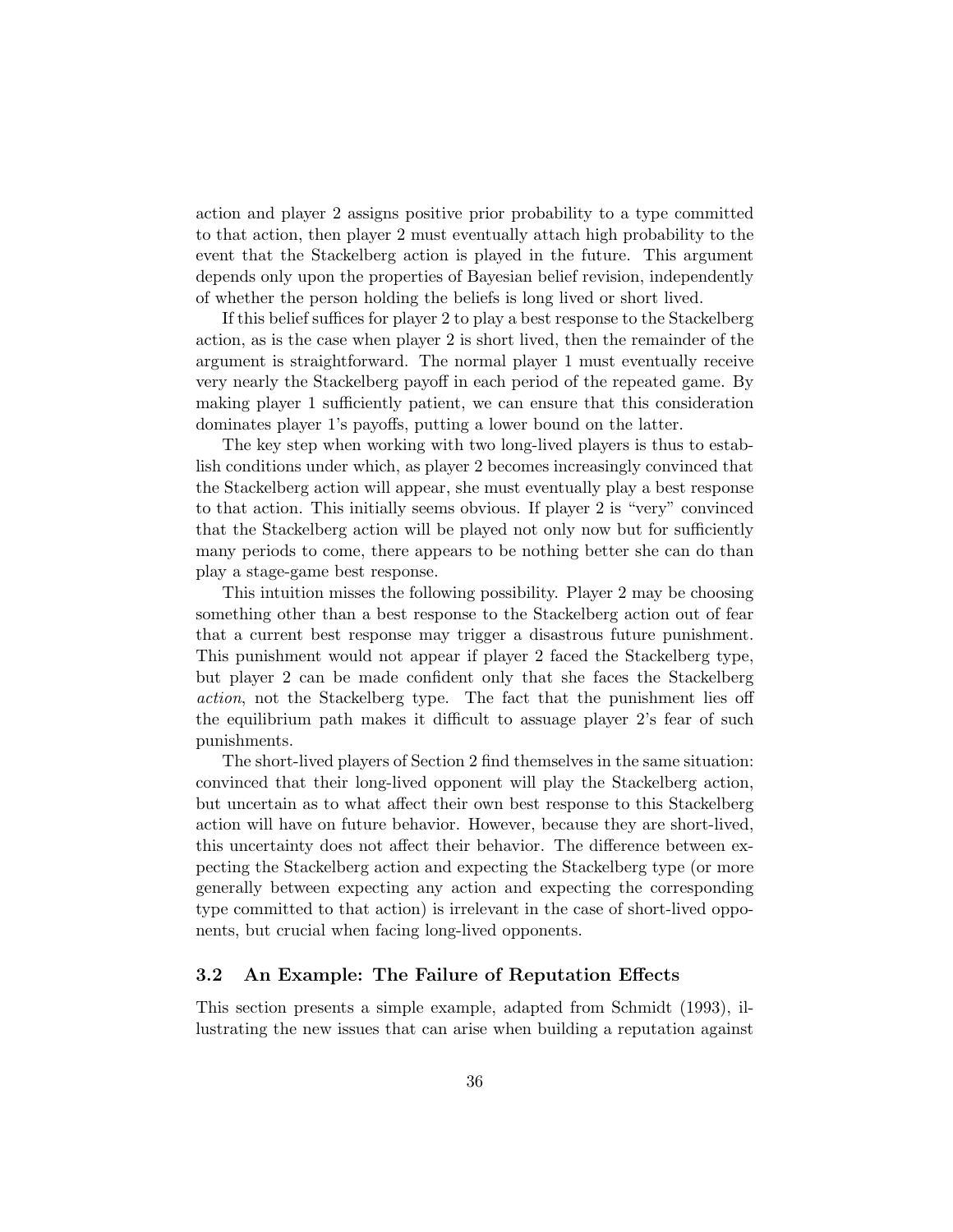|                  |        |            | К      |
|------------------|--------|------------|--------|
| T                | 10, 10 | $\mid 0,0$ | $-z,9$ |
| $\boldsymbol{B}$ | 0, 0   |            | 1,0    |

<span id="page-39-0"></span>Figure 5: A modified coordination game,  $z \in [0, 8)$ .

long-lived opponents. Consider the game in Figure [5.](#page-39-0) Not only is the profile  $TL$  a Nash equilibrium of the stage game in Figure [5,](#page-39-0) it gives the player 1 his largest feasible payoff. At the same time,  $LC$  is another Nash equilibrium of the stage game, so the complete information repeated game with perfect monitoring has the infinite repetition of  $LC$  as another equilibrium outcome. It is immediate that if player 2 only assigns positive probability to the normal type (the payoff type of player 1 with payoffs shown in Figure [5\)](#page-39-0) and the simple Stackelberg-action type (which always plays  $T$ ), then this particular form of incomplete information again generates reputation effects.

In the example, we add another commitment type, an enforcement type, whose behavior depends on history (so this type is not simple). The idea is to use this type to induce player 2 to not always statically best respond to  $T$ . Instead, on the candidate equilibrium path, player 2 will play  $L$  in even periods, and and  $R$  in odd periods. The enforcement commitment type plays T initially, and continues with T unless player 2 stops playing  $L$  in even periods and  $R$  in odd periods, at which point the enforcement type plays B thereafter.

It is player 2's fear of triggering the out-of-equilibrium behavior of the enforcement type that will prevent player 1 from building an effective reputation. The prior distribution puts probability 0.8 on the normal type and probability 0.1 on each of the other types. At the cost of a somewhat more complicated exposition, we could replace each of these commitment types with a payoff type (as in [Schmidt \(1993\)](#page-87-0)), and derive the corresponding behavior as part of the equilibrium.

We describe a strategy profile with an outcome path that alternates between TL and TR, beginning with TL, and then verify it is an equilibrium for patient players. An automaton representation of the profile is given in Figure [6\)](#page-40-0).

Normal type of player 1: Play  $T$  after any history except one in which player 1 has at least once played B, in which case play B.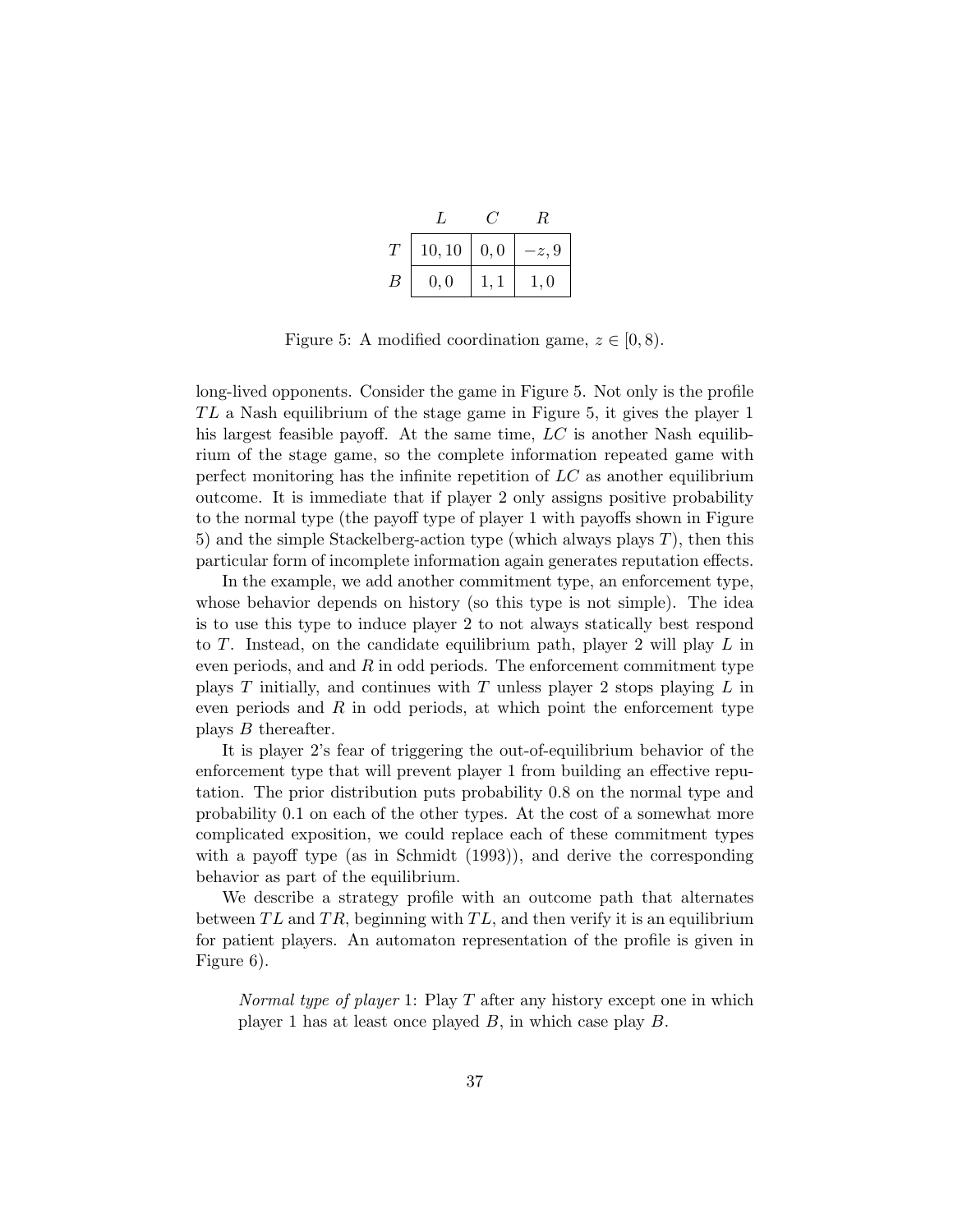

<span id="page-40-0"></span>Figure 6: An automaton representation of the strategy profile illustrating the failure of reputation effects in Section [3.2.](#page-38-0) In state  $w_{a_1^n a_1^s a_1^e, a_2}$  the normal type plays  $a_1^n$ , the Stackelberg type plays  $a_1^s$  (which is always equal to T), the enforcement type plays  $a_1^e$ , and player 2 plays  $a_2$ . Play begins in state  $w^0 = w_{TTT,L}$ . Transitions are determined by the observed actions  $a_1a_2$ , and states  $w_{BTB,C}$ ,  $w_{BTT,C}$ , and  $\hat{w}_{TTB,L}$  are absorbing.

## Player 2:

- After any history  $h^t$  featuring the play of TL in even periods and  $TR$  in odd periods, play L if t is even and R if t is odd. After any history  $h^t$  featuring the play of TL in even periods preceding  $t-1$ and  $TR$  in odd periods preceding  $t-1$ , but in which player 1 plays B in period  $t - 1$ , play C in period t and for every continuation history (since player 1 has revealed himself to be normal).
- − After any history  $h^t$  in which  $h^{t-1}$  features the play of TL in even periods and  $TR$  in odd periods, and player 2 does not play  $L$  if  $t-1$  is even or R if  $t-1$  is odd, play L in period t. If 1 plays T in period t, play L in period  $t+1$  and for every continuation history (interpreted as the result of attaching probability zero to the enforcement type and making no further belief revisions). If 1 plays B in period t, play C in period  $t + 1$  and for every continuation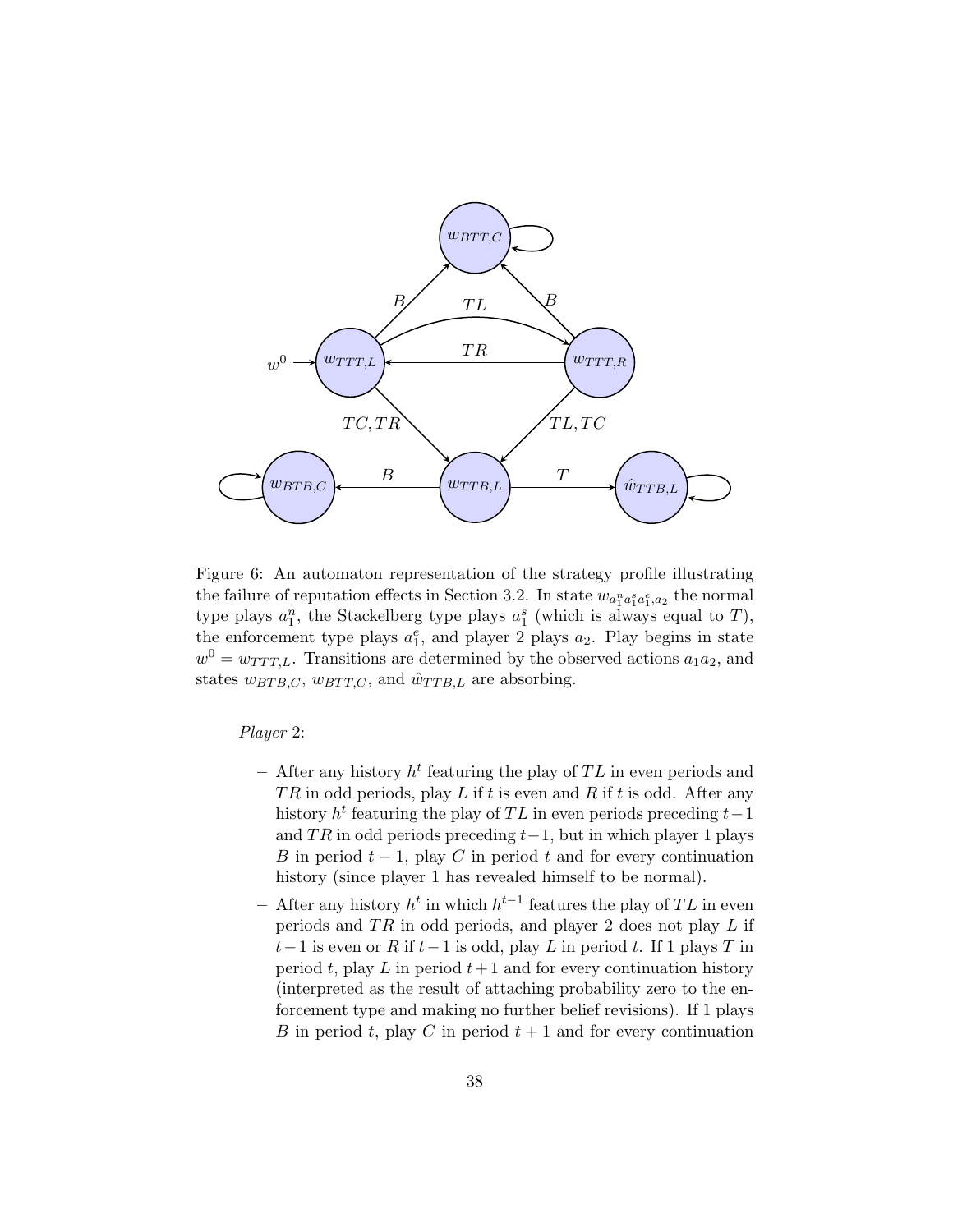history (interpreted as the result of attaching probability one to the enforcement type and making no further belief revisions).

The normal player 1's behavior depends only on his previous actions, featuring the constant play of  $T$  in equilibrium and with any switch to  $B$ triggering the subsequent constant play of  $B$ . The first item in the description of player 2's behavior describes her actions after histories in which 2 has made no deviations from equilibrium play, and the last item describes how player 2 behaves after she has deviated from equilibrium play.

We now argue that these strategies constitute an equilibrium for  $z < 8$ and sufficiently large  $\delta$ . First consider player 1. Along the equilibrium path, the normal type of player 1 earns a payoff that, for large  $\delta$  is very close to  $(10 - z)/2$  respectively. A deviation leads to a continuation payoff of 1. Hence, for any  $z < 8$ , there is a sufficiently large  $\bar{\delta} < 1$  such that for  $\delta \geq \bar{\delta}$ , it is optimal for the normal player 1 to play  $T$  after every equilibrium history.

Should play ever leave the equilibrium path as a result of player 1's having chosen B, subsequent play after any continuation history constitutes a stage-game Nash equilibrium  $(BC)$  for player 2 and the normal type of player 1, and hence is optimal for player 1. Should play leave the equilibrium path because player 2 has deviated, then following the equilibrium strategies earns the player 1 a payoff of 10 in every subsequent period, and player 1 is thus playing optimally.

Now consider player 2. Along the equilibrium path, player 2 learns nothing about player 1. If player 2 deviates from the equilibrium, she has a chance to screen the types of player 1, earning a continuation payoff of 10 against the normal or Stackelberg type and a continuation payoff of at most 1 against the enforcement type. The resulting expected payoff is at most 9.1, falling short of the equilibrium payoff of almost 9.5 (for a patient player 2). This completes the argument that these strategies are an equilibrium under the conditions on discount factors that appear in the reputation result, namely that we fix  $\delta_2$  (allowed to be sufficiently large) and then let  $\delta_1$  approach 1.

By increasing the absolute value of  $z$  in Figure [5,](#page-39-0) while perhaps requiring more patience for player 1, we obtain an equilibrium in which the normal player 1's payoff is arbitrarily close to his pure minmax payoff of 1. It is thus apparent that reputation considerations can be quite ineffective.

In equilibrium, player 2 is convinced that she will face the Stackelberg action in every period. However, she dares not play a best response out of fear that doing so has adverse future consequences, a fear made real by the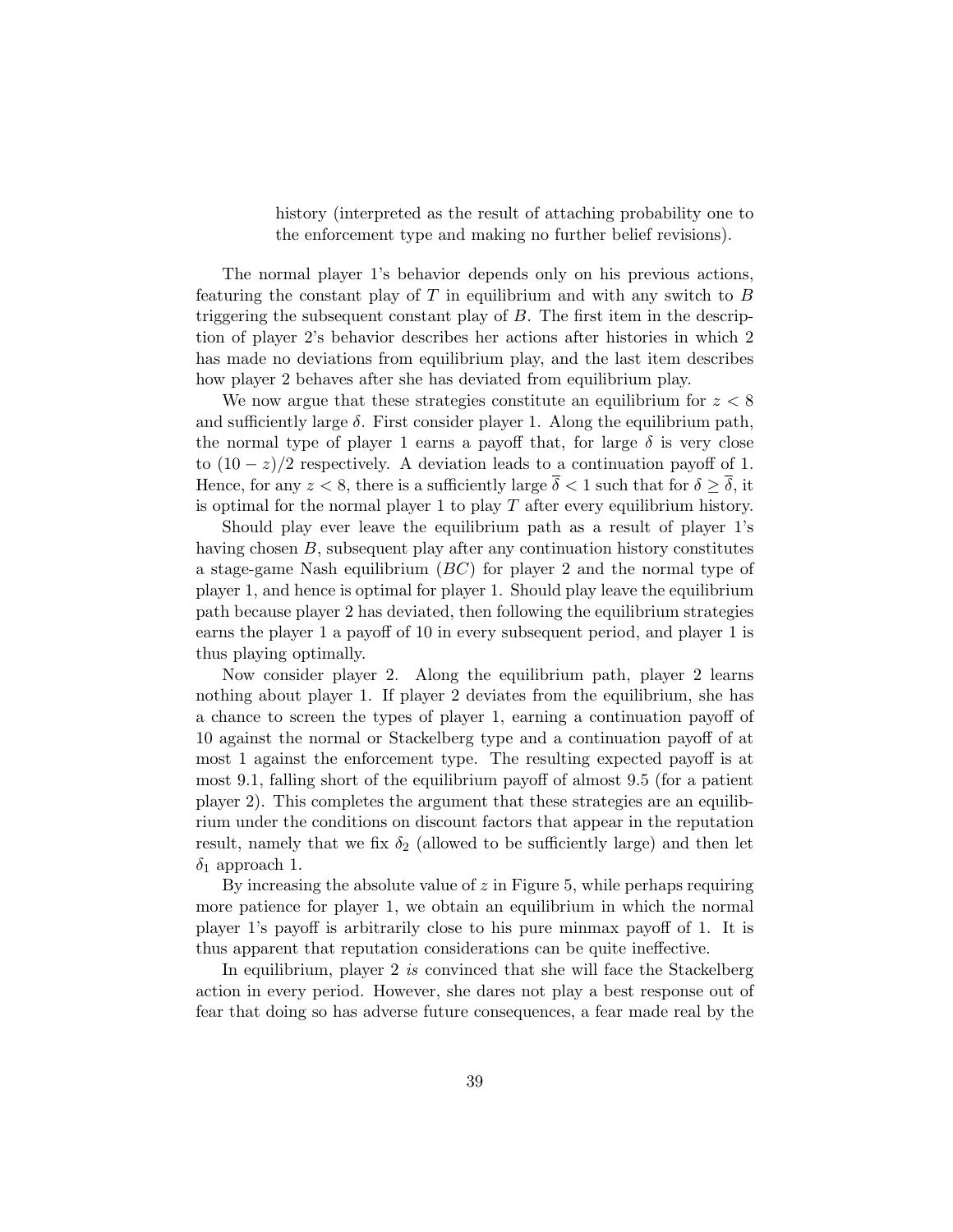possibility of the enforcement type.[24](#page-42-0)

Reputation arguments with two long-lived players thus cannot be simple extensions of long-lived/short-lived player results. Player 1 has the option of leading a long-lived player 2 to expect commitment behavior on the path of play, but this no longer suffices to ensure a best response from player 2, no matter how firm the belief. Despite a flurry of activity in the literature, the results are necessarily weaker and more specialized. In particular, the results for two long-lived players exploit some structure of the game or the setting to argue that player 2 will play a best response to a particular action, once convinced that player 1 is likely to play that action.

The remainder of this section illustrates the arguments and results that have appeared for the case of two long-lived players. As has the literature, we concentrate on the case in which there is uncertainty only about player 1's type, and in which player 2's discount factor is fixed while player 1's discount factor is allowed to become arbitrarily large. Hence, while we are making the players more symmetric in the sense of making both longlived, we are still exploiting asymmetries between the players. There has been some work, such as [Cripps, Dekel, and Pesendorfer \(2005\)](#page-84-0) and [Atakan](#page-83-0) [and Ekmekci \(2012,](#page-83-0) [2013\)](#page-83-1), which we will not discuss here, on games with two long-lived players who are equally patient, leaving only the one-sided incomplete information as the source of asymmetry.

As in the case of short-lived player 2's, [Cripps, Mailath, and Samuelson](#page-84-1) [\(2004,](#page-84-1) [2007\)](#page-84-2) establish conditions under which a long-lived player 1 facing a long-lived opponent in a game of imperfect monitoring can only maintain a temporary reputation. If player 1 is indeed normal, then with probability 1 player 2 must eventually attach arbitrarily high probability to 1's being normal. Once again, we are reminded that the ex ante payoff calculations that dominate the reputations literature may not be useful in characterizing long run behavior.

# <span id="page-42-1"></span>3.3 Minmax-Action Reputations

This section presents a slight extension of [Schmidt \(1993\)](#page-87-0), illustrating a reputation effect in games with two long-lived players.

We consider a perfect monitoring repeated game with two long-lived players, 1 and 2, with finite action sets. Player 1's type is determined by a

<span id="page-42-0"></span><sup>24</sup>[Celentani, Fudenberg, Levine, and Pesendorfer](#page-84-3) [\(1996,](#page-84-3) Section 5) describe an example with similar features, but involving only a normal and Stackelberg type of player 1, using the future play of the normal player 1 to punish player 2 for choosing a best response to the Stackelberg action.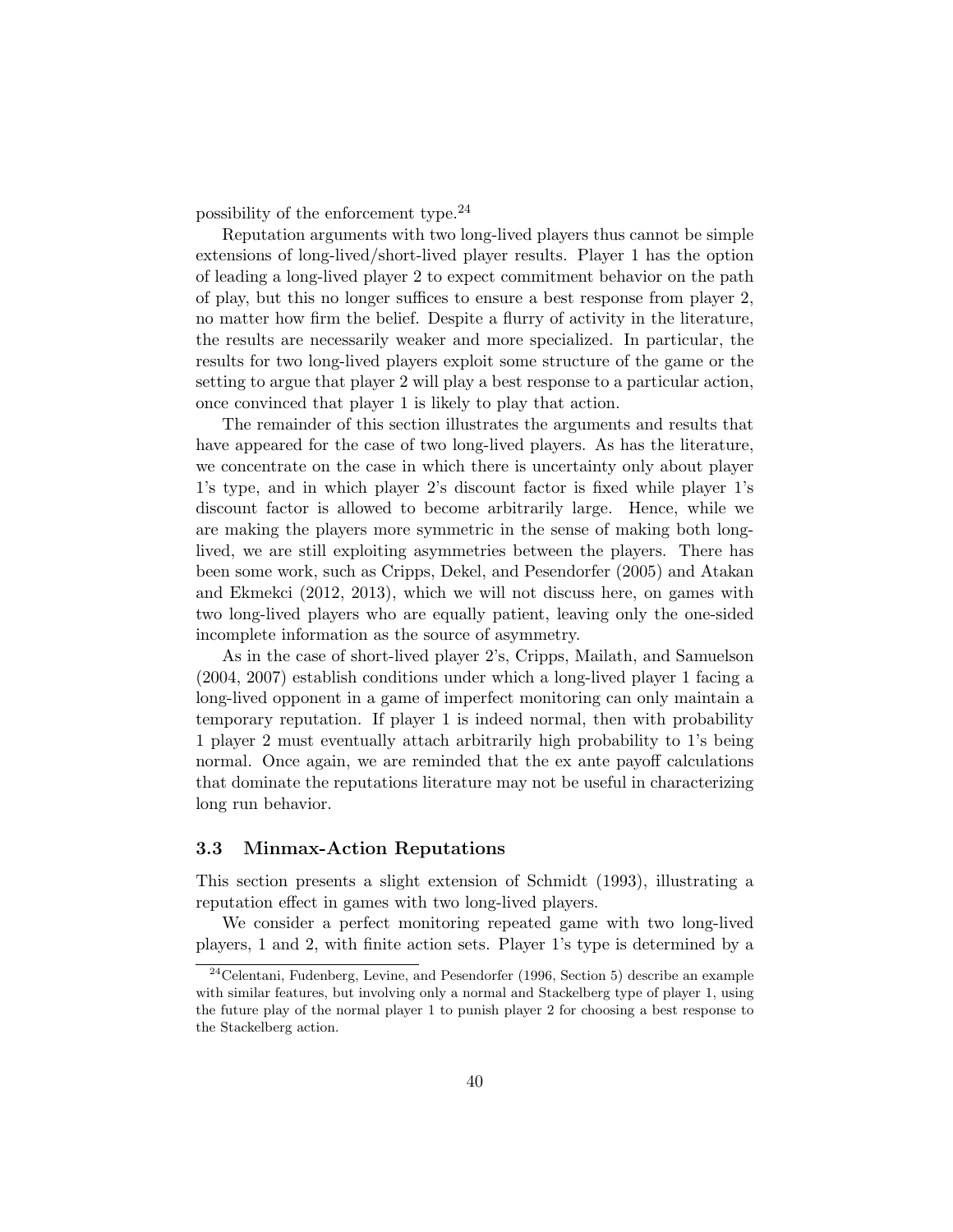probability distribution  $\mu$  with a finite or countable support. The support of  $\mu$  contains the normal type of player 1,  $\xi_0$ , and a collection of commitment types.

### 3.3.1 Minmax-Action Types

Let  $v_1(\xi_0, \delta_1, \delta_2)$  be the infimum, over the set of Nash equilibria of the re- $\lim_{\epsilon \to 0} \frac{\log_2(\xi_0, \xi_1, \xi_2)}{\log_2 \xi_1}$  be the mormal player 1's payoffs. For the action  $\alpha_1 \in \Delta(A_1)$ , let

$$
v_1^*(\alpha_1) := \min_{a_2 \in B(\alpha_1)} u_1(\alpha_1, a_2),
$$

where  $B(\alpha_1)$  is the set of player 2 stage-game best responses to  $\alpha_1$ .

The basic result is that if there exists a simple commitment type committed to an action  $\hat{\alpha}_1$  minmaxing player 2, then the normal player 1, if sufficiently patient, is assured an equilibrium payoff close to  $v_1^*(\hat{\alpha}_1)$ :<sup>[25](#page-43-0)</sup>

<span id="page-43-1"></span>**Proposition 3** Suppose  $\mu(\xi(\hat{\alpha}_1)) > 0$  for some action  $\hat{\alpha}_1$  that minmaxes player 2. For any  $\eta > 0$  and  $\delta_2 < 1$ , there exists a  $\delta_1 \in (0,1)$  such that for all  $\delta_1 \in (\underline{\delta}_1, 1),$ 

$$
\underline{v}_1(\xi_0, \delta_1, \delta_2) > v_1^*(\hat{\alpha}_1) - \eta.
$$

Fix an action  $\hat{\alpha}_1$  satisfying the criteria of the proposition. The key to establishing Proposition [3](#page-43-1) is to characterize the behavior of player 2, on histories likely to arise when player 1 repeatedly plays  $\hat{\alpha}_1$ . Let  $\hat{\Omega}$  be the event that player 1 always plays  $\hat{\alpha}_1$ . For any history  $h^t$  that arises with positive probability given  $\hat{\Omega}$  (i.e.,  $\mathbf{P}\{\omega \in \hat{\Omega} : h^t(\omega) = h^t\} > 0$ ), let  $E_{\mathbf{P}}[U_2(\sigma|_{h^t}) | \hat{\Omega}]$ be 2's expected continuation payoff, conditional on the history  $h^t$  and  $\hat{\Omega}$ . Let  $\underline{v}_2$  be player 2's minmax payoff.

<span id="page-43-3"></span>**Lemma 7** Fix  $\delta_2 \in (0,1)$  and  $\varepsilon > 0$ . There exists  $L \in \mathbb{N}$  and  $\kappa > 0$ such that, for all Nash equilibria  $\sigma$ , pure strategies  $\tilde{\sigma}_2$  satisfying  $\tilde{\sigma}_2(\bar{h}^{t'}) \in$  $\text{supp}\,\sigma_2(\bar{h}^{t'})$  for all  $\bar{h}^{t'} \in H^{t'}$ , and histories  $h^t \in H^{t}$  with positive probability under  $\hat{\Omega}$ , if

<span id="page-43-2"></span>
$$
E_{\mathbf{P}}[U_2((\sigma_1, \tilde{\sigma}_2)|_{h^t}) | \hat{\Omega}] \leq \nu_2 - \varepsilon,
$$
\n(14)

$$
\hat{\alpha}_1 \in \underset{\alpha_1 \in \Delta A_1}{\arg \min} \ \ \underset{a_2 \in A_2}{\max} \ u_2(\alpha_1, a_2).
$$

<span id="page-43-0"></span><sup>&</sup>lt;sup>25</sup>An action  $\hat{\alpha}_1$  minmaxes player 2 if

[Schmidt](#page-87-0) [\(1993\)](#page-87-0) considered the case in which the action  $\hat{\alpha}_1$  is a pure action, i.e., that there is a pure action that mixed-action minmaxes player 2.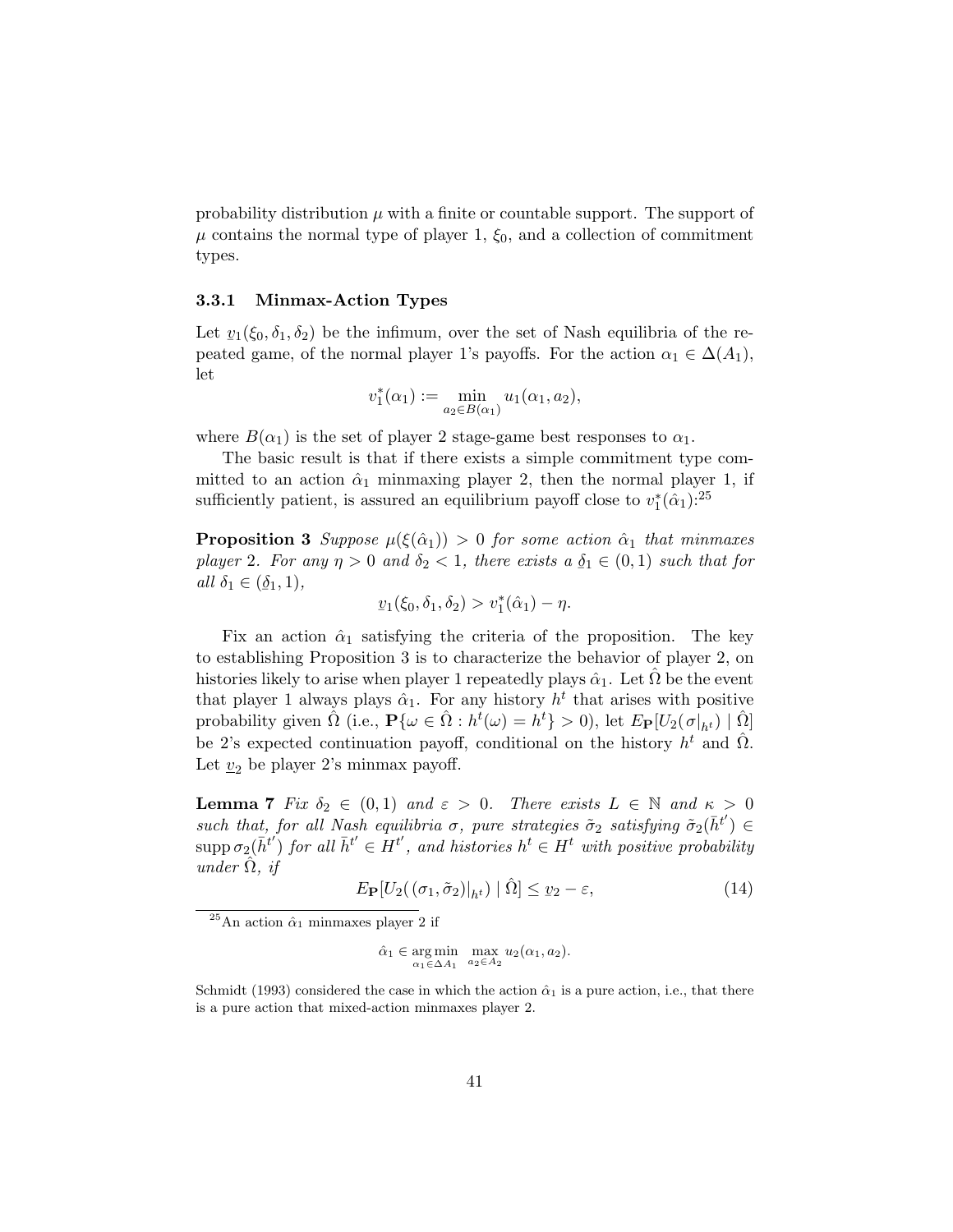then there is a period  $t + \tau$ ,  $0 \le \tau \le L$ , and a continuation history  $h^{t+\tau}$  that has positive probability when  $\hat{\alpha}_1$  is played in periods  $t, t + 1, \ldots, t + \tau - 1$ , and 2 plays  $\tilde{\sigma}_2$ , such that at  $h^{t+\tau}$ , player 2's predicted distribution of player 1's action  $\alpha_1$  in period  $t + \tau$  satisfies  $d(\hat{\alpha}_1 || \alpha_1) > \kappa$ .

Intuitively, condition [\(14\)](#page-43-2) indicates that player 2's equilibrium strategy gives player 2 a payoff below her minmax payoff, conditional on  $\hat{\alpha}_1$  always being played. But no equilibrium strategy can ever give player 2 an expected payoff lower than her minmax payoff, and hence it must be that player 2 does *not* expect  $\hat{\alpha}_1$  to always be played.

**Proof.** Suppose, to the contrary, that for the sequence  $(L_n, \kappa_n)_n$ , where  $L_n = n$  and  $\kappa_n = n^{-1}$ , there is a sequence of equilibria  $\sigma^n$  violating the result. Fix n, and let  $h<sup>t</sup>$  be a history that occurs with positive probability under  $\hat{\Omega}$  for which [\(14\)](#page-43-2) holds, and such that in each of the next  $L_n + 1$ periods, if player 1 has always played  $\hat{\alpha}_1$  and player 2 follows  $\tilde{\sigma}_2$ , then player 2's predicted distribution of player 1's action  $\alpha_1$  satisfies  $d(\hat{\alpha}_1||\alpha_1) \leq \kappa_n$ after every positive probability history. We will derive a contradiction for sufficiently large  $n$ .

Given such posterior beliefs for player 2, an upper bound on player 2's period t expected continuation payoff is given by (where  $u_2^{t+\tau}(\kappa_n)$  is player 2's expected payoff under the strategy profile  $\tilde{\sigma}^n \equiv (\sigma_1^n, \tilde{\sigma}_2^n)$  in period  $t + \tau$ when player 1 plays an action  $\alpha_1$  with  $d(\hat{\alpha}_1||\alpha_1) \leq \kappa$  in period  $t + \tau$ , and M is an upper bound on the magnitude of player 2's stage-game payoff),  $^{26}$  $^{26}$  $^{26}$ 

$$
E_{\mathbf{P}}[U_2(\tilde{\sigma}^n|_{h^t}) | h^t] \le (1 - \delta_2)u_2^t(\kappa_n) + (1 - \delta_2)\delta_2 u_2^{t+1}(\kappa_n) + (1 - \delta_2)\delta_2^2 u_2^{t+2}(\kappa_n) + \cdots + (1 - \delta_2)\delta_2^{L_n} u_2^{t+L_n}(\kappa_n) + \delta_2^{L_n+1} M = (1 - \delta_2) \sum_{\tau=0}^{L_n} \delta_2^{\tau} u_2^{t+\tau}(\kappa_n) + \delta_2^{L_n+1} M.
$$

For  $L_n$  sufficiently large and  $\kappa_n$  sufficiently small (i.e., n sufficiently large), the upper bound is within  $\varepsilon/2$  of  $E_{\mathbf{P}}[U_2(\tilde{\sigma}^n|_{h^t}) | \hat{\Omega}],$  i.e., it is close to player 2's expected continuation payoff conditioning on the event  $\Omega$ . Hence, using  $(14)$ , for large n

$$
E_{\mathbf{P}}[U_2(\tilde{\sigma}^n|_{h^t}) | h^t] \leq E_{\mathbf{P}}[U_2(\tilde{\sigma}^n|_{h^t}) | \hat{\Omega}] + \frac{\varepsilon}{2} < \underline{v}_2.
$$

<span id="page-44-0"></span><sup>&</sup>lt;sup>26</sup>The history  $h^t$  appears twice in the notation  $E_P[U_2(\tilde{\sigma}|_{h^t}) \mid h^t]$  for 2's expected continuation value given  $h^t$ . The subscript  $h^t$  reflects the role of  $h^t$  in determining player 2's continuation strategy. The second  $h^t$  reflects the role of the history  $h^t$  in determining the beliefs involved in calculating the expected payoff given that history.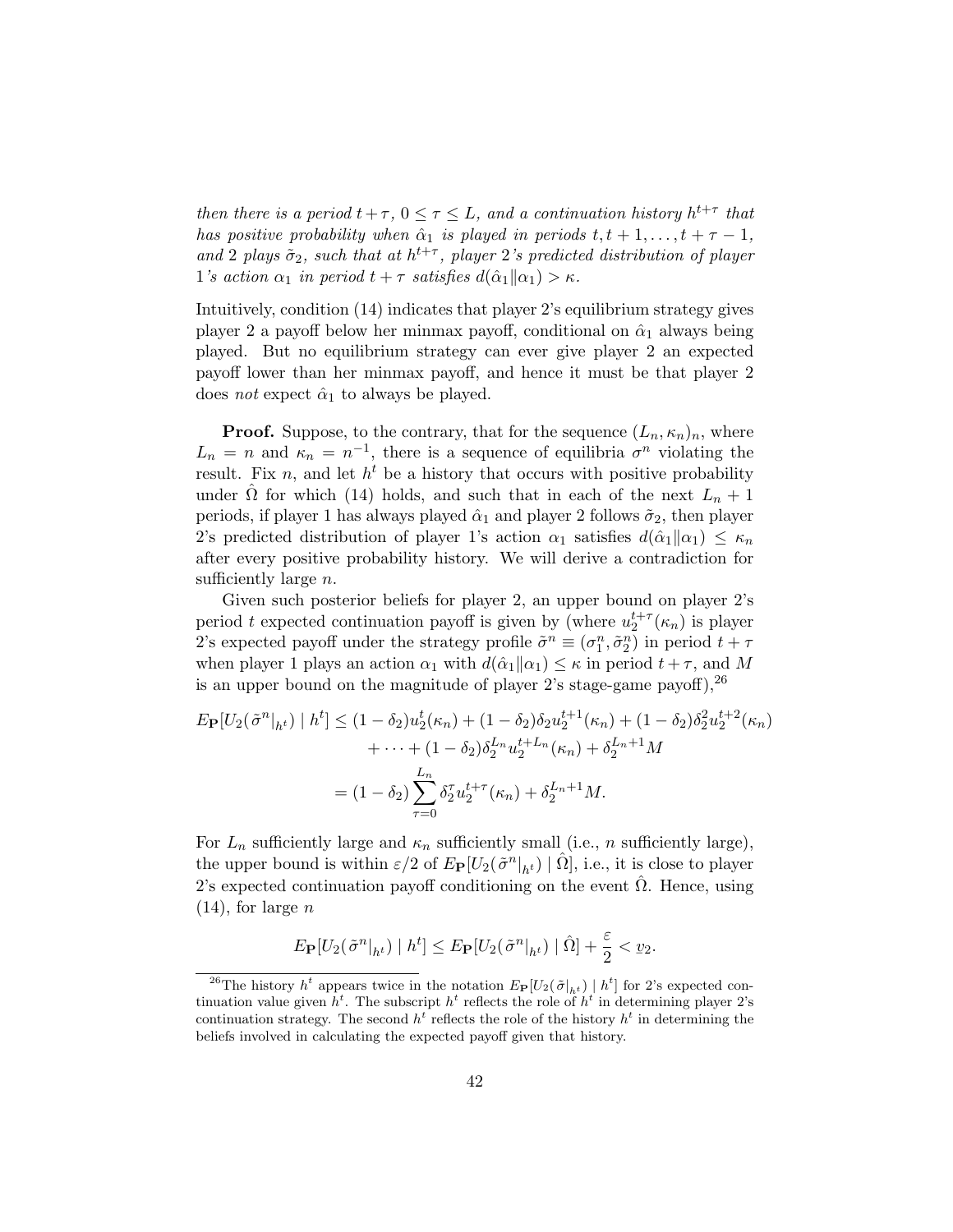But then player 2's continuation value at history  $h^t$ ,  $E_{\mathbf{P}}[U_2(\tilde{\sigma}^n|_{h^t}) | h^t]$ , is strictly less than her minmax payoff, a contradiction. П

**Proof of Proposition [3.](#page-43-1)** Fix a Nash equilibrium with player 1 payoff  $v_1$ . Fix  $\delta_2$  and  $\eta$ , and denote by  $B_{\varepsilon'}(\hat{\alpha}_1)$  the  $\varepsilon'$ -neighborhood of  $B(\hat{\alpha}_1)$ . There exists  $\varepsilon' > 0$  such that if  $\sigma_2(h^t) \in B_{\varepsilon'}(\hat{\alpha}_1)$ , then

$$
u_1(\hat{\alpha}_1, \sigma_2(h^t)) > v_1^*(\hat{\alpha}_1) - \frac{\eta}{2}.
$$

Let  $\varepsilon := \underline{v}_2 - \max_{\alpha_2 \notin B_{\varepsilon'}(\hat{\alpha}_1)} u_2(\hat{\alpha}_1, \alpha_2) > 0$ , and let L and  $\kappa$  be the corre-sponding values from Lemma [7.](#page-43-3) Lemma [7](#page-43-3) implies that if the outcome of the game is contained in  $\hat{\Omega}$ , and player 2 fails to play  $\varepsilon'$ -close to a best response to  $\hat{\alpha}_1$  in some period t, then there must be a period  $t + \tau$ , with  $0 \le \tau \le L$ and a continuation history  $h^{t+\tau}$  that has positive probability when  $\hat{\alpha}_1$  is played in periods  $t, t + 1, \ldots, t + \tau - 1$ , and 2 plays  $\tilde{\sigma}_2$ , such that at  $h^{t+\tau}$ , player 2's one-step ahead prediction error when 1 plays  $\hat{\alpha}_1$  is at least  $\kappa$ , i.e.,

$$
d(\hat{p}||p^{t+\tau}(h^{t+\tau})) \ge \kappa.
$$

Define  $\hat{\underline{\alpha}}_1 := \min\{\hat{\alpha}_1(a_1) : \hat{\alpha}_1(a_1) > 0\}$  and let 2M be the difference between the largest and smallest stage-game payoffs for player 1. We can bound the amount by which player 1's equilibrium payoff  $v_1$  falls short of  $v_1^*(\hat{\alpha}_1)$  as follows:

$$
v_1^*(\hat{\alpha}_1) - v_1 \le 2M(1 - \delta_1) \sum_{t=0}^{\infty} \delta_1^t E_{\widehat{\mathbf{P}}} [\mathbb{1}_{\{\tilde{\sigma}_2(h^t) \notin B_{\varepsilon'}(\hat{\alpha}_1)\}}] + \frac{\eta}{2}
$$
  

$$
\le 2M(1 - \delta_1) \frac{L+1}{\hat{\underline{\alpha}}_1^{L+1} \delta_1^L} \sum_{t=0}^{\infty} \delta_1^t E_{\widehat{\mathbf{P}}} [\mathbb{1}_{\{d(\hat{p}||p^t(h^t)) > \kappa\}}] + \frac{\eta}{2}
$$
  

$$
\le 2M(1 - \delta_1) \frac{L+1}{\hat{\underline{\alpha}}_1^{L+1} \delta_1^L} \sum_{t=0}^{\infty} \delta_1^t \frac{1}{\kappa} E_{\widehat{\mathbf{P}}} [d(\hat{p}||p(h^t))] + \frac{\eta}{2}
$$
  

$$
\le 2M(1 - \delta_1) \frac{L+1}{\hat{\underline{\alpha}}_1^{L+1} \delta_1^L} \frac{1}{\kappa} (-\log \mu(\xi(\hat{\alpha}_1))) + \frac{\eta}{2},
$$

where

- 1.  $\tilde{\sigma}_2$  in the first line is some pure strategy for 2 in the support of 2's equilibrium strategy,
- 2. the second inequality comes from the observation that player 2's failure to best respond to  $\hat{\alpha}_1$  in different periods may be due to a belief that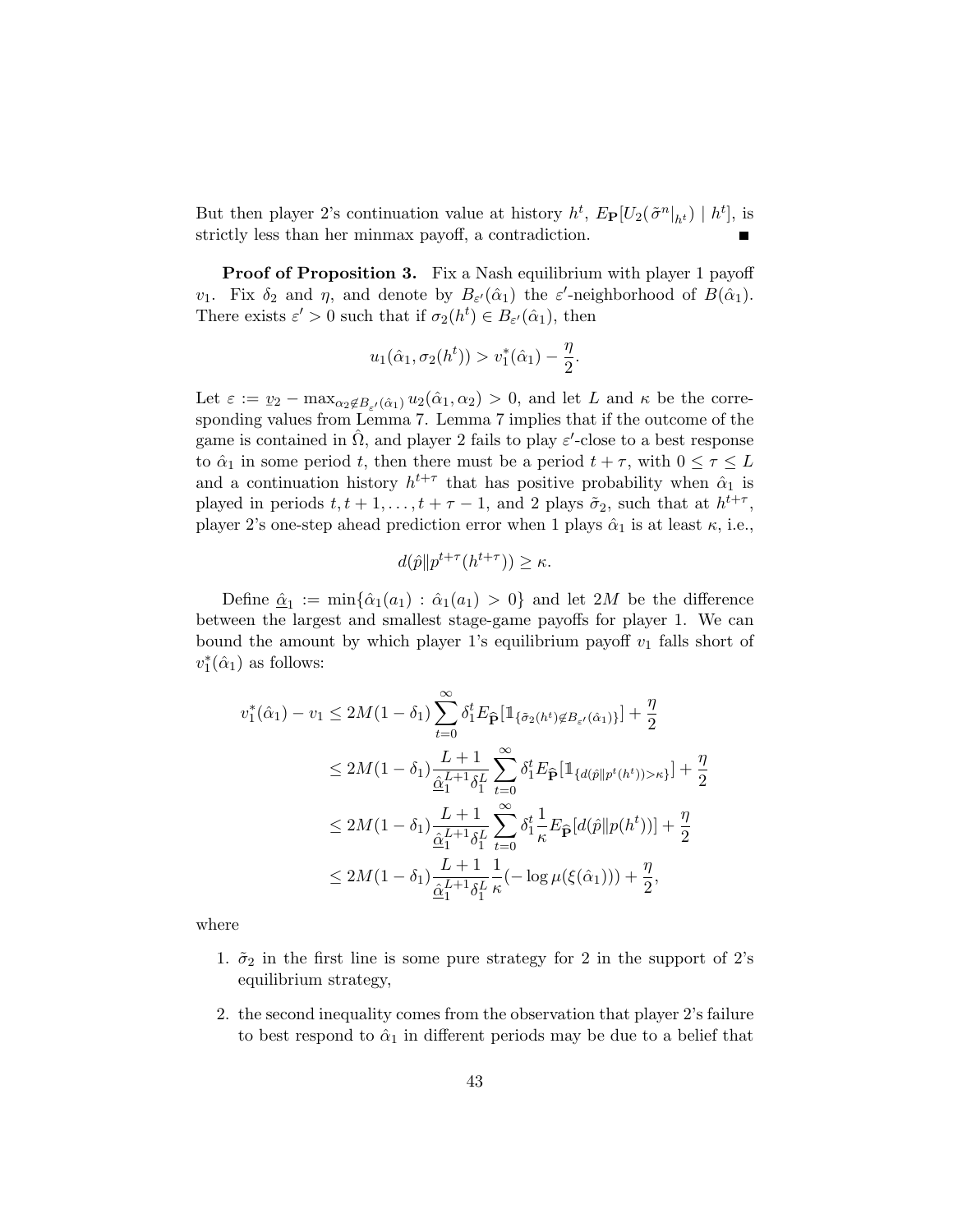1 will not play  $\hat{\alpha}_1$  in the same future period after the same positive probability history (there can be at most  $L + 1$  such periods for each belief, and the probability of such a history is at least  $\hat{\underline{\alpha}}_1^{L+1}$ , and

3. the last inequality follows from [\(5\)](#page-14-0).

Since the last term in the chain of inequalities can be made less than  $\eta$  for  $\delta_1$  sufficiently close to 1, the proposition is proved.

If there are multiple actions that minmax player 2, the relevant payoff bound corresponds to the maximum value of  $v_1^*(\hat{\alpha}_1)$  over the set of such actions whose corresponding simple commitment types are assigned positive probability by player 2's prior.

### 3.3.2 Conflicting Interests

The strength of the bound on player 1's equilibrium payoffs depends on the nature of player 1's actions that minmax player 2. The highest reputation bound is obtained when there exists an action  $\alpha_1^*$  that mixed action minmaxes player 2 and is also close to player 1's Stackelberg action, since the reputation bound can then be arbitrarily close to player 1's Stackelberg payoff. Restricting attention to pure Stackelberg actions and payoffs, [Schmidt](#page-87-0) [\(1993\)](#page-87-0) refers to such games as games of conflicting interests:

Definition 3 The stage game has conflicting interests if a pure Stackelberg  $action \ a_1^* \ mixed-action \ minmaxes \ player \ 2.$ 

The payoff bound derived in Proposition [3](#page-43-1) is not helpful in the product-choice game (Figure [1\)](#page-5-1). The pure Stackelberg action  $H$  prompts a best response of c that earns player 2 a payoff of 3, above her minmax payoff of 1. The mixtures that allow player 1 to approach his mixed Stackelberg payoff of  $5/2$ , involving a probability of H exceeding but close to  $1/2$ , similarly prompt player 2 to choose c and earn a payoff larger than 1. The normal player 1 and player 2 thus both fare better when 1 chooses either the pure Stackelberg action or an analogous mixed action (and 2 best responds) than in the stage-game Nash equilibrium (which minmaxes player 2). This coincidence of interests precludes using the reasoning behind Proposition [3.](#page-43-1)

The prisoners' dilemma (Figure [7\)](#page-47-0) is a game of conflicting interests. Player 1's pure Stackelberg action is D. Player 2's unique best response of D yields a payoff of  $(0, 0)$ , giving player 2 her minmax level. Proposition [3](#page-43-1) then establishes conditions, including the presence of a player 1 type committed to  $D$  and sufficient patience on the part of player 1, under which the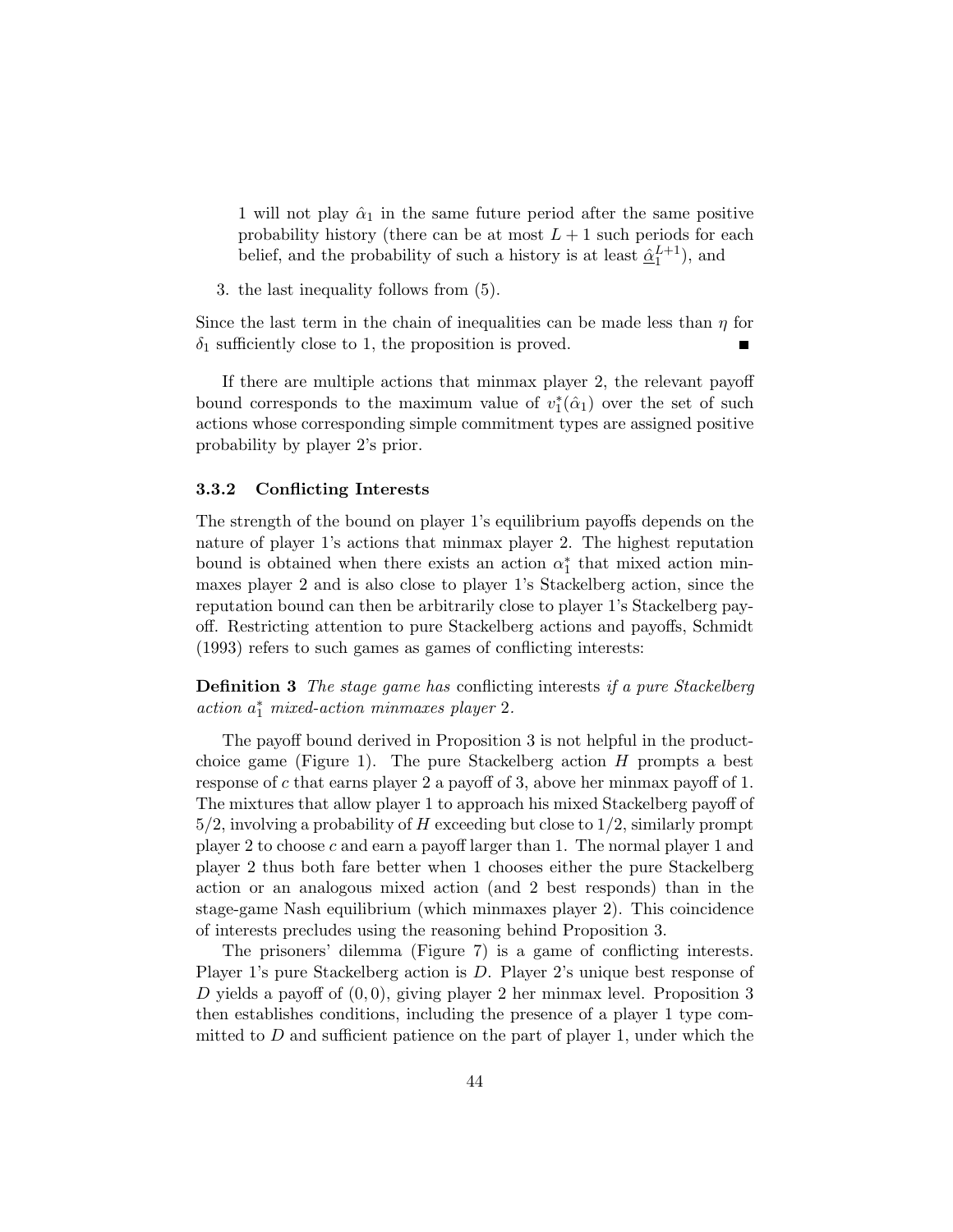|                |         | , ו     |
|----------------|---------|---------|
| C !            | 2, 2    | $-1, 3$ |
| $\overline{D}$ | $3, -1$ | 0, 0    |

Figure 7: Prisoners' dilemma.

<span id="page-47-0"></span>

|   | In   | Out |
|---|------|-----|
| А | 2, 2 | 5,0 |
| F |      | 5,0 |

<span id="page-47-1"></span>Figure 8: A simultaneous-move version of the chain-store game.

normal player 1 must earn nearly his Stackelberg payoff. In the prisoners' dilemma, however, this bound is not significant, being no improvement on the observation that player 1's payoff must be weakly individually rational.

In the normal form version of the chain store game (Figure [8\)](#page-47-1), player 1 achieves his mixed Stackelberg payoff of 5 by playing the (pure) action  $F$ , prompting player 2 to choose  $Out$  and hence to receive her mixed minmax payoff of 0. We thus have a game of conflicting interests, in which (unlike the prisoners' dilemma) the reputation result has some impact. The lower bound on the normal player 1's payoff is then close to his Stackelberg payoff of 5, the highest player 1 payoff in the game.

Consider the game shown in Figure [9.](#page-47-2) The Nash equilibria of the stage game are TL, BC, and a mixed equilibrium  $(\frac{1}{2})$  $\frac{1}{2} \circ T + \frac{1}{2}$  $\frac{1}{2} \circ B$ ,  $\frac{2}{5} \circ L + \frac{3}{5}$  $\frac{3}{5} \circ C$ ). Player 1 minmaxes player 2 by playing  $B$ , for a minmax value for player 2 of 0. The pure and mixed Stackelberg action for player 1 is  $T$ , against which player 2's best response is  $L$ , for payoffs of  $(3, 2)$ . Proposition [3](#page-43-1) accordingly

|                  |         |                 | R.      |
|------------------|---------|-----------------|---------|
| Ί'               | 3, 2    | 0,1             | 0, 1    |
| $\boldsymbol{B}$ | $0, -1$ | $\mid 2,0 \mid$ | $0, -1$ |

<span id="page-47-2"></span>Figure 9: A game without conflicting interests.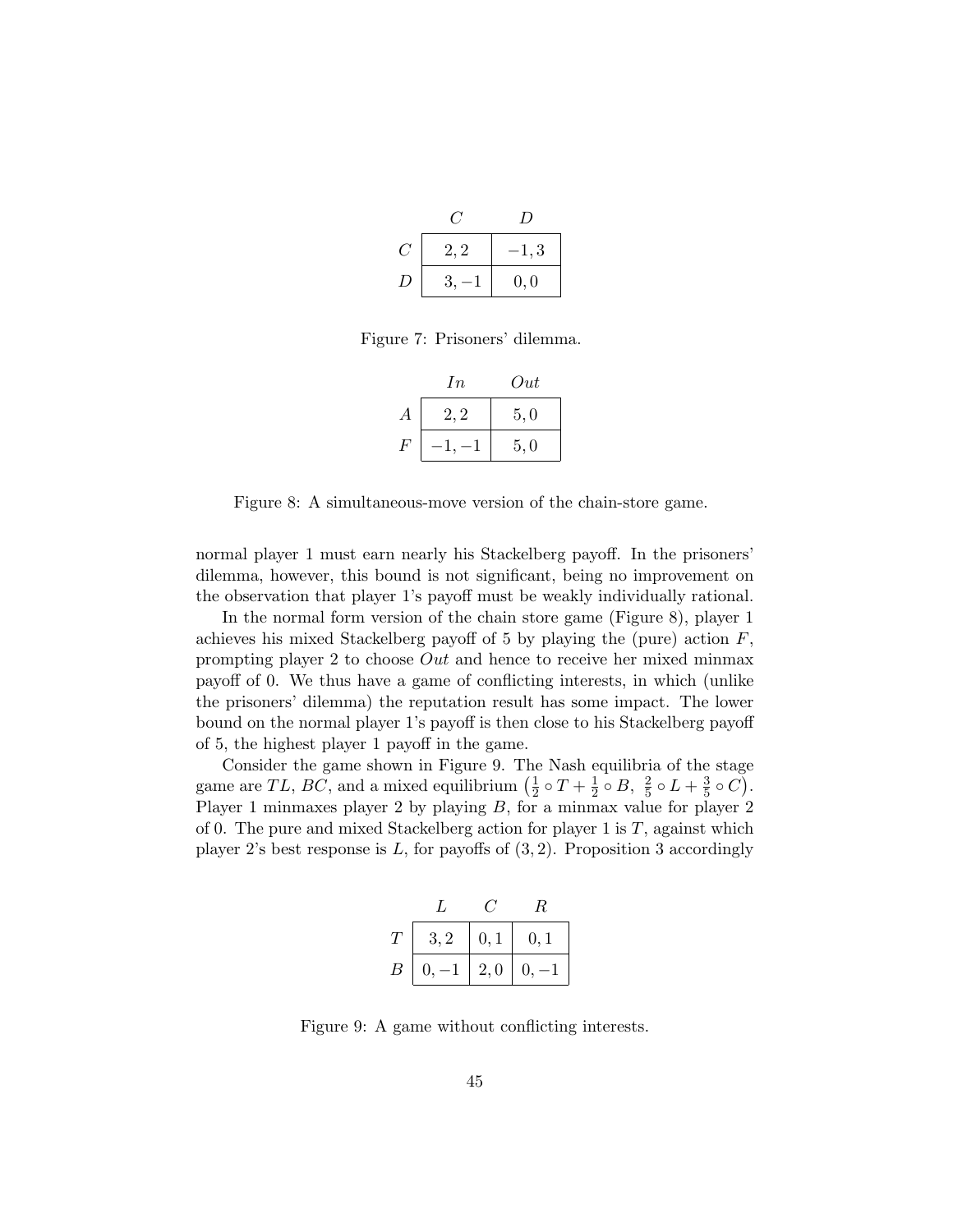provides no reason to think it would be helpful for player 1 to commit to T. However, if the set of possible player 1 types includes a type committed to B (perhaps as well as a type committed to  $T$ ), then Proposition [3](#page-43-1) implies that (up to some  $\eta > 0$ ) the normal player 1 must earn a payoff no less than 2. The presence of a type committed to  $B$  thus gives rise to a nontrivial reputation bound on player 1's payoff, though this bound falls short of his Stackelberg payoff.

## 3.4 Discussion

Our point of departure for studying reputations with two long-lived players was the observation that a long-lived player 2 might not play a best response to the Stackelberg action, even when convinced she will face the latter, for fear of triggering a punishment. If we are to achieve a reputation result for player 1, then there must be something in the particular application that assuages player 2's fear of punishment. Proposition [3](#page-43-1) considers cases in which player 2 can do no better when facing the Stackelberg action than achieve her minmax payoff. No punishment can be worse for player 2 than being minmaxed, and hence no punishment type can coerce player 2 into choosing something other than a best response.

What if a commitment type does not minmax player 2? The following subsections sketch some of the alternative approaches to reputations with two long-lived players.

#### <span id="page-48-0"></span>3.4.1 Weaker Payoff Bounds for More General Actions

For any action  $a'_1$ , if player 2 puts positive prior probability on the commitment type  $\xi(a_1)$ , then when facing a steady stream of  $a_1'$ , player 2 must eventually come to expect  $a'_1$ . If the action  $a'_1$  does not minmax player 2, we can no longer bound the number of periods in which player 2 is not best responding. We can, however, bound the number of times player 2 chooses an action that gives her a payoff less than her minmax value. This allows us to construct an argument analogous to that of Section [3.3,](#page-42-1) concluding that a lower bound on player 1's payoff is given by

$$
v_1^{\dagger}(a'_1) \equiv \min_{\alpha_2 \in \mathcal{D}(a'_1)} u_1(a'_1, \alpha_2),
$$

where

$$
\mathcal{D}(a'_1) = \{ \alpha_2 \in \Delta(A_2) \mid u_2(a'_1, \alpha_2) \ge v_2 \}
$$

is the set of player 2 actions that, in response to  $a'_1$ , ensure that 2 receives at least her mixed minmax utility  $v_2$ . In particular, [Cripps, Schmidt, and](#page-85-0)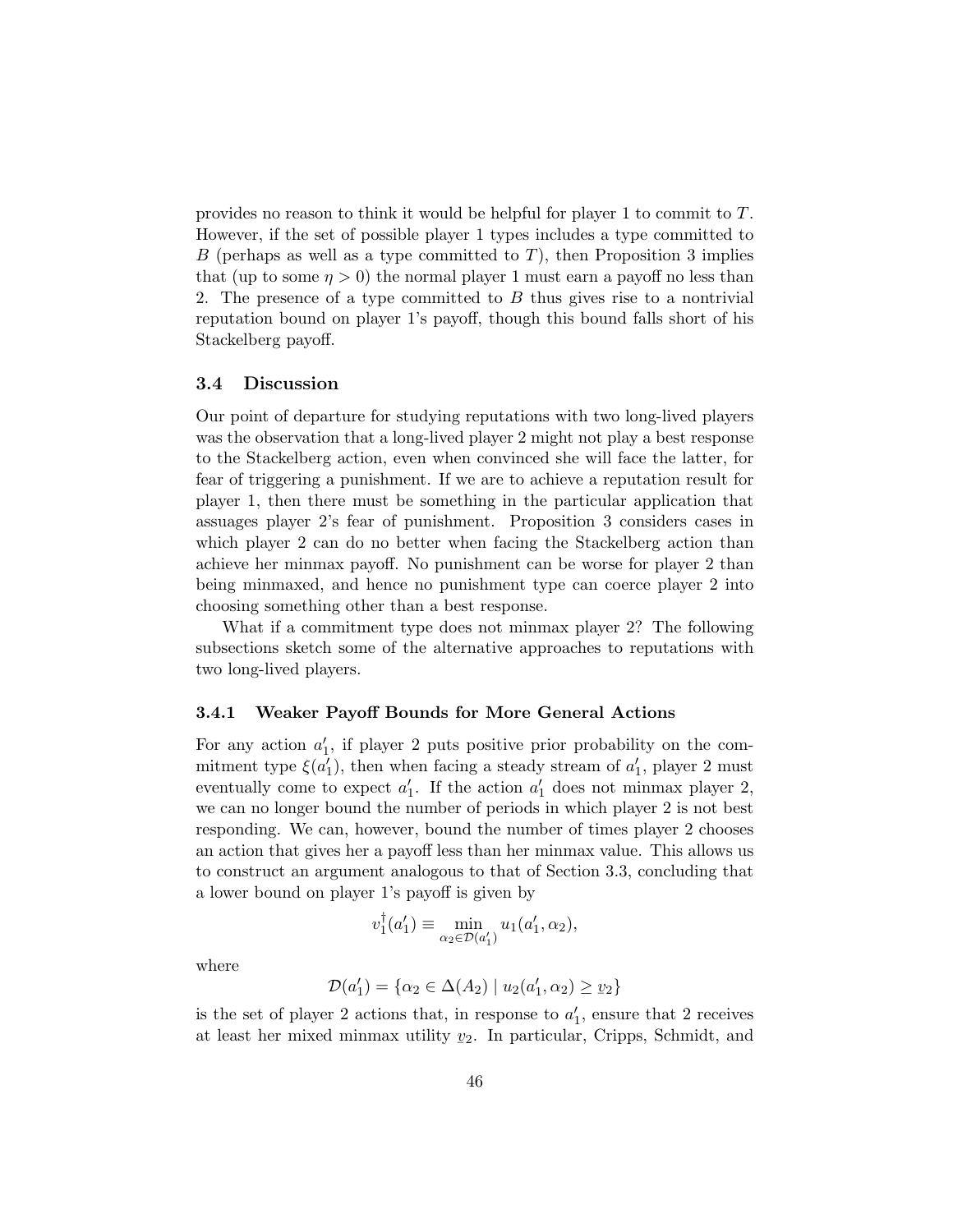|           |     | R.  |
|-----------|-----|-----|
| ΄ Γ       | 0,0 | 3,1 |
| $\vec{r}$ | 1,3 | 0,0 |

<span id="page-49-0"></span>Figure 10: Battle of the sexes game.

[Thomas \(1996\)](#page-85-0) show that if there exists  $a'_1 \in A_1$  with  $\mu(\xi(a'_1)) > 0$ , then for any fixed  $\delta_2$  < 1 and  $\eta > 0$ , then there exists a  $\delta_1$  < 1 such that for all  $\delta_1 \in (\underline{\delta_1}, 1), v_1(\xi_0, \delta_1, \delta_2) \geq v_1^{\dagger}(a_1) - \eta$ . This gives that is applicable to any pure action for which there is a corresponding  $\int_1^{\pi} (a_1) - \eta$ . This gives us a payoff bound simple commitment type, though this bound will typically be lower than the Stackelberg payoff.

To illustrate this result, consider the battle of the sexes game in Figure [10.](#page-49-0) The minmax utility for player 2 is 3/4. Player 1's Stackelberg action is T, which does not minmax player 2, and hence this is not a game of conflicting interests.

The set of responses to  $B$  in which player 2 receives at least her minmax payoff is the set of actions that place at least probability  $1/4$  on  $L$ . Hence, if 2 assigns positive probability to a simple player 1 type committed to  $B$ , then we have a lower bound on 1's payoff of  $1/4$ . This bound falls short of player 1's minmax payoff, and hence is not very informative. The set of responses to T in which player 2 receives at least her minmax payoff is the set of actions that place at least probability  $3/4$  on R. Hence, if 2 assigns positive probability to a simple player 1 type committed to  $T$ , then we have a lower bound on 1's payoff of 9/4. This bound falls short of player 1's Stackelberg payoff, but nonetheless gives us a higher bound that would appear in the corresponding game of complete information.

#### <span id="page-49-1"></span>3.4.2 Imperfect Monitoring

The difficulty in Section [3.2](#page-38-0) is that player 2 frequently plays an action that is not her best response to 1's Stackelberg action, in fear that playing the best response will push the game off the equilibrium path into a continuation phase where she is punished. The normal and Stackelberg types of player 1 would not impose such a punishment, but there is another punishment type who would. Along the equilibrium path player 2 has no opportunity to discern whether she is facing the normal type or the punishment type.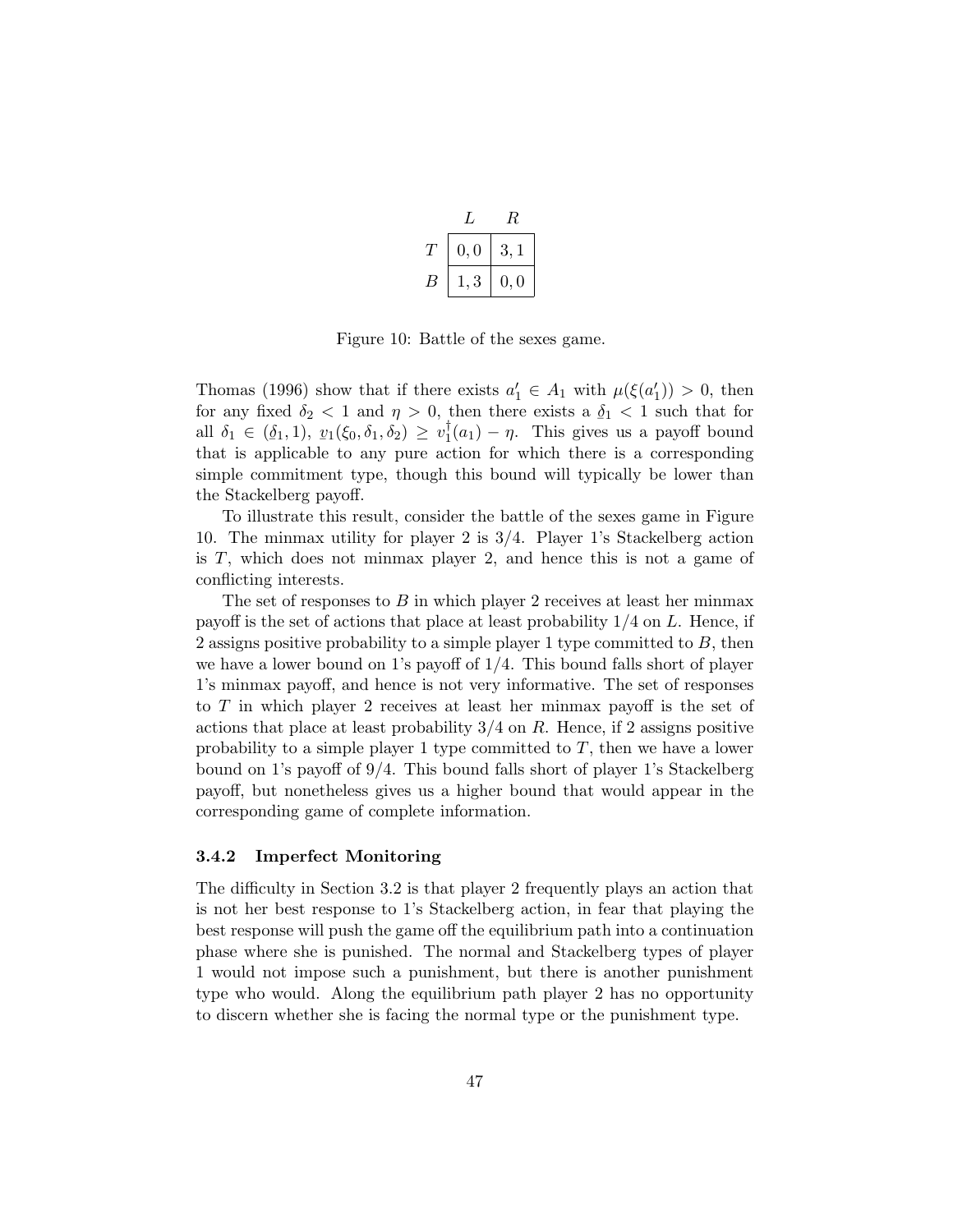[Celentani, Fudenberg, Levine, and Pesendorfer \(1996\)](#page-84-3) observe that in games of imperfect public monitoring, the sharp distinction between being on and off the equilibrium path disappears. Player 2 may then have ample opportunity to become well acquainted with player 1's behavior, including any punishment possibilities.

Consider a game with two long-lived players and finite action sets  $A_1$ and  $A_2$ . Suppose the public monitoring distribution  $\rho$  has full support, i.e., there is a set of public signals Y with the property that for all  $y \in Y$ and  $a \in A_1 \times A_2$ , there is positive probability  $\rho(y \mid a) > 0$  of observing signal y when action profile a is played. Suppose also that Assumption [2](#page-22-0) of Section [2.6](#page-22-1) holds. Recall that this is an identification condition. Conditional on player 2's mixed action, different mixed actions on the part of player 1 generate different signal distributions. Given arbitrarily large amounts of data, player 2 could then distinguish player 1's actions.

It is important that player 2's actions be imperfectly monitored by player 1, so that a sufficiently wide range of player 1 behavior occurs in equilibrium. It is also important that player 2 be able to update her beliefs about the type of player 1, in response to the behavior she observes. Full-support public monitoring delivers the first condition, while the identification condition (Assumption [2\)](#page-22-0) ensures the second.

We now allow player 1 to be committed to a strategy that is not simple. In the prisoners' dilemma, for example, player 1 may be committed to playing tit-for-tat rather than either always cooperating or always defecting. When player 2 is short-lived, the reputation bound on player 1's payoff cannot be improved by appealing to commitment types that are not simple. A short-lived player 2 cares only about the action she faces in the period she is active, whether this comes from a simple or more complicated commitment type. Any behavior one could hope to elicit from a short-lived player 2 can then be elicited by having her attach sufficient probability to the appropriate simple commitment type. The result described here is the first of two illustrations of how, when player 2 is long-lived, non-simple commitment types can increase the reputation bound on player 1's payoffs.

The presence of more complicated commitment types allows a stronger reputation result, but also complicates the argument. In particular, we can no longer define a lower bound on player 1's payoff simply in terms of the stage game. Instead, we first consider a finitely repeated game, of length  $N$ , in which player 1 does not discount. It will be apparent from the construction that this lack of player 1 discounting simplifies the calculations, but otherwise does not play a role. We fix a pure commitment type  $\sigma_1^N$  for player 1 in this finitely repeated game, and then calculate player 1's average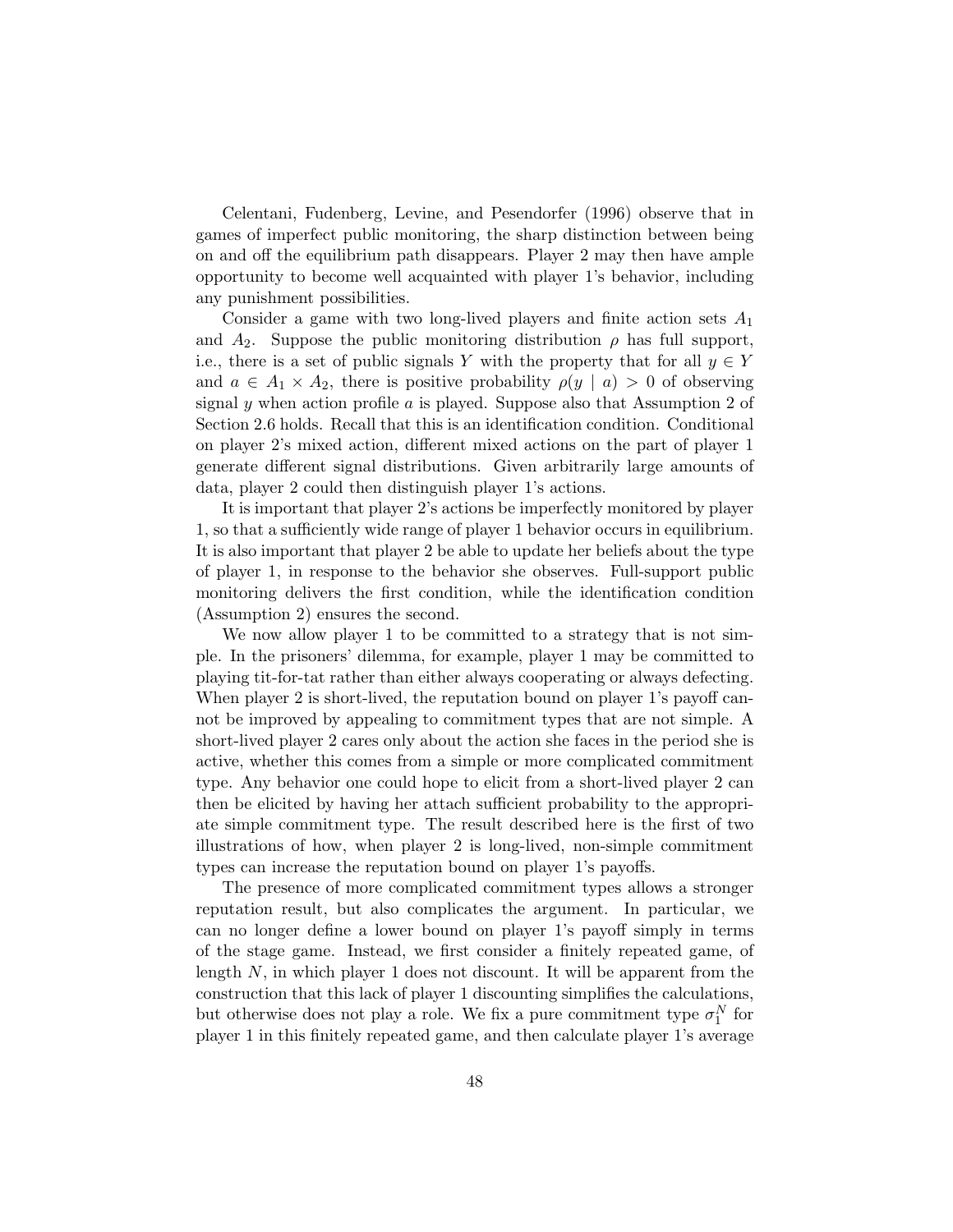payoff, assuming that player 1 plays the commitment strategy and player 2 plays a best response to this commitment type. Denote this payoff by  $v_1^*(\sigma_1^N)$ .

Now consider the infinitely repeated game, and suppose that the set of commitment types includes a type who plays  $\sigma_1^N$  in the first N periods, then acts as if the game has started anew and again plays  $\sigma_1^N$  in the next N periods, and then acts as if the game has started anew, and so on. [Ce](#page-84-3)[lentani, Fudenberg, Levine, and Pesendorfer \(1996\)](#page-84-3) establish a lower bound on player 1's payoff in the infinitely repeated game that approaches  $v_1^*(\sigma_1^N)$ as player 1 becomes arbitrarily patient. Of course, one can take  $N$  to be as large as one would like, and can take the corresponding strategy  $\sigma_1^N$  to be any strategy in the N-length game, as long as one is willing to assume that the corresponding commitment type receives positive probability in the infinitely repeated game. By choosing this commitment type appropriately, one can create a lower bound on player 1's payoff that may well exceed the Stackelberg payoff of the stage game. In this sense, and in contrast to the perfect monitoring results of Sections [3.3–](#page-42-1)[3.4.1,](#page-48-0) facing a long-lived opponent can strengthen reputation results.[27](#page-51-0)

This argument embodies two innovations. The first is the use of imperfect monitoring to ensure that player 2 is not terrorized by "hidden punishments." The second is the admission of more complicated commitment types, with associated improved bounds on player 1's payoff. It thus becomes all the more imperative to consider the interpretation of the commitment types that appear in the model.

There are two common views of commitment types. One is to work with commitment types that are especially natural in the setting in question. The initial appeal to commitment types, by [Kreps and Wilson \(1982\)](#page-86-0) and [Milgrom and Roberts \(1982\)](#page-87-1), in the context of the chain store paradox, was motivated by the presumption that entrants might be especially concerned with the possibility that the incumbent is pathologically committed to fighting. Alternatively, player 2 may have no particular idea as to what commitment types are likely, but may attach positive probability to a wide range of types, sufficiently rich that some are quite close to the Stackelberg type. Both motivations may be less obvious once one moves beyond simple commitment types. It may be more difficult to think of quite complicated commitment types as natural, and the set of such types is sufficiently large

<span id="page-51-0"></span> $27$ [Aoyagi](#page-83-2) [\(1996\)](#page-83-2) presents a similar analysis, with trembles instead of imperfect monitoring blurring the distinction between play on and off the equilibrium path, and with player 1 infinitely patient while player 2 discounts.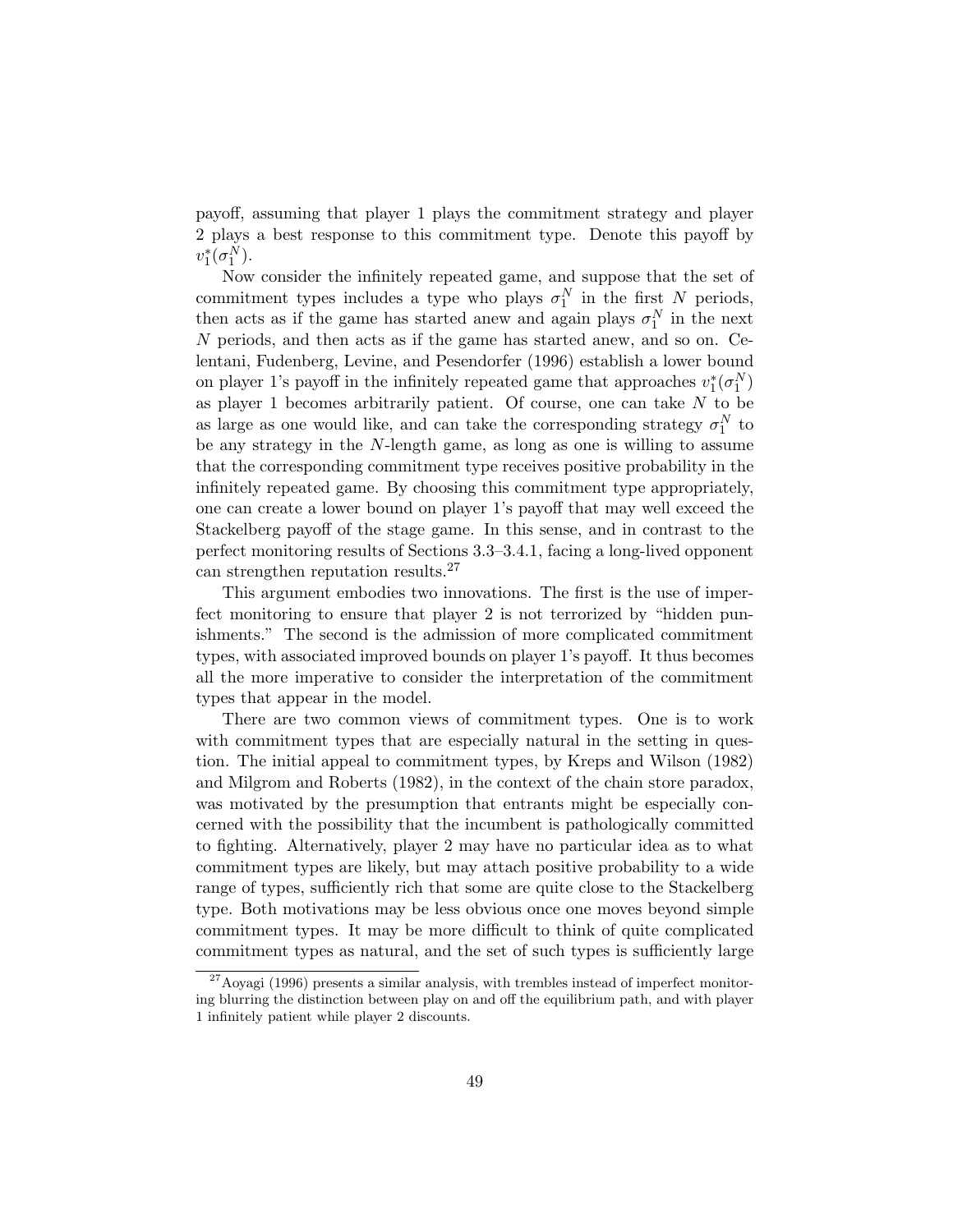that it may be less obvious to assume that player 2's prior distribution over this set is sufficiently dispersed as to include types arbitrarily close to any particular commitment type. If so, the results built on the presence of more complicated commitment types must be interpreted with care.

## 3.4.3 Punishing Commitment Types

This section illustrates more starkly the effects of appropriately-chosen commitment types. Fix an action  $a'_1 \in A_1$ , and suppose that player 2's stagegame best response  $a'_2$  satisfies  $u_2(a'_1, a'_2) > v_2^p$ that 2's best response to  $a'_1$  gives her more than her pure action minmax  $_2^p := \min_{a_1} \max_{a_2} u_2(a_1, a_2)$ , so payoff. Let  $\hat{a}_1^2$  be the action for player 1 that (pure-action) minmaxes player 2.

Consider a commitment type for player 1 who plays as follows. Play begins in phase 0. In general, phase k consists of k periods of  $\hat{a}_1^2$ , followed by the play of  $a'_1$ . The initial k periods of  $\hat{a}_1^2$  are played regardless of any actions that player 2 takes during these periods. The length of time that phase  $k$  plays  $a'_1$ , and hence the length of phase  $k$  itself, depends on player 2's actions, and this phase may never end. The rule for terminating a phase is that if player 2 plays anything other than  $a'_2$  in periods  $k+1, \ldots$  of phase k, then the strategy switches to phase  $k + 1$ .

We can interpret phase  $k$  of player 1's strategy as beginning with a punishment, in the form of  $k$  periods of minmaxing player 2, after which play switches to  $(a'_1, a'_2)$ . The beginning of a new phase, and hence of a new punishment, is prompted by player 2's *not* playing  $a'_2$  when called upon to do so. The commitment type thus punishes player 2, in strings of ever-longer punishments, for not playing  $a'_2$ .

Let  $\hat{\sigma}_1(a'_1)$  denote this strategy, with the  $a'_1$  identifying the action played by the commitment type when not punishing player 2. [Evans and Thomas](#page-85-1) [\(1997\)](#page-85-1) show that for any  $\eta > 0$ , if player 2 attaches positive probability to the commitment type  $\hat{\sigma}_1(a'_1)$ , for some action profile a' with  $u_2(a') > v_2^p$ then there exists a  $\delta_2 \leq 1$  such that for all  $\delta_2 \in (\delta_2, 1)$ , there in turn  $_{2}^{p},$ exists a  $\delta_1$  such that for all  $\delta_1 \in (\delta_1, 1)$ , player 1's equilibrium payoff is at least  $u_1(a') - \eta$ . If there exists such a commitment type for player 1's Stackelberg action, then this result gives us player 1's Stackelberg payoff as an approximate lower bound on his equilibrium payoff in the game of incomplete information, as long as this Stackelberg payoff is consistent with player 2 earning more than her pure-strategy minmax.

This technique leads to reputation bounds that can be considerably higher than player 1's Stackelberg payoff. Somewhat more complicated com-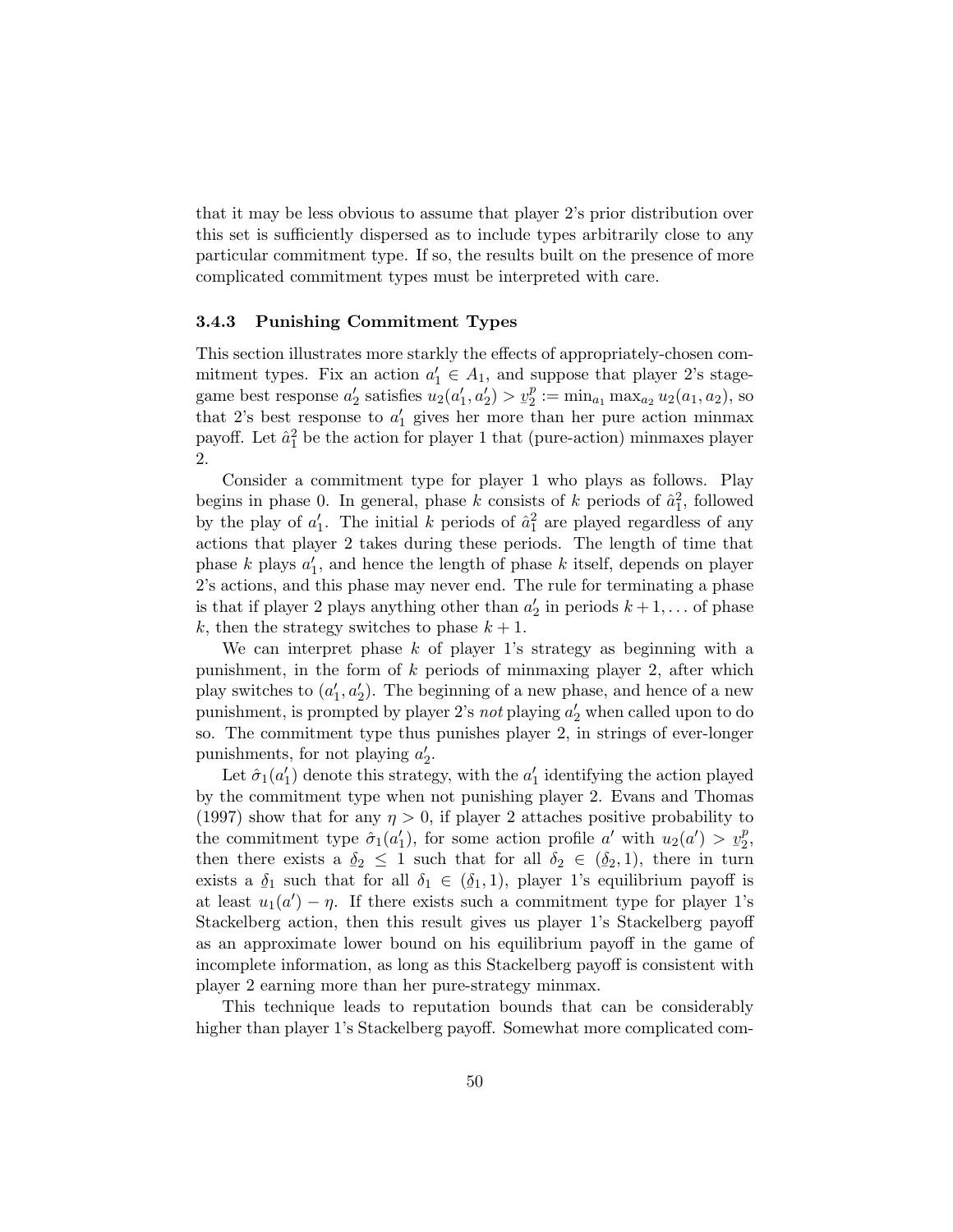mitment types can be constructed in which the commitment type  $\hat{\sigma}_1$  plays a sequence of actions during its nonpunishment periods, rather than simply playing a fixed action  $a_1$ , and punishes player 2 for not playing an appropriate sequence in response. Using such constructions, [Evans and Thomas](#page-85-1) [\(1997,](#page-85-1) Theorem 1) establish that the limiting lower bound on player 1's payoff, in the limit as the players become arbitrarily patient, with player 1 arbitrarily patient relative to player 2, is given by  $\max\{v_1 : v \in \mathcal{F}^{\dagger p}\}\$ (where  $\mathcal{F}^{\dagger p}$  is that portion of the convex hull of the pure stage-game payoff profiles in which player 2 receives at least her pure minmax payoff). Hence, player 1 can be assured of the largest feasible payoff consistent with player 2's individual rationality.[28](#page-53-0)

Like the other reputation results we have presented, this requires the uncertainty about player 1 contain appropriate commitment types. As in section [3.4.2,](#page-49-1) however, the types in this case are more complicated than the commitment types that appear in many reputation models, particularly the simple types that suffice with short-lived player  $2s^{29}$  $2s^{29}$  $2s^{29}$  In this case, the commitment type not only repeatedly plays the action that brings player 1 the desired payoff, but also consistently punishes player 2 for not fulfilling her role in producing that payoff. The commitment involves behavior both on the path of a proposed outcome and on paths following deviations. Once again, work on reputations would be well served by a better-developed model of which commitment types are likely.

# 4 Persistent Reputations

In this section, we consider recent work that modifies the basic reputation model to obtain convenient characterizations of nontrivial long run behav-

<span id="page-53-0"></span> $28$  The idea behind the argument is to construct a commitment type consisting of a phase in which payoffs at least  $(\max\{v_1 : v \in \mathcal{F}^{\dagger p}\} - \varepsilon, \bar{v}_2^p + \varepsilon)$  are received, as long as player 2 behaves appropriately, with inappropriate behavior triggering ever-longer punishment phases. Conditional on seeing behavior consistent with the commitment type, a sufficiently patient player 2 must then eventually find it optimal to play the appropriate response to the commitment type. For fixed, sufficiently patient player 2, making player 1 arbitrarily patient then gives the result.

<span id="page-53-1"></span> $^{29}$ As [Evans and Thomas](#page-85-1) [\(1997\)](#page-85-1) note, a commitment type with punishments of arbitrary length cannot be implemented by a finite automaton. Hence, one cannot ensure that such commitment types appear in the support of player 2's prior distribution simply by assuming that this support includes the set of all strategies implementable by finite automata. [Evans and Thomas](#page-85-2) [\(2001\)](#page-85-2), working with two infinitely patient long-lived players, argue that commitment strategies capable of imposing arbitrarily severe punishments are necessary if reputation arguments are to be effective in restricting attention to efficient payoff profiles.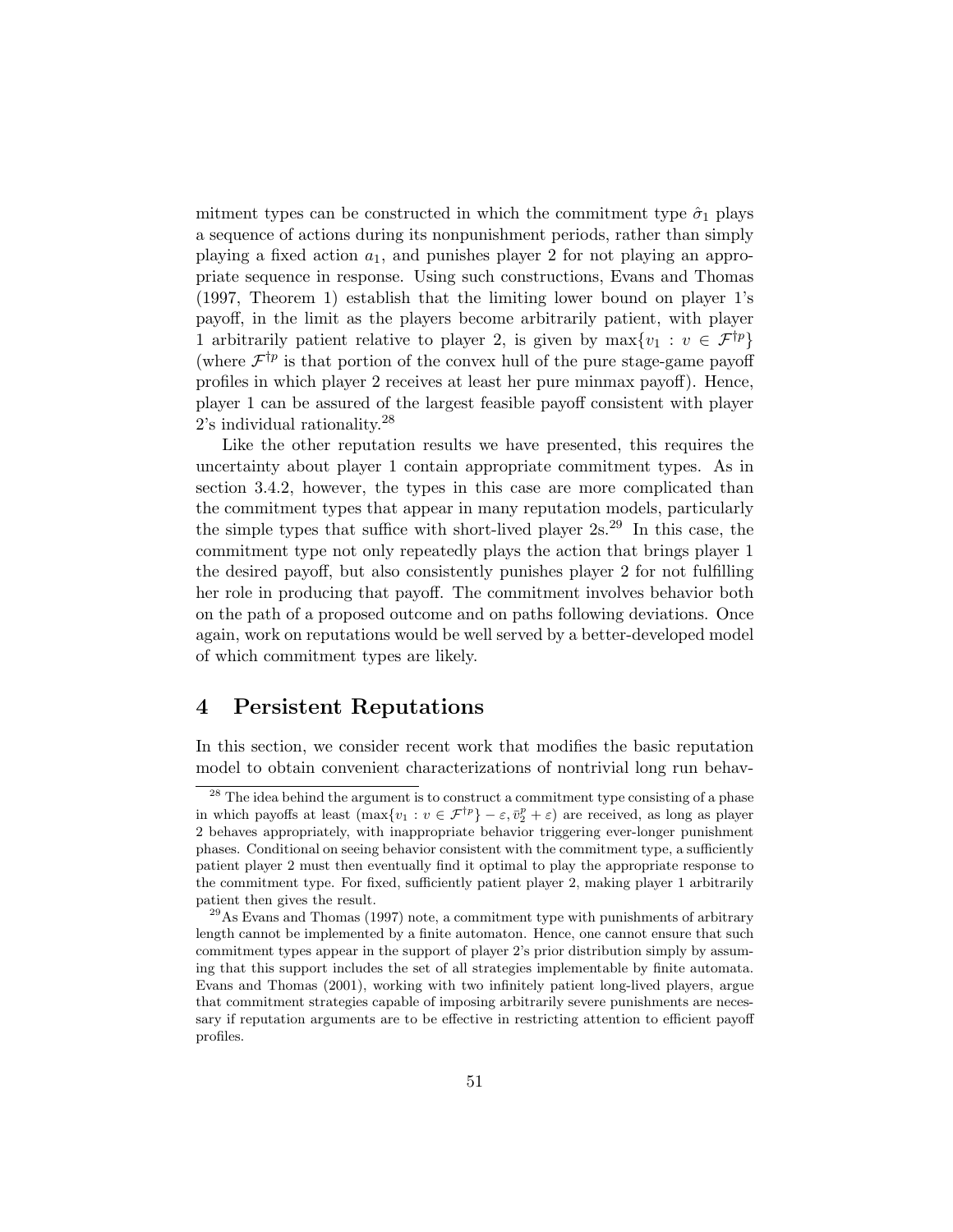ior (including cycles of reputation building and destruction) and persistent reputations. We consider three classes of models. To organize our ideas, note that the fundamental force behind the disappearing reputations result of Section [2.6](#page-22-1) is that a Bayesian with access to an unlimited number of informative signals will eventually learn a fixed parameter. The work examined in this section relaxes each element in this statement (though not all of this work was motivated by the disappearing reputations result). Section [4.1](#page-54-0) examines models in which the short-lived players have access to only a limited amount of data. Section [4.2](#page-57-0) considers the case in which the shortlived players are not perfect Bayesians, working instead with a misspecified model of the long-lived player's behavior. Section [4.3](#page-62-0) considers models in which the short-lived players must learn a moving target.

In each case, reputation considerations persist indefinitely. Notice, however, that the focus in this literature, especially the work discussed in Section Section [4.3,](#page-62-0) shifts from identifying bounds on the payoffs of all equilibria to characterizing particular (persistent reputation) equilibria.

## <span id="page-54-0"></span>4.1 Limited Observability

We begin with a model in which player 2 cannot observe the entire history of play. Our presentation is based on a particularly simple special case of a model due to [Liu \(2011\)](#page-86-1). Our point of departure is the product-choice game of Figure [1.](#page-5-1) Player 1 is either a normal type, whose payoffs are those of the product-choice game, or is a commitment type referred to as the "good" type, who invariably plays  $H$ . The innovation is that when constructing the associated repeated game, we assume that each successive player 2 can observe only the action taken by player 1 in the previous period. The observation of the previous-period action is perfect.

For  $\delta > \frac{1}{2}$ , we construct an equilibrium characterized by two states,  $\omega^L$ and  $\omega^H$ , determined by the action played by player 1 in the previous period. The play of the normal player 1 and player 2 is described by the automaton in Figure [11.](#page-55-0) Intuitively, we think of player 2 as being exploited in state  $\omega^H$ , while player 1 builds the reputation that allows such exploitation in state  $\omega^L$ .

It remains to confirm that these strategies constitute an equilibrium. A player 2 who observes  $L$  in the preceding period knows that she faces the normal player 1, who will mix equally between  $H$  and  $L$  in the next period. Player 2 is then indifferent between  $c$  and  $s$ , and hence 2's specified mixture is optimal. A player 2 who observes either nothing (in the case of period 0) or  $H$  in the previous period attaches a probability to player 1 being good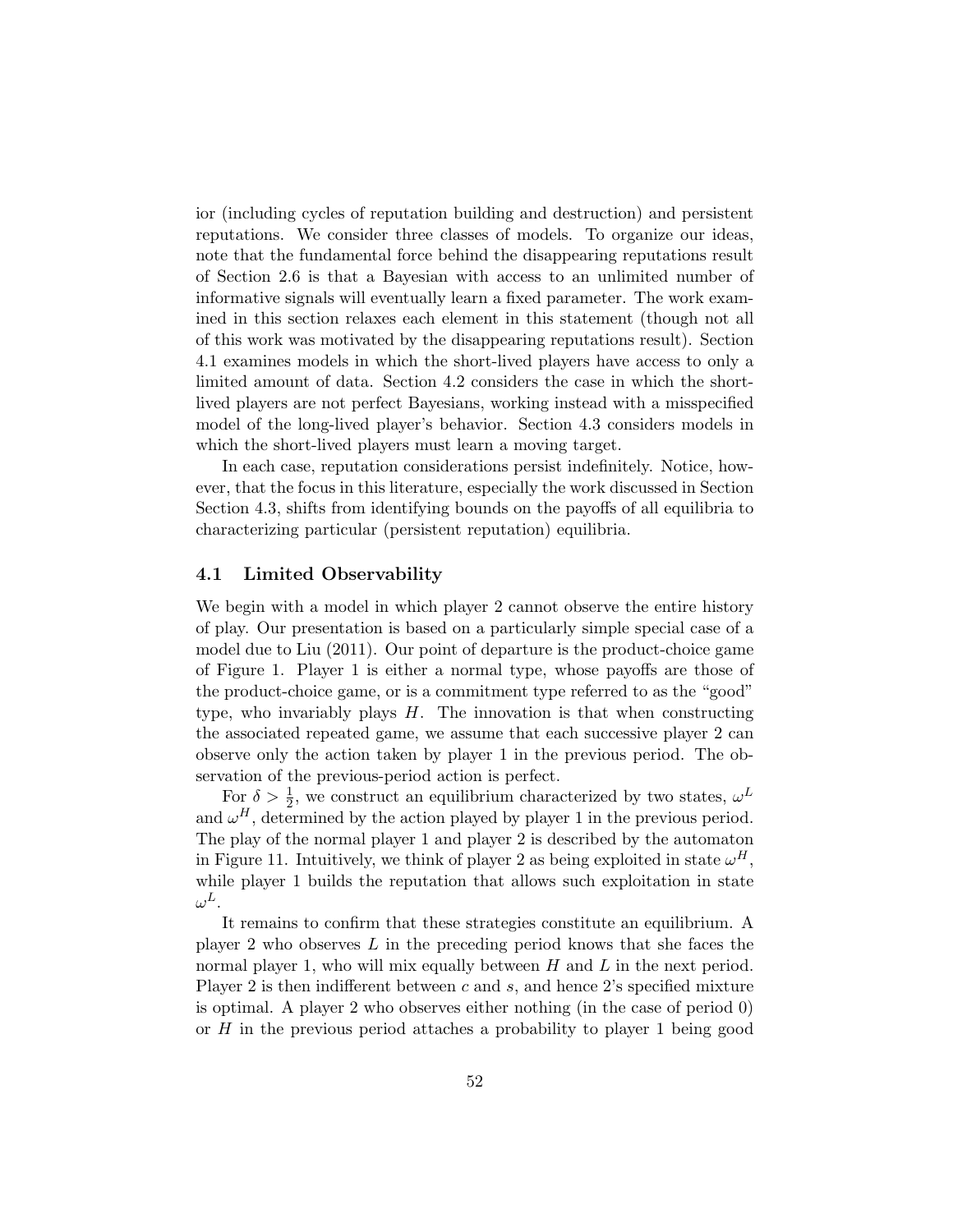

<span id="page-55-0"></span>Figure 11: The play of the normal player 1 and player 2. In state  $\omega^H$ , the normal player 1 plays L and player 2 plays c. In state  $\omega^L$ , players randomize, with the normal player 1 playing  $\frac{1}{2} \circ L + \frac{1}{2}$  $\frac{1}{2} \circ H$  and player 2 playing  $p \circ c + (1 - p) \circ s$ , where  $p := (2\delta - 1)/(2\delta)$ . The transitions between states are determined by the action  $a_1$  of player 1 in the previous period, with  $a_1$  leading to  $\omega^{a_1}$ . Play begins in  $\omega^H$ .

that is at least as high (but no higher in the case of period 0) as the prior probability that player 1 is good. Player 2's actions are thus optimal if and only if the prior probability of a good type is at least  $1/2$ . We will assume this is the case, though note that this takes us away from the common convention in reputation models that the probabilities of the commitment types can be taken to be small. [Liu'](#page-86-1)s [\(2011\)](#page-86-1) more general analysis does not require such a bound on the prior.

We now turn to the normal player 1's incentives. Let  $V^L(a_1)$  be player 1's payoff when the current state is  $\omega^L$  and player 1 plays  $a_1$ , with  $V^H(a_1)$  being the analogous payoff at the current state  $\omega^H$ . Since player 1 is supposed to mix between H and L at state  $\omega^L$ , he must be indifferent between the two actions, and so we must have  $V^L(H) = V^L(L)$ .

The values satisfy

$$
V^{L}(H) = (1 - \delta)2p + \delta V^{H}(L),
$$
  
\n
$$
V^{L}(L) = (1 - \delta)(2p + 1) + \delta V^{L}(L),
$$
  
\n
$$
V^{H}(L) = (1 - \delta)3 + \delta V^{L}(L),
$$
  
\nand 
$$
V^{H}(H) = (1 - \delta)2 + \delta V^{H}(L).
$$

Solving the second equation yields

$$
V^L(L) = 2p + 1,
$$

and so

$$
V^{H}(L) = (1 - \delta)3 + \delta(2p + 1)
$$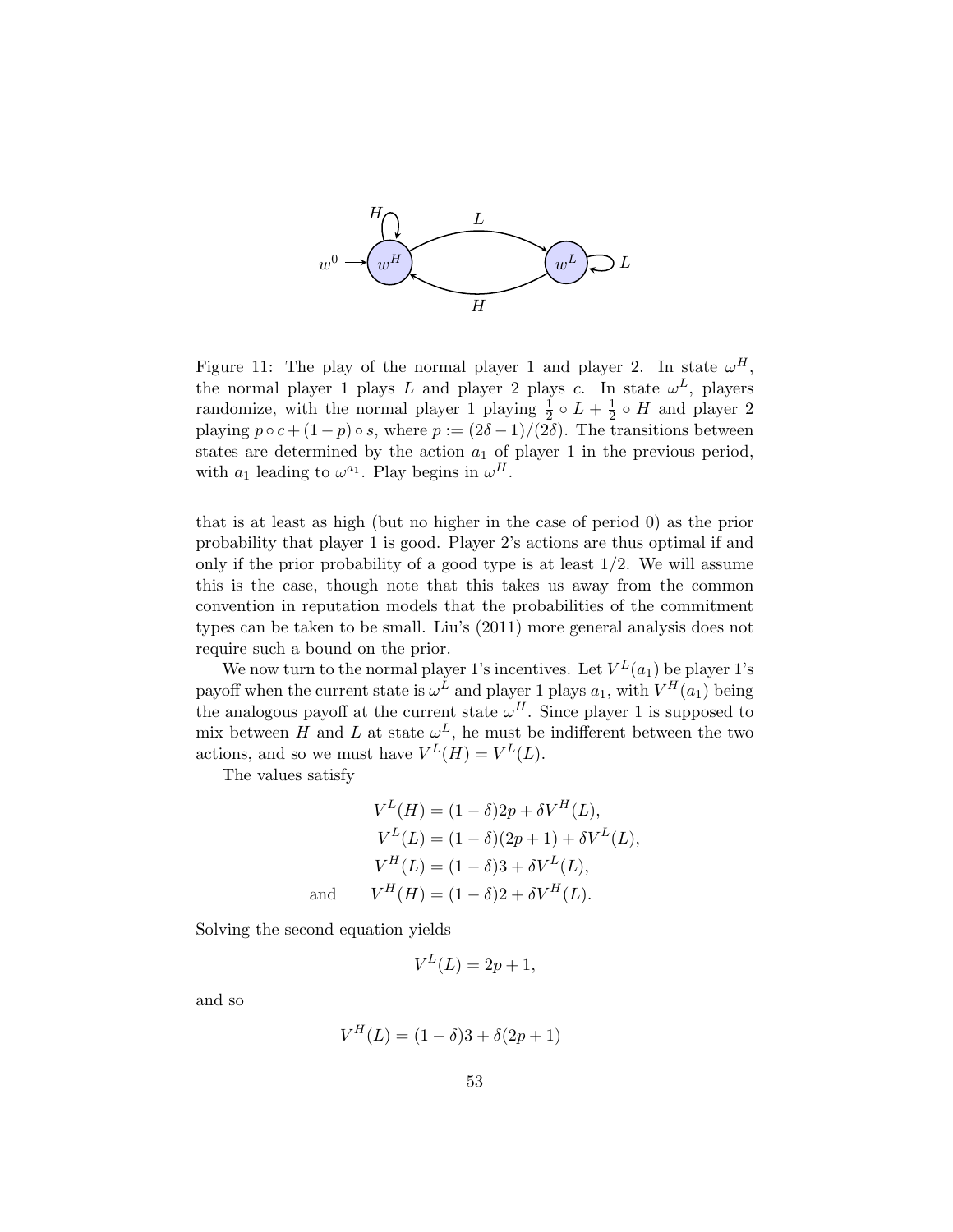and 
$$
V^{L}(H) = (1 - \delta)2p + \delta[(1 - \delta)3 + \delta(2p + 1)].
$$

We now choose p so that player 1 is indeed willing to mix at state  $\omega^L$ , i.e., so that  $V^L(H) = V^L(L)$ . Solving for p gives

$$
p:=\frac{2\delta-1}{2\delta}.
$$

Finally, it remains to verify that it is optimal for player 1 to play  $L$  at state  $\omega^H$ . It is a straightforward calculation that the normal player 1 is indifferent between L and H at  $\omega^H$ , confirming that the proposed strategies are an equilibrium for  $\delta \in (\frac{1}{2})$  $(\frac{1}{2}, 1).$ 

In this equilibrium, player 1 continually builds a reputation, only to spend this reputation once it appears. Player 2 understands that the normal player 1 behaves in this way, with player 2 falling prey to the periodic exploitation because the prior probability of the good type is sufficiently high, and player 2 receives too little information to learn player 1's actual type.

[Liu and Skrzypacz \(2011\)](#page-86-2) consider the following variation. Once again a long-lived player faces a succession of short-lived players. Each player has a continuum of actions, consisting of the unit interval, but the game gives rise to incentives reminiscent of the product-choice game. In particular, it is a dominant strategy in the stage game for player 1 to choose action 0. Player 2's best response is increasing in player 1's action. If player 2 plays a best response to player 1's action, then 1's payoff is increasing in his action. To emphasize the similarities, we interpret player 1's action as a level of quality to produce, and player 2's action as a level of customization in the product she purchases. Player 1 may be rational, or may be a (single) commitment type who always chooses some fixed quality  $q \in (0,1]$ . The short-lived players can observe only actions taken by the long-lived player, and can only observe such actions in the last  $K$  periods, for some finite  $K$ .

[Liu and Skrzypacz \(2011\)](#page-86-2) examine equilibria in which the normal longlived player invariably chooses either quality  $q$  (mimicking the commitment type) or quality 0 (the "most opportunistic" quality level). After any history in which the short lived-player has received  $K$  observations of q and no observations of 0 (or has only observed q, for the first  $K-1$  short-lived players), the long-lived player chooses quality 0, effectively burning his reputation. This pushes the players into a reputation-building stage, characterized by the property that the short-lived players have observed at least one quality level 0 in the last  $K$  periods. During this phase the long-lived player mixes between 0 and  $q$ , until achieving a string of K straight  $q$  observations. His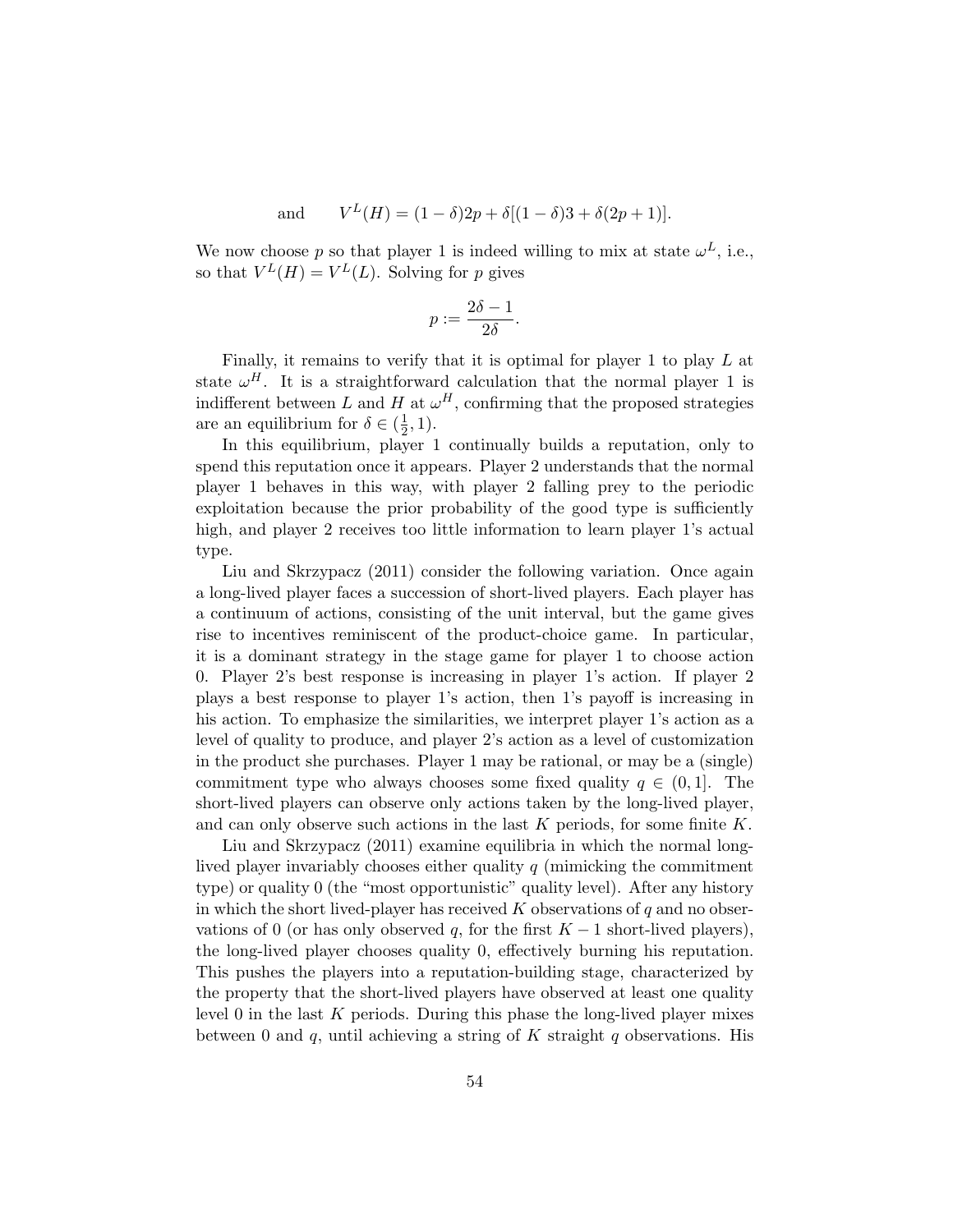reputation has then been restored, only to be promptly burned. [Liu and](#page-86-2) Skrzypacz  $(2011)$  establish that as long as the record length K exceeds a finite lower bound, then the limiting payoff as  $\delta \to 1$  is given by the Stackelberg payoff. Moreover, they show that this bound holds after every history, giving rise to reputations that fluctuate, but are long lasting.

[Ekmekci \(2011\)](#page-85-3) establishes a different persistent reputation result in a version of the repeated product-choice game. As usual, player 1 is a longlived player, facing a succession of short-lived player 2's. The innovation in the model is in the monitoring structure. [Ekmekci \(2011\)](#page-85-3) begins with the repeated product-choice game with imperfect public monitoring, and then assumes that the public signals are observed only by a mediator, described as a ratings agency. On the basis of these signals, the ratings agency announces one of a finite number of ratings to the players. The short-lived players see only the most recently announced rating, thus barring access to the information they would need to identify the long-lived player's type.

If the game is one of complete information, so that player 1 is known to be normal, then player 1's payoff with the ratings agency can be no higher than the upper bound that applies to the ordinary repeated imperfect monitoring game. However, if player 1 might also be a Stackelberg type, then there is an equilibrium in which player 1's payoff is close (arbitrarily close, for a sufficiently patient player 1) to the Stackelberg payoff after every history. The fact that this payoff bound holds after every history ensures that reputation effects are permanent. If the appropriate (mixed) Stackelberg type is present, then player 1's payoff may exceed the upper bound applicable in the game of complete information. Reputation effects can thus permanently expand the upper bound on 1's payoff.

In equilibrium, high ratings serve as a signal that short-lived players should buy the custom product, low ratings as a signal that the long-lived player is being punished and short-lived players should buy the standard product. The prospect of punishment creates the incentives for the longlived player to exert high effort, and the long-lived player exerts high effort in any non-punishment period. Punishments occur, but only rarely. Shortlived players observing a rating consistent with purchasing the custom object do not have enough information to determine whether they are facing the Stackelberg type or a normal type who is currently not being punished.

# <span id="page-57-0"></span>4.2 Analogical Reasoning

This section considers a model, from [Jehiel and Samuelson \(2012\)](#page-86-3), in which the inferences drawn by the short-lived players are constrained not by a lack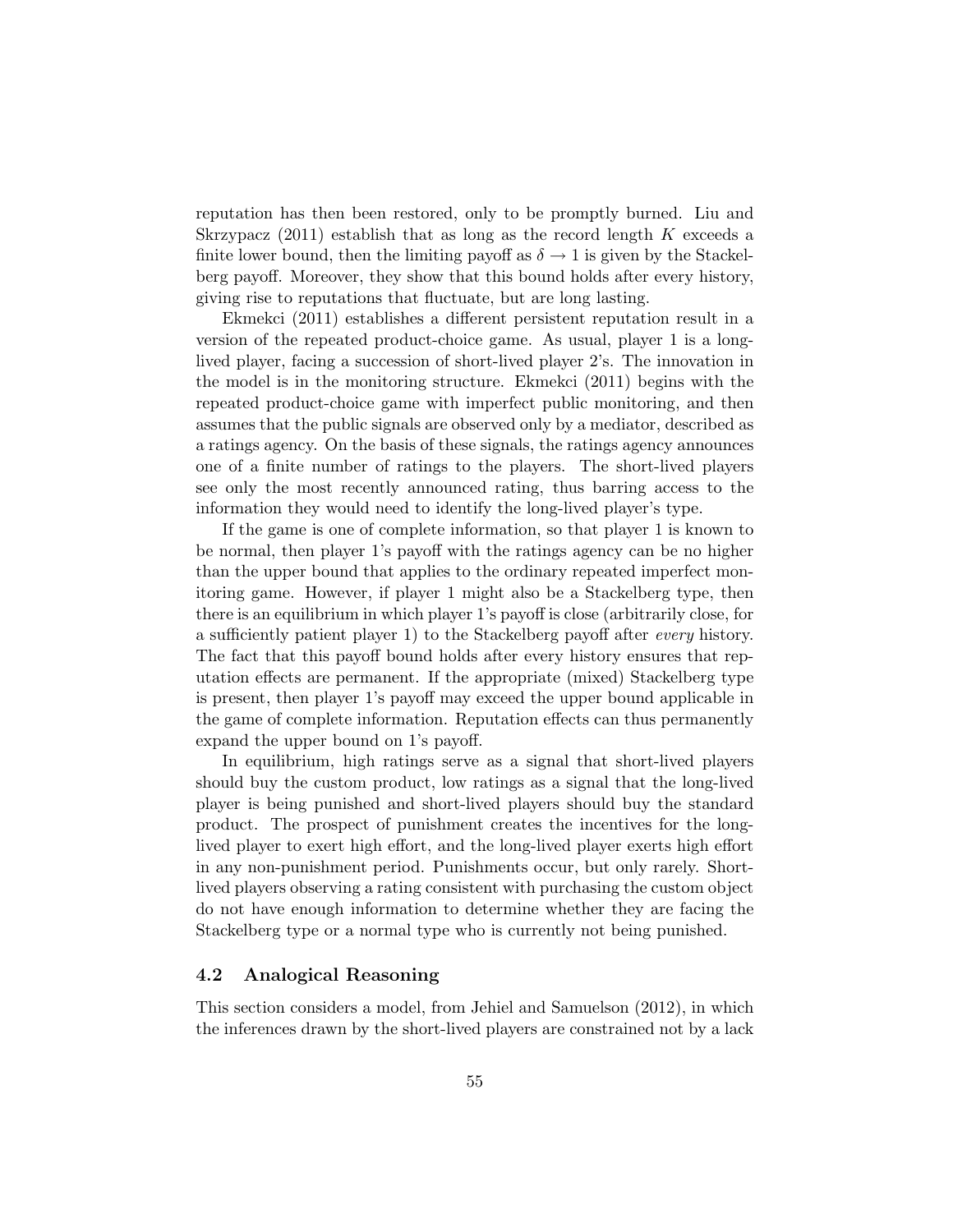of information, but by the fact that they have a misspecified model of the long-lived players' behavior. As usual, we consider a long-lived player 1 who faces a sequence of short-lived player 2's. It is a standard result in repeated games that the discount factor  $\delta$  can be equivalently interpreted as reflecting either patience or a continuation probability, but in this case we specifically assume that conditional upon reaching period t, there is a probability  $1 - \delta$ that the game stops at t and probability  $\delta$  that it continues.

At the beginning of the game, the long-lived player is chosen to either be normal or to be one of  $K$  simple commitment types. Player 2 assumes the normal player 1 chooses in each period according to a mixed action  $\alpha_0$ , and that commitment type  $k \in \{1, 2, ..., K\}$  plays mixed action  $\alpha_k$ . Player 2 is correct about the commitment types, but in general is not correct about the normal type, and this is the sense in which player 2's model is misspecified. In each period t, player 2 observes the history of play  $h<sup>t</sup>$  (though it would suffice for player 2 to observe only the frequencies with which player 1 has played his past actions), and then updates her belief about the type of player 1 she is facing. Player 2 then chooses a best response to the expected mixed action she faces, and so chooses a best response to

$$
\sum_{k=0}^{K} \mu_k(h^t) \alpha_k,
$$

where  $\mu_0(h^t)$  is the posterior probability of the normal type after history  $h^t$  and  $\mu_k(h^t)$  (for  $k \in \{1, 2, ..., K\}$ ) is the posterior probability of the  $k^{\text{th}}$ commitment type.

The normal long-lived player 1 chooses a best response to player 2's strategy. The resulting strategy profile is an equilibrium if it satisfies a consistency requirement. To formulate the latter, let  $\sigma_1$  and  $\sigma_2$  denote the strategies of the normal player 1 and of the short-lived players 2. We denote by  $\mathbf{P}^{\sigma}(h)$  the resulting unconditional probability that history h is reached under  $\sigma := (\sigma_1, \sigma_2)$  (taking into account the probability of breakdown after each period). We then define

$$
A_0 := \frac{\sum_h \mathbf{P}^\sigma(h)\sigma_1(h)}{\sum_h \mathbf{P}^\sigma(h)}.
$$

We interpret  $A_0$  as the empirical frequency of player 1's actions.<sup>[30](#page-58-0)</sup> The

<span id="page-58-0"></span><sup>&</sup>lt;sup>30</sup>The assumption that  $\delta$  reflects a termination risk plays a role in this interpretation. The denominator does not equal 1 because  $\mathbf{P}^{\sigma}(h)$  is the probability that h appears as either a terminal history, or as the initial segment of a longer history.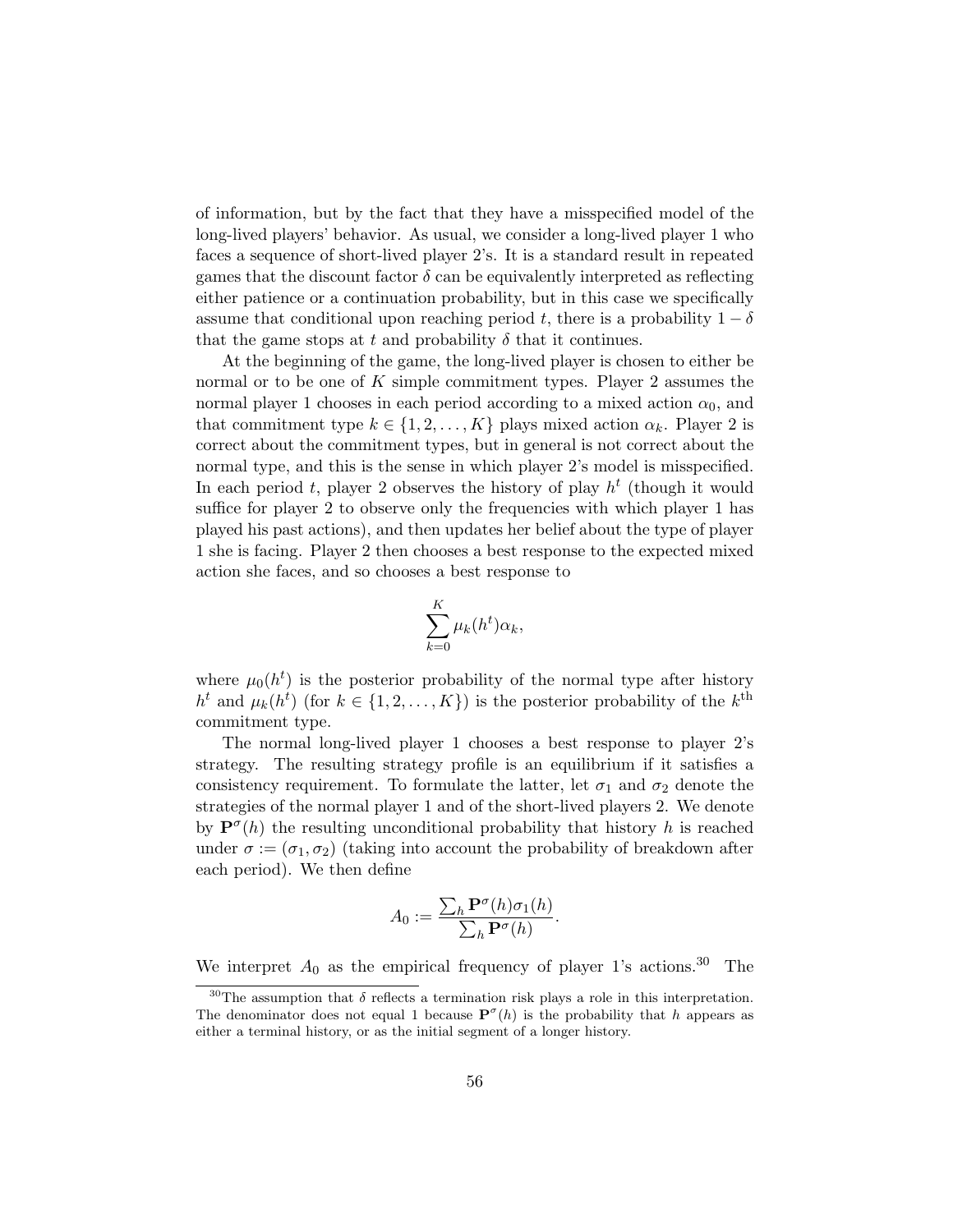consistency requirement is then that

$$
A_0=\alpha_0.
$$

The resulting equilibrium notion is a *sequential analogy-based expectations* equilibrium [\(Jehiel \(2005\)](#page-86-4) and [Ettinger and Jehiel \(2010\)](#page-85-4)).

We interpret the consistency requirement on player 2's beliefs as the steady-state result of a learning process. We think of the repeated game as itself played repeatedly, though by different players in each case. At the end of each game, a record is made of the frequency with which player 1 (and perhaps player 2 as well, but this is unnecessary) has played his various actions. This in turn is incorporated into a running record listing the frequencies of player 1's actions. A short-lived player forms expectations of equilibrium play by consulting this record. In general, each repetition of the repeated game will leave its mark on the record, leading to somewhat different frequencies for the various player 1 actions in the record. This in turn will induce different behavior in the next game. However, we suppose that the record has converged, giving a steady state in which the expected frequency of player 1 play in each subsequent game matches the recorded frequency. Hence, empirical frequencies recorded in the record will match  $\alpha_0, \alpha_1, \ldots, \alpha_K$ , leading to the steady state captured by the sequential analogy-based expectations equilibrium.

We illustrate this model in the context of the familiar product-choice game of Figure [1.](#page-5-1) Let  $p^* (= 1/2)$  be the probability of H that makes player 2 indifferent between c and s. We assume we have at least one type playing H with probability greater than  $p^*$  and one playing H with probability less  $\frac{1}{2}$  than  $p^*$ . The sequential analogy-based equilibria of the product-choice game share a common structure, which we now describe.

We begin with a characterization of the short-lived players' best responses. For history h, let  $n_H(h)$  be the number of times action H has been played and let  $n_L(h)$  be the number of times action L has been played. The short-lived player's posterior beliefs after history h depend only on the "state"  $(n_L(h), n_H(h))$ , and not on the order in which the various actions have appeared.

Whenever player 2 observes  $H$ , her beliefs about player 1's type shift (in the sense of first-order stochastic dominance) toward types that are more likely to play  $H$ , with the reverse holding for an observation of  $L$ . Hence, for any given number  $n<sub>L</sub>$  of L actions, the probability attached by player 2 to player 1 playing H is larger, the larger the number  $n_H$  of H actions. Player 2 will then play c if and only if she has observed enough  $H$  actions. More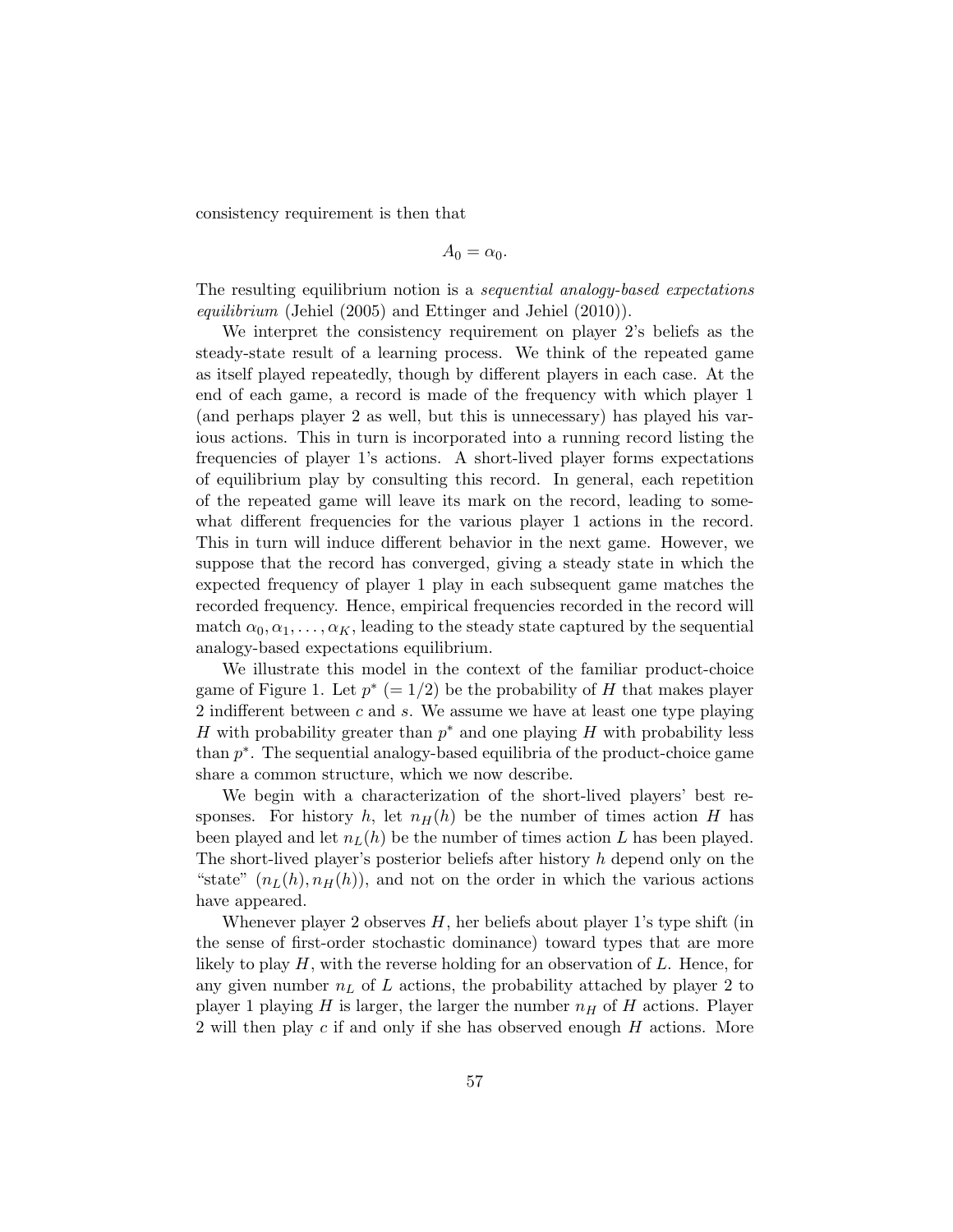precisely, there exists an increasing function  $N_H : \{0, 1, 2, ...\} \to \mathbb{R}$ , such that for every history h, at the resulting state  $(n_L, n_H) = (n_L(h), n_H(h)),$ 

- player 2 plays c if  $n_H > N_H(n_L)$  and
- player 2 plays s if  $n_H < N_H(n_L)$ .

We now describe the equilibrium behavior of player 1, which also depends only on the state  $(n_L, n_H)$ . There exists a function  $N_H(n_L) \leq N_H(n_L)$  such that, for sufficiently large  $\delta$  and for any history h, at the resulting state  $(n_L, n_H) = (n_L(h), n_H(h)).$ 

- player 1 plays L if  $n_H > N_H(n_L + 1)$ ,
- player 1 plays H if  $N_H(n_L) < n_H < N_H(n_L + 1)$ ,
- player 1 plays L if  $n_H < \underline{N}_H(n_L)$ , and
- $\lim_{\delta \to 1} N_H(n_L) < 0$  for all  $n_L$ .

Figure [12](#page-61-0) illustrates these strategies. Note that whenever player 1 chooses  $H$ , player 2 places higher posterior probability on types that play  $H$ . Doing so will eventually induce player 2 to choose c. Player 1 is building his reputation by playing  $H$ , and then enjoying the fruits of that reputation when player 2 plays c. However, it is costly for player 1 to play  $H$  when player 2 plays s. If the number of H plays required to build a reputation is too large, player 1 may surrender all thoughts of a reputation and settle for the continual play of Ls. The cost of building a reputation depends on how patient is player 1, and a sufficiently patient player 1 inevitably builds a reputation. This accounts for the last two items in the description of player 1's best response.

If player 1 encounters a state above  $N_H$ , whether at the beginning of the game or after some nontrivial history, player  $1$  will choose  $H$  often enough to push player 2's beliefs to the point that  $c$  is a best response. Once player 1 has induced player 2 to choose c, 1 ensures that 2 thereafter always plays c. The state never subsequently crosses the border  $N_H(n_L)$ . Instead, whenever the state comes to the brink of this border, 1 drives the state away with a play of H before 2 has a chance to play s.

The functions illustrated in Figure [12](#page-61-0) depend on the distribution of possible types for player 1 and on the payoffs of the game. Depending on the shapes of these functions, the best responses we have just described combine to create three possibilities for equilibrium behavior in the product-choice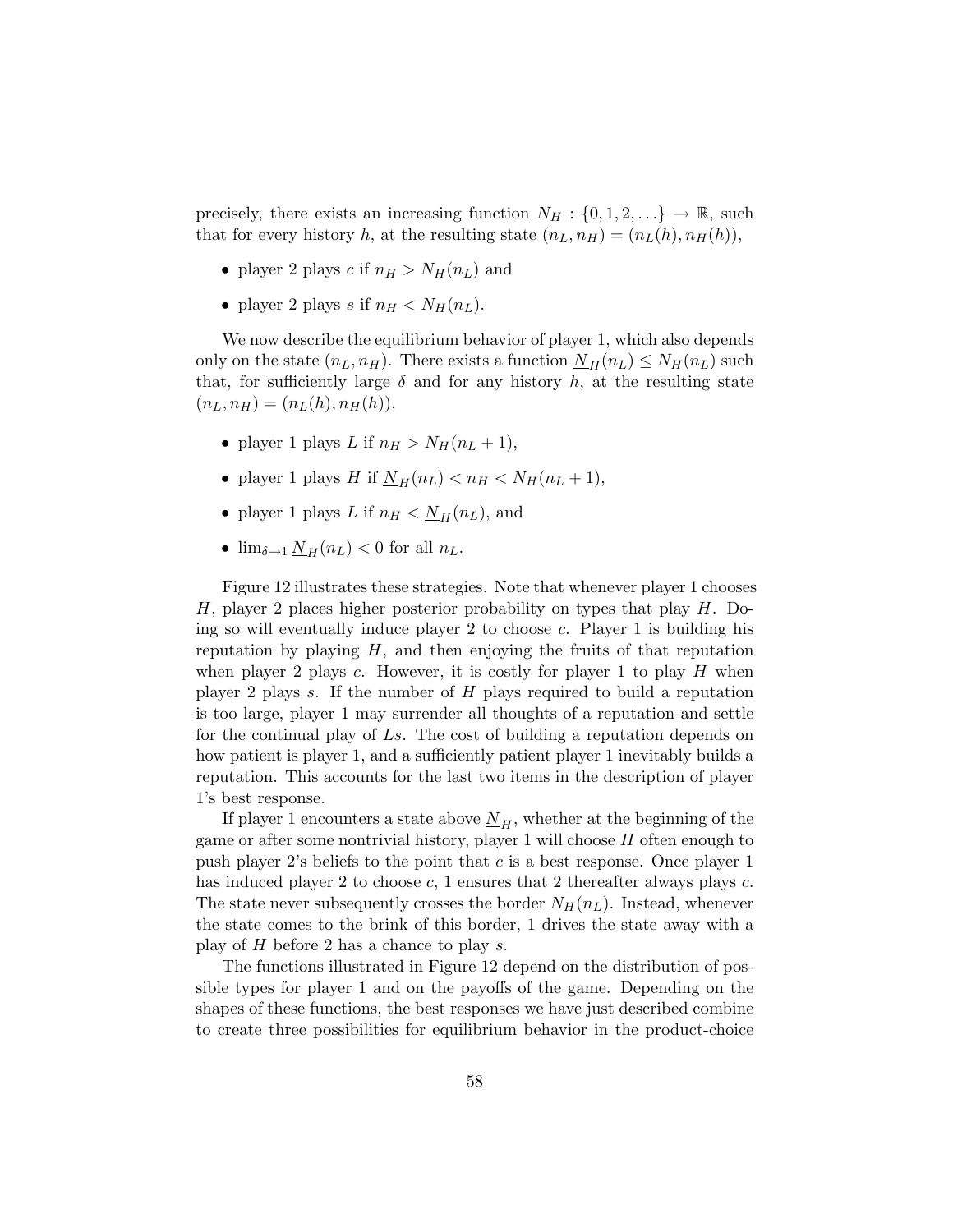

<span id="page-61-0"></span>Figure 12: Behavior in the product-choice game. The state space  $(n_L, n_H)$  is divided into four regions with the players behaving as indicated in each of the four regions. The equilibrium path of play is illustrated by the succession of dots, beginning at the origin and then climbing the vertical axis in response to an initial string of  $H$  actions from player 1, with player 1 then choosing H and L so as to induce player 2 to always choose c, but to always be just at the edge of indifference between  $c$  and  $s$ .

game, that correspond to three possibilities for the intercepts of the functions  $\underline{N}_H$  and  $N_H$  in Figure [12.](#page-61-0) First, it may be that  $\underline{N}_H(0) > 0$ . In this case, the equilibrium outcome is that the normal player 1 chooses L and player 2 chooses s in every period. Player 1 thus abandons any hope of building a reputation, settling instead for the perpetual play of the stagegame Nash equilibrium  $\overline{L}$ s. This is potentially optimal because building a reputation is costly. If player 1 is sufficiently impatient, this current cost will outweigh any future benefits of reputation building, and player 1 will indeed forego reputation building. By the same token, this will not be an equilibrium if  $\delta$  is sufficiently large (but still less then one).

Second, it may be that  $N_H < 0 < N_H$ , as in Figure [12.](#page-61-0) In this case, play begins with a reputation-building stage, in which player 1 chooses H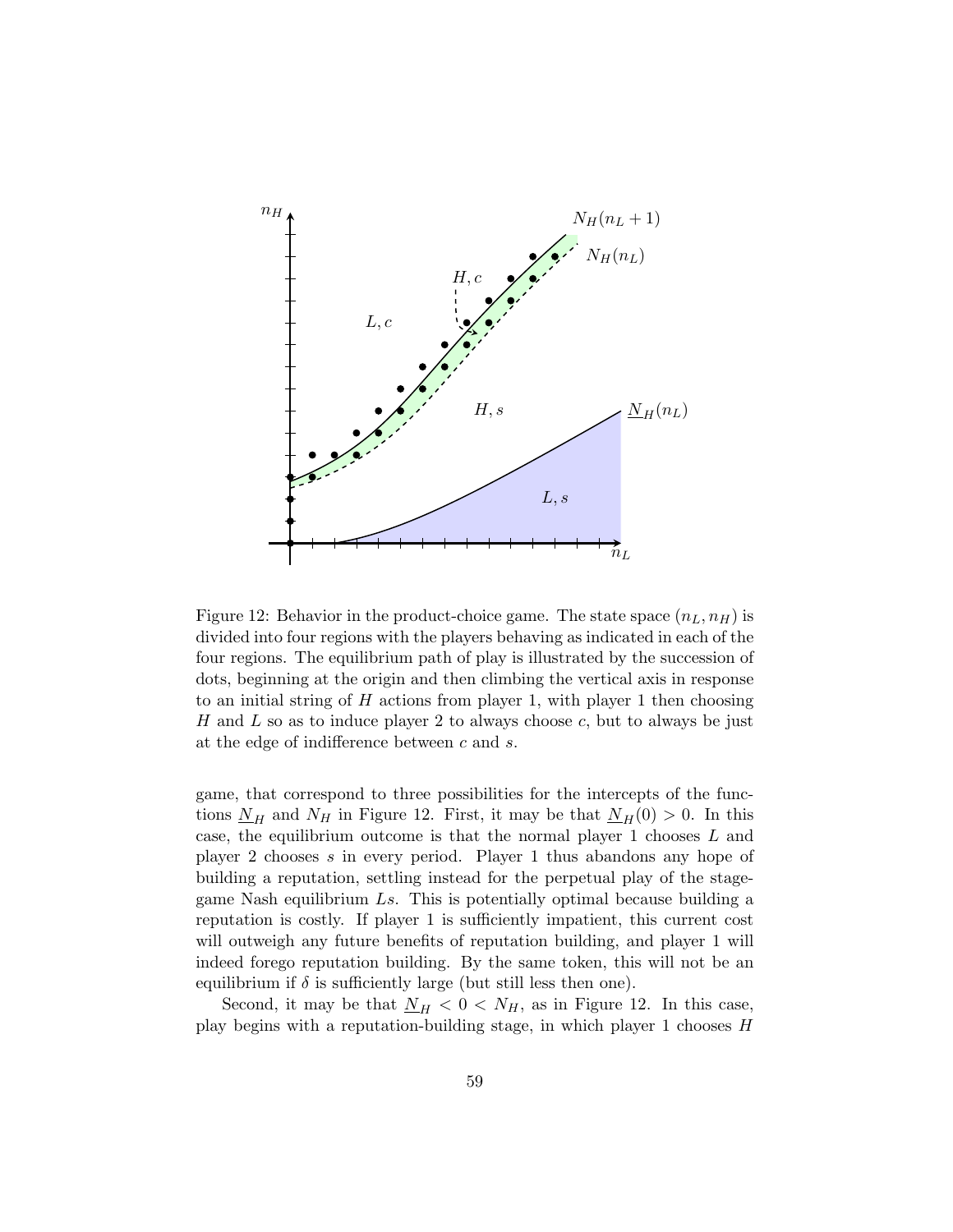and the outcome is  $Hs$ . This continues until player 2 finds c a best response (until the state has climbed above the function  $N_H$ ). Thereafter, we have a reputation-manipulation stage in which player 1 sometimes chooses L and sometimes  $H$ , selecting the latter just often enough to keep player 2 always playing c.

Alternatively, if  $N_H(0) < 0$ , then play begins with a reputation-spending phase in which player 1 chooses  $L$ , with outcome  $Lc$ , in the process shifting player 2's beliefs towards types that play L. This continues until player 2 is just on the verge of no longer finding  $c$  a best response (intuitively, until the state just threatens to cross the function  $N_H$ ). Thereafter, we again have a reputation-manipulation stage in which player 1 sometimes chooses L and sometimes  $H$ , again selecting the latter just often enough to keep player 2 always playing c.

Which of these will be the case? For sufficiently patient players, whether one starts with a reputation-building or reputation-spending phase depends on the distribution of commitment types. If player 2's best response conditional on player 1 being a commitment type is s, then the rational player 1 must start with a reputation building phase, and we have the first of the preceding possibilities. Alternatively, If player 2's best response conditional on player 1 being a commitment type is  $c$ , then the rational player 1 must start with a reputation spending phase, and we have the second of the preceding possibilities.[31](#page-62-1) In either case, player 2 remains perpetually uncertain as to which type of agent she faces, with her misspecified model of player 1 obviating the arguments of [Cripps, Mailath, and Samuelson \(2004,](#page-84-1) [2007\)](#page-84-2). Player 1's equilibrium payoff approaches (as  $\delta$  gets large) the mixed Stackelberg payoff, even though there may be no commitment type close to the mixed Stackelberg type.

# <span id="page-62-0"></span>4.3 Changing Types

Perhaps the most obvious route to a model in which reputation considerations persist is to assume that player 1's type is not fixed once-and-for-all at the beginning of the game, but is subject to persistent shocks. Intuitively, one's response upon having an uncharacteristically disappointing experience at a restaurant may be not "my previous experiences must have been atypical, and hence I should revise my posterior," but rather "perhaps something

<span id="page-62-1"></span> $31$ This characterization initially sounds obvious, but it is not immediate that (for example) player 2 will open the game by playing s if her best response to the commitment types is s, since 2's initial best response is an equilibrium phenomenon that also depends on the normal player 1's play. [Jehiel and Samuelson](#page-86-3) [\(2012\)](#page-86-3) fill in the details of the argument.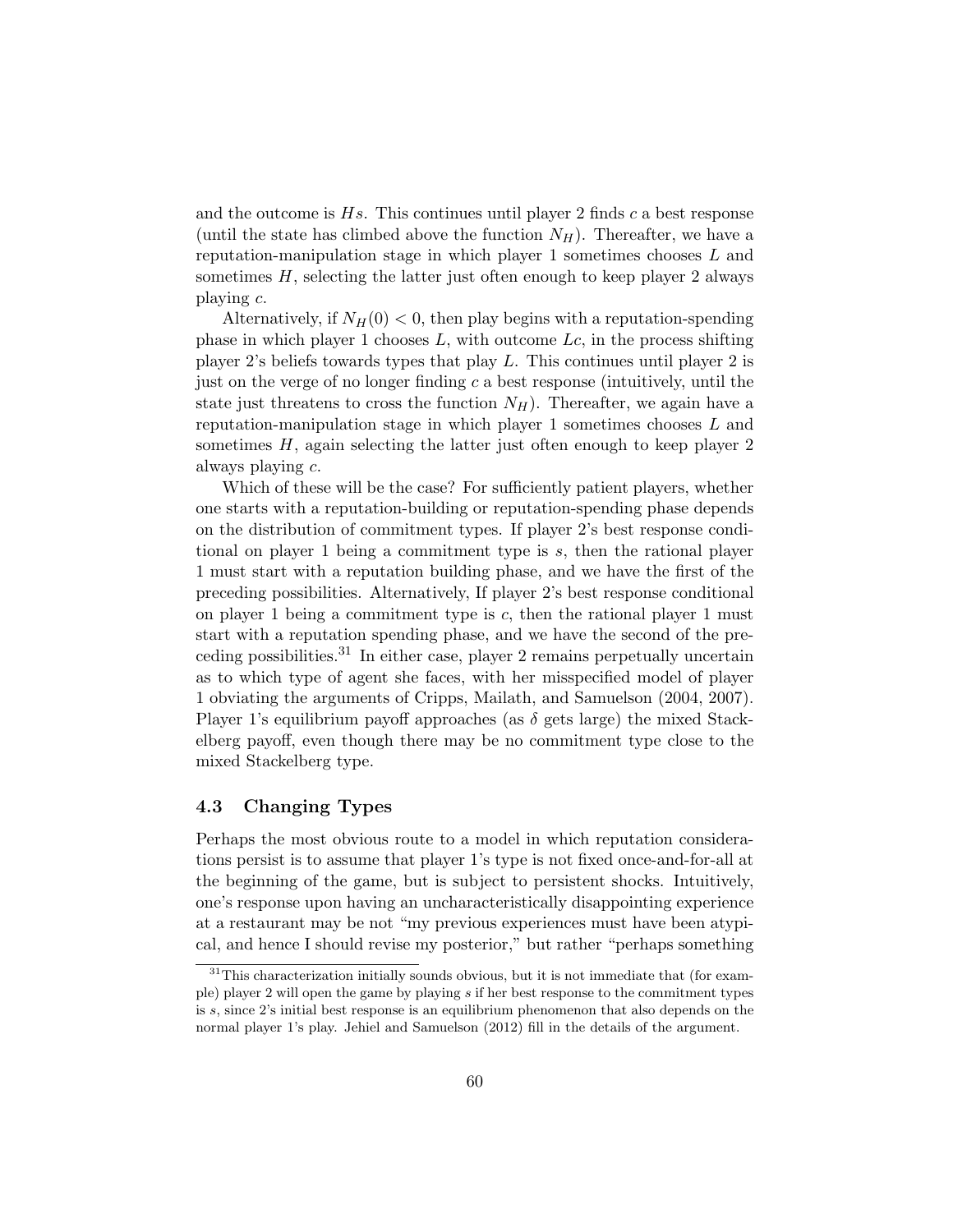has changed." In this case, opponents will never be completely certain of a player's type. At first glance, it would seem that this can only reinforce the temporary-reputation arguments of [Cripps, Mailath, and Samuelson \(2004,](#page-84-1) [2007\)](#page-84-2), making it more difficult to find persistent reputation effects. However, this very transience of reputations creates incentives to continually invest in reputation building, in order to assure opponents that one's type has not changed, opening the door for persistent reputations.

This section sketches several recent papers built around the assumption that types are uncertain but not permanently fixed. A critical assumption in all the models described in this section is that the uninformed agents do not observe whether the replacement event has occurred. These papers in turn build on a number of predecessors, such as Holmström (1982), [Cole,](#page-84-4) [Dow, and English \(1995\)](#page-84-4), and [Mailath and Samuelson \(2001\)](#page-87-2), in which the type of the long-lived player is governed by a stochastic process.

#### 4.3.1 Cyclic Reputations

We first consider, as a special case adapted from Phelan  $(2006)$ , the productchoice game under perfect monitoring of actions, assuming that player 1 is constantly vulnerable to having his type drawn anew. The probability of such a replacement in each period is fixed, and we consider the limit in which the discount factor approaches 1.

Player 1 is initially drawn to be either a normal type or the pure Stackelberg type, who always plays  $H$ . In each period, player 1 continues to the next period with probability  $\lambda > 1/2$ , and is replaced by a new player 1 with probability  $1 - \lambda$ . In the event player 1 is replaced, player 1 is drawn to be the commitment type with probability  $\hat{\mu}$ , and with complementary probability is the normal type. To simplify the presentation, we assume that player 1 is initially drawn to be the commitment type with probability  $(1 - \lambda)\hat{\mu}$  (see [\(17\)](#page-64-0)).

Consider first the trigger profile: the normal player 1 always plays  $H$ if  $H$  has always been observed, plays  $L$  if ever  $L$  had been played, and player 2 plays c as long as  $H$  has been played, and plays  $s$  if ever  $L$  had been played. This profile is not an equilibrium under replacement, since after the punishment has been triggered by a play of  $L$ , the first play of H leads player 2 to believe that the normal type has been replaced by the commitment type and so 2's best response in the next period is to play c. But then the normal player 1 plays  $H$  immediately  $L$ , destroying the optimality of the punishment phase.

We construct an equilibrium when  $2\delta\lambda > 1$ . Let  $\mu^t$  be the period t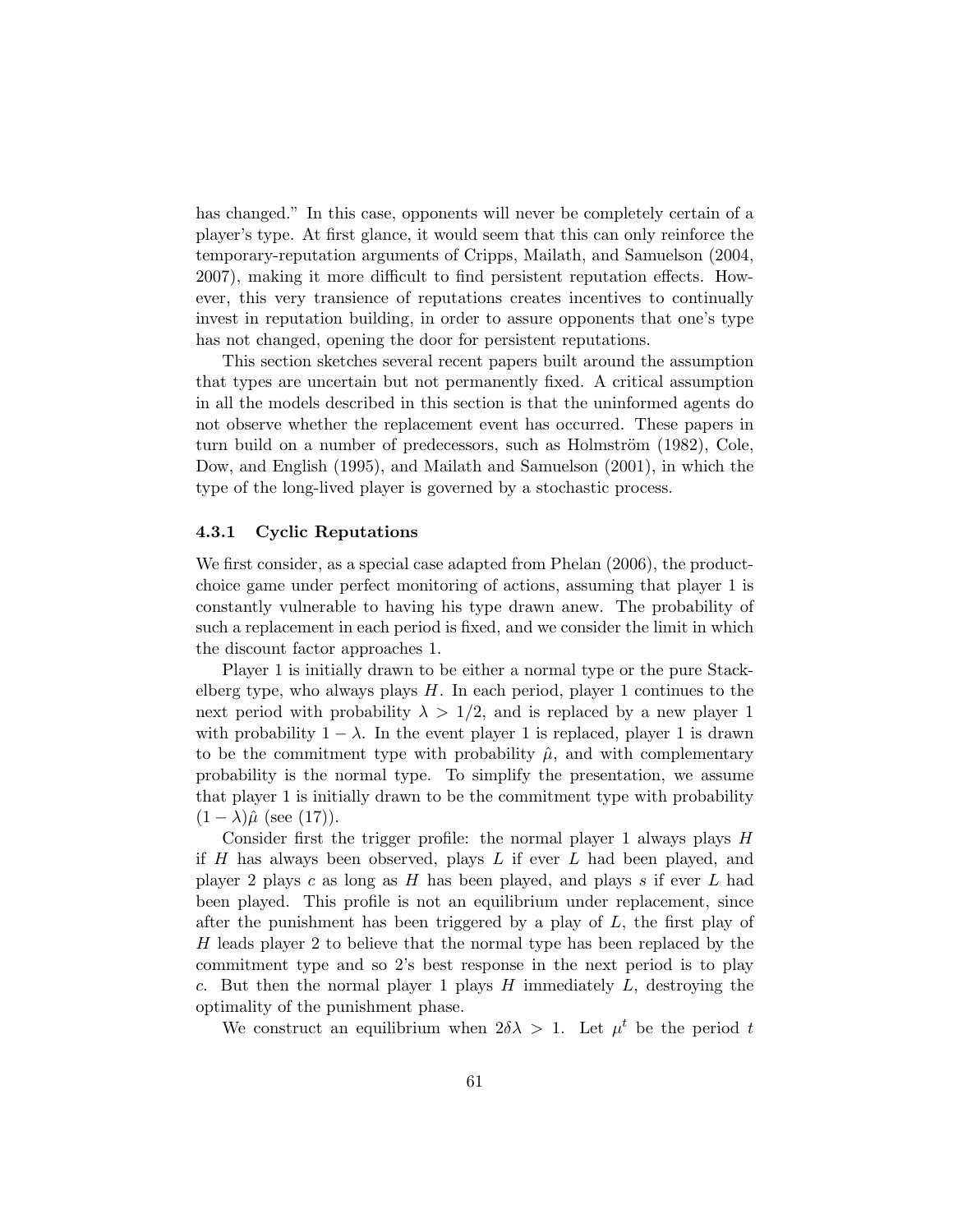posterior probability that player 2 attaches to the event that player 1 is the commitment type. In each period t in which  $\mu^t$  is less than or equal to  $\frac{1}{2}$ , the normal player 1 plays  $H$  with probability

$$
\alpha_1(\mu^t) := \frac{1 - 2\mu^t}{2(1 - \mu^t)}.
$$

This implies that, in such a period, player 2 faces the mixed action  $\frac{1}{2} \circ H +$ 1  $\frac{1}{2} \circ L$ , since

<span id="page-64-1"></span>
$$
\mu^{t} + (1 - \mu^{t}) \frac{1 - 2\mu^{t}}{2(1 - \mu^{t})} = \frac{1}{2},
$$
\n(15)

and hence is indifferent between c and s. When  $\mu^t \leq \frac{1}{2}$  $\frac{1}{2}$ , player 2 mixes, putting probability  $\alpha_2(\mu^t)$  (to be calculated) on c, with player 2's indifference ensuring that this behavior is a best response. For values  $\mu^t > \frac{1}{2}$  $\frac{1}{2}$ , player 2 plays c, again a best response, and the normal player 1 chooses L. Notice that the actions of the customer and the normal player 1 depend only on the posterior probability that player 1 is the Stackelberg type, giving us a profile in Markov strategies.

It remains only to determine the mixtures chosen by player 2, which are designed so that the normal player 1 is behaving optimally. Let  $\varphi(\mu \mid H)$  be the posterior probability attached to player 1 being the commitment type, given a prior  $\mu \leq \frac{1}{2}$  $\frac{1}{2}$  and an observation of H. If the normal type chooses H with probability  $\alpha_1(\mu)$ , we have

$$
\varphi(\mu \mid H) = \lambda \frac{\mu}{\mu + (1 - \mu)\alpha_1(\mu)} + (1 - \lambda)\hat{\mu} = 2\lambda\mu + (1 - \lambda)\hat{\mu},\qquad(16)
$$

using  $(15)$  for the second equality, while the corresponding calculation for  $L$ is

<span id="page-64-2"></span><span id="page-64-0"></span>
$$
\varphi(\mu \mid L) = (1 - \lambda)\hat{\mu}.\tag{17}
$$

Let  $\mu(0), \mu(1), \ldots, \mu(N)$  be the sequence of posterior probabilities satisfying  $\mu(0) = (1 - \lambda)\hat{\mu}$  and  $\mu(k) = \varphi(\mu(k-1) | H)$  for  $(k = 1, \ldots, N)$ , with  $\mu(N)$  being the first such probability to equal or exceed  $\frac{1}{2}$ .

We now attach a player 2 action to each posterior in the sequence  $(\mu(k))$ . Let  $V(k)$  be the value to the normal player 1 of continuation play, beginning at posterior  $\mu(k)$ , and let  $\hat{V}$  be player 1's payoff when  $\mu = (1 - \lambda)\hat{\mu}$ . Player 2 must randomize so that the normal type of player 1 is indifferent between L and H, and hence, for  $k = 0, \ldots, N - 1$ ,

$$
V(k) = (1 - \delta\lambda)(2\alpha_2(\mu(k)) + 1) + \delta\lambda\hat{V}
$$
\n(18)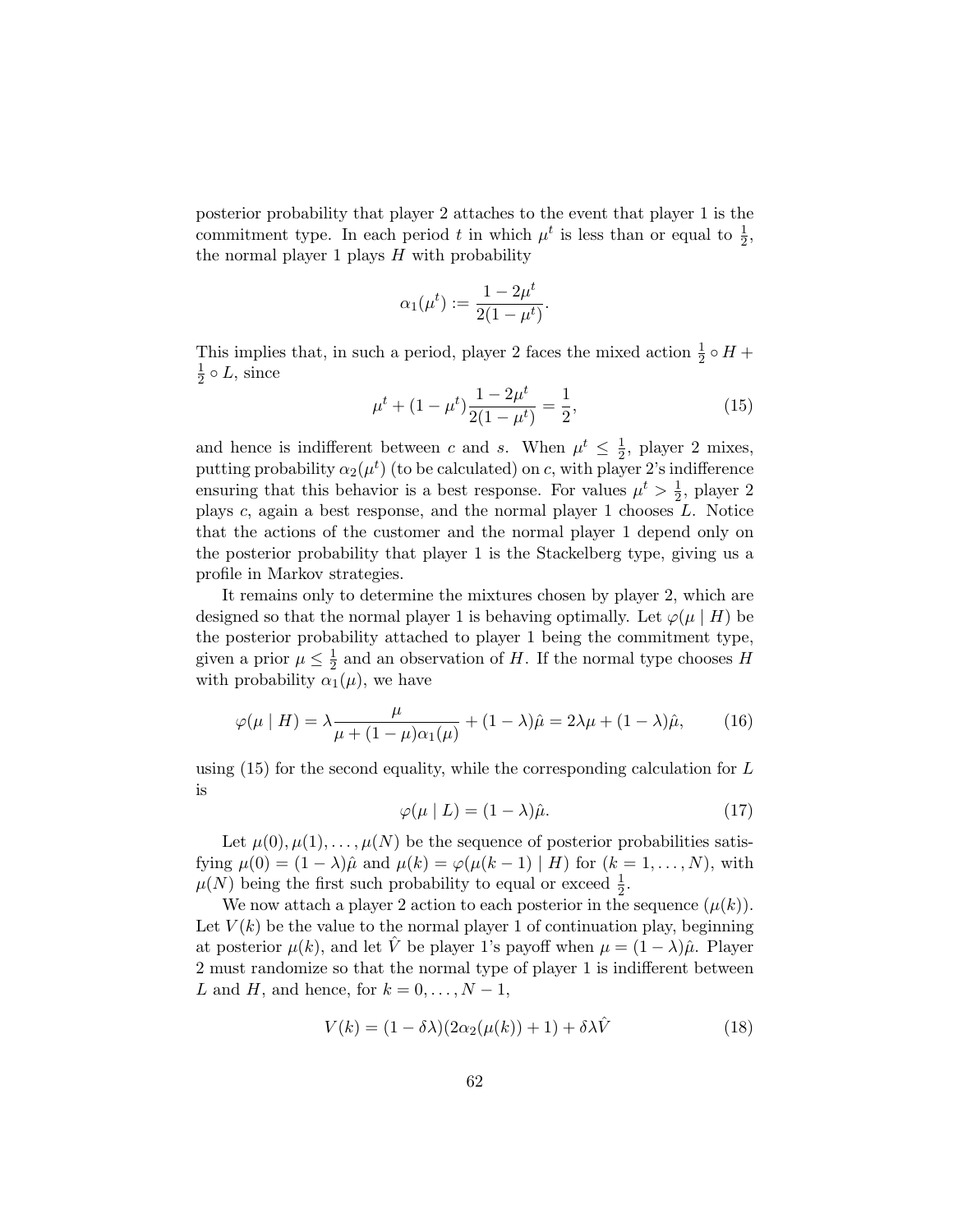<span id="page-65-0"></span>
$$
= (1 - \delta\lambda)2\alpha_2(\mu(k)) + \delta\lambda V(k+1), \tag{19}
$$

where the right side of the top line is the value if  $L$  is played at posterior  $\mu(k)$  and the second line is the value if H is played, and where we normalize by  $(1 - \delta \lambda)$ . Finally,

$$
V(N) = (1 - \delta\lambda)3 + \delta\lambda \hat{V},
$$

since the normal player 1 chooses L with certainty for  $\mu > \frac{1}{2}$ .

Solving [\(18\)](#page-64-2) for  $k = 0$  gives

$$
\hat{V} = 2\alpha_2(\mu(0)) + 1
$$

We then solve the equality of the right side of [\(18\)](#page-64-2) with [\(19\)](#page-65-0) to obtain, for  $k=1,\ldots,N,$ 

$$
V(k) = \hat{V} + \frac{1 - \delta\lambda}{\delta\lambda}.
$$

These equations tell us a great deal about the equilibrium. The value  $V(0)$ is lower than the remaining values, which are all equal to another,  $V(1) =$  $V(2) = \ldots = V(N)$ . This in turn implies (from [\(18\)](#page-64-2)) that  $\alpha_2(\mu(0))$  is lower than the remaining probabilities  $\alpha_2(\mu(1)) = \ldots = \alpha_2(\mu(N-1)) =: \bar{\alpha}_2$ . These properties reflect the special structure of the product-choice game, most notably the fact that the stage-game payoff gain to player 1 from playing  $L$  rather than  $H$  is independent of player 2's action.

It is straightforward to calculate  $\alpha_2(\mu(0)) = 1 - (2\delta\lambda)^{-1}$  and  $\bar{\alpha}_2 = 1$ , and to confirm that a normal player 1 facing posterior  $\mu(N)$  prefers to play L. All other aspects of player 1's strategy are optimal because he is indifferent between  $H$  and  $L$  at every other posterior belief.

[Phelan \(2006\)](#page-87-3) constructs a similar equilibrium in a game that does not have the equal-gain property of the product-choice game, namely that player 1's payoff increment from playing  $H$  is independent of player 2's action. The equilibrium then has a richer dynamic structure.

The breakdown of player 1's reputation in this model is unpredictable, in the sense that the probability of a reputation-ending exertion of low effort is the same regardless of the current posterior that player 1 is good. A normal player 1 who has labored long and hard to build his reputation is just as likely to spend it as is one just starting. Once the reputation has been spent, it can be rebuilt, but only gradually, as the posterior probability of a good type gets pushed upward once more.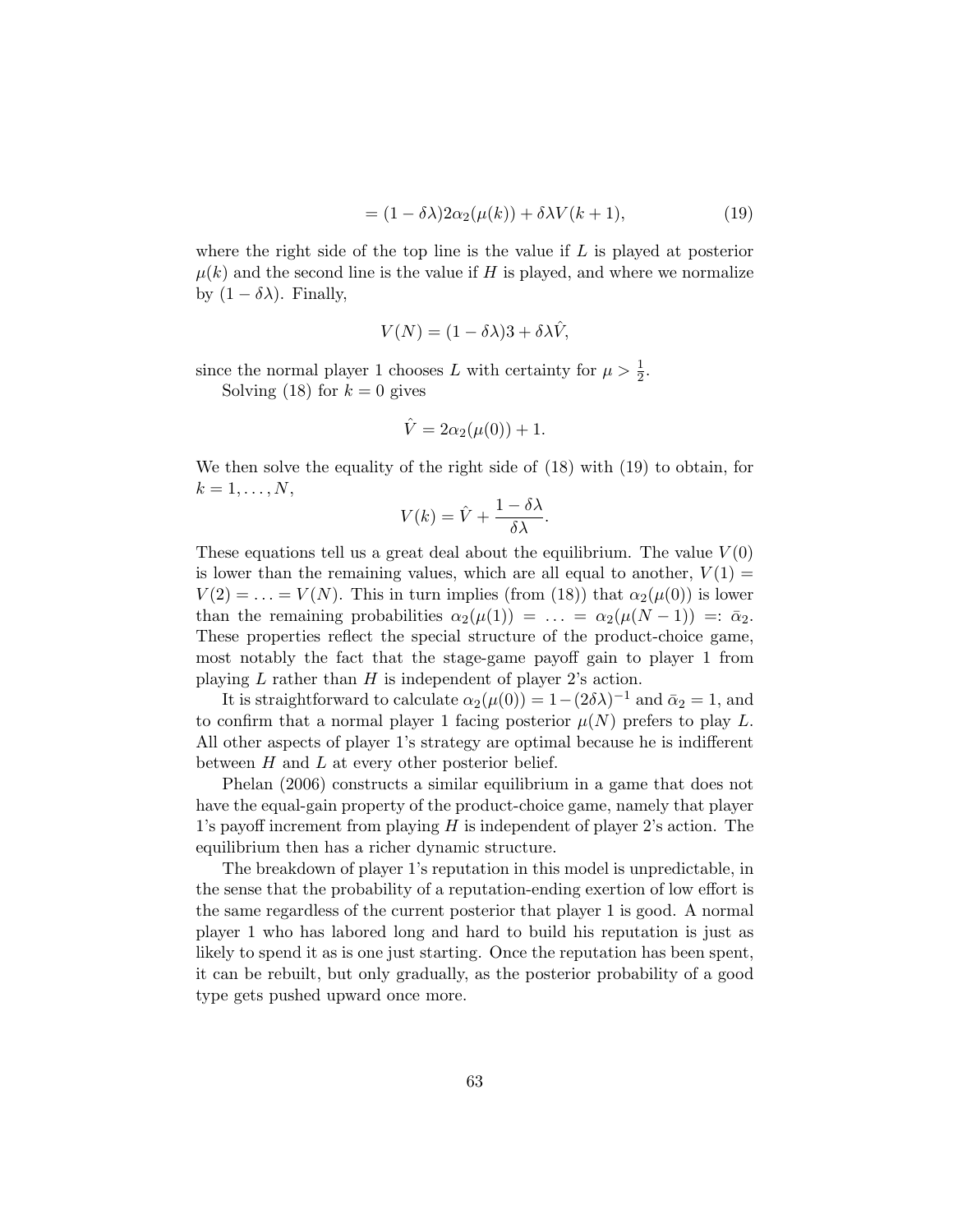# 4.3.2 Permanent Reputations

[Ekmekci, Gossner, and Wilson \(2012\)](#page-85-5) study a model in which persistent changes in the type of the long-lived player coexist with permanent reputation effects. The model of the preceding section is a special case of that considered here, in which the probability of a replacement is fixed. In this section, we consider the limits as the probability of a replacement approaches zero and the discount factor approaches one. As one might have expected, the order in which these limits is taken is important.

Let us once again consider the product-choice game of Figure [1.](#page-5-1) Player 1 can be one of two possible types, a normal type or a simple commitment type who invariably plays  $H$ . At the beginning of the game, player 1's type is drawn from a distribution that puts positive probability on each type. We assume that monitoring is imperfect but public; [Ekmekci, Gossner,](#page-85-5) [and Wilson \(2012\)](#page-85-5) allow private monitoring (including perfect and public monitoring as special cases).

So far, this gives us a standard imperfect monitoring reputation game. Now suppose that at the end of every period, with probability  $1 - \lambda$  the long-lived player is replaced, and with probability  $\lambda$  the long-lived player continues until the next period. Replacement draws are independent across periods, and the type of each entering player is an independent draw from the prior distribution over types, regardless of the history that preceded that replacement.

Using entropy arguments similar to those described in Sections [2.4,](#page-10-0) [2.6,](#page-22-1) and [2.8,](#page-34-0) [Ekmekci, Gossner, and Wilson \(2012\)](#page-85-5) show that the normal type's ex ante equilibrium payoffs in any equilibrium must be at least

<span id="page-66-0"></span>
$$
\underline{w}_H\left(-(1-\delta)\log\mu(H) - \log\lambda\right),\tag{20}
$$

and the normal type's continuation equilibrium payoffs (after any history) in any equilibrium must be at least

<span id="page-66-1"></span>
$$
\underline{w}_H\left(-(1-\delta)\log(1-\lambda)\mu(H) - \log\lambda\right). \tag{21}
$$

We consider first [\(20\)](#page-66-0) and the limit as  $\lambda \to 1$  and  $\delta \to 1$ . Player 1 is becoming more patient, and is also becoming increasingly likely to persist from one period to the next. The lower bound on player 1's equilibrium payoff approaches  $w_H(0)$ , the pure Stackelberg payoff of 2.

This payoff bound is unsurprising. One would expect that if replacements are rare, then they will have little effect on ex ante payoffs, and hence that we can replicate the no-replacement Stackelberg payoff bound by making replacements arbitrarily rare. However, we can go beyond this bound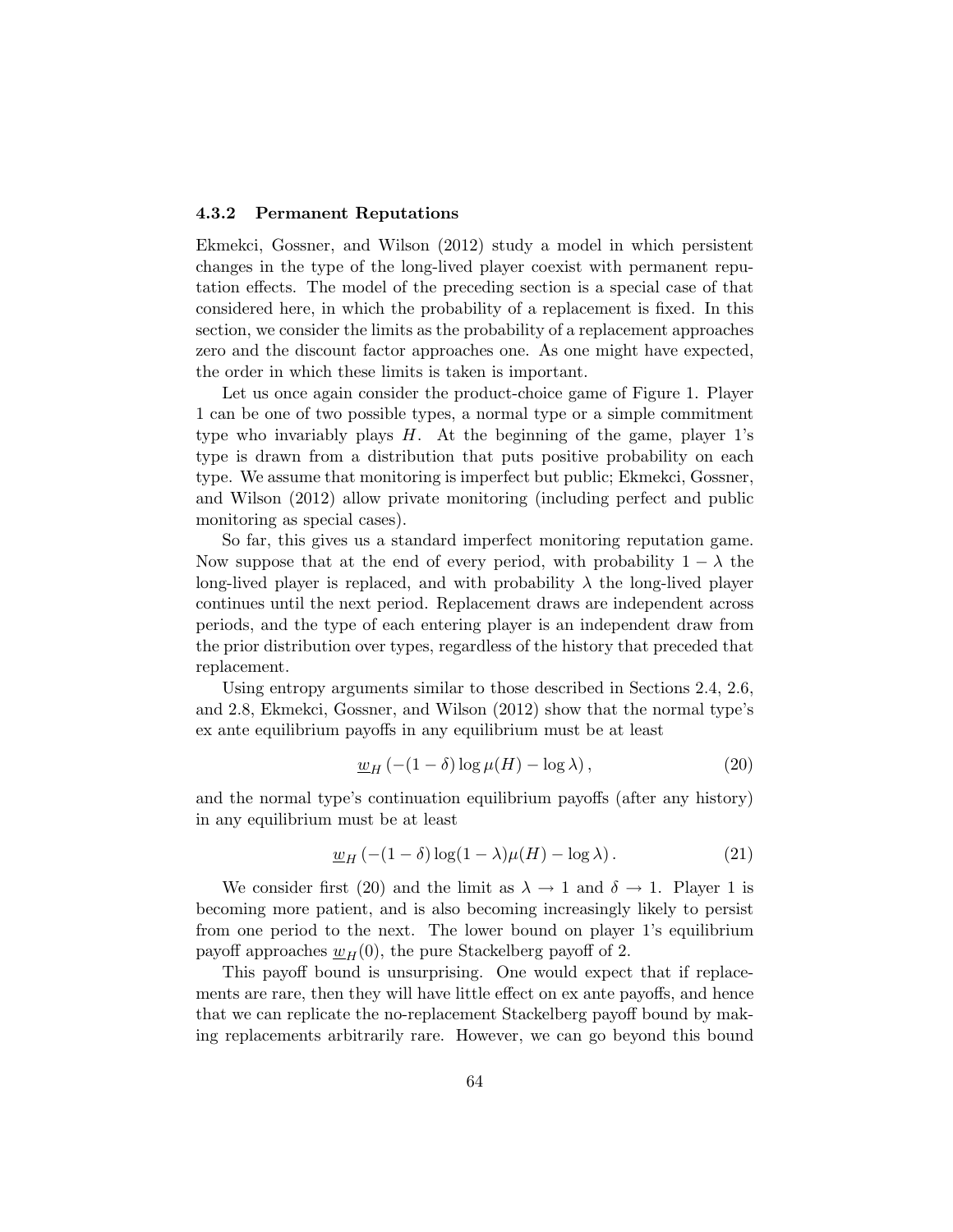to talk about long-run beliefs and payoffs. Doing so requires us to consider the lower bound in [\(21\)](#page-66-1), which reveals the necessity of being more precise about the relative rates at which the replacement probability goes to zero and the discount factor gets large.

The bound [\(21\)](#page-66-1) suggests that a particularly interesting limiting case arises if  $(1 - \delta) \ln(1 - \lambda) \rightarrow 0$ . For example, this is the case when  $\lambda =$  $1 - (1 - \delta)^{\beta}$  for some  $\beta > 0$ . Under these circumstances, the replacement probability is not going to zero too fast, compared to the rate at which the discount factor goes to one. The lower bound on player 1's continuation payoff, in any Nash equilibrium and after any history, then approaches (as  $\lambda$ ) and  $\delta$  get large) the pure Stackelberg payoff of 2. Notice that this reputationbased lower bound on player 1's payoff is effective after every history, giving a long run reputation result. Unlike the case examined by [Cripps, Mailath,](#page-84-1) [and Samuelson \(2004,](#page-84-1) [2007\)](#page-84-2), the probability that player 1 is the commitment type can never become so small as to vitiate reputation effects.

Some care is required in establishing this result, but the intuition is straightforward. The probability of a replacement imposes a lower bound on the probability of a commitment type. This lower bound might be quite small, but is large enough to ensure that reputation arguments never lose their force, as long as player 1 is sufficiently patient. Recalling our discussion from Section [2.7,](#page-31-0) the lower-bound arguments from Section [2.4](#page-10-0) require that limits be taken in the appropriate order. For any given probability of the commitment type, there is a discount factor sufficiently large as to ensure that player 1 can build a reputation and secure a relatively large payoff. However, for a fixed discount factor, the probability of the commitment type will eventually drop so low as to be essentially irrelevant in affecting equilibrium payoffs. In light of this, consider how the limits interact in [Ekmekci, Gossner, and Wilson \(2012\)](#page-85-5). As  $\lambda$  goes to one, the lower bound on the probability that player 1 is the commitment type gets very small. But if in the process  $\delta$  goes to one sufficiently rapidly, then for each value of  $\lambda$ , and hence each (possibly tiny) probability that player 1 is the commitment type, player 1 is nonetheless sufficiently patient that reputation effects can operate. In addition, the constant (if rare) threat of replacement ensues that the lower bound on the probability of a commitment type, and hence the relevance of reputation building, applies to every history of play.

As usual, we have described the argument for the case in which there is a single commitment type, fortuitously chosen to be the Stackelberg type. A similar argument applies to the case in which there are many commitment types. The lower bound on player 1's payoff would then approach the payoff player 1 would receive if 1 were known to be the most advantageous of the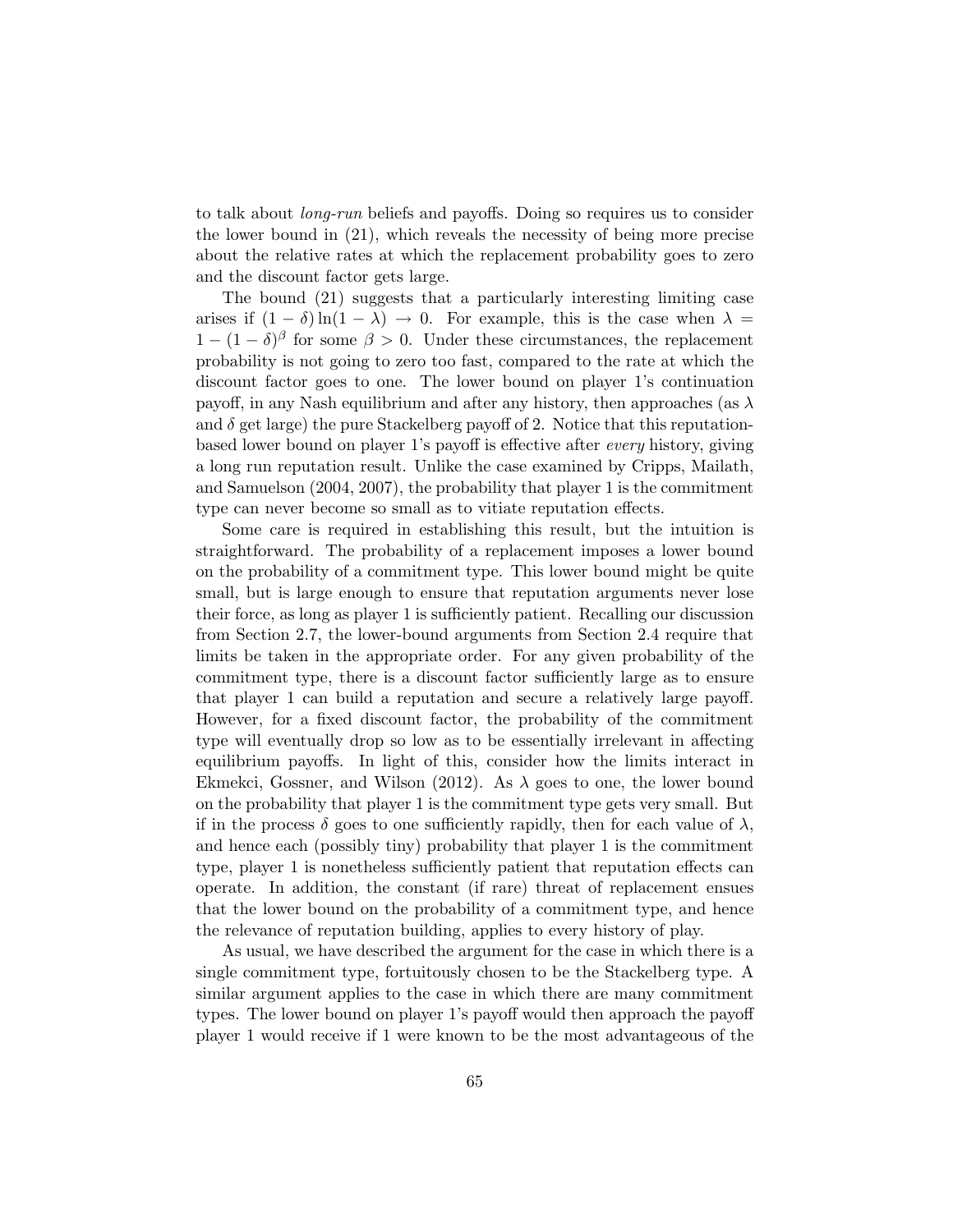possible commitment types.

#### 4.3.3 Reputation as Separation

This section examines a stylized version of [Mailath and Samuelson'](#page-87-2)s [\(2001\)](#page-87-2) model of "separating" reputations. The prospect of replacements again plays a role. However, the reputation considerations now arise not out of the desire to mimic a good commitment type, but to avoid a bad one.<sup>[32](#page-68-0)</sup>

The underlying game is an imperfect monitoring variant of the productchoice game. In each period, the long-lived player 1 chooses either high effort  $(H)$  or low effort  $(L)$ . Low effort is costless, while high effort entails a cost of c. Player 2 receives either a good outcome  $\bar{y}$  or a bad outcome y. The outcome received by player 2 is drawn from a distribution with probability  $\rho_H$  on a good outcome (and probability  $1-\rho_H$  on a bad outcome) when the firm exerts high effort, and probability  $\rho_L < \rho_H$  on a good outcome (and probability  $1 - \rho_L$  on a bad outcome) when the firm exerts low effort.

At the beginning of the game, player 1 is chosen to be either a normal type or an "inept" type who invariably exerts low effort. The reputationbased incentives for player 1 arise out of player 1's desire to convince player 2 that he is not inept, rather than that he is a good type. We accordingly refer to this as a model of "reputation as separation," in contrast with the more typical reputation-based incentive for a normal player 1 to pool with a commitment type.

As usual, we think of player 1 as a firm and player 2 as a customer, or perhaps as a population of customers. The customer receives utility 1 from outcome  $\bar{y}$  and utility 0 from outcome y. In each period, the customer purchases the product at a price equal to the customer's expected payoff: if the firm is thought to be normal with probability  $\tilde{\mu}$ , and if the normal firm is thought to choose high effort with probability  $\alpha$ , then the price will be

$$
p(\tilde{\mu}\alpha) := \tilde{\mu}\alpha\rho_H + (1 - \tilde{\mu}\alpha)\rho_L.
$$

It is straightforward to establish conditions under which there exist equilibria in which the normal firm frequently exerts high effort. Suppose the normal firm initially exerts high effort, and continues to do so as long as signal  $\bar{y}$  is realized, with the period t price given by  $p(\tilde{\mu}_h)$ , where  $\tilde{\mu}_h$  is the posterior probability of a normal firm after history h. Let signal  $\leq$ y prompt

<span id="page-68-0"></span><sup>32</sup>[Morris](#page-87-4) [\(2001\)](#page-87-4) examines an alternative model of separating reputations, and the bad reputation models discussed in Section [5.1](#page-74-0) are similarly based on a desire to separate from a bad type.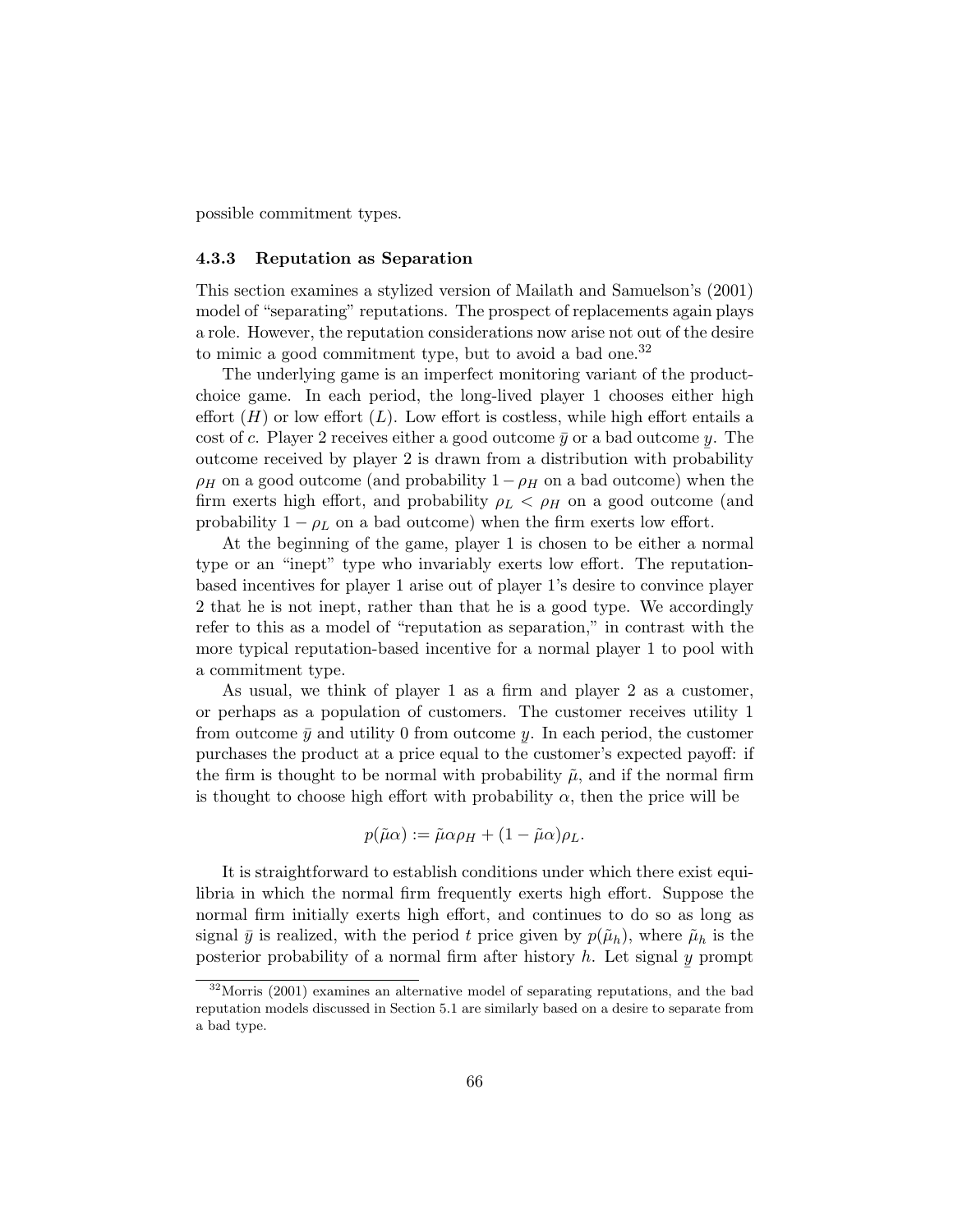some number  $K \geq 1$  periods of low effort and price  $\rho_L$ , after which play resumes with the normal firm exerting high effort. We can choose a punishment length  $K$  such that these strategies constitute an equilibrium, as long as the cost  $c$  is sufficiently small.

Given this observation, our basic question of whether there exist higheffort equilibria appears to have a straightforward, positive answer. Moreover, uncertainty about player 1's type plays no essential role in this equilibrium. The posterior probability that player 1 is normal remains unchanged in periods in which his equilibrium action is  $L$ , and tends to drift upward in periods when the normal player 1 plays  $H$ . Player 2's belief that player 1 is normal almost certainly converges to 1 (conditional on 1 being normal). Nonetheless, the equilibrium behavior persists, with strings in which player 1 chooses H interspersed with periods of punishment. Indeed, the proposed behavior remains an equilibrium even if player 1 is known to be normal from the start. We have seemingly accomplished nothing more than showing that equilibria can be constructed in repeated games in which players do not simply repeat equilibrium play of the stage game.

However, we prefer to restrict attention to Markov strategies, with the belief about player 1's type as the state variable. This eliminates the equilibrium we have just described, since under these strategies the customer's behavior depends upon the firm's previous actions as well as the customer's beliefs.

Why restrict attention to Markov equilibria? The essence of repeated games is that continuation play can be made to depend on current actions in such a way as to create intertemporal incentives. Why curtail this ability by placing restrictions on the ability to condition actions on behavior? How interesting would the repeated prisoners' dilemma be if attention were restricted to Markov equilibria?

While we describe player 2 as a customer, we have in mind cases in which the player 2 side of the game corresponds to a large (continuum) population of customers. It is most natural to think of these customers as receiving idiosyncratic noisy signals of the effort choice of the firm; by idiosyncratic we mean that the signals are independently drawn and privately observed.<sup>[33](#page-69-0)</sup> A customer who receives a bad outcome from a service provider cannot be sure whether the firm has exerted low effort, or whether the customer has simply been unlucky (and most of the other customers have received a good

<span id="page-69-0"></span><sup>&</sup>lt;sup>33</sup>There are well-known technical complications that arise with a continuum of independently distributed random variables (see, for example, [Al-Najjar](#page-83-3) [\(1995\)](#page-83-3)). [Mailath and](#page-87-5) [Samuelson](#page-87-5) [\(2006,](#page-87-5) Remark 18.1.3) describes a construction that, in the current context, avoids these difficulties.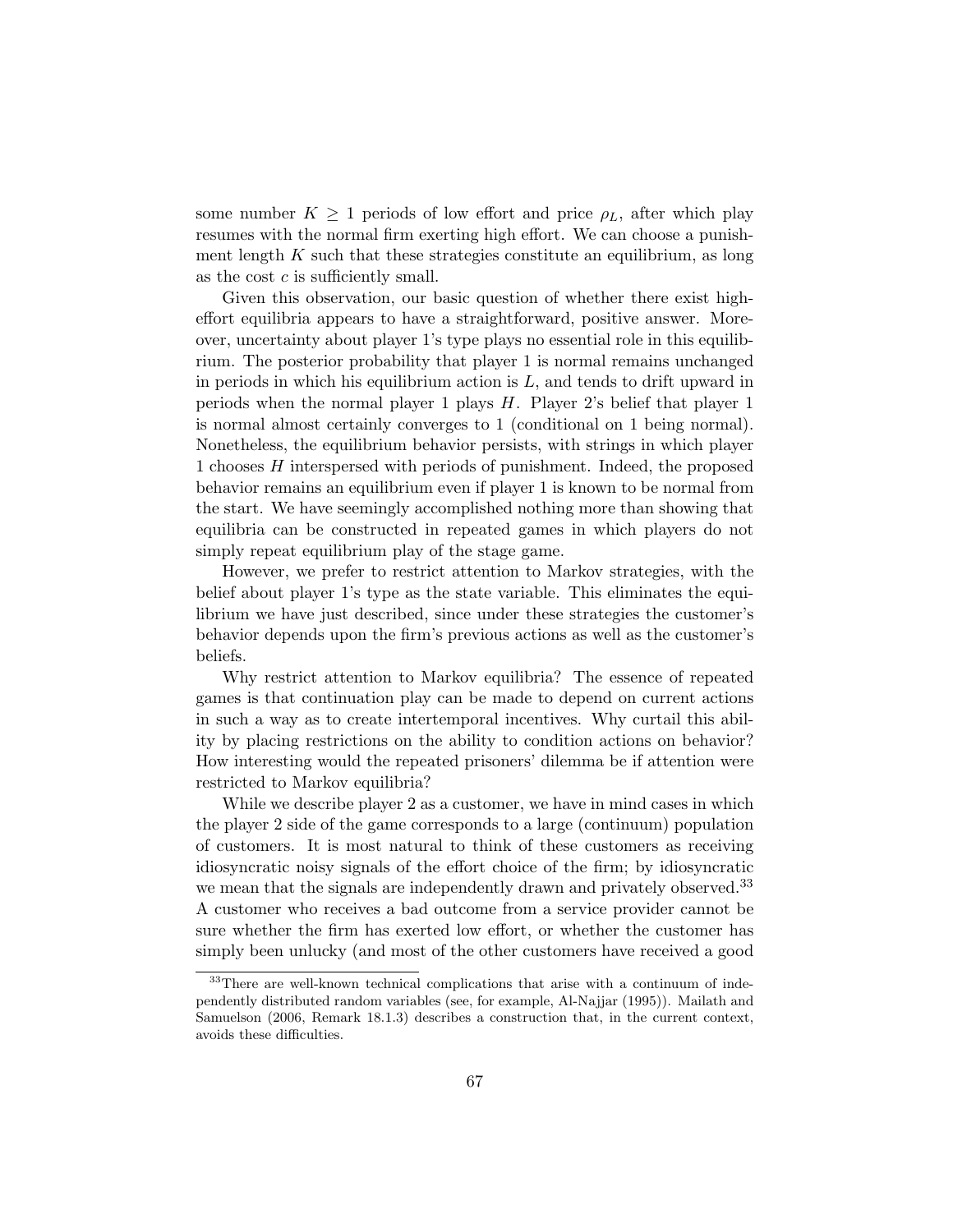outcome).

The imperfection in the monitoring per se is not an obstacle to creating intertemporal incentives. There is a folk theorem for games of imperfect public monitoring, even when players only receive signals that do not perfectly reveal actions [\(Fudenberg, Levine, and Maskin, 1994\)](#page-86-6). If the idiosyncratic signals in our model were public, we could construct equilibria with a population of customers analogous to the equilibrium described above: customers coordinate their actions in punishing low effort on the part of the firm. Such coordination is possible if the customers observe each other's idiosyncratic signals (in which case the continuum of signals precisely identifies the firm's effort) or if the customers all receive the same signal (which would not identify the firm's effort, but could still be used to engineer coordinated and effective punishments).

However, we believe there are many cases in which such coordinated behavior is not possible, and so think of the idiosyncratic signals as being private, precluding such straightforward coordination. Nonetheless, there is now a significant literature on repeated finite games with private monitoring (beginning with [Sekiguchi \(1997\)](#page-87-6), Piccione  $(2002)$ , and Ely and Välimäki [\(2002\)](#page-85-6)) suggesting that private signals do not preclude the provision of intertemporal incentives. While the behavioral implications of this literature are still unclear, it is clear that private signals significantly complicate the analysis. [Mailath and Samuelson \(2006,](#page-87-5) Section 18.1) studies the case of a continuum of customers with idiosyncratic signals.

In order to focus on the forces we are interested in without being distracted by the technical complications that arise with private signals, we work with a single customer (or, equivalently, a population of customers receiving the same signal) and rule out coordinated punishments by restricting attention to Markov equilibria.

At the end of each period, the firm continues to the next period with probability  $\lambda$ , but with probability  $1 - \lambda$ , is replaced by a new firm. In the event of a replacement, the replacement's type is drawn from the prior distribution, with probability  $\tilde{\mu}^0$  of a normal replacement.

A Markov strategy for the normal firm can be written as a mapping  $\alpha : [0,1] \to [0,1],$  where  $\alpha(\tilde{\mu})$  is the probability of choosing action H when the customer's posterior probability of a normal firm is  $\tilde{\mu}$ . The customers' beliefs after receiving a good signal are updated according to

$$
\varphi(\tilde{\mu} \mid \bar{y}) = \lambda \frac{\left[\rho_H \alpha(\tilde{\mu}) + \rho_L (1 - \alpha(\tilde{\mu}))\right] \tilde{\mu}}{\left[\rho_H \alpha(\tilde{\mu}) + \rho_L (1 - \alpha(\tilde{\mu}))\right] \tilde{\mu} + \rho_L (1 - \tilde{\mu})} + (1 - \lambda) \tilde{\mu}^0,
$$

with a similar expression for the case of a bad signal. The strategy  $\alpha$  is a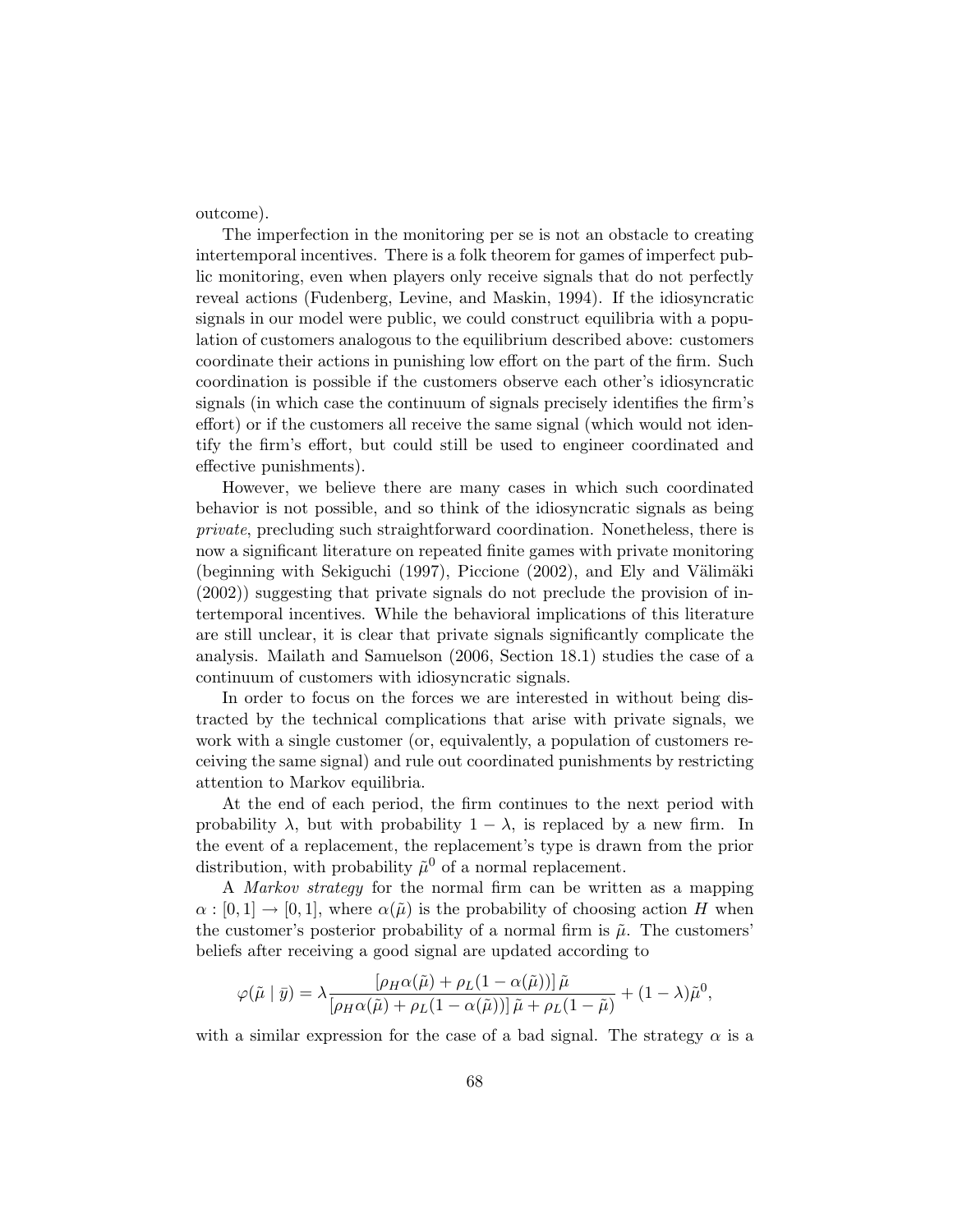Markov equilibrium if it is maximizing for the normal firm.

**Proposition 4** Suppose  $\lambda \in (0,1)$  and  $\tilde{\mu}^0 > 0$ . There exists  $\bar{c} > 0$  such that for all  $0 \leq c < \overline{c}$ , there exists a Markov equilibrium in which the normal firm always exerts high effort.

**Proof.** Suppose the normal firm always exerts high effort. Then given a posterior probability  $\tilde{\mu}$  that the firm is normal, firm revenue is given by  $p(\tilde{\mu}) = \tilde{\mu}\rho_H + (1 - \tilde{\mu})\rho_L$ . Let  $\tilde{\mu}_y := \varphi(\tilde{\mu} \mid y)$  and  $\tilde{\mu}_{xy} := \varphi(\varphi(\tilde{\mu} \mid x) \mid y)$  for  $x, y \in {\{\overline{y}, \overline{y}\}}.$  Then  $\tilde{\mu}_{\overline{y}\overline{y}} > \tilde{\mu}_{\overline{y}} > \tilde{\mu} > \tilde{\mu}_{\overline{y}} \geq \tilde{\mu}_{\overline{y}y}$  and  $\tilde{\mu}_{\overline{y}y} > \tilde{\mu}_{\overline{y}y}$  for  $y \in {\{\overline{y}\}}$ . The value function of the normal firm is given by  $\frac{1}{2}$  $y,\bar{y}\}.$ 

$$
V(\tilde{\mu}) = (1 - \delta\lambda)(p(\tilde{\mu}) - c) + \delta\lambda \left[ \rho_H V(\tilde{\mu}_{\bar{y}}) + (1 - \rho_H) V(\tilde{\mu}_{\bar{y}}) \right].
$$

The payoff from exerting low effort and thereafter adhering to the equilibrium strategy is

$$
V(\tilde{\mu};L) := (1 - \delta\lambda)p(\tilde{\mu}) + \delta\lambda\left[\rho_L V(\tilde{\mu}_{\bar{y}}) + (1 - \rho_L)V(\tilde{\mu}_{\underline{y}})\right].
$$

Thus,  $V(\tilde{\mu}) - V(\tilde{\mu};L)$  is given by

$$
- c(1 - \delta \lambda) + \delta \lambda (1 - \delta \lambda)(\rho_H - \rho_L)(p(\tilde{\mu}_{\tilde{y}}) - p(\tilde{\mu}_y))
$$
  
+ 
$$
\delta^2 \lambda^2 (\rho_H - \rho_L) {\rho_H [V(\tilde{\mu}_{\tilde{y}\tilde{y}}) - V(\tilde{\mu}_{\tilde{y}\tilde{y}})] + (1 - \rho_H) [V(\tilde{\mu}_{\tilde{y}\tilde{y}}) - V(\tilde{\mu}_{\tilde{y}\tilde{y}})] }
$$
  

$$
\geq (1 - \delta \lambda) {- c + \delta \lambda (\rho_H - \rho_L) [p(\tilde{\mu}_{\tilde{y}}) - p(\tilde{\mu}_{\tilde{y}})] }, (22)
$$

where the inequality is established via a straightforward argument showing that V is increasing in  $\mu$ .

From an application of the one shot deviation principle, it is an equilibrium for the normal firm to always exert high effort, with the implied customer beliefs, if and only if  $V(\tilde{\mu}) - V(\tilde{\mu};L) \geq 0$  for all feasible  $\tilde{\mu}$ . From [\(22\)](#page-71-0), a sufficient condition for this inequality is

<span id="page-71-0"></span>
$$
p(\tilde{\mu}_{\bar{y}}) - p(\tilde{\mu}_{\underline{y}}) \ge \frac{c}{\delta \lambda(\rho_H - \rho_L)}.
$$

Because there are replacements, the left side of this inequality is bounded away from zero. There thus exists a sufficiently small  $c$  such that the inequality holds.

In equilibrium, the difference between the continuation value of choosing high effort and the continuation value of choosing low effort must exceed the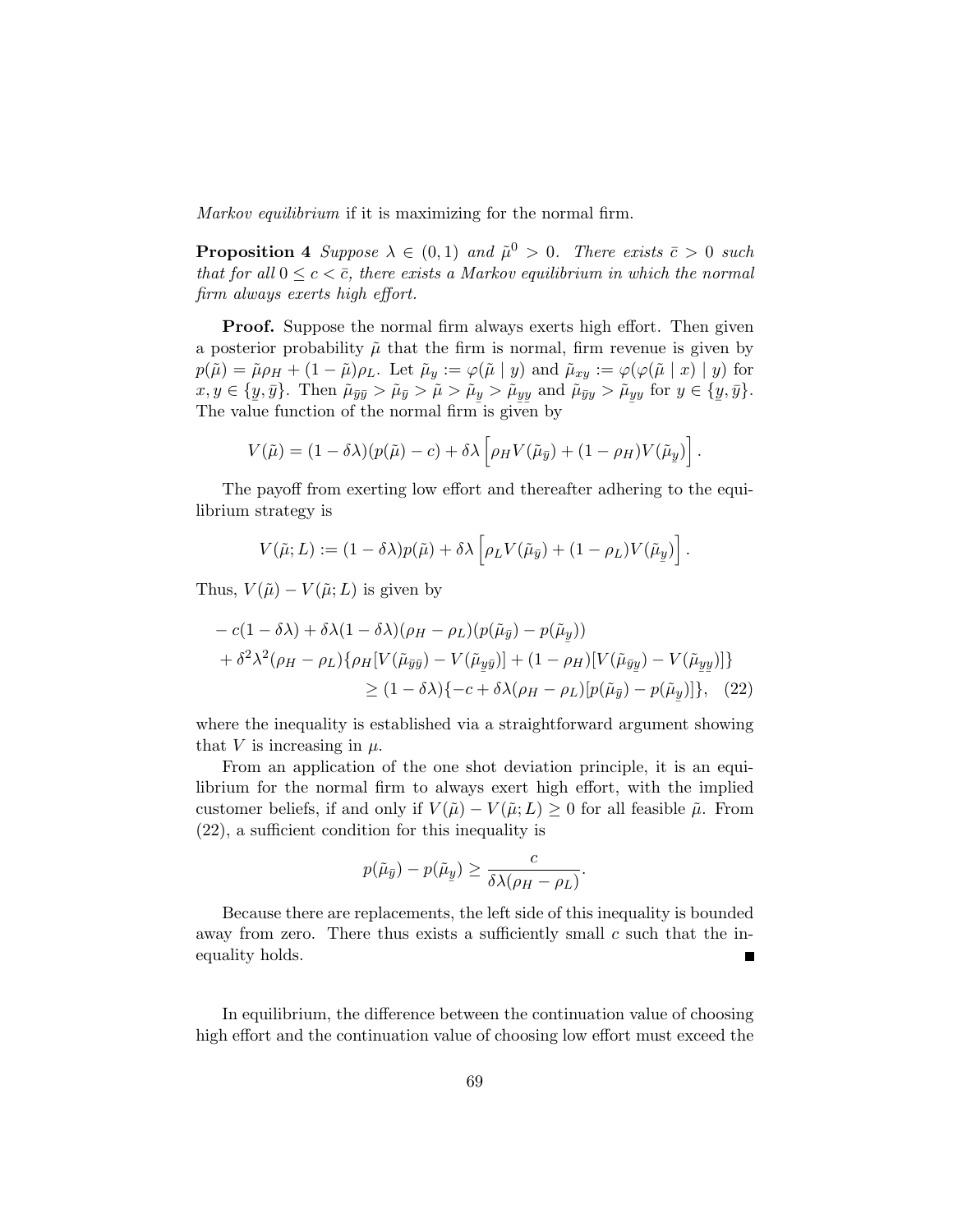<span id="page-72-0"></span>cost of high effort. However, the value functions corresponding to high and low effort approach each other as  $\tilde{\mu} \rightarrow 1$ , because the values diverge only through the effect of current outcomes on future posteriors, and current outcomes have very little affect on future posteriors when customers are currently quite sure of the firm's type. The smaller the probability of an inept replacement, the closer the posterior expectation of a normal firm can approach unity. Replacements ensure that  $\tilde{\mu}$  can never reach unity, and hence there is always a wedge between the high-effort and low-effort value functions. As long as the cost of the former is sufficiently small, high effort will be an equilibrium.

The possibility of replacements is important in this result. In the absence of replacements, customers eventually become so convinced the firm is normal (i.e., the posterior  $\tilde{\mu}$  becomes so high), that subsequent evidence can only shake this belief very slowly. Once this happens, the incentive to choose high effort disappears [\(Mailath and Samuelson, 2001,](#page-87-0) Proposition 2). If replacements continually introduce the possibility that the firm has become inept, then the firm cannot be "too successful" at convincing customers it is normal, and so there is an equilibrium in which the normal firm always exerts high effort.

To confirm the importance of replacements, suppose there are no replacements, and suppose further that  $\rho_H = 1 - \rho_L$ . In this case, there is a unique Markov equilibrium in pure strategies, in which the normal firm exerts low effort after every history:

Under this parameter configuration, an observation of  $\bar{y}$  followed by  $y$ (or y followed by  $\bar{y}$ ) leaves the posterior at precisely the level it had attained before these observations. More generally, posterior probabilities depend only on the number of  $\bar{y}$  and  $y$  observations in the history, and not on their order. We can thus think of the set of possible posterior probabilities as forming a ladder, with countably many rungs and extending infinitely in each direction, with a good signal advancing the firm one rung up and a bad signal pushing the firm down one rung. Now consider a pure Markov equilibrium, which consists simply of a prescription for the firm to exert either high effort or low effort at each possible posterior about the firm's type. If there exists a posterior at which the firm exerts low effort, then upon being reached the posterior is never subsequently revised, since normal and inept firms then behave identically, and the firm receives the lowest possible continuation payoff. This in turn implies that if the equilibrium ever calls for the firm to exert high effort, than it must also call for the firm to exert high effort at the next higher posterior. Otherwise, the next higher posterior yields the lowest possible continuation payoff, and the firm will not exert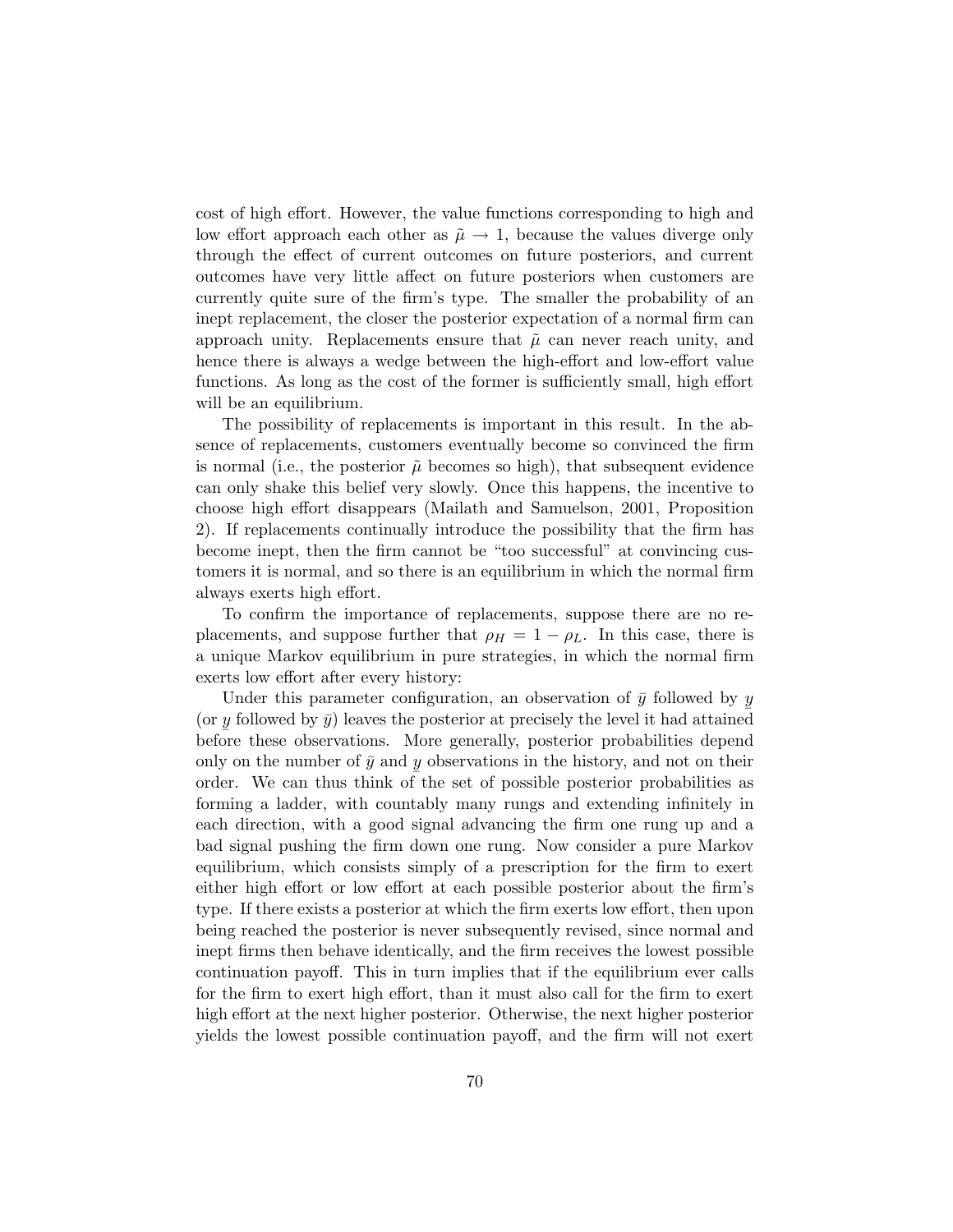<span id="page-73-0"></span>costly effort only to enhance the chances of receiving the lowest possible payoff.

We can repeat this argument to conclude that if the firm ever exerts high effort, it must do so for every higher posterior. But then for any number of periods T and  $\varepsilon > 0$ , we can find a posterior (close to one) at which the equilibrium calls for high effort, and with the property that no matter what effort levels the firm exerts over the next  $T$  periods, the posterior that the firm is normal will remain above  $1 - \varepsilon$  over those T periods. By making T large enough that periods after T are insignificant in payoff calculations and making  $\varepsilon$  small, we can ensure that the effect of effort on the firm's revenue are overwhelmed by the cost of that effort, ensuring that the firm will exert low effort. This gives us a contradiction to the hypothesis that high effort is ever exerted.

[Mailath and Samuelson \(2001\)](#page-87-0) show that the inability to support high effort without replacements extends beyond this simple case. These results thus combine to provide the seemingly paradoxical result that it can be good news for the firm to have customers constantly fearing that the firm might "go bad." The purpose of a reputation is to convince customers that the firm is normal and will exert high effort. As we have just seen, the problem with maintaining a reputation in the absence of replacements is that the firm essentially succeeds in convincing customers it is normal. If replacements continually introduce the possibility that the firm has turned inept, then there is an upper bound, short of unity, on the posterior  $\tilde{\mu}$ , and so the difference in posteriors after different signals is bounded away from zero. The incentive to exert high effort in order to convince customers that the firm is still normal then always remains.

A similar role for replacements was described by Holmström  $(1982)$  in the context of a signal-jamming model of managerial employment. The wage of the manager in his model is higher if the market posterior over the manager's type is higher, even if the manager chooses no effort. In contrast, the revenue of a firm in the current model is higher for higher posteriors only if customers also believe that the normal firm is choosing high effort. Holmström's manager always has an incentive to increase effort, in an attempt to enhance the market estimation of his talent. In contrast to the model examined here, an equilibrium then exists (without replacements) in which the manager chooses effort levels that are higher than the myopic optimum. In agreement with spirit of our analysis, however, this overexertion disappears over time, as the market's posterior concerning the manager's type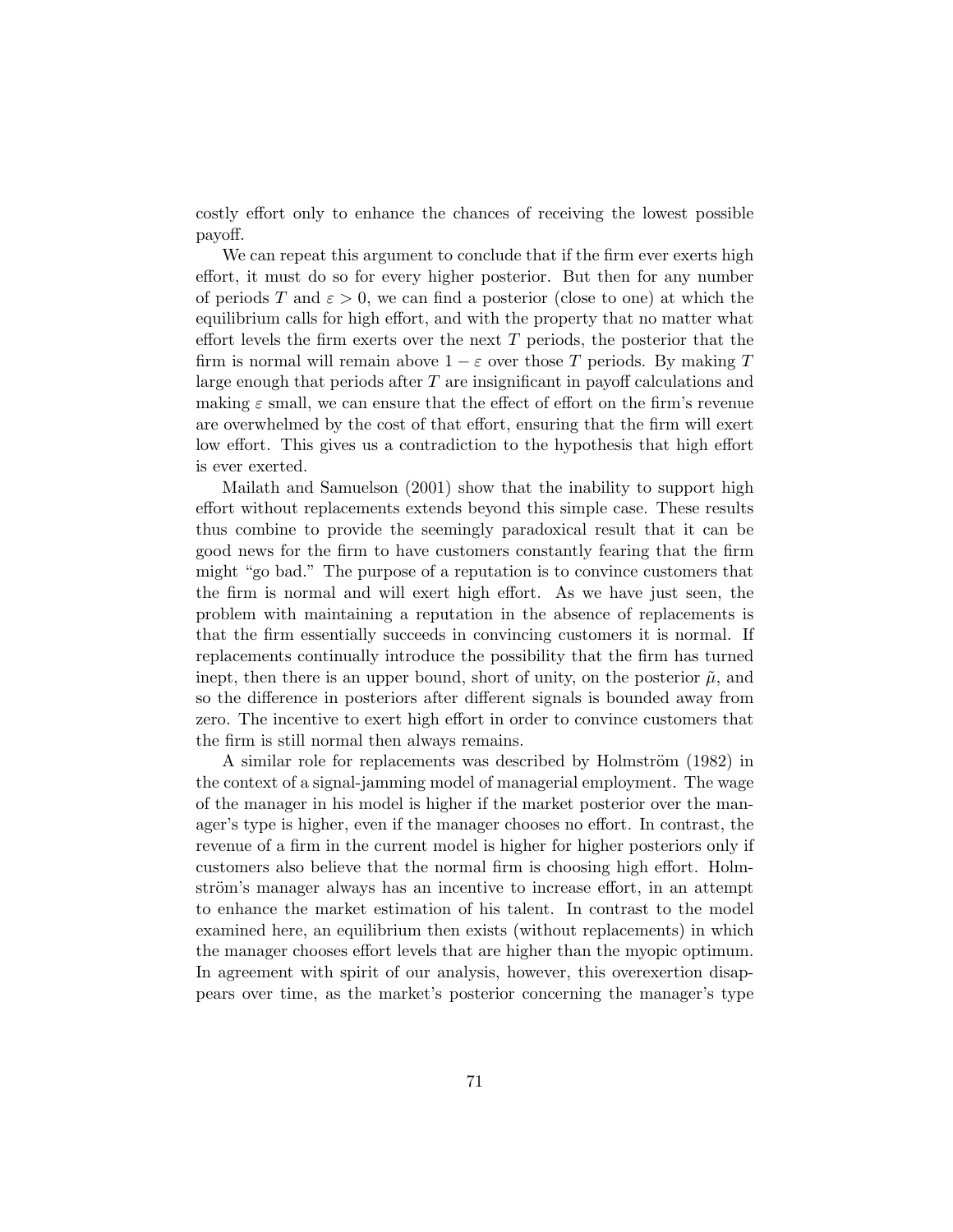<span id="page-74-2"></span>approaches one.[34](#page-74-0)

# 5 Discussion

Even within the context of repeated games, we have focused on a particular model of reputations. This section briefly describes some alternatives.

## <span id="page-74-1"></span>5.1 Outside Options and Bad Reputations

We begin with an interaction that we will interpret as involving a sequence of short-lived customers and a firm, but we allow customers an outside option that induces sufficiently pessimistic customers to abandon the firm, and so not observe any further signals.

The ability to sustain a reputation in this setting hinges crucially on whether the behavior of a firm on the brink of losing its customers makes the firm's product more or less valuable to customers. If these actions make the firm more valuable to customers, it is straightforward to identify conditions under which the firm can maintain a reputation. This section, drawing on Ely and Välimäki  $(2003)$ , presents a model in which the firms' efforts to avoid a no-trade region destroy the incentives needed for a nontrivial equilibrium. We concentrate on a special case of Ely and Välimäki  $(2003)$ . [Ely,](#page-85-1) [Fudenberg, and Levine \(2008\)](#page-85-1) provide a general analysis of bad reputations.

There are two players, referred to as the firm (player 1) and the customer (player 2). We think of the customer as hiring the firm to perform a service, with the appropriate nature of the service depending upon a diagnosis that only the firm can perform. For example, the firm may be a doctor who must determine whether the patient needs to take two aspirin daily or needs a heart transplant.

The interaction is modeled as a repeated game with random states. There are two states of the world,  $\theta_H$  and  $\theta_L$ . In the former, the customer requires a high level of service, denoted by  $H$ , in the latter a low level denoted by L.

The stage game is an extensive form game. The state is first drawn by Nature and revealed to the firm but not the customer. The customer then

<span id="page-74-0"></span> $^{34}$  Neither the market nor the manager knows the talent of the manager in Holmström's [\(1982\)](#page-86-0) model. The manager's evaluation of the profitability of effort then reflects only market beliefs. In contrast, our normal firms are more optimistic about the evolution of posterior beliefs that are customers. However, the underlying mechanism generating incentives is the same.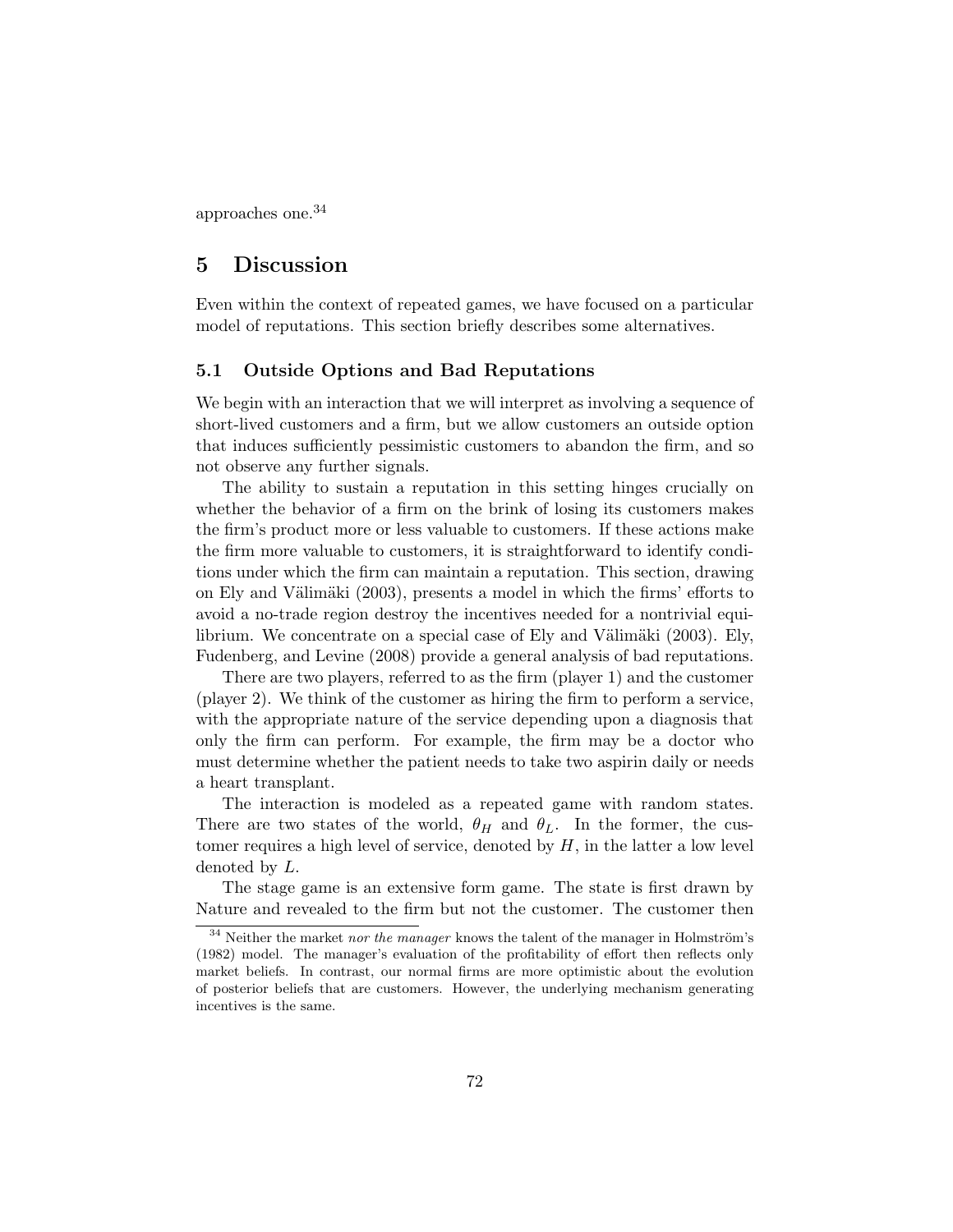|   | Hire     | Not hire         |   | Hire             | Not hire |
|---|----------|------------------|---|------------------|----------|
| H | u, u     | 0,0              | H | $-w, -w$         | 0,0      |
|   | $-w, -w$ | 0,0              |   | u, u             | 0, 0     |
|   |          | State $\theta_H$ |   | State $\theta_L$ |          |

<span id="page-75-0"></span>Figure 13: Payoffs for the terminal nodes of the extensive form badreputation stage game, as a function of the state  $(\theta_H \text{ or } \theta_L)$ , the customer's decision of whether to hire the firm, and (if hired) the firm's choice of service. We assume  $w > u > 0$ .

decides whether to hire the firm. If the firm is hired, he chooses the level of service to provide.

The payoffs attached to each terminal node in the extensive form game are given in Figure [13.](#page-75-0) The firm and the customer thus have identical payoffs. Both prefer that high service be provided when necessary, and that low service be provided when appropriate. If the firm is not hired, then both players receive 0.

Given that interests are aligned, one would think there should be no difficulty in the customer and the firm achieving the obviously efficient outcome, in which the firm is always hired and the action is matched to the state. It is indeed straightforward to verify that the stage game presents no incentive problems. Working backwards from the observation that the only sequentially rational action for the firm is to provide action H in state  $\theta_H$ and action L in state  $\theta_L$ , we find a unique sequential equilibrium, supporting the efficient outcome.

Suppose now that the (extensive form) stage game is repeated. The firm is a long-lived player who discounts at rate  $\delta$ . The customer is a short-lived player. Each period features the arrival of a new customer. Nature then draws the customer's state and reveals its realization to the firm (only). These draws are independent across periods, with the two states equally likely in each case. The customer decides whether to hire the firm, and the firm then chooses a level of service. At the end of the period, a public signal from the set  $Y \equiv \{\emptyset, H, L\}$  is observed, indicating either that the firm was not hired  $(\emptyset)$  or was hired and provided either high  $(H)$  or low  $(L)$  service. Short-lived players thus learn nothing about the firm's stage-game strategy when the firm is not hired.

For large  $\delta$ , the repeated game has multiple equilibria. In addition to the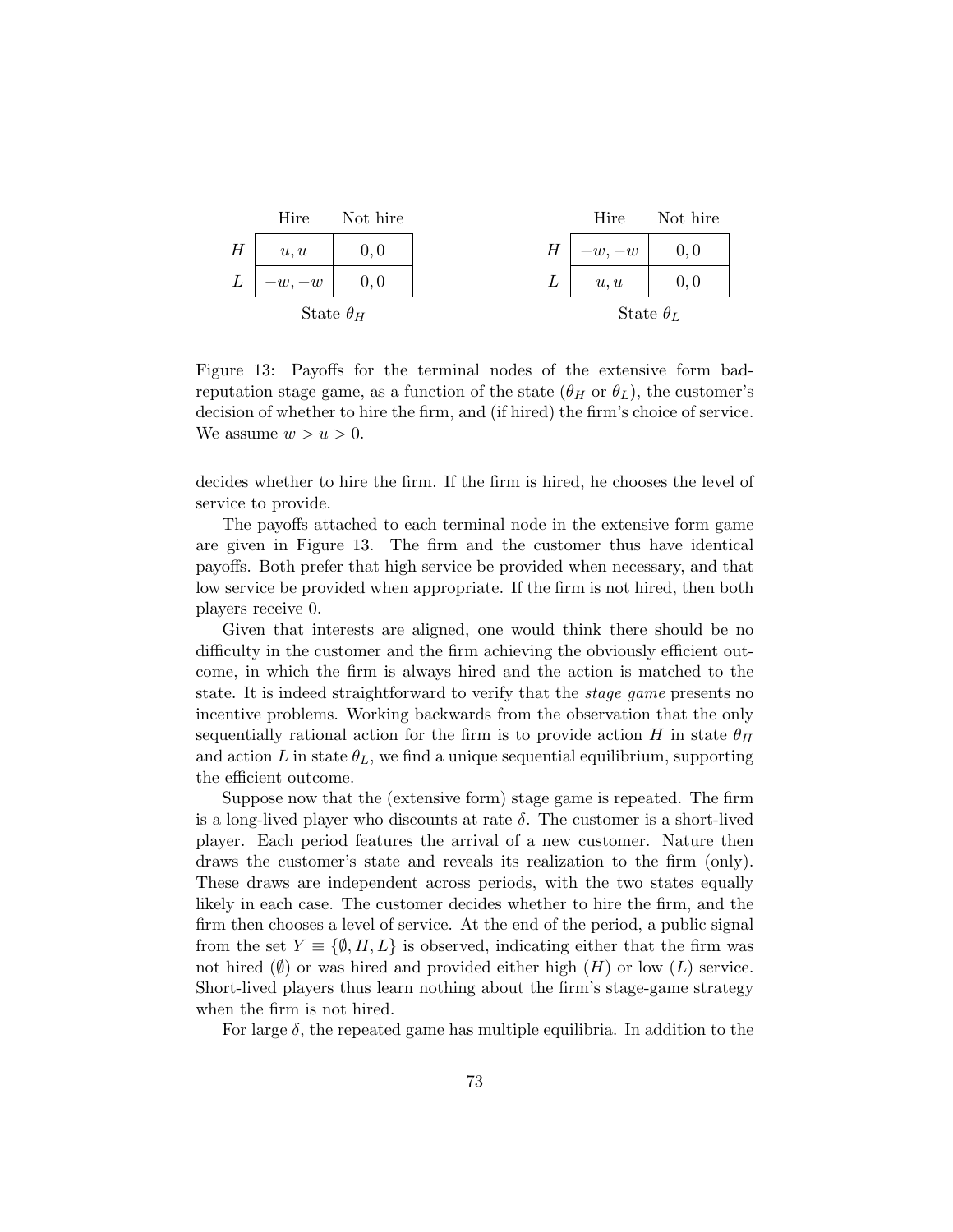<span id="page-76-1"></span>obvious one, in which the firm is always hired and always takes the action that is appropriate for the state, there is an equilibrium in which the firm is never hired.<sup>[35](#page-76-0)</sup> Can we restrict attention to a subset of such equilibria by introducing incomplete information? The result of incomplete information is indeed a bound on the firm's payoff, but it is now an upper bound that consigns the firm to a surprisingly low payoff.

With probability  $1 - \hat{\mu} > 0$ , the firm is normal. With complementary probability  $\hat{\mu} > 0$ , the firm is "bad" and follows a strategy of always choosing H. A special case of Ely and Välimäki's  $(2003)$  result is then:

Proposition 5 Assume that in any period in which the firm is believed to be normal with probability 1, the firm is hired. Then if the firm is sufficiently patient, there is a unique Nash equilibrium outcome in which the firm is never hired.

Ely and Välimäki  $(2003)$  dispense with the assumption that the firm is hired whenever thought to be normal with probability 1, but this assumption is useful here in making the following intuition transparent. Fix an equilibrium strategy profile and let  $\hat{\mu}^{\dagger}$  be the supremum of the set of posterior probabilities of a bad firm for which the firm is (in equilibrium) hired with positive probability. We note that  $\hat{\mu}^{\dagger}$  must be less than 1 and argue that  $\hat{\mu}^{\dagger} > 0$  is a contradiction. If the firm ever is to be hired, there must be a significant chance that the normal firm chooses L (in state  $\theta_L$ ), since otherwise his value to the customer is negative. Then for any posterior probability  $\hat{\mu}'$  sufficiently close to  $\hat{\mu}^{\dagger}$  at which the firm is hired, an observation of H must push the posterior of a bad firm above  $\hat{\mu}^{\dagger}$ , ensuring that the firm is never again hired. But then no sufficiently patient normal firm, facing a posterior probability  $\hat{\mu}'$ , would ever choose H in state  $\theta_H$ . Doing so gives a payoff of  $(1 - \delta)u$  (a current payoff of u, followed by a posterior above  $\hat{\mu}^{\dagger}$ and hence a continuation payoff of  $\theta$ ) while choosing L reveals the firm to be normal and hence gives a higher (for large  $\delta$ ) payoff of  $-(1 - \delta)w + \delta u$ . The normal firm thus cannot be induced to choose  $H$  at posterior  $\hat{\mu}'$ . But this now ensures that the firm will not be hired for any such posterior, giving us a contradiction to the assumption that  $\hat{\mu}^{\dagger}$  is the supremum of the posterior probabilities for which the firm is hired.

The difficulty facing the normal firm is that an unlucky sequence of  $\theta_H$ states may push the posterior probability that the firm is bad disastrously high. At this point, the normal firm will choose  $L$  in both states in a des-

<span id="page-76-0"></span><sup>&</sup>lt;sup>35</sup>The structure of this equilibrium is similar to the zero-firm-payoff equilibrium of the purchase game (Section [2.5\)](#page-20-0).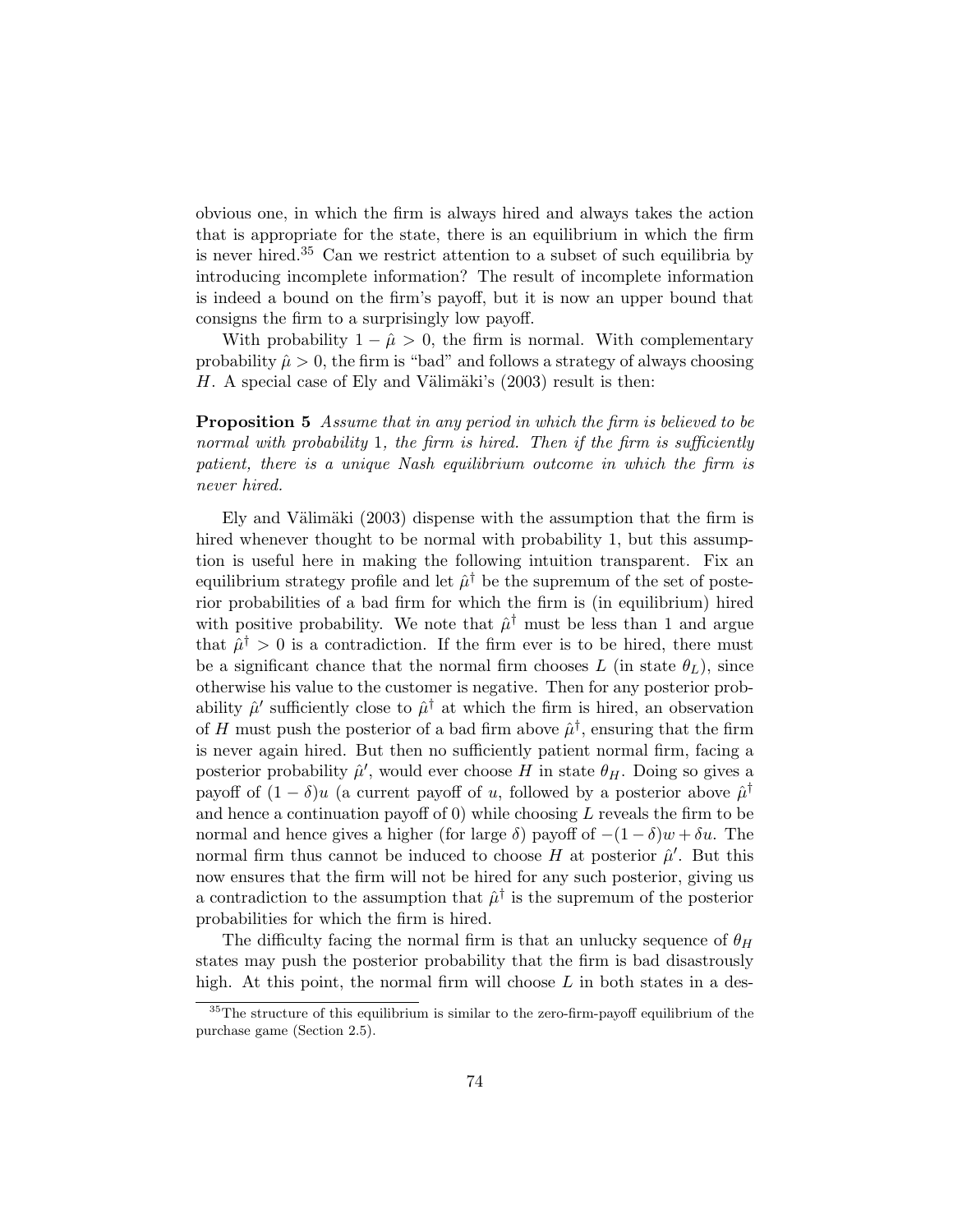<span id="page-77-0"></span>perate attempt to stave off a career-ending bad reputation. Unfortunately, customers will anticipate this and not hire the firm, ending his career even earlier. The normal firm might attempt to forestall this premature end by playing L (in state  $\theta_H$ ) somewhat earlier, but the same reasoning unravels the firm's incentives back to the initial appearance of state  $\theta_H$ . We can thus never construct incentives for the firm to choose H in state  $\theta_H$ , and the firm is never hired.

## 5.2 Investments in Reputations

It is common to speak of firms as investing in their reputations. This section presents a discrete-time version of [Board and Meyer-ter-Vehn'](#page-84-0)s [\(2012\)](#page-84-0) continuous-time model, which centers around the idea that investments are needed to build reputations.

In each period, a product produced by a firm can be either high quality or low quality. As in Section [4.3.3,](#page-68-0) the customers on the other side of the market are not strategic, and simply pay a price for the good in each period equal to the probability that it is high quality.

In each period, the firm chooses not the quality of the good, but an amount  $\eta \in [0, 1]$  to invest in high quality. The quality of the firm's product is initially drawn to be either low or high. At the end of each period, with probability  $\lambda$ , there is no change in the firm's quality. However, with probability  $1 - \lambda$ , a new quality draw is taken before the next period. In the event of a new quality draw at the end of period  $t$ , the probability of emerging as a high-quality firm is given by  $\eta^t$ , the investment made by the firm in period  $t$ .

An investment of level  $\eta$  costs the firm  $c\eta$ , with  $c > 0$ . The firm's payoff in each period is then the price paid by the customers in that period minus the cost of his investment. The firm has an incentive to invest because higher-quality goods receive higher prices, and a higher investment enhances the probability of a high-quality draw the next time the firm's quality level is determined.

Customers do not directly observe the quality of the firm. Instead, the customers observe either signal 0 or signal 1 in each period. If the firm is high quality in period t, then with probability  $\rho_H$  the customer receives signal 1. If the firm is low quality, then with probability  $\rho_L$  the customer receives signal 1. If  $\rho_H > \rho_L$ , then the arrival of a 1 is good news and pushes upward the posterior of high quality. If  $\rho_H < \rho_L$ , then the arrival of a 1 is bad news, and pushes downward the posterior that the good is high quality. We say that the signals give perfect good news if  $\rho_L = 0$ , and perfect bad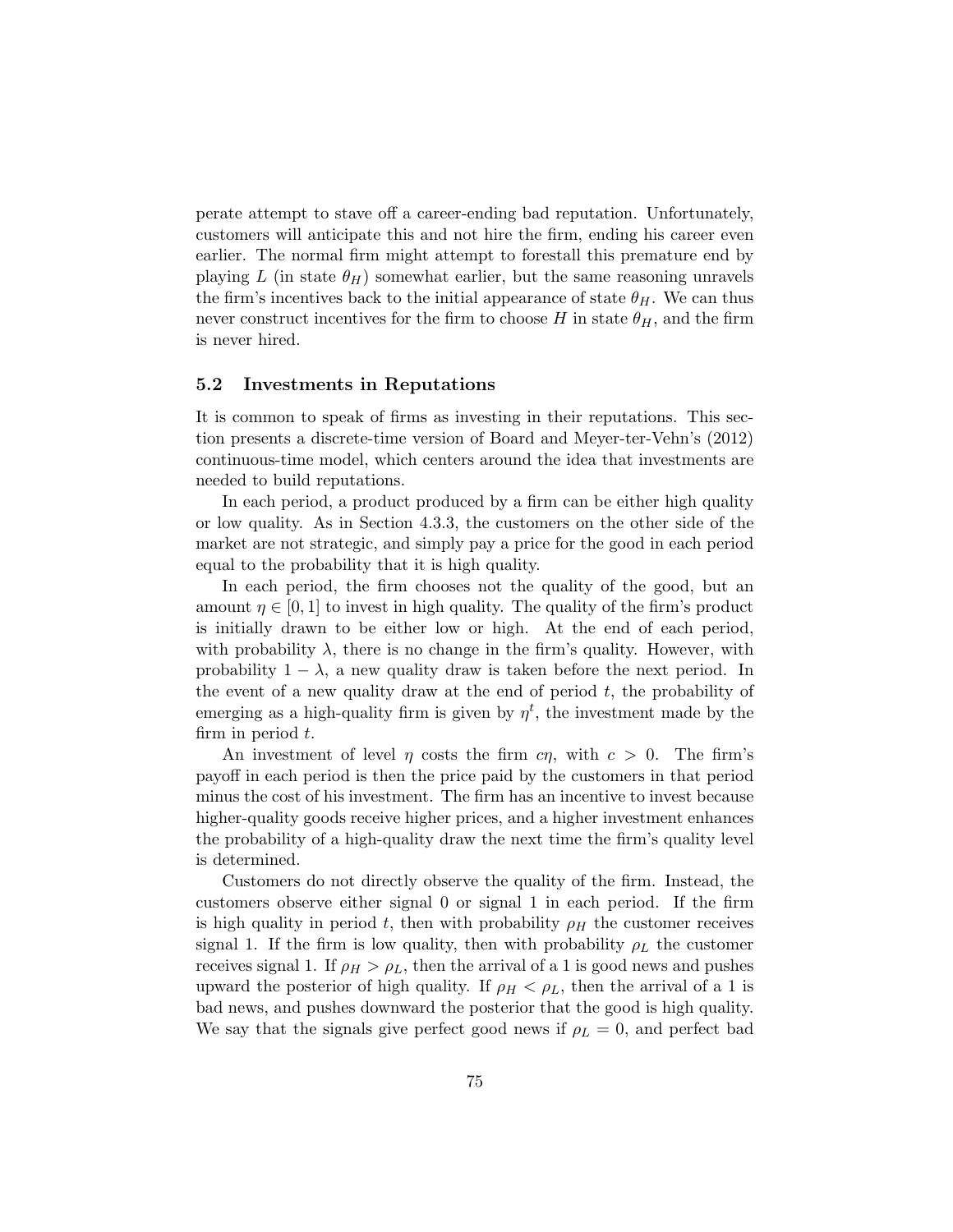<span id="page-78-0"></span>news if  $\rho_H = 0$ .

For one extreme case, suppose  $\rho_L = 0$ , giving the case of perfect good news. Here, the signal 1 indicates that the firm is certainly high quality (at least until the next time its quality is redrawn). We might interpret this as a case in which the product may occasionally allow a "breakthrough" that conveys high utility, but can do so only if it is indeed high quality. For example, the product may be a drug that is always ineffective if low quality and may also often have no effect if it is high quality, but occasionally (when high quality) has dramatic effects.

Conversely, it may be that  $\rho_H = 0$ , giving the case of perfect bad news. Here, the product may ordinarily function normally, but if it is of low quality it may occasionally break down. The signal 1 then offers assurances that the product is low quality, at least until the next quality draw.

We focus on four types of behavior. In a full-work profile, the firm always chooses  $\eta = 1$ , no matter the posterior about the product's quality. Analogously, the firm chooses  $\eta = 0$  for every posterior in a full-shirk profile. In a work-shirk profile, the firm sets  $\eta = 1$  for all posteriors below some cutoff, and chooses  $\eta = 0$  for higher posteriors. The firm thus works to increase the chance that its next draw is high quality when its posterior is relatively low, and rides on its reputation when the latter is relatively high. Turning this around, in a shirk-work profile the firm shirks for all posteriors below a cutoff and works for all higher posteriors. Here, the firm strives to maintain a high reputation but effectively surrenders to a low reputation.

In [Board and Meyer-ter-Vehn'](#page-84-0)s [\(2012\)](#page-84-0) continuous-time model, equilibria for the cases of perfect good news and perfect bad news are completely characterized in terms of these four behavioral profiles. The discrete-time model is easy to describe but cumbersome to work with because it is notoriously difficult to show that the value functions are monotonic in beliefs. For the continuous-time model, [Board and Meyer-ter-Vehn \(2012\)](#page-84-0) show the following (among other things):

- If signals are perfect good news, an equilibrium exists and this equilibrium is unique if  $1-\lambda \geq \rho_H$ . Every equilibrium is either work-shirk or full-shirk. The induced process governing the firm's reputation is ergodic.
- If signals are perfect bad news again equilibrium exists, but  $1-\lambda \geq \rho_L$ does not suffice for uniqueness. Every equilibrium is either shirk-work, full-shirk or full-work. In any nontrivial shirk-work equilibrium, the reputation dynamics are not ergodic.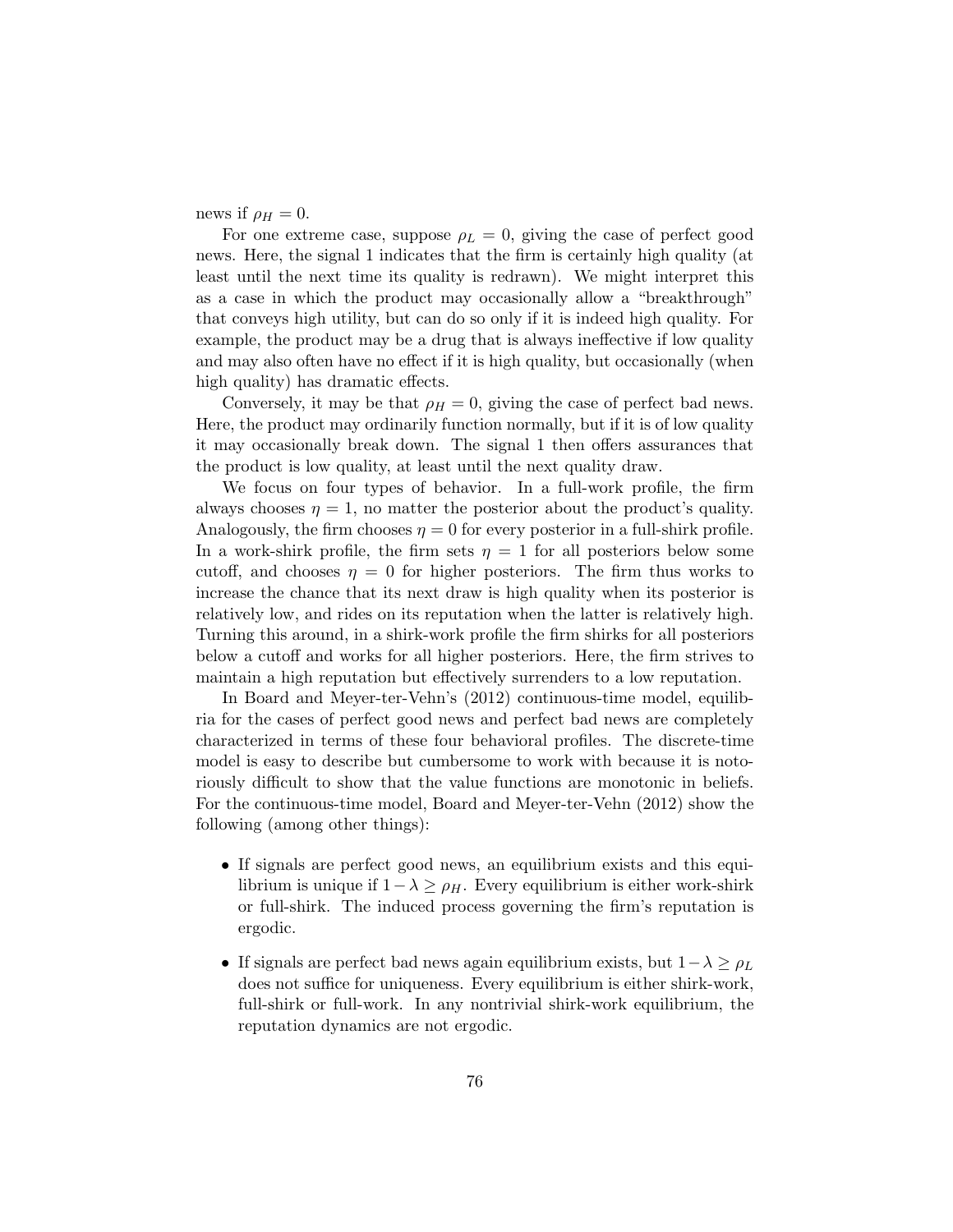What lies behind the difference between perfect good news and perfect bad news? Under perfect good news, investment is rewarded by the enhanced probability of a reputation-boosting signal. This signal conveys the best information possible, namely that the firm is certainly high quality, but the benefits of this signal are temporary, as subsequent updating pushes the firm's reputation downward in recognition that its type may have changed. The firm thus goes through cycles in which its reputation is pushed to the top and the then deteriorates, until the next good signal renews the process. The firm continually invests (at all posteriors, in a full-work equilibrium, or at all sufficiently low posteriors, in a work-shirk equilibrium) in order to push its reputation upward.

In the shirk-work equilibrium under perfect bad news, bad signals destroy all hope of rebuilding a reputation, since the equilibrium hypothesis that the firm then makes no investments precludes any upward movement in beliefs. If the initial posterior as to the firm's type exceeds the shirk-work cutoff, the firm has an incentive to invest in order to ward off a devastating collapse in beliefs, but abandons all hope of a reputation once such a collapse occurs. The fact that it is optimal to not invest whenever customers expect no investment gives rise to multiple equilibria.

Some ideas reminiscent of the bad reputation model of Section [5.1](#page-74-1) reappear here. In the case of a shirk-work equilibrium and perfect bad news, the firm can get trapped in the region of low posteriors. The customers do not literally abandon the firm, as they do in the bad-reputation model, but the absence of belief revision ensures that there is no escape. In this case, however, the firm's desire to avoid this low-posterior trap induces the firm to take high effort, which customers welcome. As a result, the unraveling of the bad reputation model does not appear here.

### 5.3 Continuous Time

Most reputation analyses follow the standard practice in repeated games of working with a discrete-time model, while examining the limit as the discount factor approaches one. Since we can write the discount factor as

$$
\delta = e^{-r\Delta},
$$

where r is the discount rate and  $\Delta$  the length of a period, there are two interpretations of this limit. On the one hand, this may reflect a change in preferences, with the timing of the game remaining unchanged and the players becoming more patient  $(r \to 0)$ . One sees shadows of this interpretation in the common statements that reputation results hold for "patient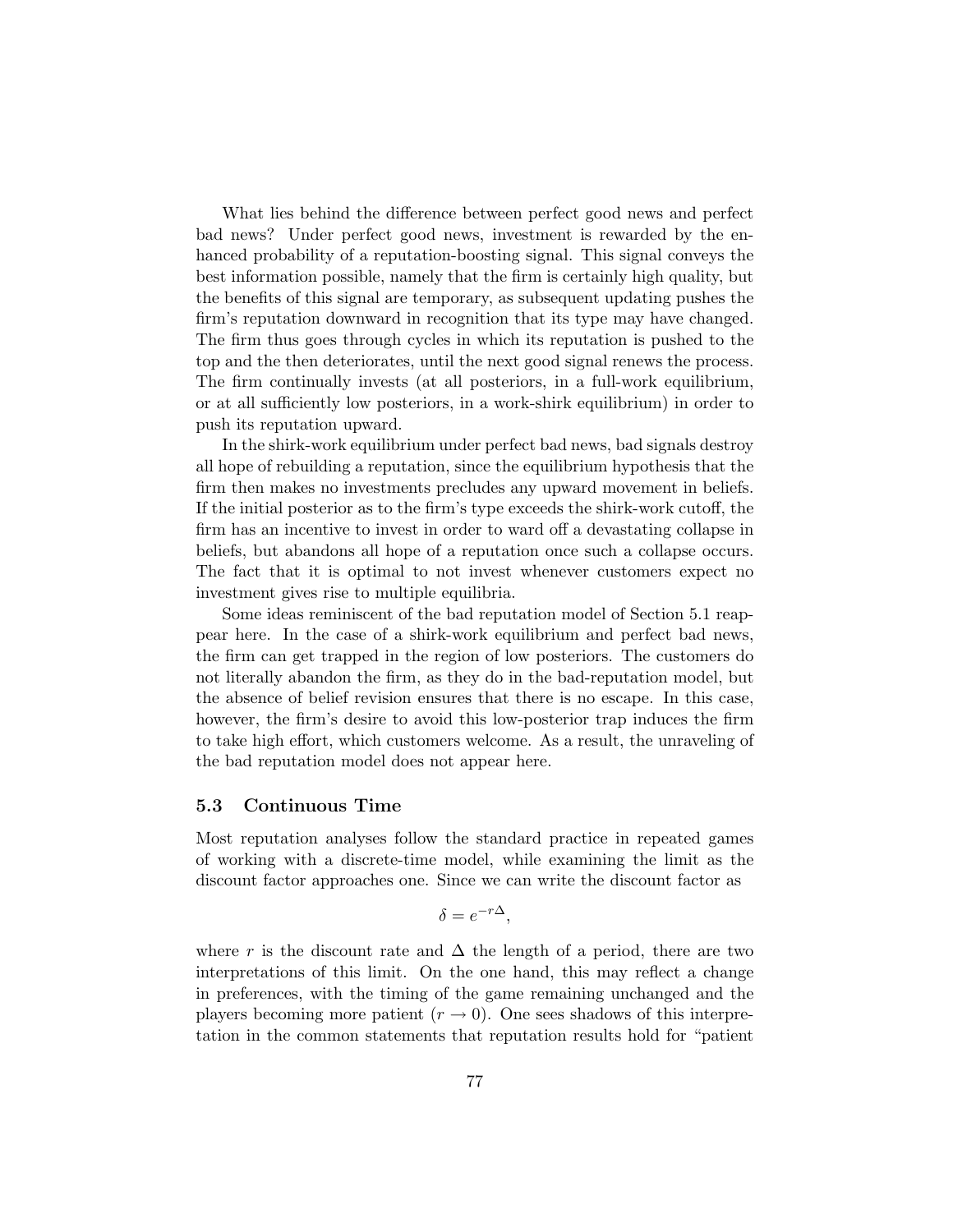<span id="page-80-0"></span>players." However, the more common view is that the increasing discount factor reflects a situation in which the players' preferences are fixed, and the game is played more frequently  $(\Delta \rightarrow 0)$ .

If one is examining repeated games of perfect monitoring, these interpretations are interchangeable. It is less obvious that they are interchangeable under imperfect monitoring. If periods are shrinking and the game is being played more frequently, one would expect the imperfect signals to become increasingly noisy. A firm may be able to form a reasonably precise idea of how much its rivals have sold if it has a year's worth of data to examine, but may be able to learn much less from a day's worth of data. We should then seek limiting reputations results for the case in which discount factors become large and the monitoring structure is adjusted accordingly.

One convenient way to approach this problem is to work directly in the continuous-time limit. This section describes some recent work on continuous-time reputation games.

It is not obvious that continuous-time games provide a fertile ground for studying reputations. Several examples have appeared in the literature under which intertemporal incentives can lose their force as time periods shrink in complete information games, as is the case in [Abreu, Milgrom, and](#page-83-0) [Pearce \(1991\)](#page-83-0), [Sannikov and Skrzypacz \(2007\)](#page-87-1), and [Fudenberg and Levine](#page-86-1) [\(2007\)](#page-86-1). The difficulty is that as actions become frequent, the information observed in each period provides increasingly noisy indications of actions, causing the statistical tests for cheating to yield too many false positives and trigger too many punishments, destroying the incentives.

The effectiveness of reputation considerations in continuous time hinges on order-of-limits considerations. If we fix the period length and let the discount factor approach one, then we have standard reputation results, with the underlying reasoning reproducing standard reputation arguments. Alternatively, if we fix the discount rate and let the period length go to zero, these reputation effects disappear. Here, we encounter the same informational problems that lie behind the collapse of intertemporal incentives in repeated games of complete information.

This gives us an indication of what happens in the two extreme limit orders. What happens in intermediate cases? [Faingold \(2005\)](#page-85-2) shows that if we work with the limiting continuous-time game, then there exists a discount factor such that reputation effects persist for all higher discount factors. Hence, we can choose between discrete-time or continuous-time games to study reputations, depending on which leads to the more convenient analysis.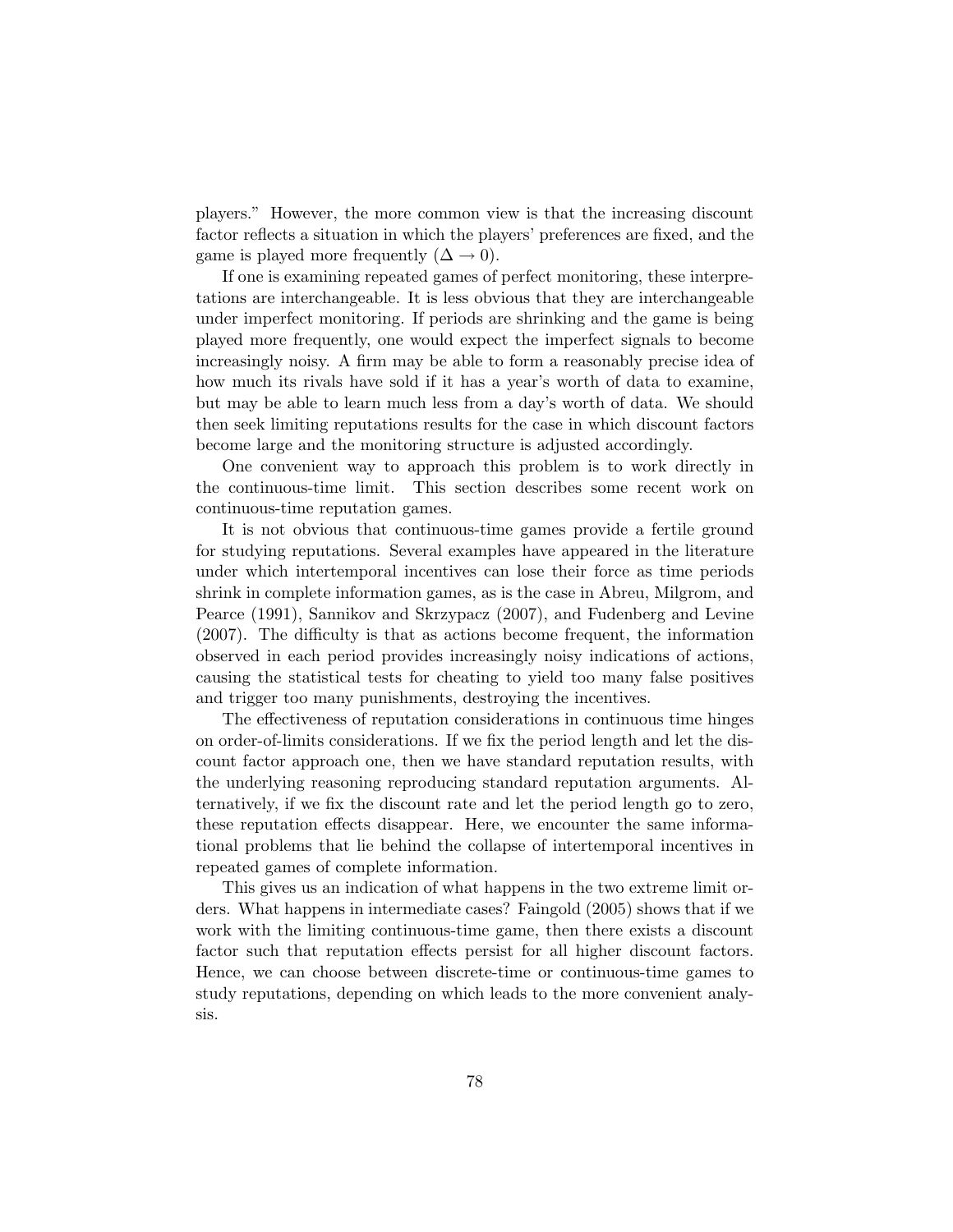### <span id="page-81-0"></span>5.3.1 Characterizing Behavior

Reputation models have typically produced stronger characterizations of equilibrium payoffs than of equilibrium behavior. However, [Faingold and](#page-85-3) [Sannikov \(2011\)](#page-85-3) have recently exploited the convenience of continuous time to produce a complete characterization of reputation-building behavior. We confine our presentation to the description of an example, taken from their paper.

We consider a variation of the product-choice game. A long-lived firm faces a continuum of customers. At each time  $t$ , the firm chooses an effort level  $a^t \in [0, 1]$ , while each customer chooses a level of service  $b^t \in [0, 3]$ . The firm observes only the average service level  $B<sup>t</sup>$  chosen by the continuum of customers, while the customers observe only the current quality level of the firm,  $X<sup>t</sup>$ . The latter evolves according to a Brownian motion, given by  $dX^t = a^t dt + dZ^t.$ 

The firm maximizes the discounted profits

$$
\int_0^\infty e^{-rt} (B^t - a^t) dt,
$$

so that the firm prefers the customers buy a higher level of service, but finds effort costly. In each period each customer chooses her level of service to maximize her instantaneous payoff, with the maximizing service level increasing in the quality of the firm and decreasing in the average service level chosen by customers. We might interpret the latter as reflecting a setting in which there is congestion in the consumption of the service.

The unique equilibrium outcome in the stage game is that the firm chooses zero effort. In the repeated game, the firm's effort levels are statistically identified—different levels of effort give rise to different processes for the evolution of the firm's quality. This opens the possibility that nontrivial incentives might be constructed in the repeated game. However, the unique equilibrium of the continuous-time repeated game features the relentless play of this stage-game Nash equilibrium.

This result is initially counterintuitive, since it is a familiar result that the long-lived player could be induced to take actions that are are not myopic best responses in a discrete-time formulation of this game. One would need only arrange the equilibrium so that "bad" signals about his actions trigger punishments. However, as we have noted, the resulting incentives can lose their force as time periods shrink, as is the case in [Abreu, Milgrom, and](#page-83-0) [Pearce \(1991\)](#page-83-0), [Sannikov and Skrzypacz \(2007\)](#page-87-1), and [Fudenberg and Levine](#page-86-1) [\(2007\)](#page-86-1).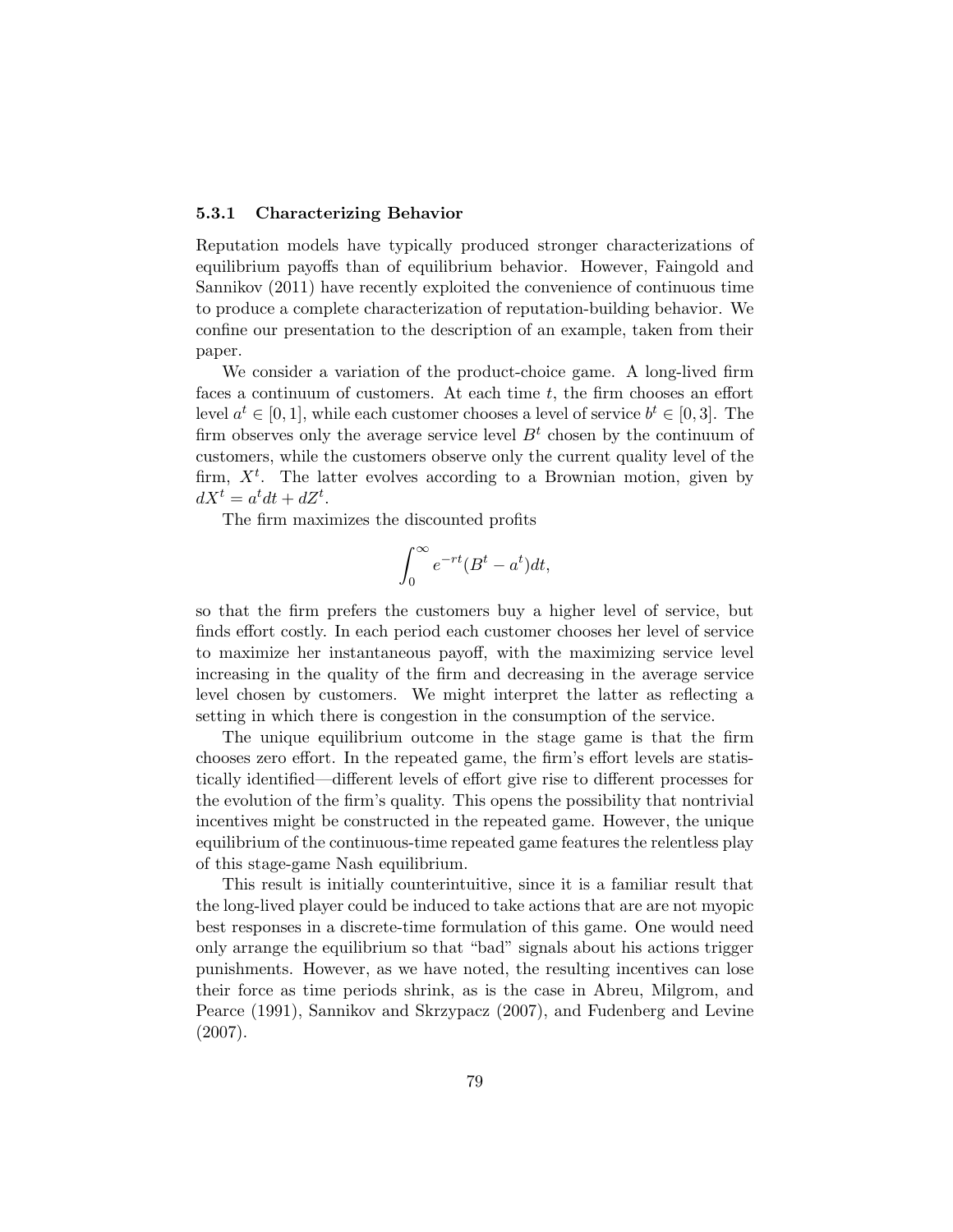<span id="page-82-0"></span>Now suppose that with some probability, the firm is a commitment type who always takes the maximal investment,  $a = 1$ . [Faingold and Sannikov](#page-85-3) [\(2011\)](#page-85-3) show that there is a unique sequential equilibrium. As the long-lived player becomes arbitrarily patient  $(r \to 0)$ , the long-lived player's payoff converges to the Stackelberg payoff of 2.

Behind these payoffs lie rich equilibrium dynamics. The unique sequential equilibrium is a Markov equilibrium, with the posterior probability  $\mu^t$ that the firm is a commitment type serving as the state variable. As  $\mu^t$ approaches unity, the aggregate service level demanded by the short-lived players approaches the best response to the commitment type of 3. Smaller average service levels are demanded for smaller posteriors, though in equilibrium these levels approach 3 as the long-lived player gets more patient. The long-lived player exerts her highest effort levels at intermediate posteriors, while taking lower effort at very low or very high posteriors, with the function specifying the effort level as a function of the posterior converging to unity as the long-lived player gets more patient.

We thus have a reputation version of "number two tries harder." Firms with very high reputations rest on their laurels, finding the cost of high effort not worth the relatively small effect on customer beliefs. Firms with very low reputations abandon all hope of building their reputation. Firms in the middle labor mightily to enhance their reputations. The more patient the firm, the higher the payoff to reputation building, and hence the higher the effort profile as a function of the posterior.

### 5.3.2 Reputations Without Types

The standard model of reputations is centered around incomplete information concerning the long-lived player's type, with the long-lived player's reputation interpreted in terms of beliefs about his type. In contrast, [Bohren](#page-84-1) [\(2011\)](#page-84-1) shows that interesting reputation dynamics can appear without any uncertainty as to the type of the long-lived player.

Suppose that at each instant of time, a firm is characterized by a current quality, and chooses an investment. The current quality is a stock variable that is observed, while customers receive only a noisy signal of the investment. There is a continuum of customers, whose individual actions are unobservable. The model builds on [Faingold and Sannikov \(2011\)](#page-85-3), but without incomplete information and with quality playing the role of posterior beliefs.

In each period, the current quality stock is observed, and then the firm and the customers simultaneously choose an investment level and a quantity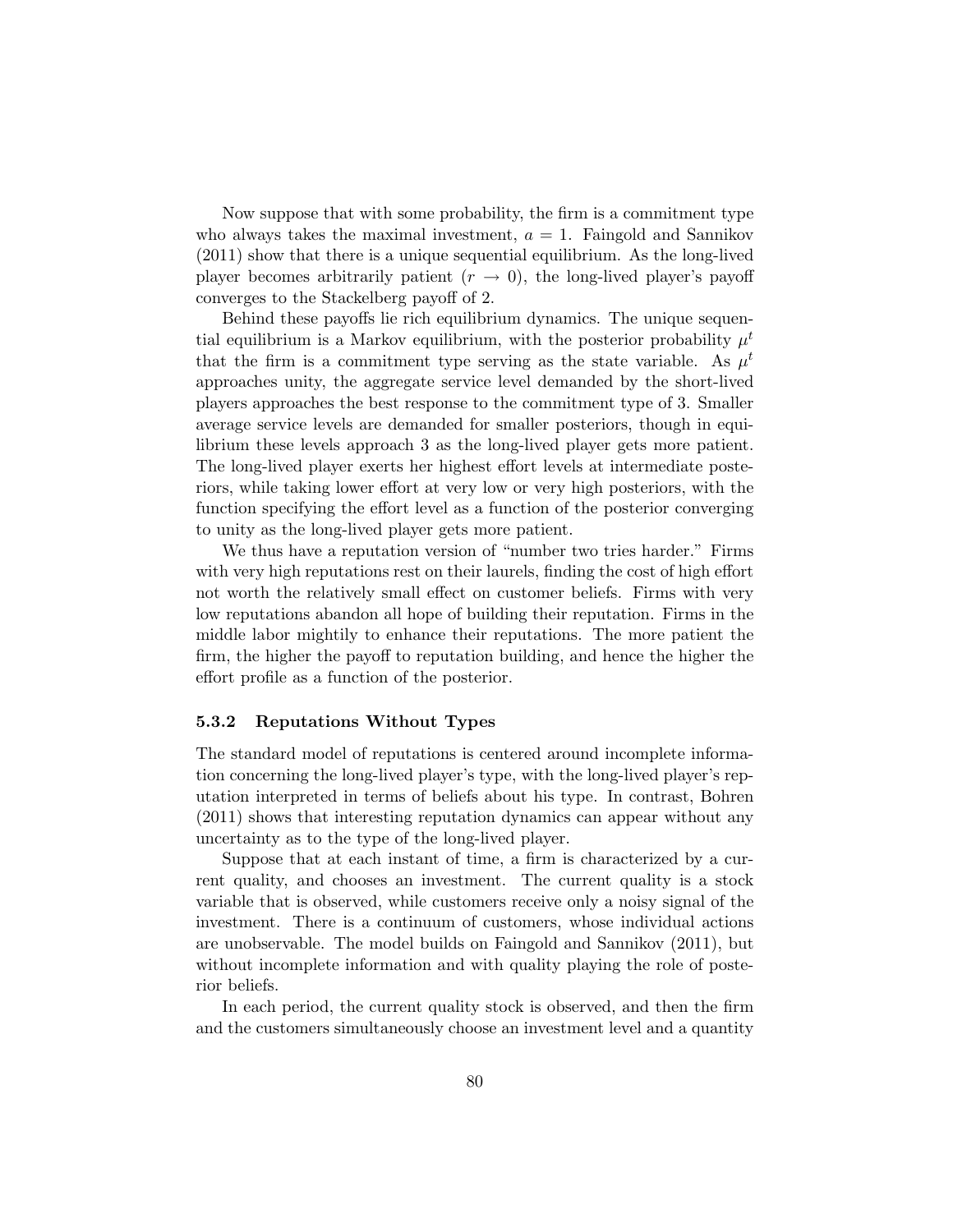<span id="page-83-1"></span>to purchase. Higher investment levels tend to give rise to higher signals. The customer's payoff is increasing in the quality stock and the signal, and depends on the customer's quantity. The higher is the stock and the signal, the higher is the customer's payoff maximizing quantity.

The firm's payoff is increasing in the aggregate purchase decision, but is decreasing in the level of investment, which is costly. In a static version of this game, equilibrium would call for an investment level of zero from the firm. The incentive for the firm to undertake investments in the current period then arises out of the prospect of generating larger future quality stocks. In particular, the stock increases in expectation when investment exceeds the current quality level, and decreases in expectation when investment falls short of this level.

[Bohren \(2011\)](#page-84-1) shows that there is a unique public prefect equilibrium, which is a Markov equilibrium. Once again, this equilibrium gives rise to "number two tries harder" incentives. The firm's investments are highest for an intermediate range of quality stocks, at which the firm works hard to boost its quality. The firm undertakes lower investments at lower quality levels, discouraged by the cost of building its reputation and waiting for a fortuitous quality shock to push it into more favorable territory. Similarly, the invests less for high quality levels, content to coast on its reputation. The result is a progression of product quality cycles.

# References

- <span id="page-83-0"></span>Abreu, D., P. Milgrom, and D. Pearce (1991): "Information and Timing in Repeated Partnerships," Econometrica, 59(6), 1713–1733. [78,](#page-80-0) [79](#page-81-0)
- Al-Najjar, N. I. (1995): "Decomposition and Characterization of Risk with a Continuum of Random Variables," *Econometrica*, 63(5), 1195– 1224. [67](#page-69-0)
- Aoyagi, M. (1996): "Evolution of Beliefs and the Nash Equilibrium of Normal Form Games," Journal of Economic Theory, 70(2), 444–469. [49](#page-51-0)
- Atakan, A. E., and M. Ekmekci (2012): "Reputation in Long-Run Relationships," Review of Economic Studies, 79(2), 451–480. [40](#page-42-0)

(2013): "A Two-Sided Reputation Result with Long-Run Players," Journal of Economic Theory, 148(1), 376–392. [40](#page-42-0)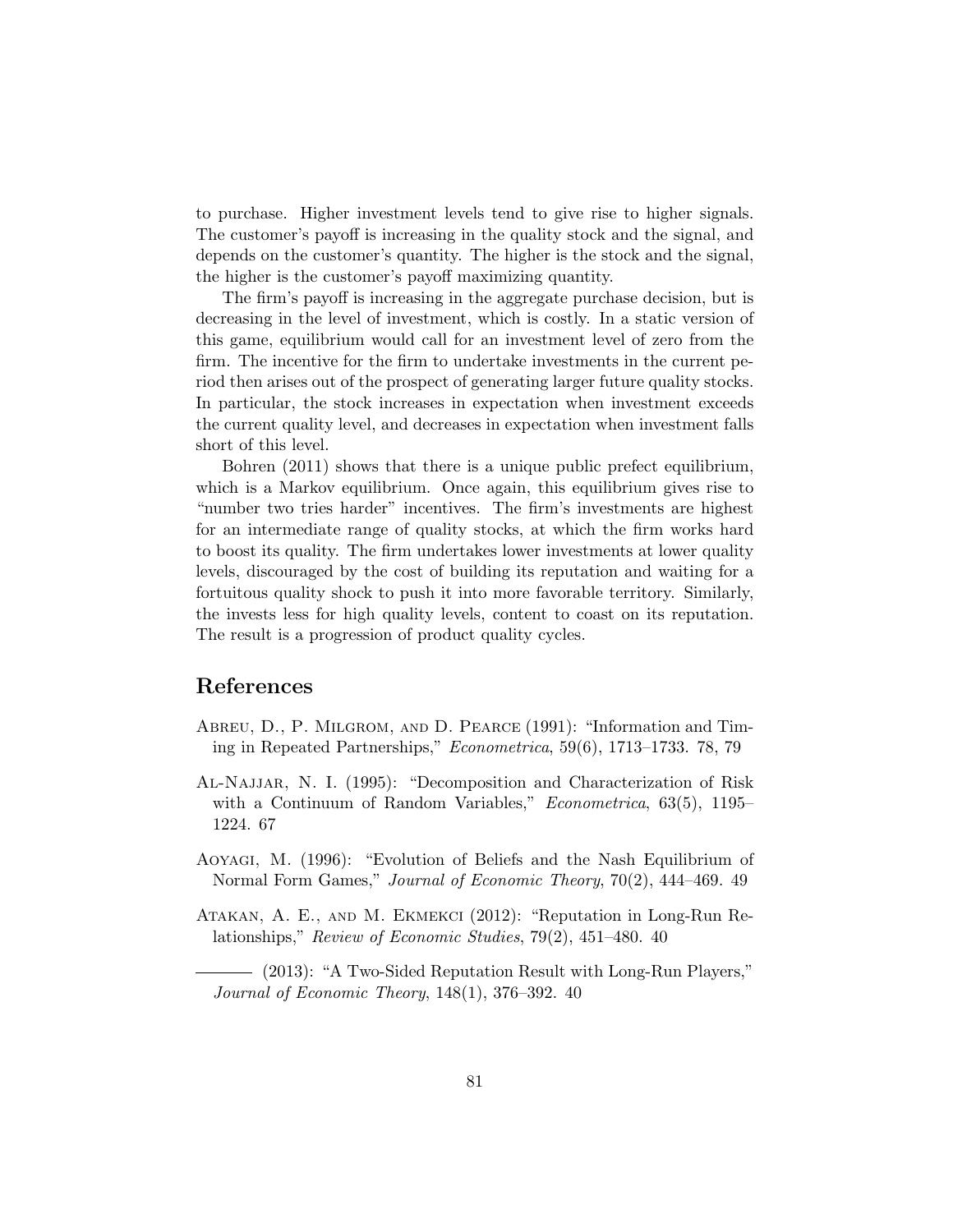- Benabou, R., and G. Laroque (1992): "Using Privileged Information to Manipulate Markets: Insiders, Gurus, and Credibility," Quarterly Journal of Economics, 107(3), 921–958. [20](#page-22-0)
- <span id="page-84-0"></span>Board, S., and M. Meyer-ter-Vehn (2012): "Reputation for Quality," UCLA. [75,](#page-77-0) [76](#page-78-0)
- <span id="page-84-1"></span>Bohren, J. A. (2011): "Stochastic Games in Continuous Time: Persistent Actions in Long-Run Relationships," UCSD. [80,](#page-82-0) [81](#page-83-1)
- Celentani, M., D. Fudenberg, D. K. Levine, and W. Pesendorfer (1996): "Maintaining a Reputation Against a Long-Lived Opponent," Econometrica, 64(3), 691–704. [40,](#page-42-0) [47,](#page-49-0) [49](#page-51-0)
- Cesa-Bianchi, N., and G. Lugosi (2006): Prediction, Learning, and Games. Cambridge University Press. [9](#page-11-0)
- Chung, K. L. (1974): A Course in Probability Theory. Academic Press, New York. [26](#page-28-0)
- Cole, H. L., J. Dow, and W. B. English (1995): "Default, Settlement, and Signalling: Lending Resumption in a Reputational Model of Sovereign Debt," International Economic Review, 36(2), 365–385. [61](#page-63-0)
- Conlon, J. (2003): "Hope Springs Eternal: Learning and the Stability of Cooperation in Short Horizon Repeated Games," Journal of Economic Theory, 112(1), 35–65. [30](#page-32-0)
- Cover, T. M., and J. A. Thomas (2006): Elements of Information Theory. John Wiley & Sons, Inc., New York, second edn. [8,](#page-10-0) [9,](#page-11-0) [10](#page-12-0)
- Cripps, M. W., E. Dekel, and W. Pesendorfer (2005): "Reputation with Equal Discounting in Repeated Games with Strictly Conflicting Interests," Journal of Economic Theory,  $121(2)$ ,  $259-272$ .  $40$
- Cripps, M. W., G. J. Mailath, and L. Samuelson (2004): "Imperfect Monitoring and Impermanent Reputations," Econometrica, 72(2), 407– 432. [20,](#page-22-0) [30,](#page-32-0) [31,](#page-33-0) [40,](#page-42-0) [60,](#page-62-0) [61,](#page-63-0) [65](#page-67-0)

(2007): "Disappearing Private Reputations in Long-Run Relationships," Journal of Economic Theory, 134(1), 287–316. [20,](#page-22-0) [40,](#page-42-0) [60,](#page-62-0) [61,](#page-63-0) [65](#page-67-0)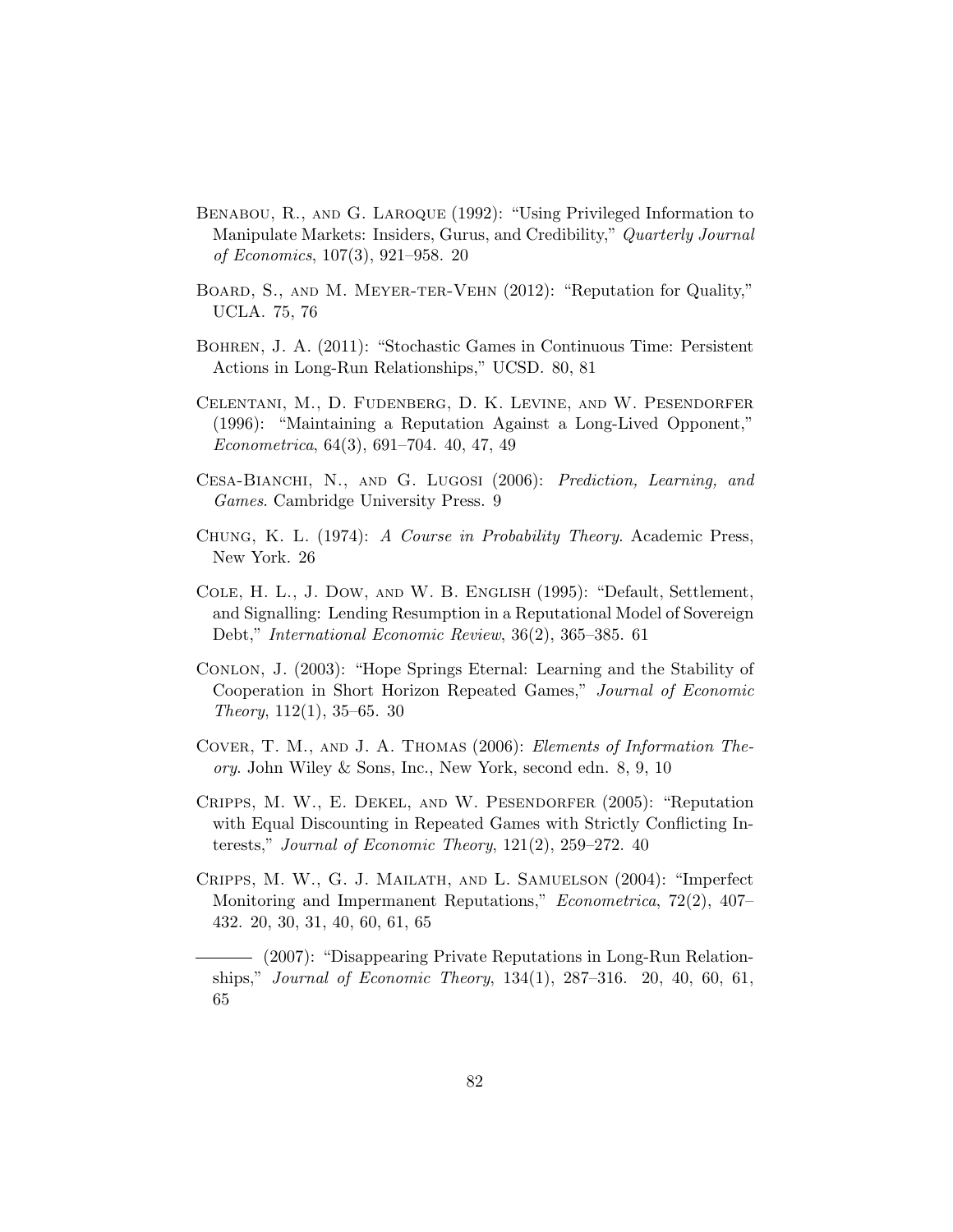- Cripps, M. W., K. M. Schmidt, and J. P. Thomas (1996): "Reputation in Perturbed Repeated Games," Journal of Economic Theory, 69(2), 387– 410. [46](#page-48-0)
- Ekmekci, M. (2011): "Sustainable Reputations with Rating Systems," Journal of Economic Theory, 146(2), 479–503. [55](#page-57-0)
- Ekmekci, M., O. Gossner, and A. Wilson (2012): "Impermanent Types and Permanent Reputations," Journal of Economic Theory, 147(1), 162– 178. [64,](#page-66-0) [65](#page-67-0)
- <span id="page-85-1"></span>Ely, J., D. Fudenberg, and D. K. Levine (2008): "When is Reputation Bad?," Games and Economic Behavior, 63(2), 498–526. [72](#page-74-2)
- <span id="page-85-0"></span>ELY, J. C., AND J. VÄLIMÄKI  $(2002)$ : "A Robust Folk Theorem for the Prisoner's Dilemma," Journal of Economic Theory, 102(1), 84–105. [68](#page-70-0)
	- (2003): "Bad Reputation," Quarterly Journal of Economics, 118(3), 785–814. [72,](#page-74-2) [74](#page-76-1)
- ETTINGER, D., AND P. JEHIEL (2010): "A Theory of Deception," American Economic Journal: Microeconomics, 2(1), 1–20. [57](#page-59-0)
- Evans, R., and J. P. Thomas (1997): "Reputation and Experimentation in Repeated Games with Two Long-Run Players," Econometrica, 65(5), 1153–1173. [50,](#page-52-0) [51](#page-53-0)
- (2001): "Cooperation and Punishment," Econometrica, 69(4), 1061–1075. [51](#page-53-0)
- <span id="page-85-2"></span>Faingold, E. (2005): "Building a Reputation under Frequent Decisions," University of Pennsylvania. [78](#page-80-0)
- <span id="page-85-3"></span>Faingold, E., and Y. Sannikov (2011): "Reputation in Continuous-Time Games," Econometrica, 79(3), 773–876. [79,](#page-81-0) [80](#page-82-0)
- Fudenberg, D., and D. K. Levine (1989): "Reputation and Equilibrium Selection in Games with a Patient Player," Econometrica, 57(4), 759–778. [8,](#page-10-0) [19](#page-21-0)
	- (1992): "Maintaining a Reputation When Strategies Are Imperfectly Observed," Review of Economic Studies, 59(3), 561–579. [8](#page-10-0)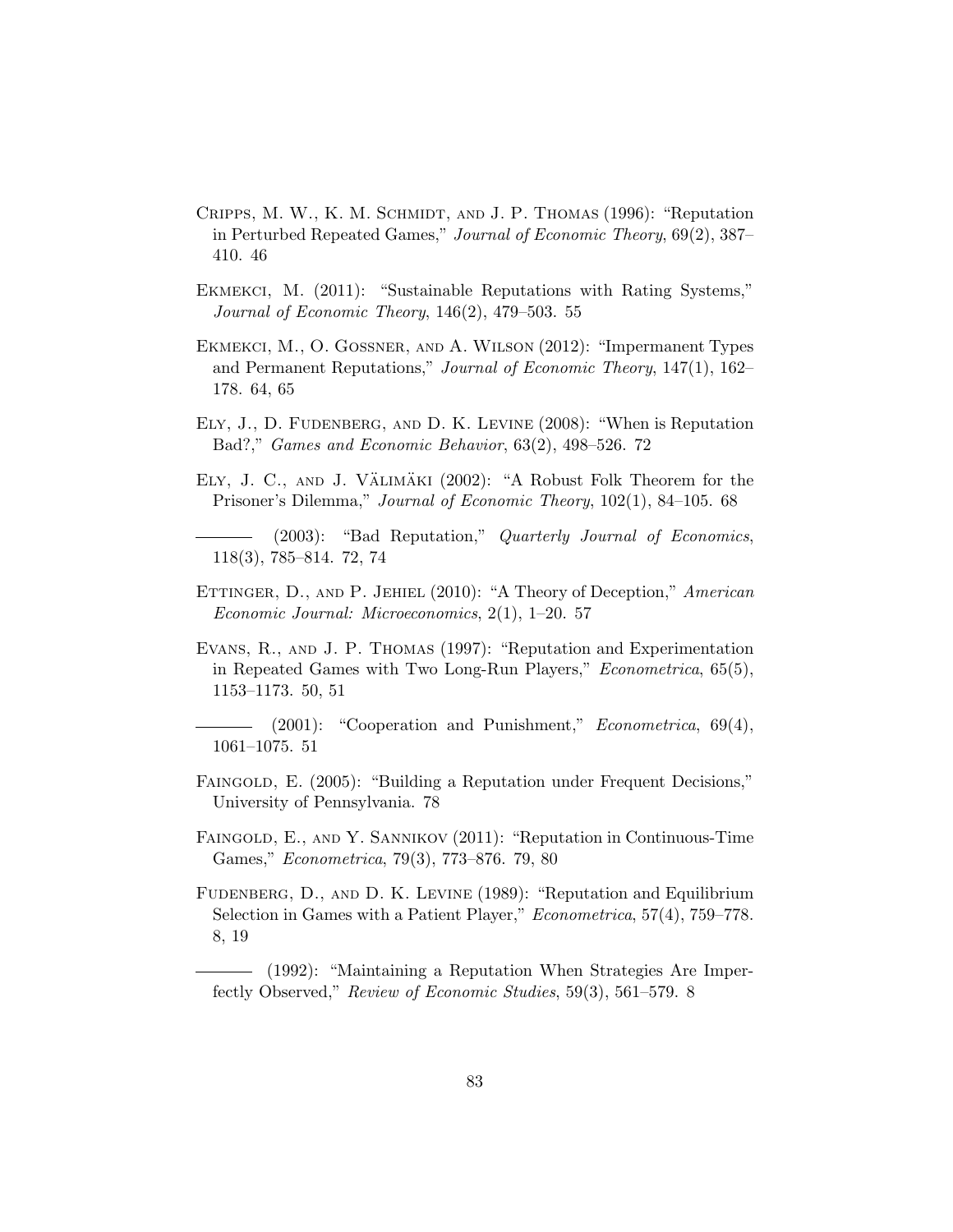<span id="page-86-1"></span>(2007): "Continuous Time Limits of Repeated Games With Imperfect Public Monitoring," Review of Economic Dynamics, 10(2), 173–192. [78,](#page-80-0) [79](#page-81-0)

- Fudenberg, D., D. K. Levine, and E. Maskin (1994): "The Folk Theorem with Imperfect Public Information," *Econometrica*, 62(5), 997–1039. [68](#page-70-0)
- Gossner, O. (2011a): "An Entropy-Based Proof of Disappearing Reputations," Paris School of Economics. [20](#page-22-0)

(2011b): "Simple Bounds on the Value of a Reputation," *Econo*metrica, 79(5), 1627–1641. [8,](#page-10-0) [19](#page-21-0)

- <span id="page-86-0"></span>HOLMSTRÖM, B. (1982): "Managerial Incentive Problems: A Dynamic Perspective," in Essays in Economics and Management in Honour of Lars Wahlbeck, pp. 209–230. Swedish School of Economics and Business Administration, Helsinki, Reprinted in Review of Economic Studies 66 (1), 1999, 169-182. [61,](#page-63-0) [71,](#page-73-0) [72](#page-74-2)
- Hu, J. (2013): "Reputation in the Presence of Noisy Exogenous Learning," PIER Working Paper 13-009, University of Pennsylvania. [32](#page-34-0)
- JEHIEL, P. (2005): "Analogy-Based Expectation Equilibrium," Journal of Economic Theory, 123(2), 81–104. [57](#page-59-0)
- JEHIEL, P., AND L. SAMUELSON (2012): "Reputation with Analogical Reasoning," Quarterly Journal of Economics, 127(4), 1927–1969. [55,](#page-57-0) [60](#page-62-0)
- Kalai, E., and E. Lehrer (1995): "Subjective Games and Equilibria," Games and Economic Behavior, 8(1), 123–163. [20](#page-22-0)
- Kreps, D., P. R. Milgrom, D. J. Roberts, and R. Wilson (1982): "Rational Cooperation in the Finitely Repeated Prisoner's Dilemma," Journal of Economic Theory, 27(2), 245–252. [2,](#page-4-0) [4](#page-6-0)
- Kreps, D., and R. Wilson (1982): "Reputation and Imperfect Information," Journal of Economic Theory, 27(2), 253–279. [4,](#page-6-0) [30,](#page-32-0) [49](#page-51-0)
- Liu, Q. (2011): "Information Acquisition and Reputation Dynamics," Review of Economic Studies, 78(4), 1400–1425. [52,](#page-54-0) [53](#page-55-0)
- Liu, Q., and A. Skrzypacz (2011): "Limited Records and Reputation," Columbia University and Graduate School of Business, Stanford. [54,](#page-56-0) [55](#page-57-0)